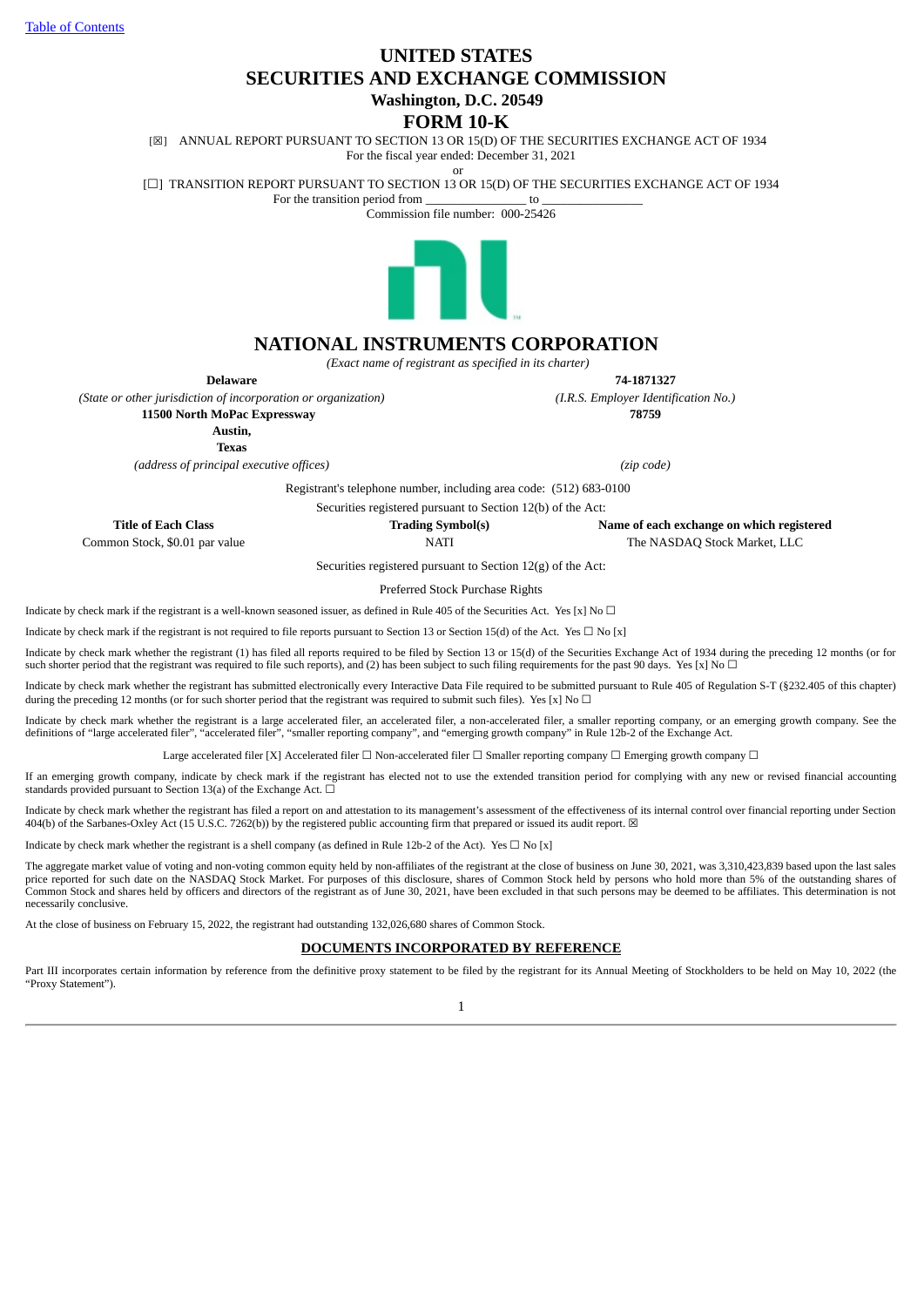# **Form 10-K For the Fiscal Year Ended December 31, 2021**

# **TABLE OF CONTENTS**

<span id="page-1-0"></span>

| <b>PART I</b>   |                                                                                                              |                  |
|-----------------|--------------------------------------------------------------------------------------------------------------|------------------|
| Item 1.         | <b>Business</b>                                                                                              | $\overline{3}$   |
| Item 1A.        | <b>Risk Factors</b>                                                                                          | 12               |
| Item 1B.        | <b>Unresolved Staff Comments</b>                                                                             | 25               |
| Item 2.         | <b>Properties</b>                                                                                            | 25               |
| Item 3.         | <b>Legal Proceedings</b>                                                                                     |                  |
| Item 4.         | <b>Mine Safety Disclosures</b>                                                                               | $\frac{25}{25}$  |
| <b>PART II</b>  |                                                                                                              |                  |
| Item 5.         | Market for Registrant's Common Equity, Related Stockholder Matters and Issuer Purchases of Equity Securities | $\overline{26}$  |
| Item 6.         | [Reserved]                                                                                                   | 28               |
| Item 7.         | Management's Discussion and Analysis of Financial Condition and Results of Operations                        |                  |
| Item 7A.        | <b>Quantitative and Qualitative Disclosures about Market Risk</b>                                            | $\frac{28}{44}$  |
| Item 8.         | <b>Financial Statements and Supplementary Data</b>                                                           |                  |
| Item 9.         | <b>Changes in and Disagreements with Accountants on Accounting and Financial Disclosure</b>                  | $\frac{44}{45}$  |
| Item 9A.        | <b>Controls and Procedures</b>                                                                               |                  |
| Item 9B.        | <b>Other Information</b>                                                                                     | $\frac{45}{45}$  |
| Item 9C.        | <b>Disclosure Regarding Foreign Jurisdictions that Prevent Inspections</b>                                   | 45               |
| <b>PART III</b> |                                                                                                              |                  |
| Item 10.        | <b>Directors, Executive Officers and Corporate Governance</b>                                                | $\frac{46}{5}$   |
| Item 11.        | <b>Executive Compensation</b>                                                                                | $\frac{46}{5}$   |
| Item 12.        | <b>Security Ownership of Certain Beneficial Owners and Management and Related Stockholder Matters</b>        | $\frac{46}{5}$   |
| Item 13.        | Certain Relationships and Related Transactions, and Director Independence                                    | $\frac{46}{5}$   |
| Item 14.        | <b>Principal Accounting Fees and Services</b>                                                                | $\frac{47}{1}$   |
| <b>PART IV</b>  |                                                                                                              |                  |
| <b>Item 15.</b> | <b>Exhibits, Financial Statement Schedules</b>                                                               | $\underline{48}$ |
| <b>Item 16.</b> | Form 10-K Summary                                                                                            | 52               |
|                 |                                                                                                              |                  |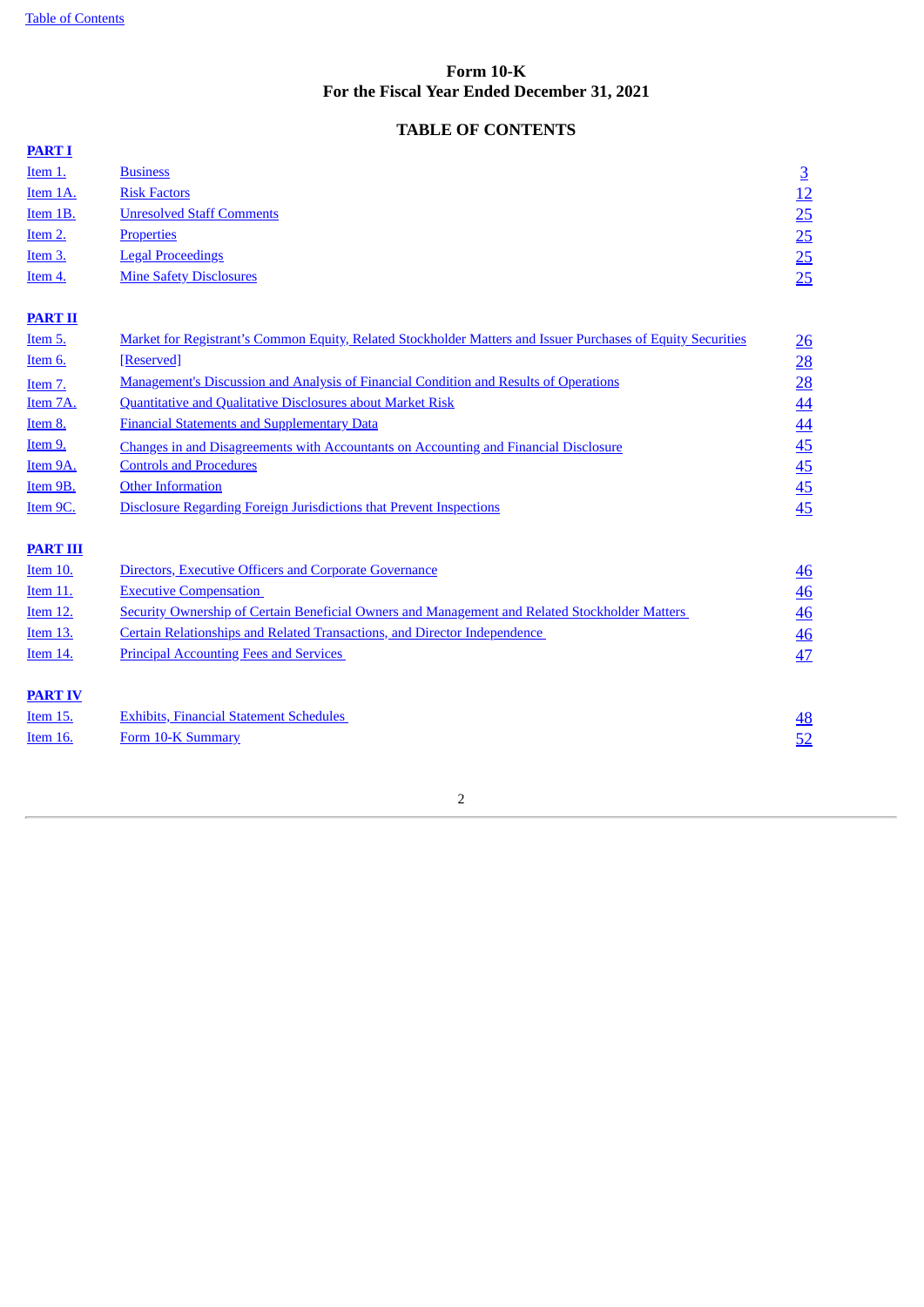#### **PART I**

This Form 10-K contains forward-looking statements within the meaning of Section 27A of the Securities Act of 1933, as amended, and Section 21E of the Securities Exchange Act of 1934, as amended (the "Exchange Act") that are subject to risks and uncertainties. Any statements contained herein regarding our future financial performance, operations, strategy and goals relating to Engineering Hope or other matters (including, without limitation, statements to the effect that we "believe," "expect," "plan," "may," "could," "can," "will," "intend to," "project," "predict," "anticipate," "continue," "strive to," "endeavor to," "seek to," are committed to," "remaining committed to," "focus on," "are encouraged by," "remain cautious," "remain optimistic," or "estimate," statements of "goals," "commitments," "strategy," or "visions"; or other variations thereof or comparable terminology or the negative thereof) should be considered forward-looking statements. All forward-looking statements are based on current expectations and projections of future events. We claim the protection of the safe harbor for forward-looking statements contained in the Private Securities Litigation Reform Act of 1995 for all forward-looking statements. Although we believe that the expectations reflected in the forward-looking statements are reasonable, forward-looking statements are not guarantees of performance and actual results could differ materially from those projected in the forward-looking statements as a result of a number of important factors, including those set forth under the heading "Risk Factors" below and elsewhere in this Form 10-K, which could affect our future results and could cause those results or other outcomes to differ materially from those expressed or implied in the forward-looking statements. Actual results could differ materially from those stated or implied by our forward-looking statements, due to risks and uncertainties associated with our business or underlying assumptions or conditions. You should not place undue reliance on any of these forward-looking statements. Any forward-looking statement speaks only as of the date on which it is made, and we disclaim any intention or obligation to update or revise any forward-looking statements, *whether as a result of new information, future events or otherwise.*

### <span id="page-2-0"></span>**ITEM 1. BUSINESS**

#### **Overview**

National Instruments Corporation (the "Company," "NI," "we," "us" or "our") started over 40 years ago on an idea of connecting engineers through software. Our founders created technology to connect instruments to computers in order to accelerate the testing and measurement of innovative technology, and this was the seed of a philosophy of accelerating innovation that continues to be a driving force of our culture, our business, and our operations today. We strive to enable customers around the world to do their most ambitious work while meeting fast-moving market demands. We provide the integration of modular hardware and open, flexible software systems, to consistently support organizations' evolving test and measurement needs. Our hope is that in 100 years' time, future generations will continue to benefit from the results of the innovation we make possible today.

Our overarching goal, which we call our core strategic vision is to be the leader in software connected automated test and automated measurement systems. This vision provides a framework to help us achieve our financial goals of accelerated growth and enhanced profitability by:

- Delivering value that gives our customers a competitive advantage;
- Providing a differentiated software-defined platform for automated test and automated measurement systems;
- Focusing on industry-specific applications that benefit from our platform's disruptive capabilities;
- Enhancing our system-level offerings to more fully meet customers' enterprise-wide challenges; and
- Aligning resources to the critical needs of our growth strategy to drive efficiency in our cost structure.

In pursuing our vision, we have empowered our team to be deliberate about the market opportunities we pursue to accelerate growth by targeting the applications where we believe our systems can provide significant value to our customers. We believe our long-term track record for innovation and our differentiation in the market helps support the success of our customers, employees, community, and stockholders.

## *People first approach to engineering*

Our philosophy of putting the needs of our customers first and elevating the impact of their creativity and innovation is at the heart of how we do business. We utilize our expertise to partner with talented engineers and enterprises around the world to push the limits of innovation. We believe it is a combination of our people, technology and data that make a difference in helping our customers reach speed, scale and efficiency across the product development cycle.

NI is headquartered in Austin, Texas. We were incorporated under the laws of the State of Texas in May 1976 and were reincorporated in Delaware in June 1994. In March 1995, we completed an initial public offering of our common stock. Our common stock, \$0.01 par value, is quoted on the NASDAQ Stock Market under the trading symbol NATI.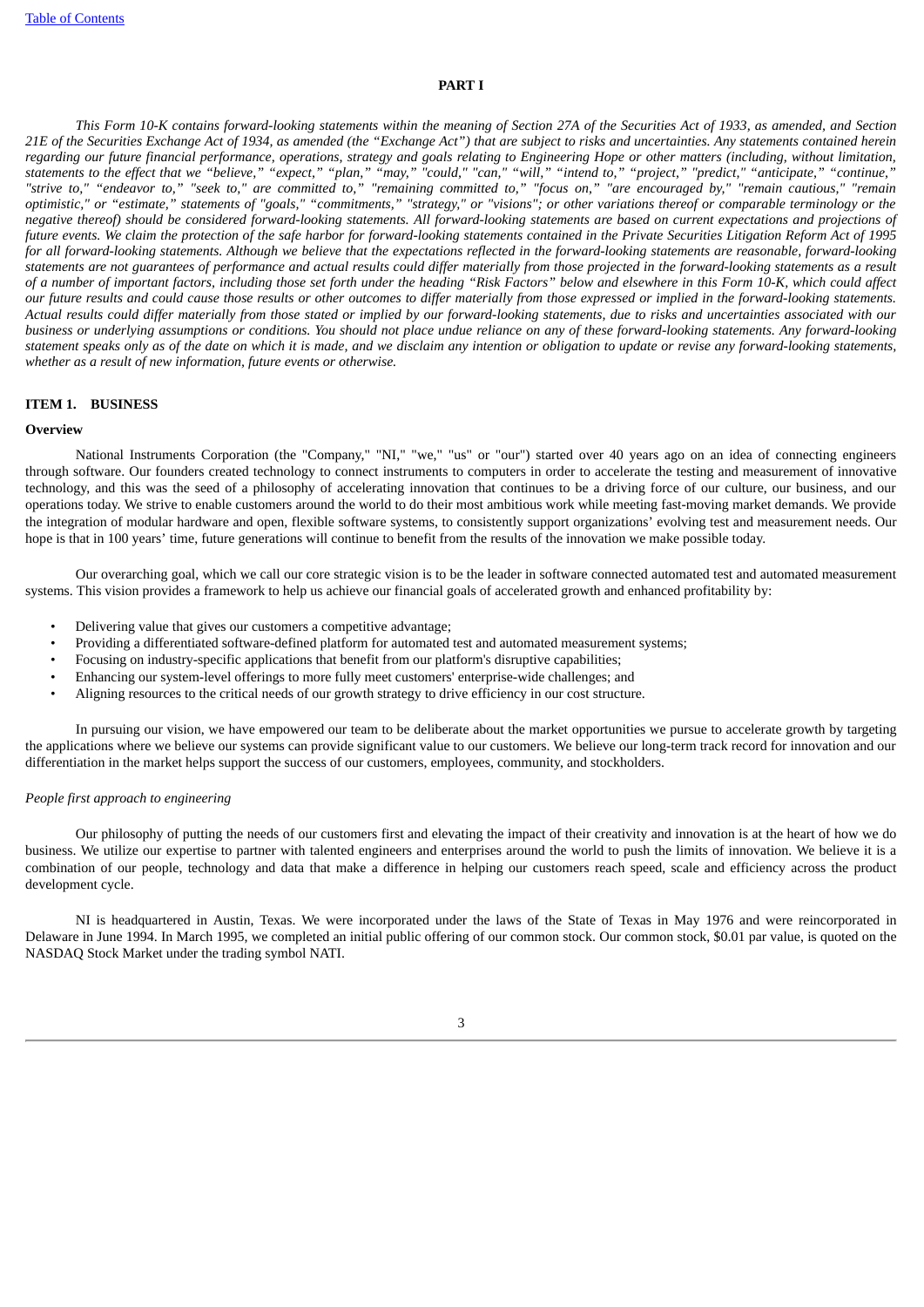### **Products, Technology, and Services**

Our commitment to innovation and continuous improvement has been a core value for us for over 40 years. Below is an overview of our products, technology and services.

## *Software*

NI software is the key differentiator of our platform. Software is critical to the success of our customers as industry trends elevate the need for test and require more data insights to better predict how products will perform in market.

We have empowered hundreds of thousands of loyal users of LabVIEW, a unique graphical software platform optimized for engineers, and numerous other application software tools. We have consistently invested to maintain and strengthen our software platform to provide a simplified user interface, faster time-to-test, modern web- and cloud-enabled capabilities, and the ability to quickly create application-specific software tools.

The NI software platform spans the full range of customer needs, from high-performance driver software for NI hardware to general-purpose development tools that allow customers to create their own IP to higher-level software products that directly meet targeted customer applications. A hallmark of the NI software platform is the integration of NI and third-party software and hardware.

NI provides a wide variety of software tools for programming automated test and automated measurement applications. This software offering includes:

## *Programming Environments*

- *NI LabVIEW* a graphical programming approach that helps visualize every aspect of the application, including hardware configuration, measurement data, and debugging. This visualization makes it simple to integrate measurement hardware from various vendors, represent complex logic on the diagram, develop data analysis algorithms, and design custom engineering user interfaces.
- *NI LabWindows/CVI* an ANSI C integrated development environment and engineering toolbox with built-in libraries for measurement, analysis, and engineering UI design.
- *NI Measurement Studio* a suite of .NET tools designed for building engineering applications in Microsoft Visual Studio to acquire, analyze, and display measurement data.

## *Application Software*

- *NI TestStand* application software targeted for automated test and automated measurement applications in a manufacturing environment.
- *• NI VeriStand* a ready-to-use software environment for configuring real-time testing applications, including hardware-in-the-loop test systems.
- *Flexlogger* application software optimized for quick sensor configuration and data logging of mixed signals to verify electromechanical systems.
- *NI InsightCM Enterprise* a software solution with tightly integrated hardware options for monitoring ancillary rotating equipment.

# *Operations Management and Analytic Enterprise Software*

- *NI DIAdem* configuration-based technical data management, analysis, and report generation tools to interactively mine and analyze engineering and measurement data.
- *NI SystemLink* systems management and data collection software that enables the mass coordination of connected devices, software deployments, and data communications throughout a distributed deployment of test assets.
- *NI Optimal Plus* Production data pipeline and analytics tools to generate insights and deploy product manufacturing actions that improve product performance, quality, output and cost.

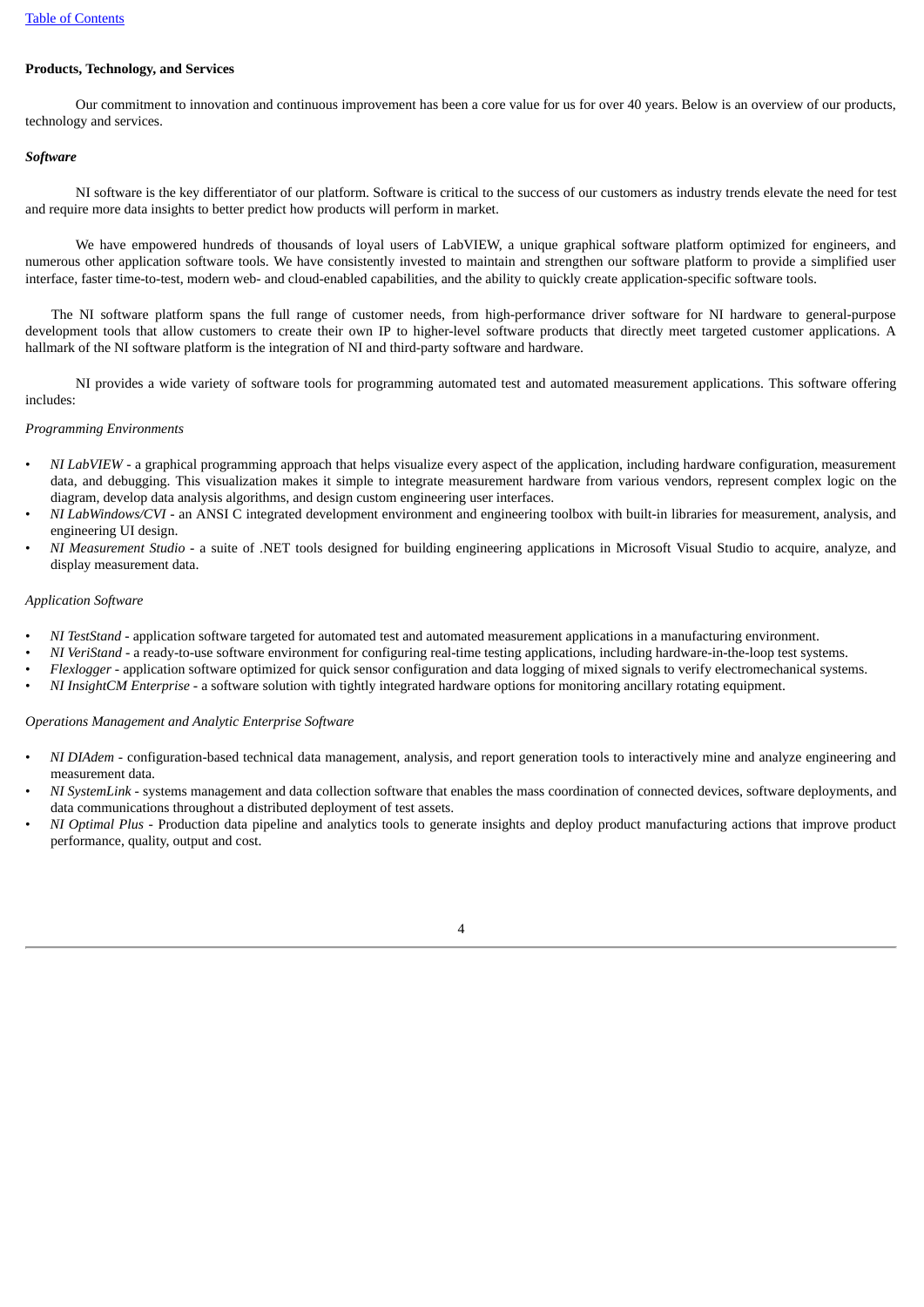# *The power of our open platform*

Across the world, software connections are driving our innovation. We have made significant investments in software interfaces so customers can integrate NI-based solutions into their existing architectures of preferred development tools (such as Python, Linux, C++, Mathworks, MATLAB & Simulink, Microsoft Visual Studio, .NET) and data analytics services. This flexibility allows for a seamless integration into legacy systems, while also leveraging previous work for a more complete final solution. Users can do more with our platform to develop automated, standardized, and efficient test and measurement applications and better connect the data output from those applications to a broader network of manufacturing data. This collective and open approach can deliver the right solution for customers at an effective cost of deployment.

Over the past few years, we have demonstrated our commitment to the excellence of this software ecosystem by modernizing our flagship software, LabVIEW, while also expanding our platform by acquiring and integrating software capabilities in focus areas such as transportation, as highlighted by our 2021 acquisition of monoDrive, a provider of ultra-high fidelity simulation software for advanced driver-assistance systems ("ADAS"), and data analytics, as highlighted by our 2020 acquisition of OptimalPlus Ltd. ("OptimalPlus"), which provide customers with the needed capabilities to manage the increasing complexity and cost of their test and measurement operations. Focused on business critical actions and insights, our platform aims to support efficient use of operational assets and use advanced product manufacturing analytics to maximize product performance and overall business outcomes.

#### *Modular Hardware*

We provide modular instrumentation that offers our customers the ability to create their own unique programmable, flexible and low-cost solutions. We believe our modular instrument approach enables us to grow our sales in the automated validation and automated production test market by delivering more test coverage and a lower-cost alternative for our customers. We offer two primary hardware form factors, PXI and NI C-series, both with a modular input/output ("I/O") approach in addition to industry standard PCI form factors. The NI PXI modular instrument platform, introduced in 1997, is a standard PC architecture in a rugged form factor with expansion slots and instrumentation extensions for timing, triggering and signal sharing. The NI PXI combines mainstream PC software and PCI hardware with advanced instrumentation capabilities. The NI C-series platform, used in our CompactRIO and CompactDAQ products, is a rugged, high-performance I/O and processing platform used in a wide variety of data acquisition applications. We believe our C-series data acquisition and control products provide unique value where diverse I/O is needed, and we believe that we can expand our user base through new distributed and rugged products. The NI PXI and C-series platforms include field programmable gate array ("FPGA") technology, providing customers programmable hardware capability that provides high performance and is user-customizable with NI LabVIEW software.

Increasingly, our customers' applications demand more system capabilities that more closely match their application needs. We have continually evolved our offering to include highly innovative products and application-specific systems. One example in the semiconductor industry is our NI Semiconductor Test System ("STS"), which combines NI modular instrumentation with NI software for radio frequency ("RF") and mixed-signal production testing. The STS features fully production-ready test systems that use NI technology in a form factor suitable for a semiconductor production test environment. The STS combines the NI PXI hardware, TestStand test management software, and LabVIEW graphical programming software inside a fully enclosed test head. The compact STS design houses all the key components of a production tester while using a fraction of the floor space, power, and maintenance typically required by traditional automated test equipment. With the open, modular design, engineers can take advantage of the latest industry standard PXI modules for more instrumentation and computing power. We are seeing a similar need for application specific systems in the Transportation industry. With the increase in both the volume and complexity of electrical components in vehicles, NI customers need to increase production test capacity while minimizing costs. The NI ECU Test System (ECUTS) reduces the cost of test by testing multiple engine control units (ECUs) in parallel in the same or similar footprint to traditional test systems. This system is defined by software and built on the NI modular hardware platform which increases flexibility for our customers and protects against rapid requirements changes in the future. In addition, electrification has become a major trend in the automotive industry and battery technology is a major contributor to electric vehicle capabilities such as range, performance, and charging time. Battery technology is also changing rapidly and requires long test cycle times during the development process. The NI Battery Test System (BTS) automates the process of testing battery performance during design validation by providing a system-level starting point for the most common battery cycle tests and is configurable for rapidly adjusting to unique testing requirements in order to accelerate the design process. Our acquisition of NH Research, LLC ("NHR") in the fourth quarter of 2021 and our expected acquisition of Heinzinger Automotive GmbH will also expand NI's EV, battery, and sustainable energy portfolio, thereby providing customers with critical power-level test capabilities.

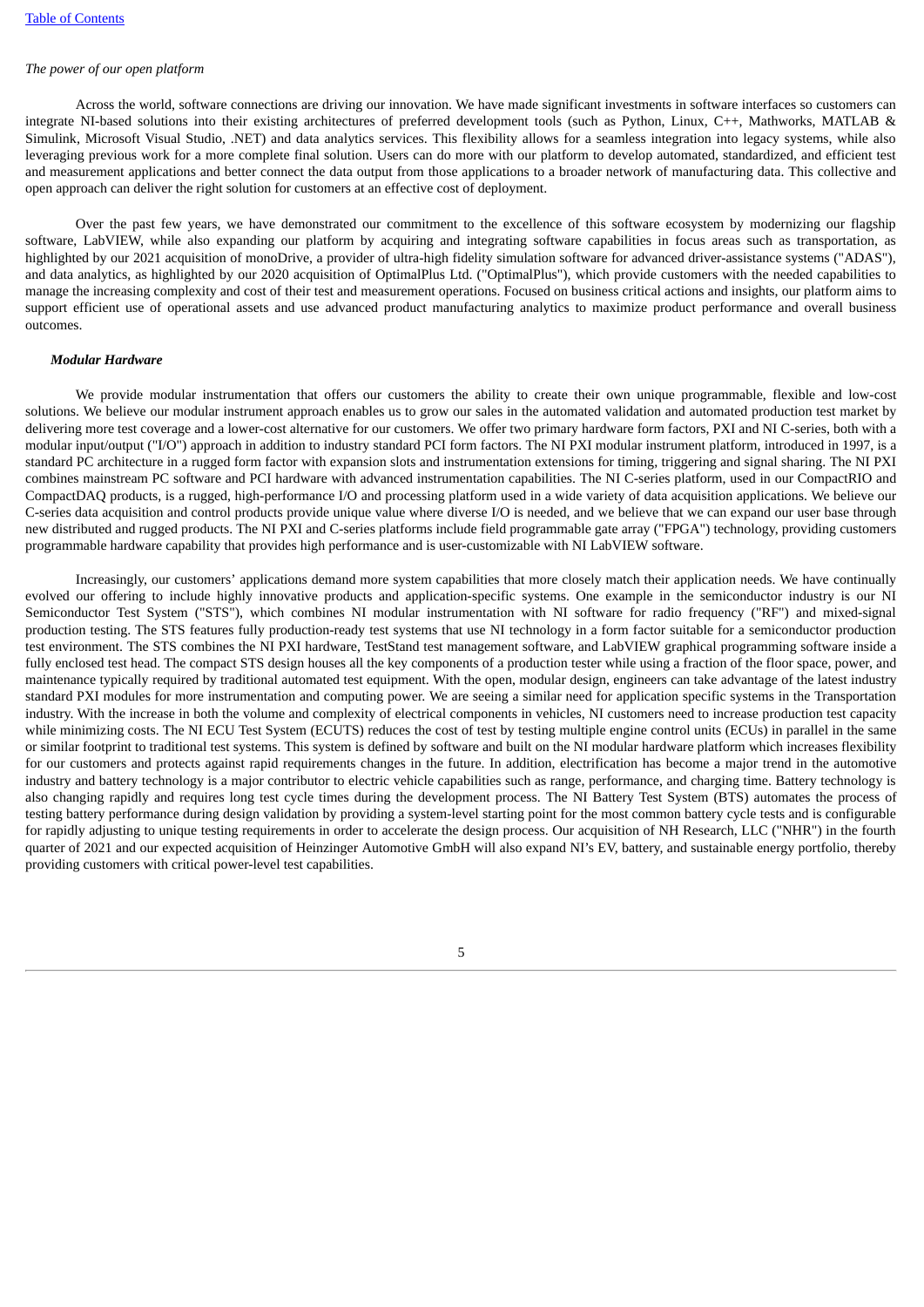#### *Services and Support*

We provide global services and support as part of our commitment to our customers' success. Our services and support have always played a key role in helping our customers to design, deploy and create. Our services and support team is comprised of highly qualified engineers and experts who help our customers to meet their application needs. Our Integrated Engineering Services offering supports integration of our standard products with custom hardware and software solutions to meet the specific requirements of our customers. Our Methodology Consulting Services offering provides strategic guidance to our customers to assess, design and implement solutions to enhance their processes. With direct operations in approximately 40 countries, NI has local market expertise, on-site services, and technical support to enable customer success.

Through our ecosystem with an active community of software developers and over 1,000 National Instruments Partners around the world we are able to deliver solutions tailored to customer needs. Our National Instruments Partners have deep knowledge of NI systems and the rich domain expertise to connect the right technologies, strategies, and support based on customers' business needs.

We also offer software maintenance services, hardware services and maintenance and training certification.

#### *Software Maintenance Services*

*Software Services for End Users:* Our Standard Service Program provides our end users with support services through a software maintenance contract. The Standard Service Program is designed to help ensure that our end users are successful with our products by providing the end user with regular product upgrades and service packs, professional technical support from local engineers, 24-hour-a-day access to self-paced online product training, and access to older versions of their licensed NI software.

*Volume Licensing for Account-Level Services:* Our NI Volume License Program ("VLP") and Enterprise Agreements ("EAs") are designed to meet the needs of the business in addition to the needs of each end user. In addition to access to the Standard Service Program for each end user, businesses that take advantage of the VLP and EAs receive account-level benefits designed to help effectively manage their software assets and lower their total cost of ownership.

#### *Hardware Services and Maintenance*

*Warranty and Repair.* We offer standard and extended warranties to help meet project life-cycle requirements and provide repair services for our products, express repair, and advance replacement services.

*Calibration.* To help our customers' calibration needs, NI provides calibration solutions, including recalibration services, manual calibration procedures, and automated calibration software. In 2011, the American Association for Laboratory Accreditation accredited NI Calibration Services Austin to one of the highest international calibration standards in the industry, ISO/IEC 17025:2005 ("17025"). We offer 17025 calibration services for original equipment manufacturers ("OEMs") and other organizations seeking to maintain their compliance with governmental, medical, transportation and electronics regulations. The 17025 calibration service offering is designed for companies standardizing their automated test and measurement systems on PXI modular instrumentation, which provides some of the most advanced technology for addressing the latest engineering challenges.

*System Configuration and Deployment:* We offer services to provide a fast, easy way to get our customers' new NI systems up and running. Our trained technicians install software and hardware and configure our customers' PXI, and NI CompactRIO system to their specifications.

## *Training and Certification*

*NI Training Program.* NI training helps the customer build the skills to more efficiently develop robust, maintainable applications. We offer feebased training classes and self-paced online training for many of our software and hardware products. On-site courses are quoted per customer requests and we include online course offerings with real-time teachers.

*NI Certification Program.* We offer programs to certify programmers and instructors for our products. Our certification program demonstrates our customers have the skills needed to create high-quality applications with NI software.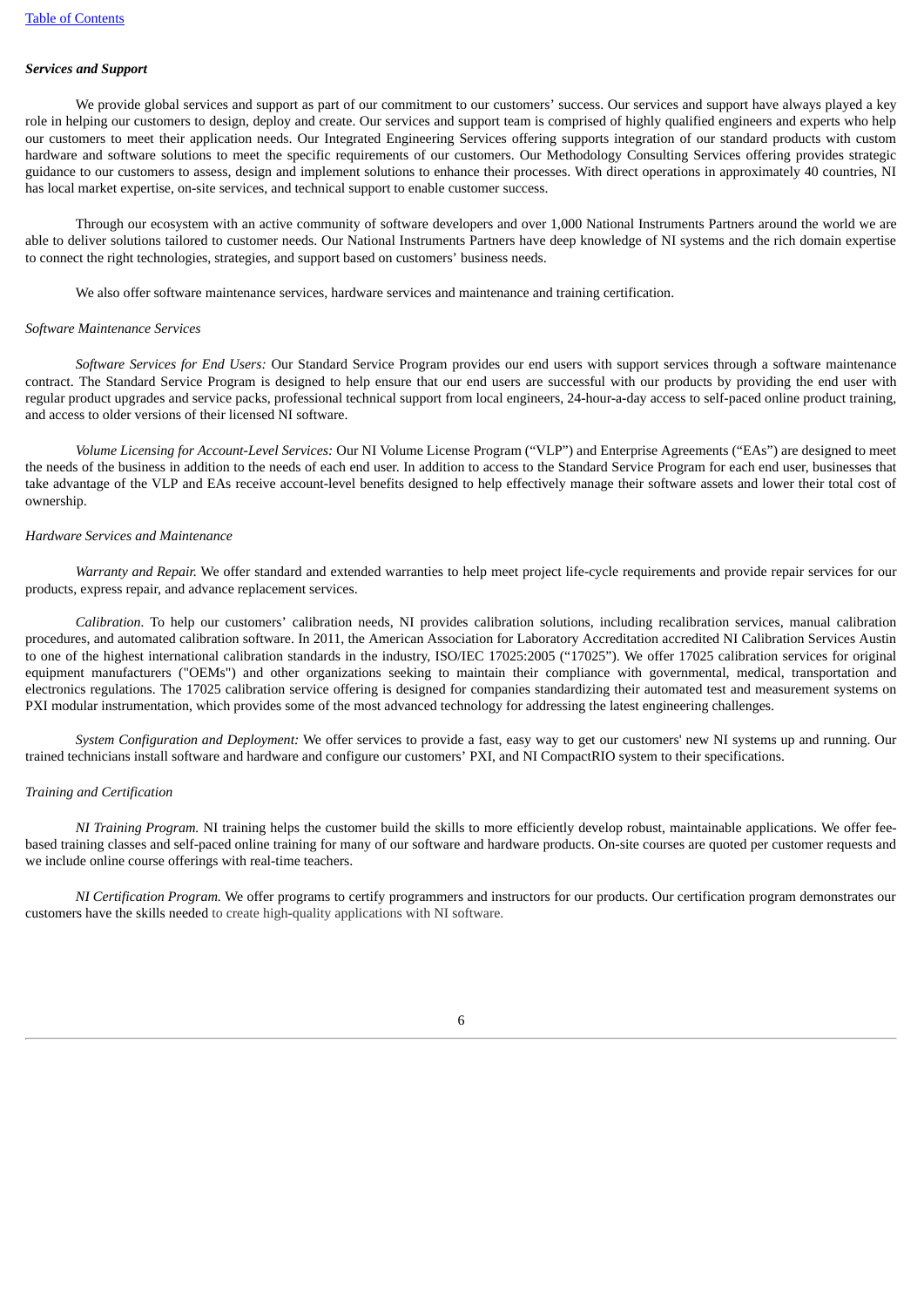## **Markets and Applications**

NI invests to enhance our offerings in software connected systems in the semiconductor and electronics, transportation and aerospace, defense, and government ("ADG") industries. We are able to leverage the investments in these areas to serve a broad base of diverse customers in the other industries we serve.

#### **• Semiconductor and Electronics**

Within the semiconductor & electronics industries, customers are facing a rapid increase in complexity and intense time to market pressures. We are investing to increase our ability to deliver flexible, automated test, and measurement solutions that scale from characterization to production and from wafer to electronic device. This will help to meet the business needs of integrated circuit ("IC") and electronic device manufacturers. IC makers are pressured to deliver more integrated solutions, ensure high levels of quality and reliability, remain cost competitive, and shorten time to market to meet tight market windows. We continue to innovate with solutions that span our customers' product development lifecycle, focused on helping R&D organizations shorten their time to market and helping manufacturing organizations address the cost and complexity of testing driven by the next generation of smart devices.

#### • **Transportation**

The automotive industry is evolving to include electrification and ADAS. New test challenges and requirements are coming faster than ever before and we believe customers see benefits in NI's adaptable technologies. Our open and easily upgradable automated test and measurement systems give customers the flexibility to meet their needs when faced with rapidly changing requirements and tight budgets. As vehicles move towards autonomous capability, there is growing need for hardware-in-the loop (HIL) test capability to validate and verify functionality of ADAS systems, which are anticipated to play a central role for autonomous driving. Our HIL offerings allow customers to accelerate test deployment earlier in the development cycle, while minimizing the costs compared to more traditional testing approaches and expanding test scenarios that are performed in lab and simulation. Our platform-based approach provides flexibility and scalability to address rapid changes in requirements and technology.

## • **Aerospace, Defense and Government**

Over the years we have built a deep understanding of how to help our ADG customers optimize test strategies to meet increasingly demanding technical and business requirements. We help our customers control their proprietary IP through our software offering while meeting their demands for highly customized and long life-cycle systems. Our adaptive, open technologies are designed to reduce the cost of maintenance and support by proactively managing technology insertion and life-cycle management strategies. Our combination of flexible hardware and open software also allows for rapid prototyping and validation of new technologies, helping reduce the time to innovate. This is particularly important as our customers' devices increasingly feature embedded software that requires real-time, system-level testing that is difficult to adapt with proprietary systems or difficult to maintain with in-house designs. These applications are well suited to our high performance software. All of these benefits become even more impactful in fast moving, innovative areas such as commercial space.

## • **Portfolio**

For more than 40 years, we have enabled engineers to develop and deliver increasingly complex solutions across life science, electrical equipment, energy, research and other industries. Our portfolio customers feel pressure to deliver the benefits of digital transformation and have an urgent need to improve product quality, shorten time to market and improve operational efficiency through data. Across our focus areas of research and validation, production test, predictive maintenance, and analytics, we see customers prioritizing performance, standardization and insights across the product lifecycle. These needs align to the strength of NI's adaptive automated test and measurement capability and our investments in easierto-use systems, our highly adopted software toolchain, and expanded digital and distribution channels to accelerate customer success at scale.

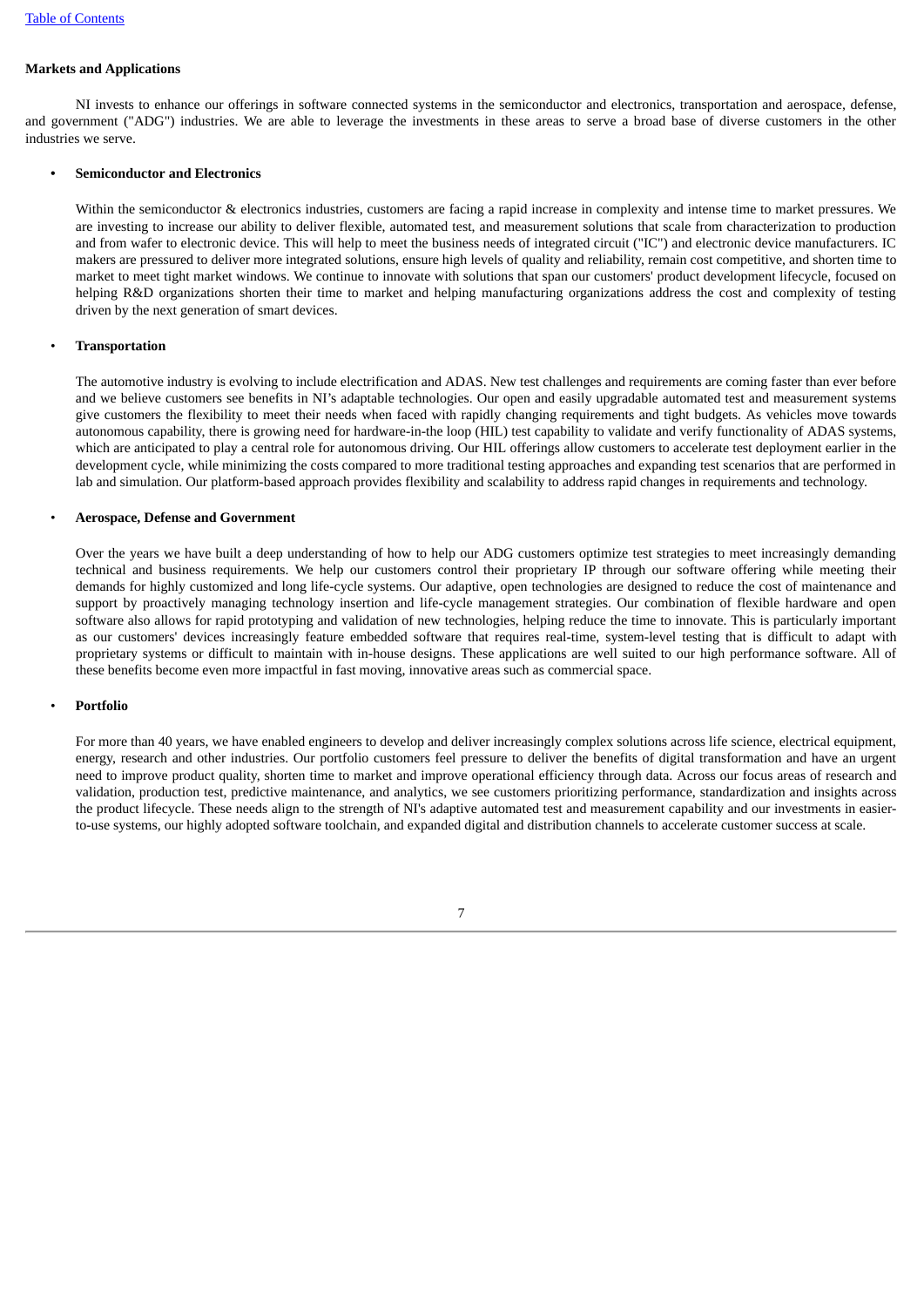#### **Our Customers**

We continue to have a broad, diverse sets of customers with over 35,000 customer accounts worldwide, with no customer representing more than 3% of our revenues in each of the past three years.

## **Sales and Distribution**

We distribute and sell our products primarily through a direct sales organization. We also use independent distributors, OEMs, value-added resellers ("VARs"), system integrators and consultants, each of whom we refer to as partners, to market and sell our products.

We continue to focus on scale and efficiency in serving our broad base of customers. Our focus to streamline the process of doing business with NI means both reducing our costs and improving the experience of the large number of smaller accounts we serve. This includes investment in ni.com for a better digital experience and significantly expanding the usage of our distributor channel in 2021 and beyond. We believe increasing sales through our partner ecosystem will allow us to maintain and expand our presence within certain markets while also creating more opportunities for our direct sales force to support proactive engagement with our larger accounts where we can deliver value through our application-specific system offerings that leverage our platform.

We have sales and support offices in approximately 40 countries. Sales outside of the U.S. accounted for approximately 61%, 63% and 63% of our revenues in 2021, 2020 and 2019, respectively. We believe the ability to provide comprehensive service and support to our customers is an important factor in our business. We generally permit customers to return products within 30 days from receipt for a refund of the purchase price less a restocking charge. Our hardware products are generally warranted against defects in materials and workmanship for one year from the date we ship the products to our customers. Historically, warranty costs and returns have not been material.

Our foreign operations are subject to certain risks set forth under Item 1A, Risk Factors, We are Subject to Various Risks Associated with International Operations and Foreign Economies. See also discussion regarding fluctuations in our quarterly results and seasonality in Item 1A, Risk Factors, Our Revenues are Subject to Seasonal Variations.

We have one operating segment and one reporting unit. Our chief operating decision maker evaluates our financial information and resources and assesses the performance of these resources on a consolidated basis. For information regarding revenue, results of operations, and total assets for each of our last three fiscal years, please refer to our financial statements included in this Form 10-K and Management's Discussion and Analysis of Financial Condition and Results of Operations included in Item 7 of this Form 10-K.

## **Marketing**

We bring our in-depth knowledge of leading-edge technology trends to the professional engineering community throughout the year, achieving significant customer reach at our premier global events, NI Connect, NIDays Europe and NIDays Asia. We engage a broad audience and partner with our direct sales force to help strengthen customer relationships at all levels of the account. We expand our reach through thought leadership and content on our website at ni.com, gaining exposure through online webcasts, blogs and social media. We also participate actively in conversations in the technology community through industry tradeshows, technical conferences, trainings and user seminars, both in person and virtually.

#### **Competition**

We operate in a highly competitive market, with competition offering products and solutions specific to industries and applications. Different competitors offer hardware, software or solutions that directly compete with different aspects of our business. Key competitors include Advantest, Anritsu, Fortive, Keysight, Rohde & Schwarz, and Teradyne.

See further discussion regarding risks associated with our competitive environment in Item 1A, Risk Factors, We Operate in Intensely Competitive **Markets**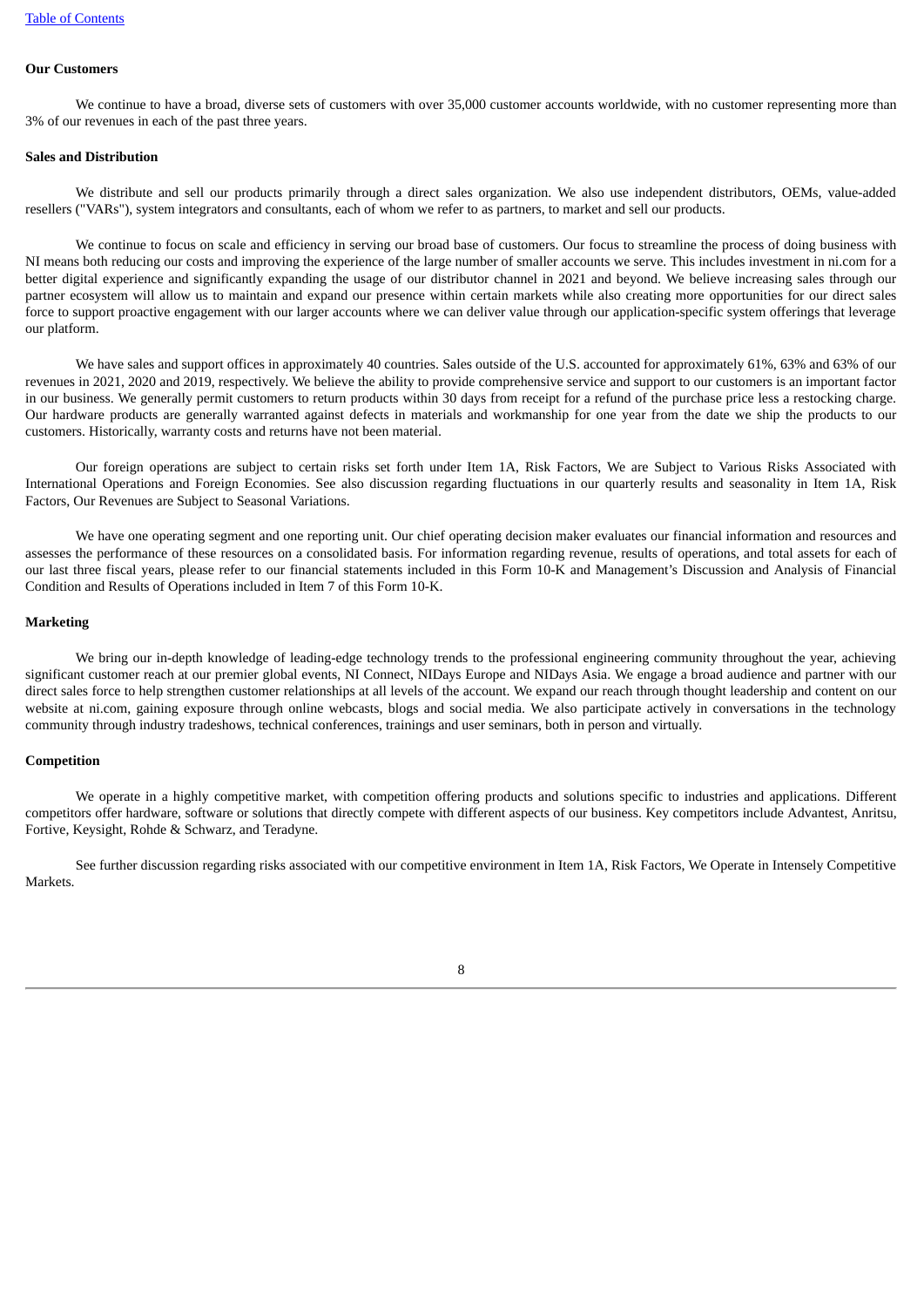# **Research and Development**

Our business and our customers' businesses are rapidly evolving. We invest significant resources in research and development because we believe our long-term growth and success depend on helping our customers stay ahead of the curve in the fast-moving world of technology. We listen to our customers' needs as a guide to our research and development efforts. We focus on enhancing existing products and developing new products that have features and functionality intended to address expected technology advances and we seek to offer competitive capabilities and performance at excellent value. Our research and development team strives to build quality into our products from the start, in the design phase. We believe this "quality first" mindset helps to reduce overall development and manufacturing costs and provide reliability in our end products.

Our research and development expenses were \$336 million, \$280 million and \$272 million in 2021, 2020, and 2019, respectively.

#### **Intellectual Property**

We rely on a combination of patent, trade secret, copyright and trademark law, contracts and technical measures to establish and protect our proprietary rights in our products. We hold a number of registered and pending patents in the U.S. and other countries. Certain of our issued U.S. patents are software patents related to LabVIEW and cover fundamental aspects of the graphical programming approach used in LabVIEW. Our patents expire from 2022 to 2040. The expiration of any particular patent in the short term is not expected to have any material adverse effects on our business. While we continue to file new applications and pursue new patents, it remains possible that pending patent applications or other applications that may be filed may not result in issued patents. In addition, issued patents held by us may be invalidated, circumvented, challenged or licensed to others. We also own certain registered trademarks in the United States and in other countries. See further discussion regarding risks associated with our patents in Item 1A, Risk Factors, Our Business Depends on Our Proprietary Rights and We Have Been Subject to Intellectual Property Litigation.

## **Manufacturing and Suppliers**

We manufacture substantially all of our product at our facilities in Debrecen, Hungary and Penang, Malaysia. Our product manufacturing operations can be divided into three areas: electronic circuit card and module assembly; chassis and electronic cable assembly; and technical manuals and product support documentation. Most of our electronic circuit card assemblies, modules and chassis are manufactured in-house, although contractors are used from time to time. The majority of our electronic cable assemblies are produced by contractors; however, we do manufacture some on an exception basis. Our software, technical manuals and product support documentation are delivered digitally wherever possible. In those cases where physical media is required, we use outside partners to produce these materials.

Our manufacturing processes use large volumes of high-quality components and subassemblies supplied by outside sources. Several of these components are only available through limited sources. Limited source items purchased include custom application specific integrated circuits, chassis and other items. We have in the past experienced delays, price increases and quality problems in connection with limited source items, and there can be no assurance that these problems will not recur in the future. Accordingly, our failure to receive items from limited source item suppliers could result in a material adverse effect on our net sales and operating results. See Item 1A, Risk Factors, Our Business is Dependent on Key Suppliers and Distributors for additional discussion of the risks associated with limited source suppliers. We must comply with many different governmental regulations related to the use, storage, discharge, and disposal of toxic, volatile or otherwise hazardous chemicals used in our operations in the U.S., Hungary, and Malaysia. See Item 1A, Risk Factors, Our Operations are Subject to a Variety of Environmental Regulations and Costs for further discussion of environmental matters as they may affect our business.

## **Backlog**

Backlog is a measure of firm orders that are received but have not yet shipped to customers. Our measure of backlog excludes amounts related to shipments where the customer has specified delivery in a future period.

At December 31, 2021, our backlog was approximately \$154 million compared to approximately \$28 million at December 31, 2020, primarily driven by strong order growth during the year and longer lead times for certain components. We expect the majority of backlog to be recognized as revenue within 12 months. While backlog on any particular date can be an indicator of short-term revenue performance, it is not necessarily a reliable indicator of medium or long-term revenue performance.

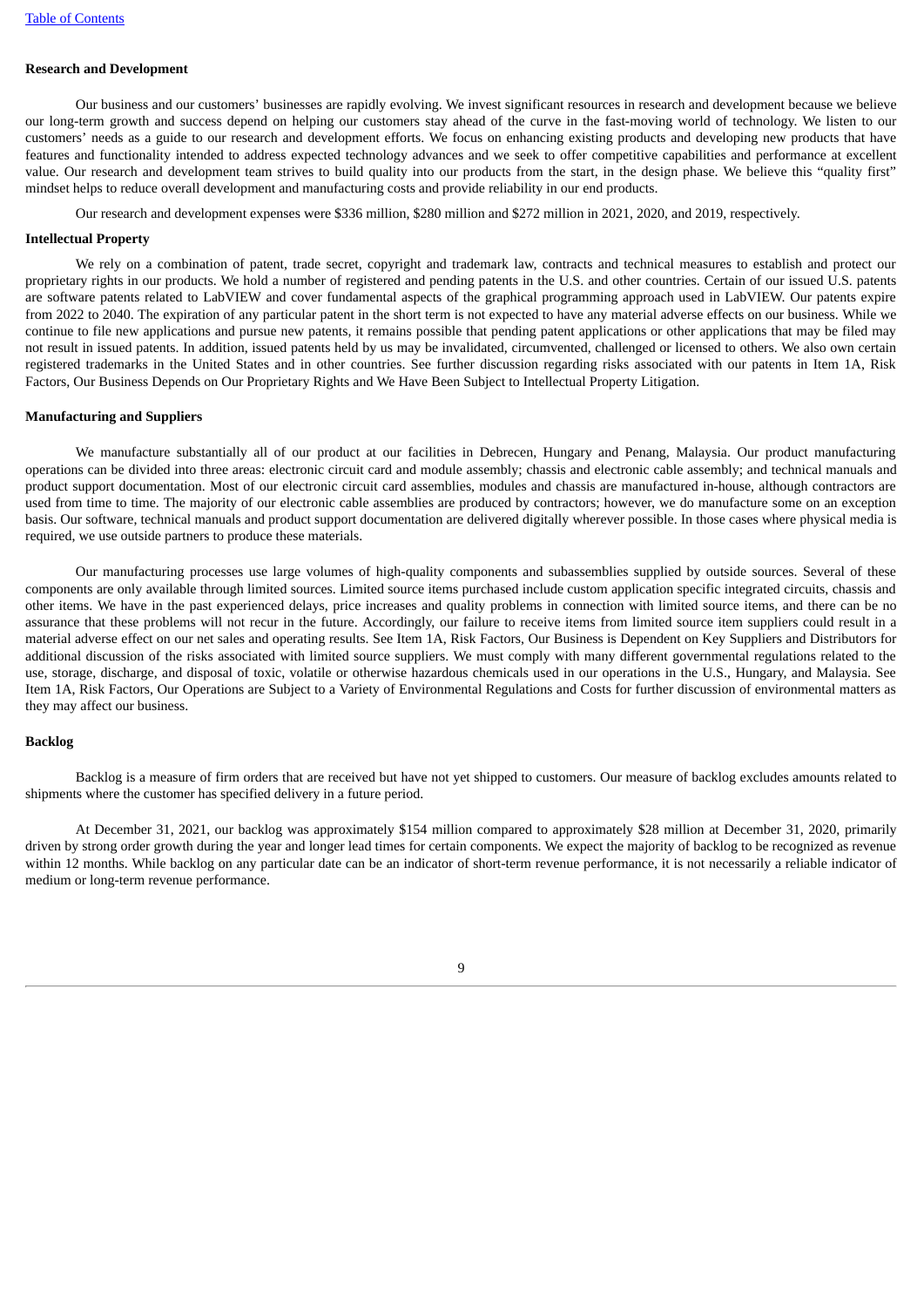#### **Human Capital**

At NI, we believe our company, our people and our products make a positive impact on society and the planet. We consider our employees to be one of our greatest assets and critical to our continued success. As of December 31, 2021, we had approximately 7,000 employees worldwide, of which approximately 40% are in the Americas, 32% in the Europe, Middle East and Africa ("EMEA") region, and 28% in the Asia-Pacific ("APAC") region.

#### *Our Culture and Values*

Our Core Values (Be Bold, Be Kind, Be Connectors) drive our culture and values at NI. These values provide us with moral guideposts needed when making decisions, especially the hard ones, and influence the way we engage with our customers, communities, and each other. They are foundational in how we define and execute towards success. We help our employees strengthen their family and community connections, along with work connections: we take actions on societal issues through our global volunteering program, we provide employees with opportunities to grow as people, not just as professionals, through personal development programs and future career opportunities.

Our Code of Ethics is instrumental in creating a workplace that values each of our employees and emphasizes an ethical approach to doing business and managing our people. We also strive to abide by the employment laws of all the countries in which we operate. We are an affiliate member of the Responsible Business Alliance.

#### *Engagement*

Each year we conduct an Employee Engagement Survey to enhance our understanding of our employees' experiences at NI and identify the key drivers of their engagement. The survey results are used to calculate an overall engagement index and measure several underlying elements that contribute to employee engagement such as strong business direction, manager engagement, employee empowerment, resource adequacy, and collaboration. We use the outputs of the survey to enable managers across the organization to drive improvements with clear, actionable insights. In 2021, nearly 90% of our employees participated in our annual engagement survey. Each year, this survey provides our organization with insights on employee impressions of and experiences with NI. The insights help us prioritize what actions to take to help increase employee commitment to and belief in NI. Over the past three years, we have seen consistency in our overall employee engagement index, and in 2021, we saw growth in areas of intentional focus, including providing teams with engaged and supportive managers and encouraging and enabling employee growth and empowerment.

### *Diversity, Equity, Inclusion and Belonging*

In 2020 NI launched *Engineering Hope*, which is an ambitious 10-year impact strategy and vision of a more sustainable, equitable and inclusive world, where diversity is embraced and innovation is fostered. We are committed to creating a diverse, inclusive workforce, that fosters well-being, equity and culture of belonging, where all employees feel welcomed, valued, respected, and heard. As a place where employees share their excitement for our culture and our values, NI's diversity, equity, inclusion, and belonging efforts and initiatives will focus on changing the faces of engineering and building an equitable and thriving society. As one of the critical tools to build a culture of inclusion and belonging, NI endorses Inclusion Resource Groups (IRGsformerly Employee Resource Groups), which are employee-led groups that positions members of historically excluded populations to contribute to our mission to have a culturally diverse, equitably minded, and inclusive community where people feel a sense of belonging.

## *Employee Safety*

We are committed to the safety and well-being of our employees and their families. During the COVID-19 pandemic, based on the advice and recommendations of infectious disease experts at the U.S. Center for Disease Control and Prevention and other organizations, we established additional safety standards and secured appropriate levels of personal protective equipment for our employees. We also created a global crisis team that developed a comprehensive return to site protocols, conducted employee outreach, and implemented various flexible working arrangements. In addition, in order to reinforce a deep connection and establish clear direction with our employees, we have significantly increased leadership updates and management outreach. As the COVID-19 pandemic continues, the health and safety of our employees remain the top priority while we ensure our employees remain productive and engaged while working from home.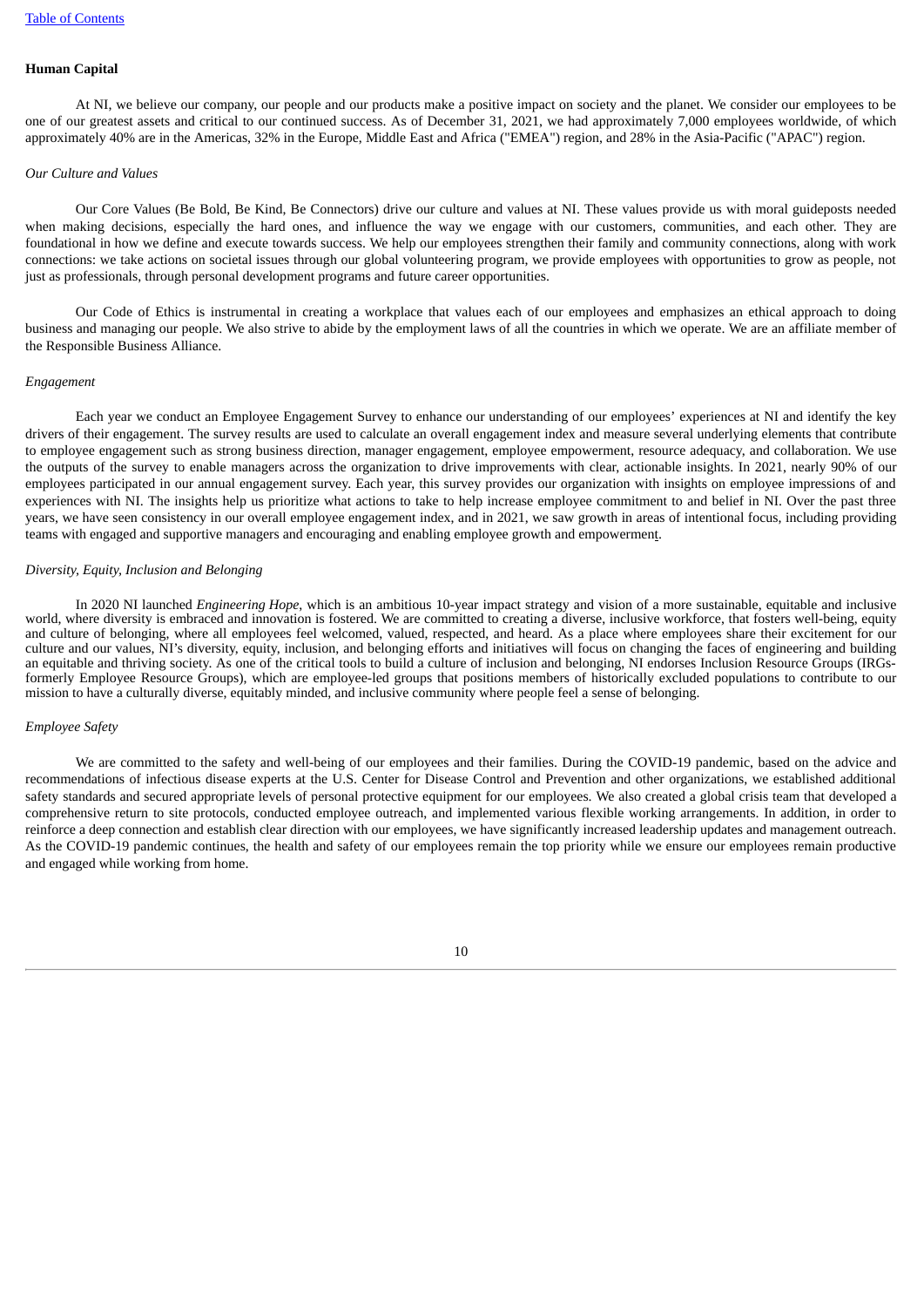#### *Talent Management and Total Rewards*

We invest in attracting, developing, and retaining the best talent at NI. We do this by communicating a clear purpose and strategy, utilizing transparent goal setting, driving accountability, continuously assessing, developing, advancing talent, and incorporating a leadership-driven talent strategy. We are committed to providing total rewards that are market competitive and performance based, driving innovation and operational excellence. Our compensation programs, practices, and policies reflect our commitment to reward short- and long-term performance that aligns with, and drives, stockholder value. Total direct compensation is generally positioned within a competitive range of the market median, with differentiation based on tenure, skills, proficiency, and performance to attract and retain key talent.

We also conduct annual performance conversations to identify areas of success and improvement for our employees, which support future goalsetting and talent reviews.

#### **Corporate Responsibility**

We work to help engineers, enterprises, and innovators thrive. Our Corporate Impact Strategy outlines measurable goals and commitments for ensuring our company, people, and products work to make a positive impact on the planet. Our focus is rooted in three pillars – changing the faces of engineering, building an equitable and thriving society, and engineering a healthy planet. We are fostering a pipeline of diverse science, technology, engineering and math ("STEM") talent through academic partnerships, our employee mentor program, and investment in STEM education. We are committed to conserving natural resources, protecting biodiversity, and reducing greenhouse gas emissions. For example, we are working toward achieving Zero Waste by 2030, diverting at least 90% of our waste from landfill by reusing, recycling or composting it instead. We continue to support economic opportunity initiatives through donations of financial support, products, and volunteer work. We intend to continue our long-term partnerships with nonprofit organizations while also looking for innovative giving opportunities.

#### **Available Information**

<span id="page-10-0"></span>Our website is www.ni.com. Our annual reports on Form 10-K, quarterly reports on Form 10-Q, current reports on Form 8-K and amendments to those reports filed or furnished pursuant to Section 13(a) or 15(d) of the Exchange Act and every Interactive Data File required to be submitted pursuant to Rule 405 of Regulation S-T are available through our Internet website as soon as reasonably practicable after we electronically file such materials with, or furnish them to, the Securities and Exchange Commission ("SEC"), or upon written request without charge. Our website and the information contained therein or connected thereto are not intended to be incorporated into this Annual Report on Form 10-K. The SEC maintains a website, www.sec.gov, which contains these reports and other information regarding issuers that file electronically.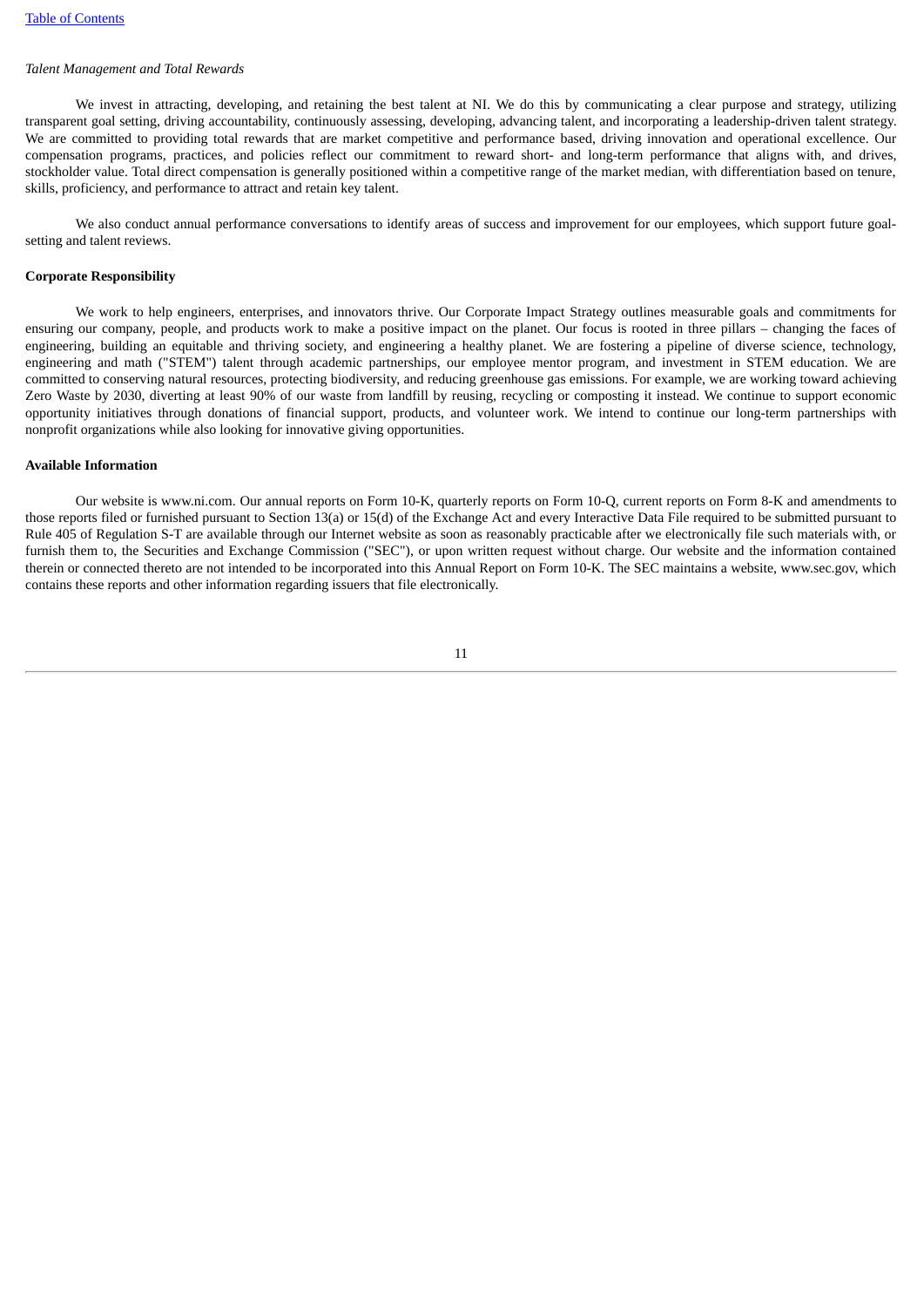# **ITEM 1A. RISK FACTORS**

In addition to the other information set forth in this Form 10-K, you should carefully consider the risk factors discussed below, which are not the only risks that we face. Our business, financial condition and operating results can be affected by a number of factors, whether currently known or unknown, including but not limited to those described in this Risk Factor section of this Form 10-K. Any one or more of these factors could, directly or indirectly, cause our actual financial condition and operating results to vary materially from our past, or from our anticipated future, financial condition and operating results. Any of these factors, in whole or in part, could materially and adversely affect our business, financial condition, operating results and stock price.

## **RISKS RELATED TO OUR ABILITY TO GROW OUR BUSINESS**

A Global Shortage of Key Components Has and May Continue to Adversely Affect Our Business and Result of Operations. Various factors, including increased demand for certain components and production delays due to COVID-19 and other natural events and disasters, are contributing to shortages of certain components used in our products and increased difficulties in our ability to obtain a consistent supply of materials at stable pricing levels. The supply shortages have increased the costs and lead times for certain components. Longer lead times may cause a significant disruption to our production activities, which could have a substantial adverse effect on our financial condition or results of operations. If we are unsuccessful in resolving any such component shortages in a timely manner, we will experience a significant impact on the timing of revenue, a possible loss of revenue, or an increase in manufacturing costs, any of which would have a material adverse impact on our operating results.

Uncertain Global Economic and Geopolitical Conditions, Including in China and other countries, Could Materially Adversely Affect Our *Business and Results of Operations.* Our operations and performance are sensitive to fluctuations in general economic and geopolitical conditions, both in the U.S. and globally. Uncertainty about global and regional economic conditions poses a risk to us as businesses may decrease or postpone spending in response to events such as continued trade tensions between the U.S. and China, or new or existing trade tensions with other countries, geopolitical instability, pandemics and other major public health issues including the COVID-19 pandemic, financial market volatility, tariffs or other trade restrictions, government regulatory actions, negative financial news or other factors. Negative trends or sentiments in worldwide and regional economic conditions have in the past and could again have a material adverse effect on demand for our products and services. For example, in recent years, there have been significant changes to U.S. trade policies, legislation, treaties and tariffs, in particular trade policies and tariffs affecting China. Some of these trade policies, including the U.S.'s trading relationship with China, have been renegotiated during this timeframe and are subject to further changes in the future. Changes to current policies by the U.S. or other governments could adversely affect our business, including potentially through increased import tariffs and other influences on U.S. trade relations with China and other countries. The imposition of additional tariffs or other trade barriers could increase our costs in certain markets, and may cause our customers to find alternative sourcing. Protectionist and retaliatory trade measures by any of the United States, China or another country could limit our customers' ability to sell their products and services and could reduce demand for our customers' products. Even if resolved, these trends could have a broad negative impact on the global industrial economy, which could have a material adverse impact on our business and our results of operations. In addition, the application of various regulations depends on the classification of our products which can change over time as such regulations are modified or interpreted. Furthermore, in connection with increasing tensions related to the ongoing conflict between Russia and Ukraine, the U.S. government has stated it is considering imposing enhanced export controls on certain products and sanctions on certain industry sectors and parties in Russia. Although our sales into Russia represented less than 1 percent of our total revenue in 2021, further escalation of geopolitical tensions could have a broader impact that expands into other markets where we do business, which could adversely affect our business and/or our supply chain, business partners or customers in the broader region.

We have recently experienced an increase in inflationary pressures in many of the jurisdictions in which we operate. We have and may continue to attempt to offset the effect of these inflationary pressures by increasing the prices of our products. These factors as well as others we may not contemplate could have a material adverse effect on the spending patterns of businesses including our current and potential customers which could have a material adverse effect on our net sales and our results of operations. See "Current business outlook" in this Form 10-K for information regarding recent business conditions.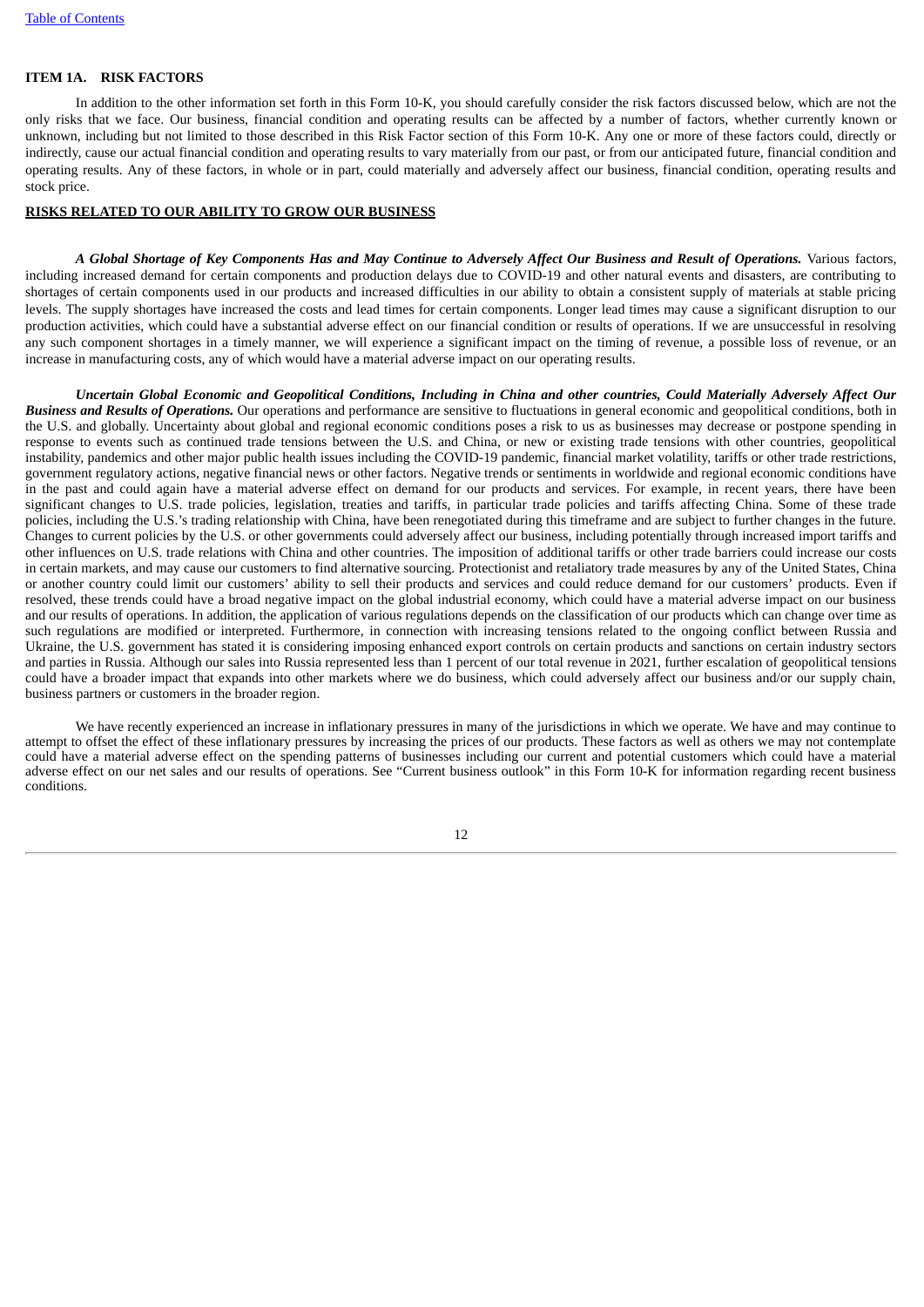We are Subject to Various Other Risks Associated with International Operations and Foreign Economies. Our international sales and operations are subject to inherent risks, including, but not limited to:

- tariffs and other trade barriers impacting China or other countries in which we have significant sales;
- increases in taxes or changes in U.S. or foreign tax laws, including a possible increase in the U.S. corporate income tax rate and other changes in tax policy,
- fluctuations in foreign currencies relative to the U.S. dollar;
- unexpected changes to currency policy or currency restrictions in foreign jurisdictions;
- major public health concerns, including the COVID-19 pandemic:
- delays in collecting trade receivable balances from customers in developing economies;
- unexpected changes in regulatory requirements;
- fluctuations in local economies;
- disparate and changing employment laws in foreign jurisdictions;
- difficulties in staffing and managing foreign operations;
- costs and risks of localizing products for foreign countries;
- enhanced exposure to potential unauthorized use, duplication, misappropriation, theft or other infringement or violation of our intellectual property rights;
- government actions throughout the world; and
- the burdens of complying with a wide variety of foreign laws.

Moreover, there can be no assurance that our international sales will continue at existing levels or grow in accordance with our efforts to increase foreign market penetration. In many foreign countries, particularly in those with developing economies, it is common for some persons or companies to engage in business practices that are prohibited by U.S. and other laws and regulations applicable to us such as the Foreign Corrupt Practices Act. Although we have policies and procedures designed to ensure compliance with these laws, there can be no assurance that all of our employees, contractors, distributors and agents, including those based in or from countries where practices which violate such laws and regulations may be customary, will not take actions in violation of the law or our policies. Any violation of foreign or U.S. laws or regulations by our employees, contractors, distributors or agents, even if such violation is prohibited by our policies, could have a material adverse effect on our business. We must also comply with various import and export regulations.

For example, in the past, the U.S. government added certain of our customers based in China to its "Entity List", which imposes additional restrictions on sales to such customers. Although the addition of these customers did not have a material adverse effect on our business, financial condition and results of operations, the U.S. government has the power to place additional customers on the Entity List or impose other restrictions on these or other customers or suppliers, and such actions could prohibit us from selling products or providing services to such customers, receiving payments from such customers or purchasing products from such entities. These restrictive governmental actions and any similar measures that may be imposed on U.S. companies by the Chinese or other governments will likely limit or prevent us from doing business with certain of our customers or suppliers and harm our ability to compete effectively or otherwise negatively affect our ability to sell our products. As a result, even if we are currently in compliance with applicable regulations, there can be no assurance that we will not have to incur additional costs or take additional compliance actions in the future. Failure to comply with these regulations could result in fines or termination of import and export privileges, which could have a material adverse effect on our operating results. Additionally, the regulatory environment in some countries is very restrictive as their governments try to protect their local economy and value of their local currency against the U.S. dollar.

We Continue to Face Significant Risks Related to Adverse Public Health Matters, Including Epidemics and Pandemics such as the COVID-19 Pandemic. Any outbreaks of contagious diseases and other adverse public health developments in countries where we operate could have a material and adverse effect on our business, financial condition, liquidity and results of operations. For example, the COVID-19 pandemic has adversely affected our operations throughout the world, as well as the facilities of our suppliers and customers. The COVID-19 pandemic continued to cause some disruptions to our operations during 2021, but we have not experienced a significant reduction in our overall productivity due to the COVID-19 pandemic. These disruptions have included and may continue to include, depending on the specific location, logistical challenges and limitations, reduced demand from certain customers, and government regulations that require us to adjust or restrict our operations at certain of our facilities, incur additional costs, adapt to challenges presented by travel restrictions and "work-from-home" orders and/or require employee vaccinations. The extent to which the COVID-19 pandemic will continue to impact our business and financial results going forward will be dependent on future developments such as the length and severity of the COVID-19 pandemic, including current and future variants of COVID-19, future government regulations and actions in response to the COVID-19 pandemic, the timing, availability and effectiveness of vaccines, as well as the willingness of our employees to receive such vaccine, and the overall impact of the COVID-19 pandemic on the global economy and capital markets, among many other factors, all of which remain uncertain and unpredictable.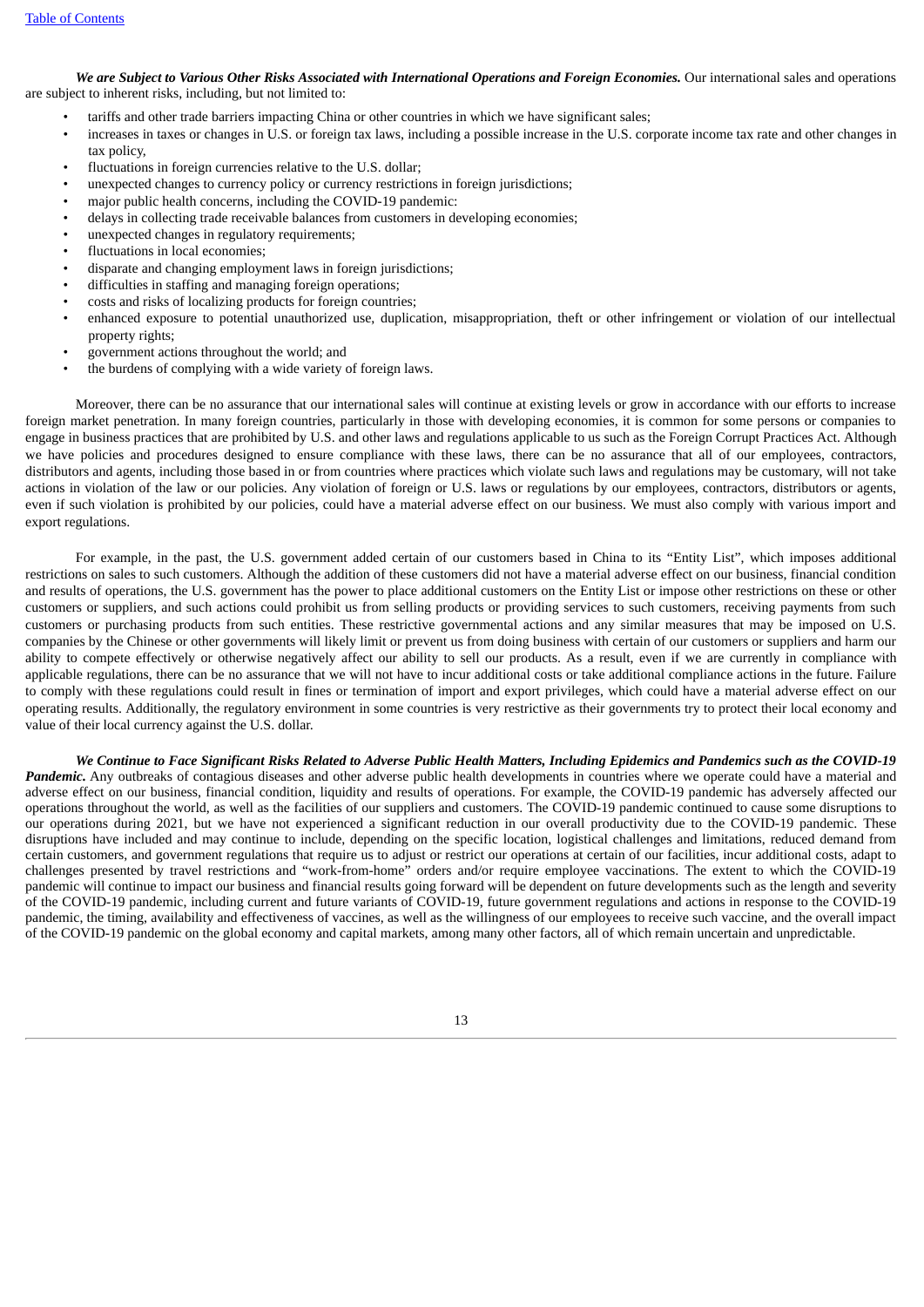In addition, the COVID-19 pandemic could directly impact the health of our management team and other employees. It is impossible to predict the overall future impact of the COVID-19 pandemic on our business, financial condition, liquidity and financial results, and there can be no assurance that the COVID-19 pandemic will not have a material and adverse effect on our financial results in the future during any quarter or period in which we are affected.

The COVID-19 pandemic also increases the likelihood and potential severity of other risks to the Company (including some discussed separately within this Item 1A. Risk Factors), including but not limited to, the following:

- We have and may be required to implement certain public health protocols in order to continue doing business with certain customers or operate in certain jurisdictions, including additional mandatory vaccination or ongoing testing programs for a subset of our employee population. Complying with these requirements could result in additional costs and challenges with employee retention. Failure to comply with these requirements could have a significant impact on our sales to certain customers.
- A significant subset of our employee population is currently in a remote work environment in an effort to mitigate the spread of COVID-19. This change may exacerbate certain risks to our business, including an increased risk of phishing and other cybersecurity attacks, an increased risk of challenges related to hiring, training, and retaining personnel, and an increased risk of delays or disruptions to our product development, sales, marketing, manufacturing and support operations that we cannot fully mitigate through remote or other alternative work arrangements.
- Protracted economic uncertainty could negatively affect the financial condition of our customers or suppliers, which may result in an increase in bankruptcies or insolvencies, a delay in payments and decreased sales.
- A scarcity of resources or other hardships caused by the COVID-19 pandemic may result in increased geopolitical tensions which may cause governments and/or other entities to take actions that may have a significant negative impact on our ability or the ability of our suppliers and customers to conduct business.

Our Failure to Manage Our Partner and Distribution Channels Effectively could Result in a Loss of Revenue and Harm to Our Business. We are currently in the process of expanding our relationships with a number of distributors and other strategic partners, none of which are currently responsible for a material amount of our total net sales, in order to streamline and increase our worldwide sales to certain customers. Successfully managing our indirect distribution channel efforts to reach various customer segments for our products and services is a complex process across the broad range of geographies where we do business or plan to do business. While we have a focused strategy, plan, and team dedicated to making our sales through distributors a successful element of our business, our distributors and other strategic partners are independent businesses that we do not control. Notwithstanding the independence of these partners, we may face legal risk and potential reputational harm from the activities of these third parties including, but not limited to, export control violations, workplace conditions, corruption and anti-competitive behavior. If an agreement with one of our distributors or strategic partners were terminated, any prolonged delay in securing a replacement could have a material negative impact on our net sales and results of operations.

We cannot be certain that our distribution and strategic partner channel will market or sell our products and services effectively. If our efforts to expand our distributor and strategic partner channels are not successful, we may lose sales opportunities, customers and revenue opportunities. These distributors and strategic partners may also sell our competitors' products and services, and if they favor our competitors' products or services for any reason, they may fail to market our products or services effectively or to devote resources necessary to market and sell our products. If these partners are OEMs, they may decide not to bundle our applications on their devices. In addition, the financial health of our distributors and strategic partners and our continuing relationships with them are important to our success. Some of these distributors and strategic partners may be unable to withstand adverse changes in economic conditions, which could result in insolvency, the inability of such distributors and strategic partners to obtain financing or a delay in paying their obligations to us. Although we have mitigation plans in place for many possible issues, these factors, as well as others we may not contemplate could result in a material negative impact to our net sales and results of operations.

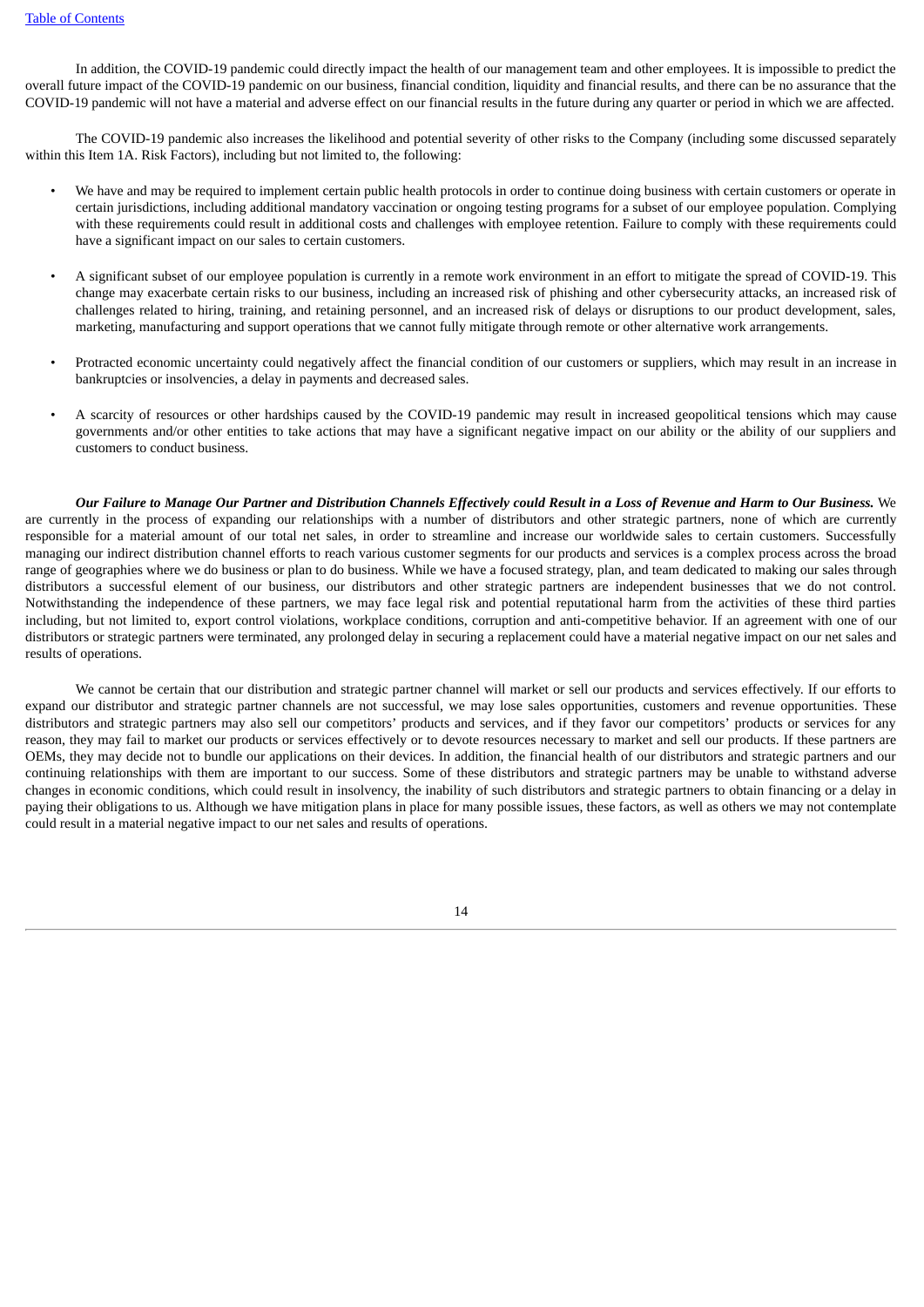We Rely on Management Information Systems and Interruptions in our Information Technology Systems or Cyber-Attacks on our Systems *Could Adversely Affect Our Business.* We rely on the efficient and uninterrupted operation of complex information technology systems and networks, including cloud-based and other outsourced services, to operate our business. We rely on a primary global center for our management information systems and on multiple systems in branches not covered by our global center. As with any information system, unforeseen issues may arise that could affect our ability to receive adequate, accurate and timely financial information, which in turn could inhibit effective and timely decisions. Furthermore, it is possible that our global center for information systems or our branch operations could experience a complete or partial shutdown. Any such shutdown of a significant system or network disruption could result from new system implementations, facility issues, energy blackouts, computer viruses, cyber-attacks, or security breaches including ransomware, some of which may remain undetected for an extended period. Threats to our information technology security can take a variety of forms and individuals or groups of hackers or sophisticated organizations including state-sponsored organizations, may take steps that attack or pose threats to our customers and our information technology infrastructure. If we were to experience a complete or partial shutdown, disruption or attack, it would likely adversely impact our product shipments and net sales, as order processing and product distribution are heavily dependent on our management information systems. Such an interruption could also result in a loss of our intellectual property or the release of sensitive competitive information or partner, customer or employee confidential information or personal data. Any loss of such information could harm our competitive position, result in a loss of customer confidence, and cause us to incur liability and significant costs to remedy the damages caused by the disruptions or security breaches. In addition, existing or changing laws and regulations governing our responsibility to safeguard private data could result in a significant increase in our operating or capital expenditures which are needed to comply with these laws or regulations. If any of the foregoing events were to occur, our operating results in the impacted periods would be adversely impacted.

From time to time, we have experienced attempts to breach our security and attempts to introduce malicious software into our information technology systems; however, such attacks have not previously resulted in any material damage known to us. For example, in December 2020, we were notified by Solarwinds Corporation, one of our suppliers, that a recent update to one of its network management software products contained data collection malware that had also been distributed to thousands of its other clients, including federal, state and local government agencies, educational institutions, private companies and governments around the world. Since becoming aware of this malware attack, we have taken steps to mitigate the known vulnerabilities, including ceasing to use the affected version of the software, and actively monitoring our organization's corporate networks for related activity. If we experienced a similar type of malware attack on our own software products, it would likely disrupt our software and our customers, allow unauthorized users into our customers proprietary information, or cause other destructive outcomes. In December 2021, the Apache Software Foundation publicly disclosed a remote code execution (RCE) vulnerability in its Log4j 2 product (Log4j), an open-source component widely used in Javabased software applications to log and track error messages. In the subsequent weeks, the foundation disclosed several additional RCE vulnerabilities, expanding the opportunities for bad actors and attackers to remotely access a target using Log4j and potentially steal data, install malware or take control of the target's system. Certain applications within our infrastructure and product offerings did utilize the affected versions of Log4j. Although we have identified and remediated all areas with known Log4j vulnerabilities in accordance with our internal cybersecurity response protocols, we expect the risk of additional vulnerabilities and potential attacks to continue for several months given the complexity and widespread nature of the vulnerability.

As a result of the factors above, cyber-attacks and security vulnerabilities could result in serious harm to our reputation, business and financial condition. See Risk Factor "Our Products are Complex and May Contain Bugs, Vulnerabilities, Errors, or Design Flaws" for more discussion.

We are continually working to maintain reliable information technology systems to control costs and improve our ability to deliver our products in our markets worldwide. Our efforts include, but are not limited to the following: firewalls, antivirus protection, patches, log monitors, routine backups with offsite retention of storage media, system audits, data partitioning and routine password modifications. Our internal information technology systems environment continues to evolve, and our business policies and internal security controls may not keep pace as new threats emerge. In an effort to mitigate the spread of COVID-19, we have transitioned a significant number of our employee population to a remote work environment. This change may exacerbate certain risks to our business, including an increased demand for information technology resources, an increased risk of phishing and other cybersecurity attacks, and an increased risk of unauthorized dissemination of sensitive personal information or proprietary or confidential information. No assurance can be given that our efforts to continue to enhance our systems will be successful. Although we maintain insurance to cover certain information technology risks, there can be no assurance that such insurance or the contractual limitations used by us to limit our liability will be sufficient to cover or limit any claims which may occur.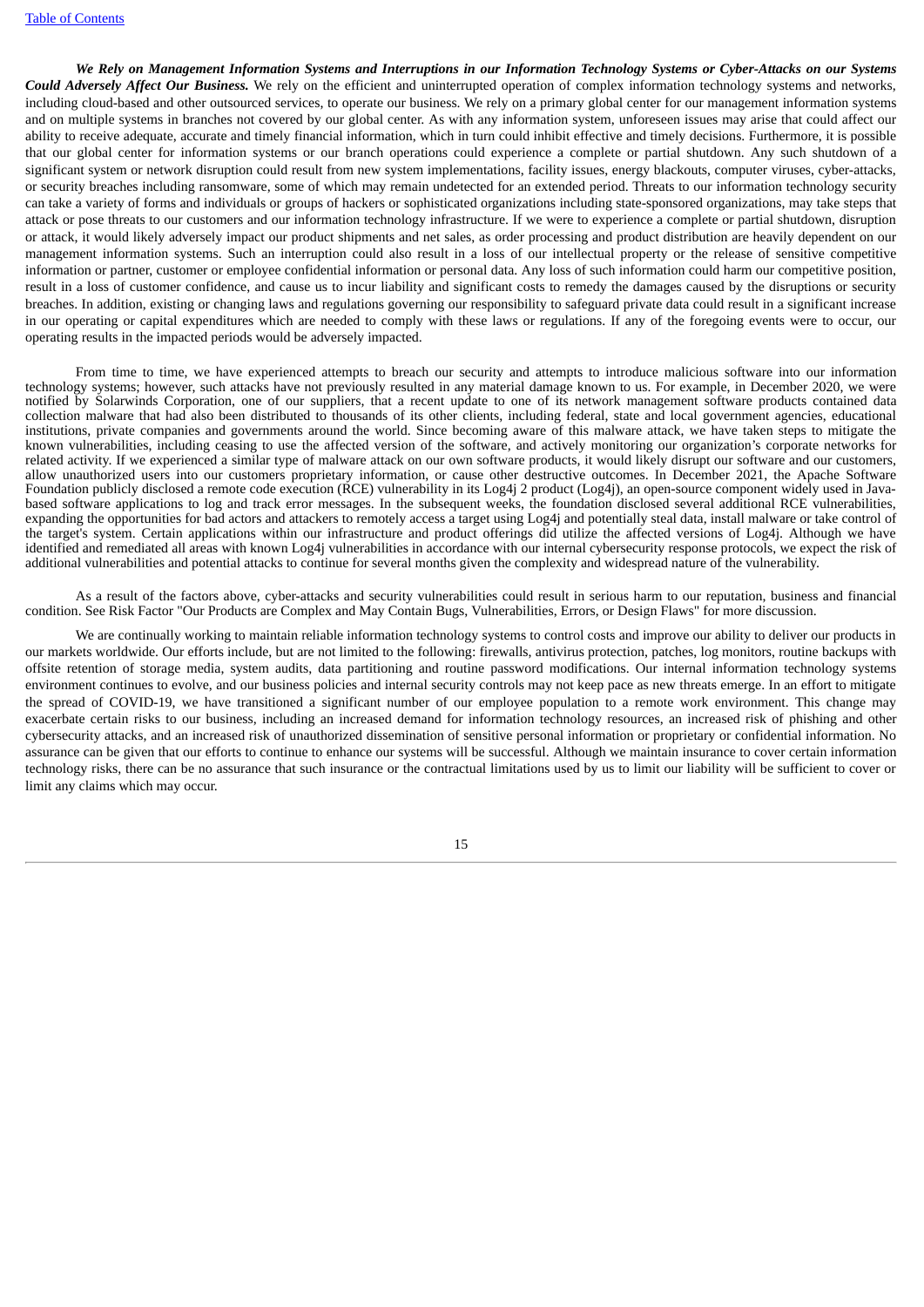Our Product Revenues are Dependent on Certain Industries and Contractions in these Industries Could Have a Material Adverse Effect on *Our Results of Operations.* Sales of our products are dependent on customers in certain industries, particularly telecommunications, semiconductor, consumer electronics, automotive, energy, automated test equipment, and aerospace, defense and government. As we have experienced in the past, and as we may continue to experience in the future, downturns characterized by diminished product demand in any one or more of these industries may result in decreased sales and a material adverse effect on our operating results. A protracted economic slowdown or slower than expected recovery could continue to negatively affect the financial condition of our customers, which may result in additional delays in orders or payments and decreased sales, or an increase in bankruptcies or insolvencies. We cannot predict when and to what degree contractions in these industries may occur; however, any sharp or prolonged contraction in one or more of these industries could have a material adverse effect on our business and results of operations.

Concentrations of Credit Risk and Uncertain Conditions in the Global Financial Markets May Adversely Affect Our Business and Results of *Operations.* By virtue of our holdings of cash, investment securities and foreign currency derivatives, we have exposure to many different counterparties, and routinely execute transactions with counterparties in the financial services industry, including commercial banks and investment banks. Many of these transactions expose us to credit risk in the event of a default of our counterparties. We continue to monitor the stability of the financial markets, particularly those in the emerging markets. We can give no assurance that we will not be negatively impacted by any adverse outcomes in those markets. There can be no assurance that any losses or impairments to the carrying value of our financial assets as a result of defaults by our counterparties would not materially and adversely affect our business, financial position and results of operations.

*We Operate in Intensely Competitive Markets.* The markets in which we operate are characterized by intense competition from numerous competitors, some of which have larger market capitalization and resources than we do, and we may face further competition from new market entrants in the future. Key competitors are Advantest, Anritsu, Fortive, Keysight, Rohde & Schwarz, Teradyne, and others. These competitors offer hardware and software products that provide solutions that directly compete with our software-defined automated test and automated measurement systems. Because these companies have strong positions in the instrumentation business, new product introductions by them, changes in their marketing strategy or product offerings or aggressive pricing strategies by them to gain market share could have a material adverse effect on our operating results.

We believe our ability to compete successfully depends on a number of factors both within and outside our control, including, but not limited to:

- general market and economic conditions;
- our ability to maintain and grow our business with our very large customers;
- our ability to meet the volume and service requirements of our large customers;
- success in developing and selling new products;
- product pricing, including the impact of currency exchange rates;
- industry consolidation, including acquisitions by us or our competitors;
- capacity utilization and the efficiency of manufacturing operations;
- timing of our new product introductions;
- new product introductions by competitors;
- the ability of competitors to more fully leverage low cost geographies for manufacturing or distribution;
- effectiveness of sales and marketing resources and strategies;
- adequate manufacturing capacity and supply of components and materials;
- strategic relationships with our suppliers and other third parties;
- product quality and performance;
- protection of our products by effective use of intellectual property laws;
- the financial strength of our competitors;
- the outcome of any future litigation or commercial dispute;
- barriers to entry imposed by competitors with significant market power in new markets; and
- government actions throughout the world.

There can be no assurance that we will be able to compete successfully in the future.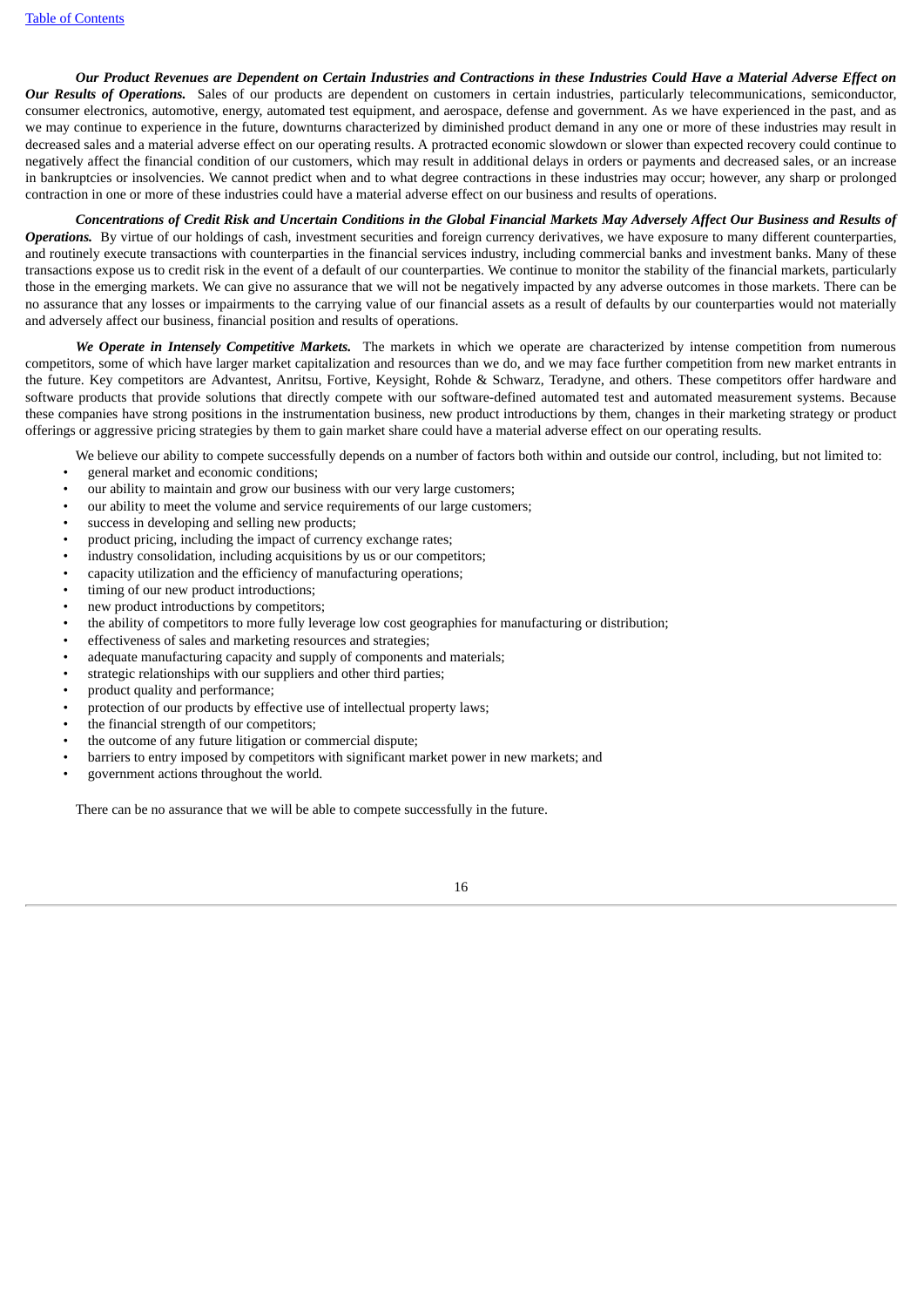We Make Significant Investments in New Products and Our Success Depends on New Product Introductions and Market Acceptance of Our *Products.* We plan to continue to make significant investments in research, development, and marketing for new and existing products and technologies. We have made and expect to make significant investments in software and other technology development related to the new and enhanced features of our products. The market for our products is characterized by rapid technological change, evolving industry standards, changes in customer needs and frequent new product introductions, and is therefore highly dependent upon timely product innovation. Our success is dependent on our ability to successfully develop and introduce new and enhanced products on a timely basis to replace declining revenues from older products, and on increasing penetration in domestic and international markets. We will be at a competitive disadvantage if, over time, our competitors are more effective than us in their utilization of new technologies and evolving data analytics offerings. If we do not anticipate or keep pace with these technological and other changes impacting the test and measurement industry, it could also limit our ability to compete in desired markets. As has occurred in the past and as may be expected to occur in the future, we have experienced significant delays between the announcement and the commercial availability of new products. Any significant delay in releasing new products could have a material adverse effect on the ultimate success of a product and other related products and could impede continued sales of predecessor products, any of which could have a material adverse effect on our operating results. There can be no assurance that we will be able to introduce new products in accordance with announced release dates, that our new products will achieve market acceptance or that any such acceptance will be sustained for any significant period. Failure of our new products to achieve or sustain market acceptance could have a material adverse effect on our operating results. We are also accelerating our transition to primarily offer our software products under a subscription-based licensing model. While we expect our subscription base, recurring revenue and cash flow to increase over time as a result of this licensing model transition, our ability to achieve these financial objectives is subject to risks and uncertainties and we expect some initial headwinds to our net sales and operating profitability during the transition period. Accelerating our subscription-based licensing offerings requires a considerable investment of technical, financial, legal and sales resources, and a scalable organization. Whether our transition will be successful and will accomplish our business and financial objectives is subject to uncertainties, including but not limited to: customer demand, attach and renewal rates, channel acceptance, our ability to further develop and scale infrastructure, our ability to include functionality and usability in such offerings that address customer requirements, and our costs. If we are unable to successfully establish these new offerings and navigate our business transition due to the foregoing risks and uncertainties, our business and financial results could be adversely impacted.

Our Manufacturing Capacity, and a Substantial Majority of our Warehousing and Distribution Capacity is Located Outside of the U.S. We manufacture substantially all of our product volume at our facilities in Debrecen, Hungary and Penang, Malaysia. In order to enable timely shipment of products to our customers we maintain the substantial majority of our inventory at our international locations. In addition to being subject to the risks of maintaining such a concentration of manufacturing capacity and global inventory, these facilities and their operations are also subject to risks associated with doing business internationally, including, but not limited to:

- the volatility of the Hungarian forint and the Malaysian ringgit relative to the U.S. dollar;
- changing and potentially unstable political environments;
- major public health concerns, including the COVID-19 pandemic;
- significant and frequent changes in corporate tax laws;
- difficulty in managing manufacturing operations in foreign countries;
- challenges in expanding capacity to meet increased demand;
- difficulty in achieving or maintaining product quality;
- interruption to transportation flows for delivery of components to us and finished goods to our customers;
- restrictive labor codes; and
- increasing labor costs.

No assurance can be given that our efforts to mitigate these risks will be successful. Any failure to effectively deal with the risks above could result in an interruption in the operations of our facilities in Hungary or Malaysia which could have a material adverse effect on our operating results.

Our centralization of inventory and distribution from a limited number of shipping points is subject to inherent risks, including:

- burdens of complying with additional or more complex VAT and customs regulations; and
- concentration of inventory increasing the risks associated with fire, natural disasters and logistics disruptions to customer order fulfillment.

Any failure or delay in distribution from our facilities in Hungary and Malaysia could have a material adverse effect on our operating results.

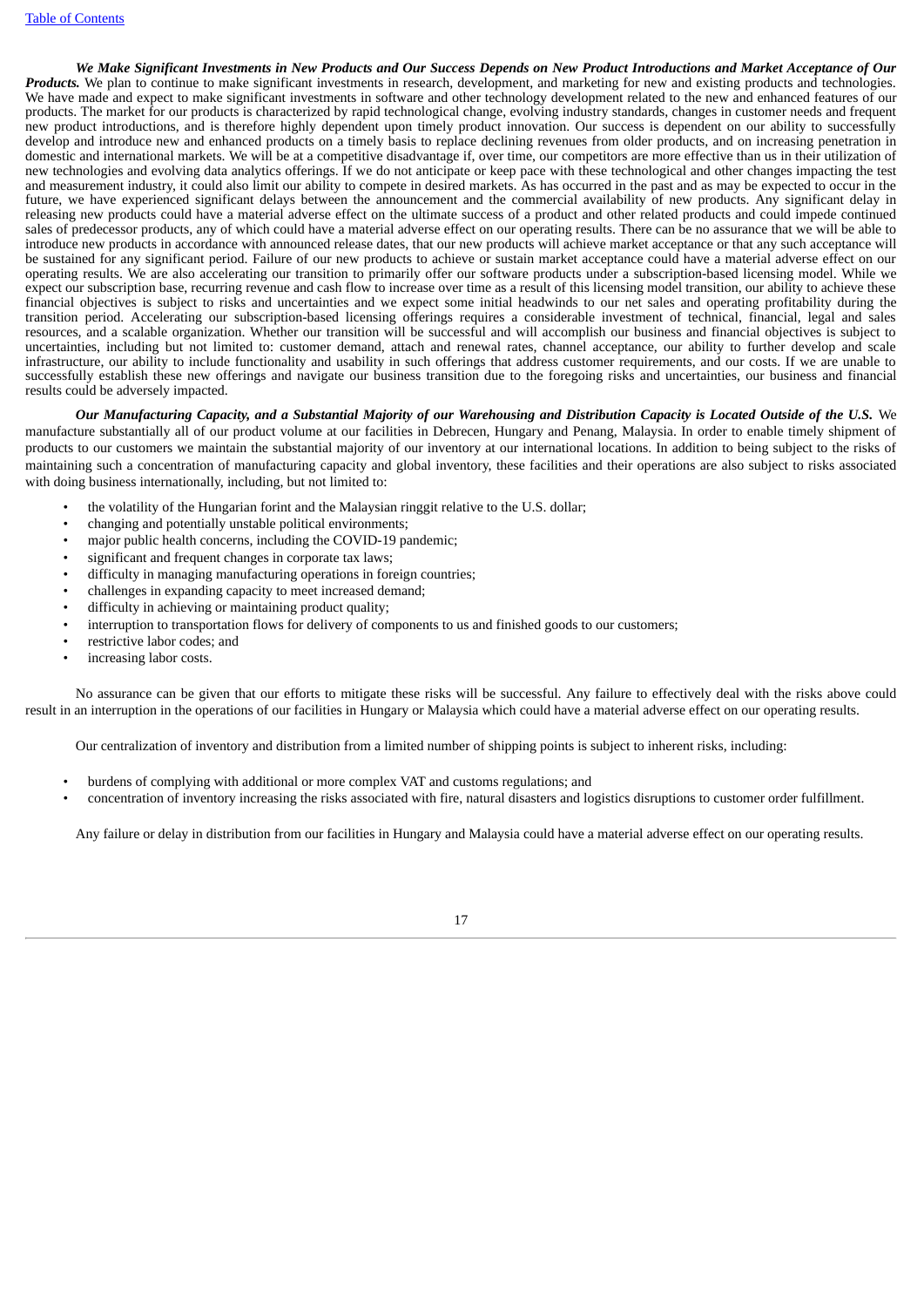Our Business is Dependent on Key Suppliers and Distributors and Disruptions in these Businesses Could Adversely Affect Our Business and *Results of Operations.* Our manufacturing processes use large volumes of high-quality components and subassemblies supplied by outside sources. Several of these items are only available through limited sources. Limited source items purchased include custom application-specific integrated circuits ("ASICs"), chassis and other components. We have in the past experienced delays and quality problems in connection with limited source items, and there can be no assurance that these problems will not recur in the future. A protracted economic slowdown or continued economic uncertainty could negatively affect the financial condition of our suppliers, which may result in an increase in bankruptcies or insolvencies and decreased availability of raw materials. Accordingly, our failure to receive items from limited source item suppliers could result in a material adverse effect on our net sales and operating results. In the event that any of our limited source suppliers experience significant financial or operational difficulties due to adverse global economic conditions or otherwise, our business and operating results would likely be adversely impacted until we are able to secure another source for the required materials.

We use distributors to support our sales channels. In the event that any of our distributors experience significant financial or operational difficulties due to adverse global economic conditions or if we experience disruptions in the use of these distributors, our business and operating results would likely be adversely impacted until we are able to secure another distributor or establish direct sales capabilities in the affected market.

*We Are Subject to the Risk of Product Liability Claims.* Our products are designed to provide information upon which users may rely. Our products are also used in "real time" applications requiring extremely rapid and continuous processing and constant feedback. Such applications give rise to the risk that a failure or interruption of the system or application could result in economic damage, bodily harm or property damage. We attempt to assure the quality and accuracy of the processes contained in our products, and to limit our product liability exposure through contractual limitations on liability, limited warranties, express disclaimers and warnings as well as disclaimers contained in our "shrink wrap" and electronically displayed license agreements with end-users. If our products contain errors that produce incorrect results on which users rely or cause failure or interruption of systems or processes, customer acceptance of our products could be adversely affected. Further, we or our customers could be subject to product recall obligations, and we could be subject to liability claims that could have a material adverse effect on our operating results or financial position. Although we maintain insurance, there can be no assurance that such insurance or the contractual limitations used by us to limit our liability will be sufficient to cover or limit any claims which may occur.

Our Business Depends on Our Proprietary Riahts and We Have Been Subiect to Intellectual Property Litiaation. Our success depends on our ability to obtain and maintain patents and other proprietary rights relative to the technologies used in our principal products. Despite our efforts to protect our proprietary rights, unauthorized parties may have in the past infringed or violated certain of our intellectual property rights. We from time to time engage in litigation to protect our intellectual property rights. In monitoring and policing our intellectual property rights, we have been and may be required to spend significant resources. However, the steps we have taken to protect our intellectual property rights may not be adequate to prevent unauthorized use, copying, misappropriation, or theft of our intellectual property or other infringement on or violation of our intellectual property rights. Intellectual property laws differ in various jurisdictions in which we operate and are subject to change at any time, which could further restrict our ability to protect our intellectual property and proprietary rights. In particular, a portion of our revenues is derived from jurisdictions where adequately protecting intellectual property rights may prove more challenging or impossible. We may also not be able to detect unauthorized uses or take timely and effective steps to remedy unauthorized conduct. To prevent or respond to unauthorized uses of our intellectual property, we may be required to engage in costly and timeconsuming litigation or other proceedings and we may not ultimately prevail. We from time to time may be notified that we are infringing certain patent or intellectual property rights of others. There can be no assurance that any future intellectual property dispute or litigation will not result in significant expense, liability, injunction against the sale of some of our products, and a diversion of management's attention, any of which may have a material adverse effect on our operating results.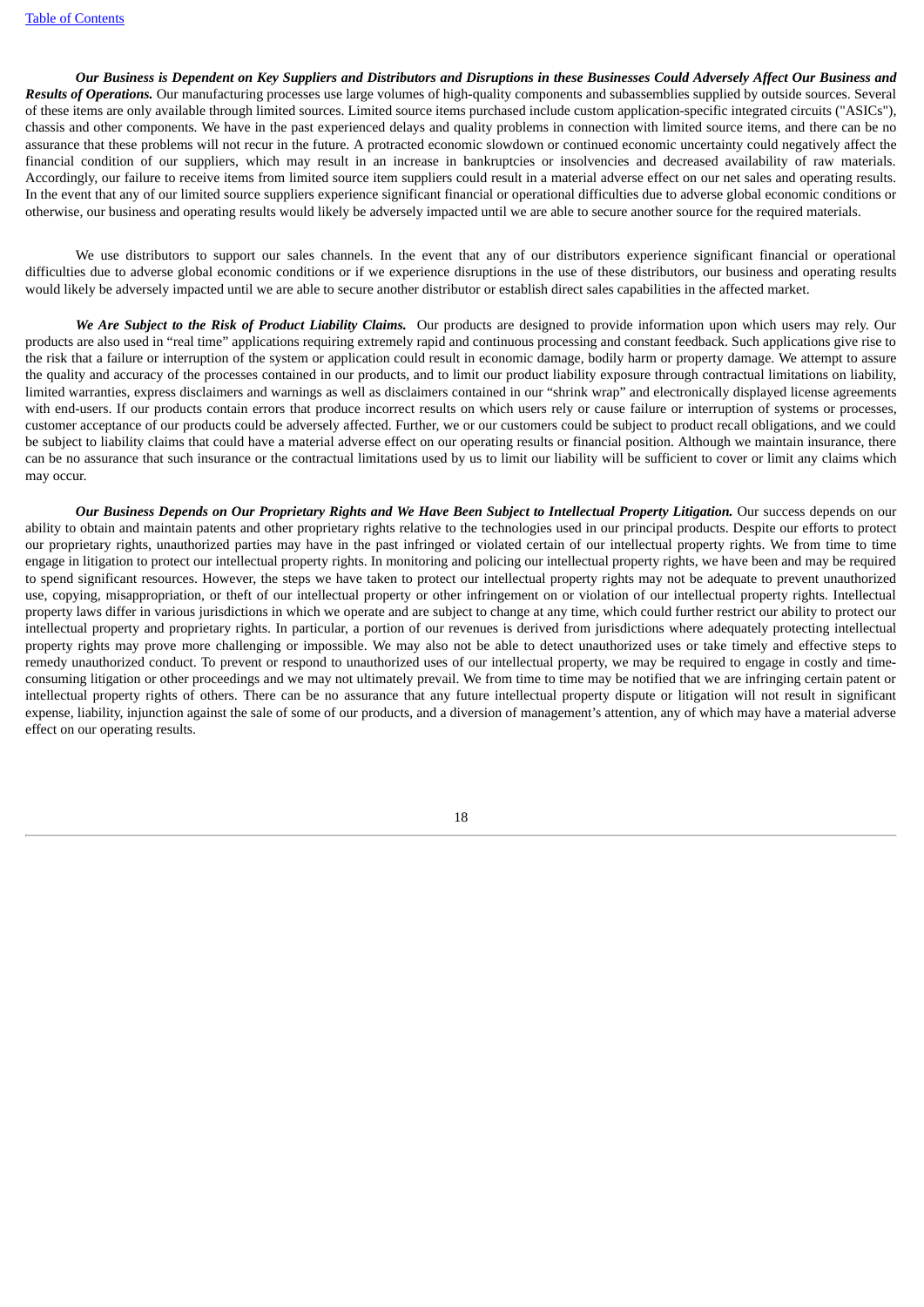Our Business Depends on the Continued Service of Our Key Management, Technical Personnel and Operational Employees. Our success depends upon the continued contributions of our key management, sales, marketing, research and development and operational personnel, including Eric Starkloff, our President and Chief Executive Officer, and other members of our senior management and key employees. The loss of the services of one or more of our key employees in the future could have a material adverse effect on our operating results. We also believe our future success will depend upon our ability to attract and retain additional highly skilled management, technical, marketing, research and development, and operational personnel with experience in managing large and rapidly changing companies, as well as training, motivating and supervising employees. The market for hiring and retaining certain technical personnel, including software engineers, has become more competitive and intense in recent years and in 2021, there has been a dramatic increase in workers leaving their positions throughout our industry that is being referred to as the "great resignation" and the market to develop, retain and replace talent has become even more highly competitive. Failure to attract and retain a sufficient number of qualified technical personnel, including software engineers, or retain our key personnel could have a material adverse effect on our operating results. If we fail to attract new personnel or fail to retain and motivate our current personnel, our business and future growth prospects could be adversely affected. Effective succession planning is also key to our future success, and our failure to ensure smooth transitions involving our senior management could also adversely affect our operating results.

In addition, we believe our corporate culture of fostering innovation, teamwork and employee satisfaction has been a key contributor to our success to date. However, in this period of the "great resignation," we have and may continue to face higher employee turnover rates. As we continue to grow and expand globally and navigate shifting workforce priorities, including a new hybrid work model in which many of our employees continue to work remote for part of the week or fully remote workers transition to permanently remote positions, we may find it difficult to maintain important aspects of our corporate culture, which could negatively affect our ability to retain and recruit personnel who are essential to our future success and could ultimately have a negative impact on our ability to innovate our technology and our business.

Our Operations are Subject to a Variety of Environmental Regulations and Costs that May Have a Material Adverse Effect on Our Business *and Results of Operations.* We must comply with many different governmental regulations related to the use, storage, discharge and disposal of toxic, volatile or otherwise hazardous chemicals used in our operations in the U.S., Hungary, and Malaysia. Although we believe that our activities conform to presently applicable environmental regulations, our failure to comply with present or future regulations could result in the imposition of fines, suspension of production or a cessation of operations. Any such environmental regulations could require us to acquire costly equipment or to incur other significant expenses to comply with such regulations. Any failure by us to control the use of or adequately restrict the discharge of hazardous substances could subject us to future liabilities.

*We are Subject to Risks Associated with Our Website.* We devote significant resources to maintaining our website, ni.com, as a key marketing, sales and support tool and expect to continue to do so in the future. Failure to properly maintain our website may interrupt our normal operations, including our ability to provide quotes, process orders, ship products, provide services and support to our customers, bill and track our customers, fulfill contractual obligations and otherwise run our business, which would have a material adverse effect on our results of operations. We host our website internally. Any failure to successfully maintain our website or any significant downtime or outages affecting our website could have a material adverse impact on our operating results.

*Our Products are Complex and May Contain Bugs, Vulnerabilities, Errors, or Design Flaws.* As has occurred in the past and as may be expected to occur in the future, our hardware products, software products and third-party components or operating systems on which our products are based may contain bugs, vulnerabilities, errors or design flaws. Our products also operate in conjunction with third-party products and components across a broad ecosystem, and, as has occurred in the past and as may be expected to occur in the future, these third-party products and components may contain bugs, vulnerabilities, errors or design flaws. Any of such bugs, vulnerabilities, errors or design flaws in our products, third-party components or operating systems on which our products are based, and third-party products and components in conjunction with which our products operate, or fixes to these issues, may have a negative impact on the performance of our products and may also be exploited by third parties, including state sponsored organizations, to conduct cyber-attacks. For example, if we experienced an attack on our software products similar to the attack that recently impacted our supplier Solarwinds, such attack could disrupt our software and our customers, allow unauthorized users into our customers' proprietary information, or cause other destructive outcomes. The negative impact of any of the foregoing matters could adversely impact the performance of our products, result in additional costs or liability claims, lead to reduced revenue, cause harm to our reputation or competitive position, and result in a material adverse impact on our operating results. Although we maintain insurance to cover certain information technology risks, there can be no assurance that such insurance or the contractual limitations used by us to limit our liability will be sufficient to cover or limit any claims which may occur.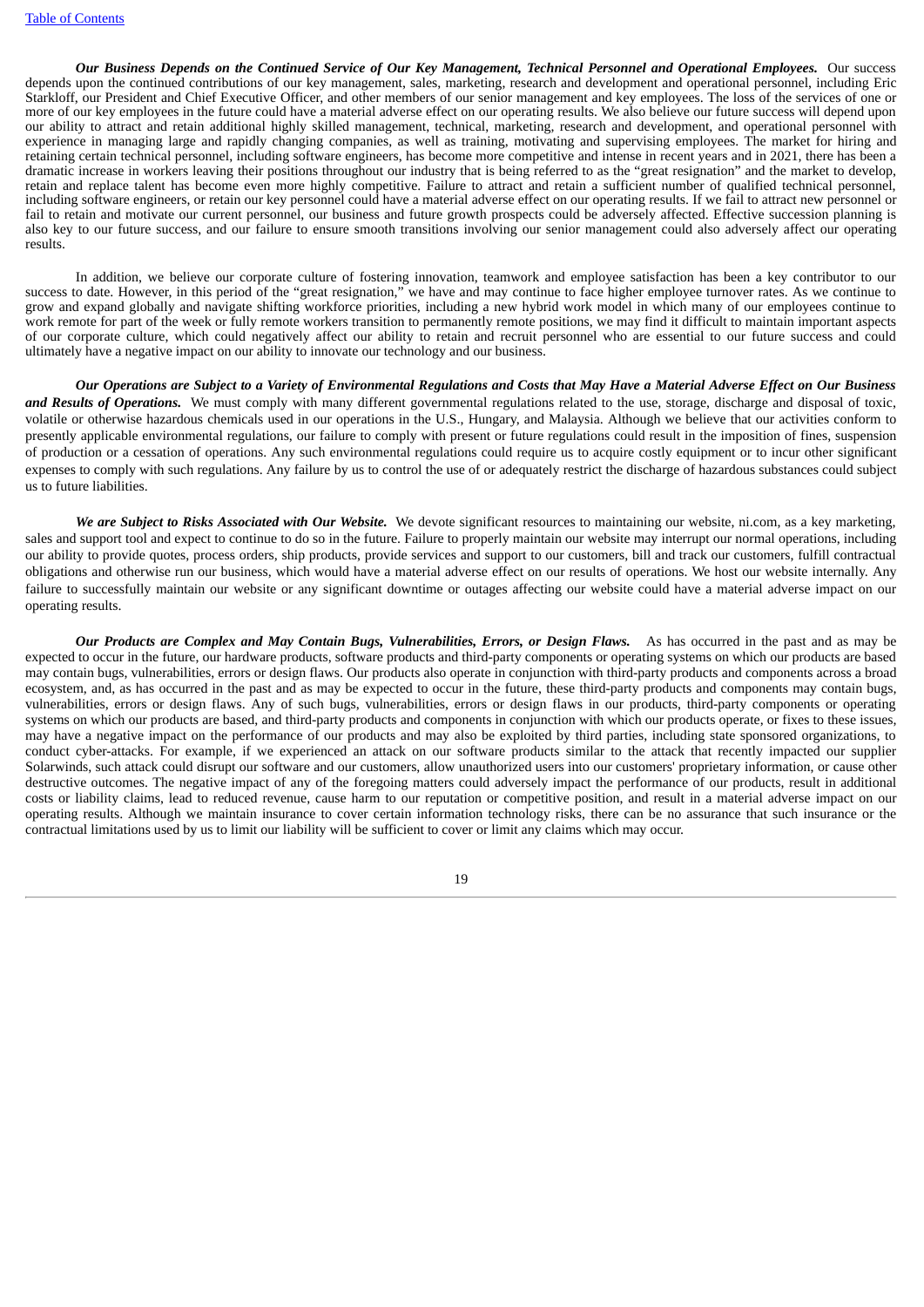Our Restructuring Activities May not be Successful and May Adversely Impact Employee Hiring and Retention, Our Results of Operations *and Financial Condition.* Over the past several years we have implemented workforce reduction plans intended to accelerate our growth strategy and further optimize our cost structure. We have incurred substantial charges to implement these plans, and our restructuring activities may subject us to reputational risks and litigation risks and expenses. We cannot provide any assurance that we will realize the anticipated cost savings and other benefits or that additional restructuring plans will not be required or implemented in the future. In addition, our restructuring plans may have other adverse consequences, such as attrition beyond our planned reduction in workforce, a negative effect on employee morale or on our ability to attract and retain highly skilled employees, which may result in weaknesses in our infrastructure and disruption to our operations, which could lead to a number of negative outcomes such as a negative impact on our ability to comply with legal or regulatory requirements, a loss of business opportunities to competitors, delays in or inability to complete our research and development roadmaps, reduced productivity among remaining employees, and other negative outcomes we cannot foresee at this time, all of which could result in a material, adverse impact on our ability to grow revenue and meet our profitability goals.

## **RISKS RELATED TO OUR FINANCIAL PERFORMANCE**

Orders with a Value of Greater than One Million Dollars Expose Us to Significant Additional Business and Legal Risks that Could Have a Material Adverse Impact on our Business, Results of Operations and Financial Condition. We continue to make a concentrated effort to increase our net sales through the pursuit of orders with a value greater than \$1.0 million. These types of orders expose us to significant additional business and legal risks compared to smaller orders. Our very large customers frequently require contract terms that vary substantially from our standard terms of sale. At times these orders include terms that impose critical delivery commitments and severe contractual liabilities if we fail to provide the required quantity of products at the required delivery times, impose product acceptance requirements and product performance evaluation requirements which create uncertainty with respect to the timing of our ability to recognize revenue from such orders, allow the customers to cancel or delay orders without liability, require us to develop specific product mitigation plans for product delivery constraints caused by unexpected or catastrophic situations to help assure quick production recovery, and that require most favored customer pricing, significant discounts, extended payment terms and volume rebates. At times these customers require broad indemnity obligations and large direct and consequential damage provisions in the event we breach our contracts with them. At times these contracts have supply constraint requirements which mandate that we allocate large product inventories for a specific contract. These inventory requirements expose us to higher risks of inventory obsolescence and can adversely impact our ability to provide adequate product supply to other customers.

While we attempt to limit the number of contracts that contain the non-standard terms of sale described above and attempt to contractually limit our potential liability under such contracts, we have been, and expect to be, required to agree to some or all of such provisions to secure orders from very large customers and to continue to grow our business. These arrangements expose us to significant additional legal and operational risks which could result in a material adverse impact on our business, results of operations and financial condition. In addition, these larger orders are more volatile, are subject to greater discount variability and may contract at a faster pace during an economic downturn. We attempt to manage these risks but there can be no assurance that we will be successful in our efforts.

Revenue Derived from Systems Orders Could Adversely Affect our Gross Margin and Could Lead to Greater Variability in our Quarterly *Results.* To the extent that the amount of our net sales derived from systems orders increases in future periods, either in absolute dollars or as a percentage of our overall business, our gross margins could decline, and we could experience greater volatility in our financial results and business, and see a greater negative financial impact from current and future downturns in the global industrial economy. System orders may also have an impact on the historical seasonal pattern of our net sales and our results of operations. System orders make managing inventory levels more difficult as we have in the past and may have to in the future build large quantities of inventory in anticipation of future demand that may not materialize. System orders may also introduce additional short-term variability in our quarterly results as additional time may be required to convert these opportunities into sales.

We Have Established a Budget and Variations from Our Budget Will Affect Our Financial Results. We have established an operating budget for fiscal 2022. Our budget was established based on the estimated revenue from sales of our products which are based on anticipated economic conditions in the markets in which we do business as well as the timing and volume of our new products and the expected penetration of both new and existing products in the marketplace. If demand for our products during the remainder of 2022 is less than the demand we anticipated in setting our fiscal year budget, our operating results could be negatively impacted.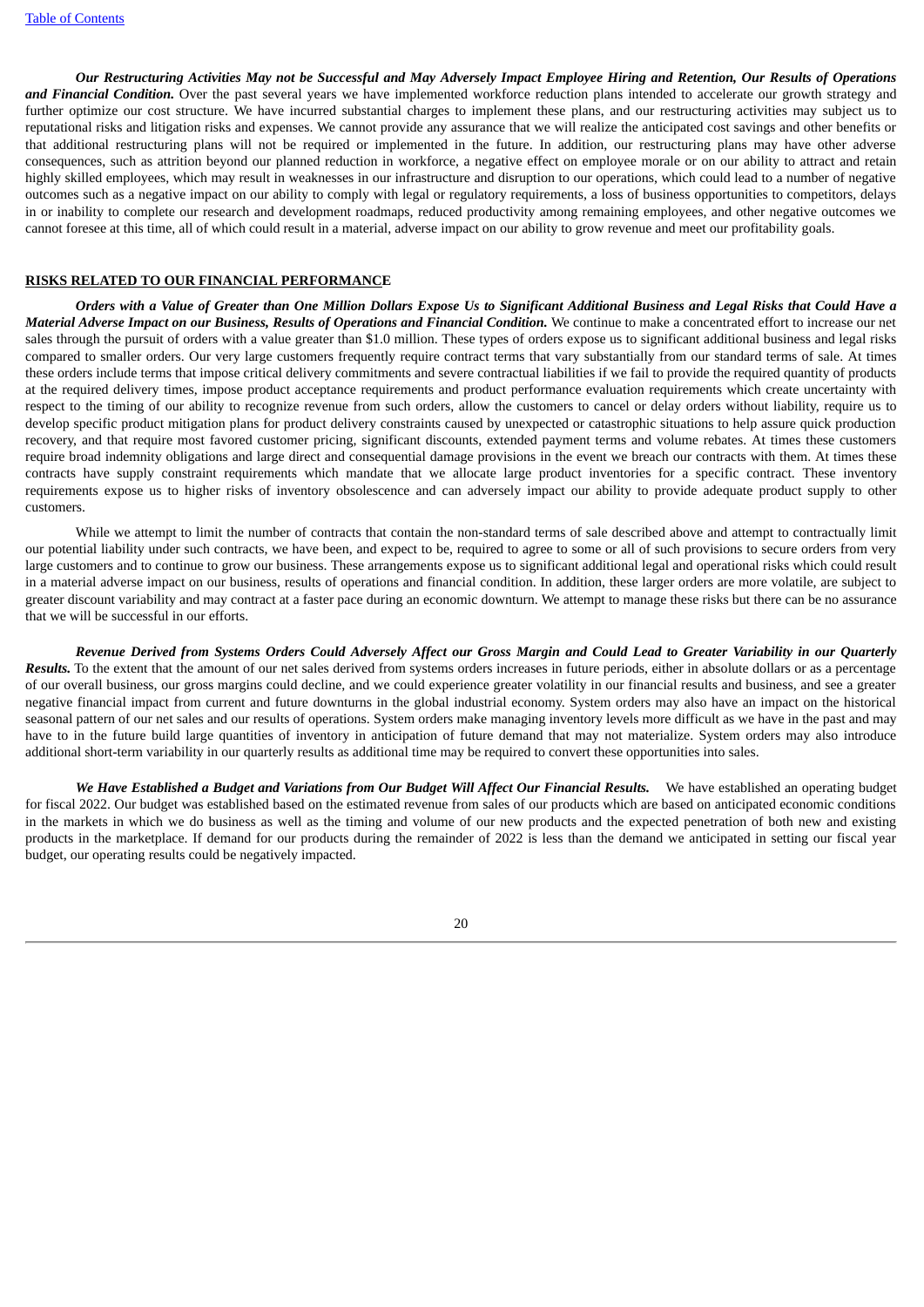If we exceed our budgeted level of expenses or if we cannot reduce expenditures in response to a decrease in net sales, our operating results could be adversely affected. Our spending could exceed our budget due to a number of factors, including, but not limited to:

- continued foreign currency fluctuations;
- increased manufacturing costs resulting from component supply shortages or component price fluctuations;
- additional marketing costs for new product introductions or for conferences and tradeshows;
- the timing, cost or outcome of any future intellectual property litigation or commercial disputes;
- unanticipated costs related to acquisitions we may make; or
- increased component costs resulting from vendors increasing their sales prices.

We have incurred additional, unexpected costs as a result of the COVID-19 pandemic, including costs for acquisition of additional personal protective equipment ("PPE"), enhanced cleaning and environmental sanitation costs, above average freight costs, and increased labor expense. We expect such costs to continue; however, we are not able to reasonably predict the total amount of costs we will incur related to the pandemic, and such costs could increase.

Our Quarterly Results are Subject to Fluctuations Due to Various Factors that May Adversely Affect Our Business and Results of Operations. Our quarterly operating results have fluctuated in the past and may fluctuate significantly in the future due to a number of factors, including, but not limited to:

- changes in the amount of revenue derived from very large orders (including orders from our very large customers) and the pricing, margins, and other terms of such orders;
- major public health concerns such as pandemics or other factors;
- tariffs and trade restrictions imposed by the U.S. or other countries;
- fluctuations in foreign currency exchange rates;
- changes in global economic conditions;
- changes in the capacity utilization including at our manufacturing facilities;
- changes in the mix of products sold;
- the availability and pricing of components from third parties (especially limited sources);
- the difficulty in maintaining margins, including the higher margins traditionally achieved in international sales;
- changes in pricing policies by us, our competitors or suppliers;
- the timing, cost or outcome of any future intellectual property litigation or commercial disputes;
- delays in product shipments caused by human error or other factors; or
- disruptions in transportation channels.

We have Outstanding Debt and may Incur Other Debt in the Future, which could Adversely Affect Our Financial Condition, Liquidity and

*Results of Operations.* We currently have outstanding debt as well as additional borrowing capacity available under our revolving credit facility. We may borrow additional amounts in the future (which would be subject to lender approval) and use the proceeds from any future borrowing for general corporate purposes, future acquisitions, expansion of our business or repurchases of our outstanding shares of common stock. Our incurrence of this debt, and increases in our aggregate levels of debt, may adversely affect our operating results and financial condition by, among other things:

- requiring a portion of our cash flow from operations to make interest payments on this debt;
- increasing our vulnerability to general adverse economic and industry conditions;
- reducing the cash flow available to fund capital expenditures and other corporate purposes and to grow our business; and
- limiting our flexibility in planning for, or reacting to, changes in our business and the industry.

Our existing revolving credit facility imposes restrictions on us, including restrictions on our ability to create liens on our assets, the ability of our subsidiaries to incur indebtedness, the ability to make certain investments, consummate certain asset sales, or engage in certain transactions, and require us to maintain compliance with specified financial ratios. Our ability to comply with these ratios and other restrictions may be affected by events beyond our control. If we breach any of the covenants and do not obtain a waiver from the lenders, then, subject to applicable cure periods, our outstanding indebtedness could be declared immediately due and payable. Although we currently are in compliance with our debt agreements, if our operating and financial performance deteriorates, there would be an increased risk regarding future compliance with our debt covenants.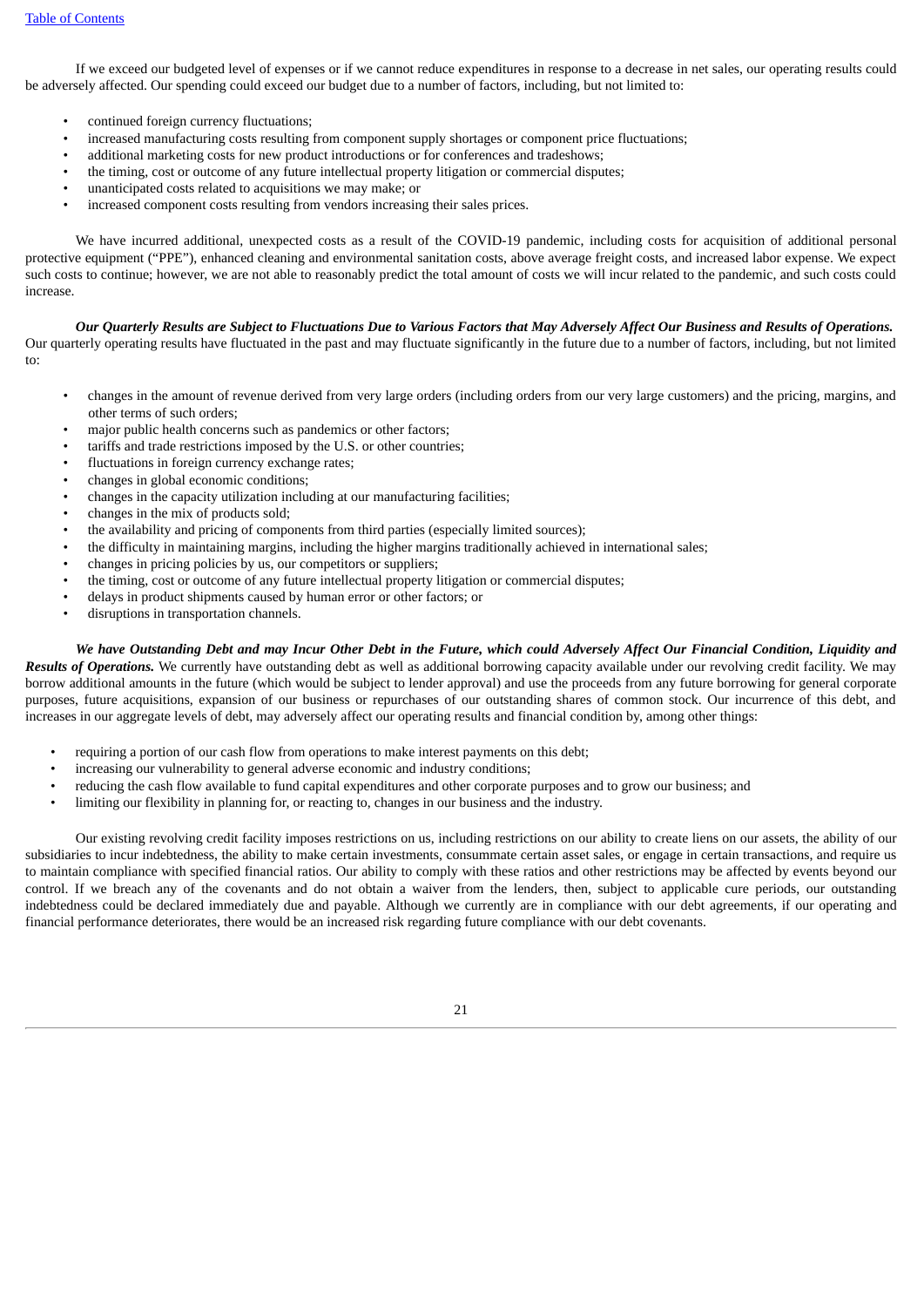Additionally, the borrowings under our revolving credit facility accrue interest at variable rates, including LIBOR, which expose us to interest rate risk. If interest rates increase, our debt service obligations on certain of our variable rate indebtedness will increase even though the amount borrowed remains the same, and our net income and cash flows, including cash available for servicing our indebtedness, will decrease. In addition, in May 2021, the United Kingdom's Financial Conduct Authority, which regulates the London Interbank Offered Rate ("LIBOR"), announced that it will no longer persuade or compel banks to submit one-week and two-month U.S. dollar LIBOR after December 31, 2021 and all other U.S. dollar LIBOR settings after June 30, 2023. Furthermore, the U.S. Federal Reserve issued a statement encouraging banks to stop new U.S. dollar LIBOR issuances by December 31, 2021.

The U.S. Federal Reserve, in conjunction with the Alternative Reference Rates Committee, a steering committee comprised of, among other entities, large U.S. financial institutions, has proposed the Secured Overnight Financing Rate ("SOFR") as a replacement index for U.S. dollar LIBOR. SOFR measures the cost of borrowing cash overnight, backed by U.S. Treasury securities. However, SOFR is observed and backward-looking, which stands in contrast with LIBOR, which is an estimated forward-looking rate and relies, to some degree, on the expert judgment of submitting panel members. Whether or not SOFR attains market traction as a LIBOR replacement rate remains in question. The phase-out and replacement of LIBOR, as well as the market's reaction to such, may adversely impact variable interest rates offered under our revolving credit facility as well as the amount of our interest payments owed under such facility.

*Our Revenues are Subject to Seasonal Variations.* In previous years, our revenues have been characterized by seasonality, with revenues typically growing from the first quarter to the second quarter, being relatively constant from the second quarter to the third quarter, growing in the fourth quarter compared to the third quarter and declining in the first quarter of the following year from the fourth quarter of the preceding year. This historical trend has been affected and may continue to be affected in the future by broad fluctuations in the global industrial economy as well as the timing of new product introductions or any acquisitions. In addition, revenue derived from very large orders, including those from our very large customers, have had a significant impact on our historical seasonal trends as these orders may be more sensitive to changes in the global industrial economy, may be subject to greater volatility in timing and amount, greater discount variability, lower gross margins, and may contract at a faster pace during economic downturns.

Compliance with Sections 302 and 404 of the Sarbanes-Oxley Act of 2002 is Costly and Challenging. As required by Section 302 of the Sarbanes-Oxley Act of 2002, this Form 10-K contains our management's certification of adequate disclosure controls and procedures as of December 31, 2021. This annual report on Form 10-K also contains a report by our management on our internal control over financial reporting including an assessment of the effectiveness of our internal control over financial reporting as of December 31, 2021 and an attestation and report by our external auditors with respect to the effectiveness of our internal control over financial reporting under Section 404 of the Sarbanes-Oxley Act of 2002. While these assessments and reports did not reveal any material weaknesses in our internal control over financial reporting, compliance with Sections 302 and 404 is required for each future fiscal year end. We expect that the ongoing compliance with Sections 302 and 404 will continue to be both costly and challenging and there can be no assurance that material weaknesses will not be identified in future periods. Any adverse results from such ongoing compliance efforts could result in a loss of investor confidence in our financial reports and have an adverse effect on our stock price.

Our Tax Returns and Other Tax Matters are Subject to Examination by the U.S. Internal Revenue Service and Other Tax Authorities and Governmental Bodies and the Results of These Examinations Could Have a Material Adverse Effect on Our Financial Condition. We account for uncertainty in income taxes recognized in our financial statements using prescribed recognition thresholds and measurement attributes for financial statement disclosure of tax positions taken or expected to be taken on our tax returns. These uncertain tax positions are subject to examination by the U.S. Internal Revenue Service and other tax authorities. There can be no assurance as to the outcome of any future examinations. If the ultimate determination of our taxes owed is for an amount in excess of amounts previously accrued, our operating results, cash flows, and financial condition could be materially adversely affected. Our tax years 2015 through 2021 remain open to examination by the major taxing jurisdictions to which we are subject.

Tax Law Changes in Hungary Could Have a Negative Impact on our Effective Tax Rate, Earnings and Results of Operations. The profit from our Hungarian operations benefits from the fact that it is subject to an effective income tax rate that is lower than the U.S. federal statutory tax rate. Our earnings in Hungary are subject to a statutory tax rate of 9%. In addition, effective January 1, 2010, certain qualified research and development expenses in Hungary became eligible for an enhanced tax deduction. These tax benefits may not be available in future years due to changes in political conditions in Hungary or changes in tax laws in Hungary or in the U.S. The reduction or elimination of these benefits in Hungary could result in an increase in our future effective income tax rate which could have a material adverse effect on our operating results. (See Note 10 - Income taxes of Notes to Consolidated Financial Statements for additional discussion regarding the impact of these matters on our income taxes).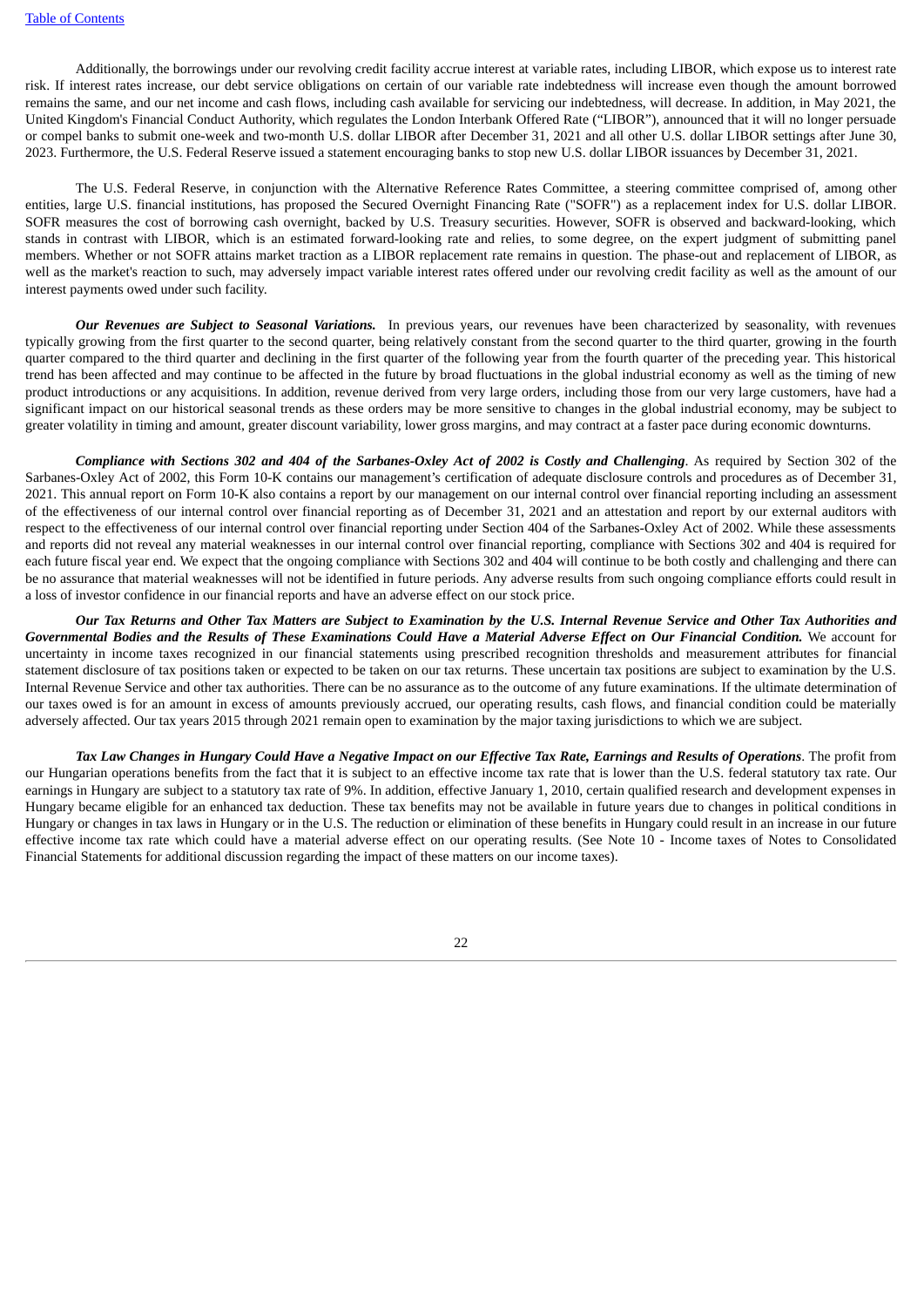Our Income Tax Rate Could be Adversely Affected by the Expiration of a Tax Holiday in Malaysia. Profits from our manufacturing facility in Penang, Malaysia are free of tax under a 15-year tax holiday effective January 1, 2013. The tax holiday has been extended for a period of ten years starting from the year 2028. If we fail to satisfy the conditions of the tax holiday, this tax benefit may be terminated early. The expiration of the tax holiday in Malaysia could have a material adverse effect on our operating results. (See Note 10 - Income taxes of Notes to Consolidated Financial Statements for additional discussion regarding the impact of this tax holiday on our income taxes).

Acquisitions, Joint Ventures, Alliances, or Similar Strategic Relationships, or Dispositions of Any of Our Businesses, and the Related Integration or Separation Risks May Disrupt or Otherwise Have a Material Adverse Effect on Our Business and Financial Results. As part of our business strategy, we pursue selective acquisitions, as well as joint ventures, partnerships, alliances, or similar strategic transactions and relationships with third parties, to support our business. We may also undertake dispositions of certain of our businesses or products. Achieving the anticipated benefits of an acquisition or other strategic transaction depends upon the effectiveness of our diligence and whether the integration of the acquired business, products or technology is accomplished efficiently and effectively. The successful integration of recent acquisitions, as well as potential future acquisitions, depends on a variety of factors, including but not limited to:

- the achievement of anticipated cost savings, synergies, business opportunities and growth prospects from combining the acquired company;
- the scalability of production, manufacturing and marketing of products of a newly acquired company to broader adjacent markets;
- the complexities of the technologies being integrated;
- the ability to cohesively integrate operations, product definitions, price lists, delivery, and technical support for products and solutions of a newly acquired company into our existing operations;
- the compatibility of our infrastructure, operations, policies and organizations with those of the acquired company;
- the retention of key employees; and
- the management of relationships with our strategic partners, suppliers, and customer base and the necessities of integrating and retaining key personnel with disparate business backgrounds and combining different corporate cultures.

The time invested in completing any strategic transaction as well as the integration of operations following a strategic transaction also requires the dedication of management resources, which may distract attention from our day-to-day business and may disrupt key research and development, marketing or sales efforts. Our inability to successfully integrate any of our acquisitions could harm our business. We may experience increased challenges related to our integration of acquired businesses, as well our ability to execute on potential acquisitions, as a result of the COVID-19 pandemic and its impact including travel restrictions, global demand uncertainty, and financial market volatility. The existing products or services previously sold or otherwise provided by entities we have acquired may be of a lesser quality than our products or could contain errors, vulnerabilities or malware that produce incorrect results on which users rely or cause failure or interruption of systems or processes, or be exploited to conduct cyber-attacks, that could subject us to liability claims that could have a material adverse effect on our operating results or financial position. Furthermore, products acquired, developed, or marketed in connection with acquisitions or other strategic transactions may not gain acceptance in our markets, and we may not achieve the anticipated or desired benefits of such transactions.

Similarly, any divestitures have inherent risks, including the inability to find potential buyers with favorable terms, the expense of selling the entity, business, or product line, the possibility that any anticipated sale will be delayed or will not occur, the potential impact on our cash flows and results of operations which may dilute our earnings per share, the potential delay or failure to realize the perceived strategic or financial merits of the divestment, difficulties in the separation of operations, services, information technology, products and personnel, potential loss of customers or employees, exposure to unanticipated liabilities, unexpected costs associated with such separation, diversion of management's attention from other business concerns and potential post-closing claims for alleged breaches of related agreements, indemnification or other disputes.

Acquisitions may also expose us to unforeseen liabilities related to prior operations of businesses or entities we acquire, including as a result of such businesses or entities not having been operated in accordance with applicable laws.

Future acquisitions or dispositions could also result in the incurrence of additional debt, contingent liabilities or amortization expenses, or writeoffs of goodwill and other intangible assets, any of which could harm our financial condition.

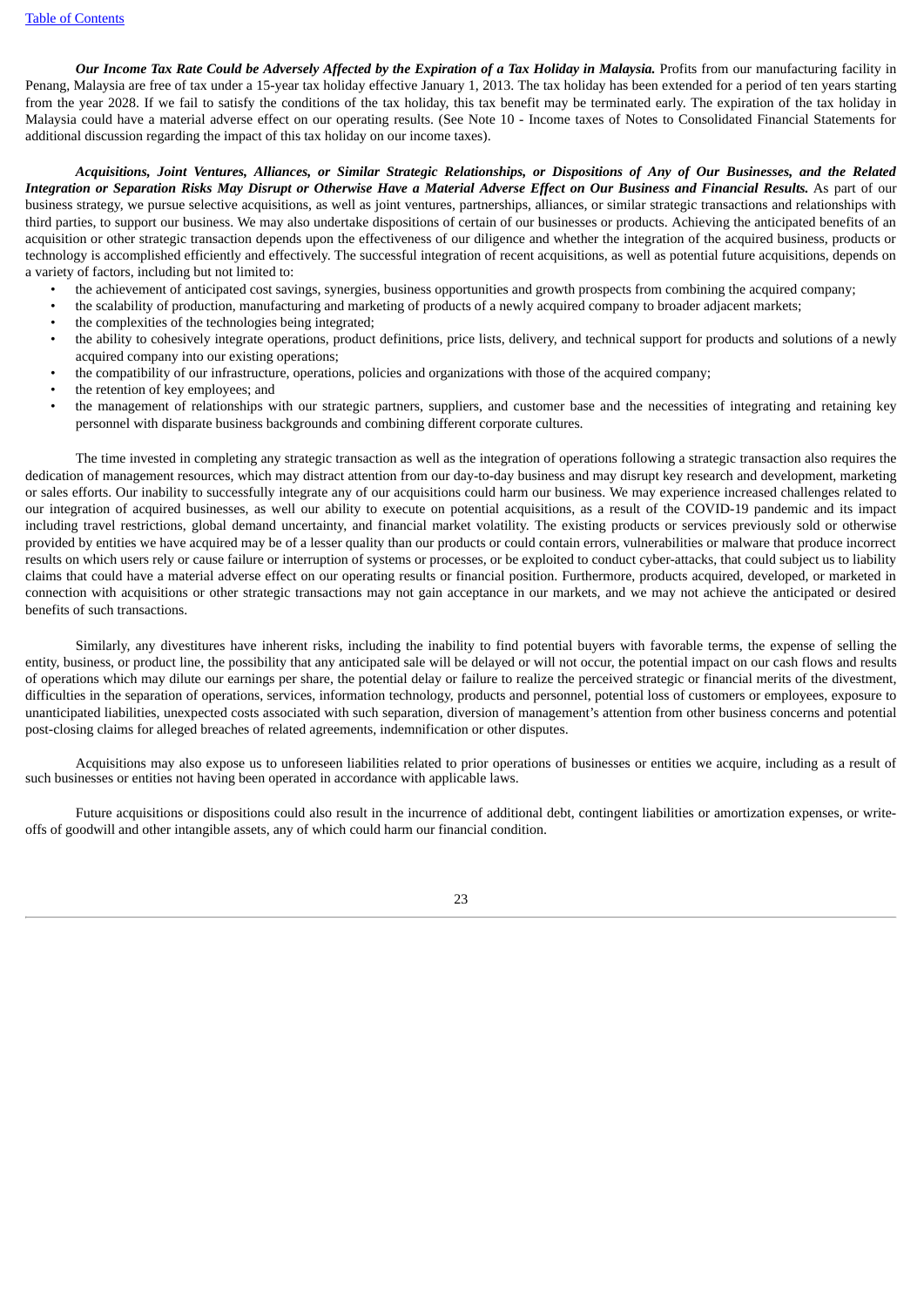Our Financial Performance is Subject to Risks Associated with Changes in the Value of the U.S. Dollar versus Local Currencies. The vast majority of our sales outside of the U.S. are denominated in local currencies, and accordingly, the U.S. dollar equivalent of these sales is affected by changes in the foreign currency exchange rates. If the local currencies in which we sell our products strengthen against the U.S. dollar, we have in the past, and in the future may need to, lower our prices in the local currency to remain competitive in our international markets. This could have a material adverse effect on our gross and net profit margins. If the local currencies in which we sell our products weaken against the U.S. dollar and if the local sales prices cannot be raised due to competitive pressures, we will experience a deterioration of our gross and net profit margins. In the past, we have noted that significant volatility in foreign currency exchange rates in the markets in which we do business has had a significant impact on the revaluation of our foreign currency denominated firm commitments, on our ability to forecast our U.S. dollar equivalent net sales and expenses and on the effectiveness of our hedging programs. In the past, these dynamics have also adversely affected our net sales growth in international markets and may pose similar challenges in the future. See "Results of Operations" in this Form 10-K for further discussion on the effect that changes in the foreign currency exchange rates have had on our operating results. See "Current business outlook" in this Form 10-K for information regarding recent business conditions.

# **RISKS RELATED TO OUR COMMON STOCK**

<span id="page-23-0"></span>Provisions in Our Charter Documents and Delaware Law May Delay or Prevent an Acquisition of Us. Our certificate of incorporation and bylaws and Delaware law contain provisions that could make it more difficult for a third party to acquire us without the consent of our Board of Directors. These provisions include a classified Board of Directors, prohibition of stockholder action by written consent, prohibition of stockholders to call special meetings and the requirement that the holders of at least 80% of our shares approve any business combination not otherwise approved by two-thirds of our Board of Directors. Delaware law also imposes some restrictions on mergers and other business combinations between us and any holder of 15% or more of our outstanding common stock. In addition, our Board of Directors has the right to issue preferred stock without stockholder approval, which could be used to dilute the stock ownership of a potential hostile acquirer.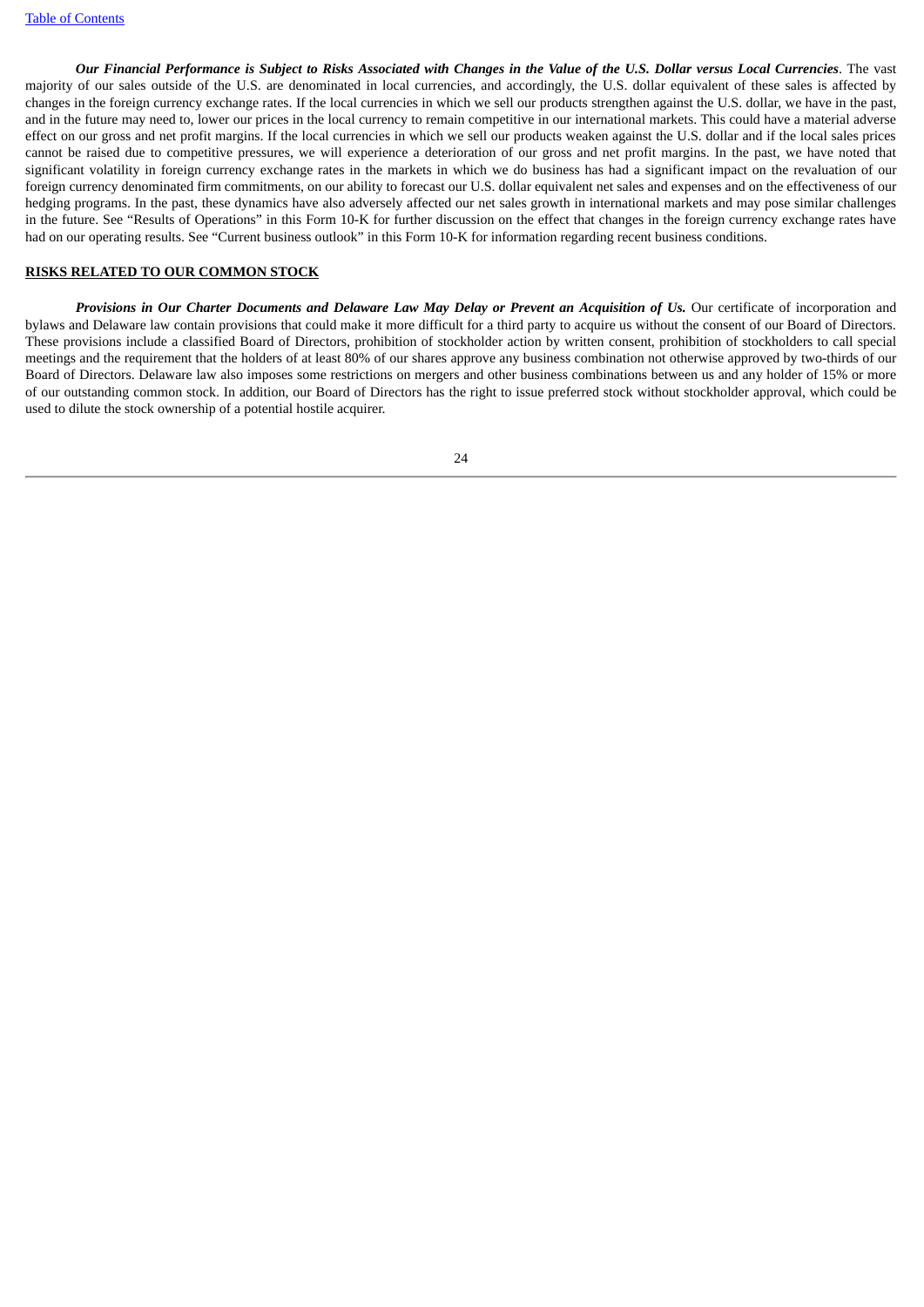# **ITEM 1B. UNRESOLVED STAFF COMMENTS**

None.

# <span id="page-24-0"></span>**ITEM 2. PROPERTIES**

Our principal corporate and research and development activities are conducted at Company owned buildings in Austin, Texas.

Our principal manufacturing activities are conducted in Debrecen, Hungary and Penang, Malaysia. We own a manufacturing, distribution and general and administrative facility in Debrecen, Hungary and a manufacturing, research and development, and general and administrative facility in Penang, Malaysia. We also hold a 99-year lease on land comprised of two tracts in an industrial park in Penang, Malaysia.

Our German subsidiary, National Instruments Engineering GmbH & Co. KG, owns two office buildings in Aachen, Germany which are partially leased to third-parties. National Instruments Corporation (UK) Limited, United Kingdom, owns an office building in Newbury, UK, in which a majority of its activities are conducted.

As of December 31, 2021, we also leased a number of sales and support offices in the U.S. and various countries throughout the world. All of these facilities are well maintained and suitable for the operations conducted in them.

# <span id="page-24-1"></span>**ITEM 3. LEGAL PROCEEDINGS**

We are not currently a party to any material litigation. However, in the ordinary course of our business, we have in the past, are currently and will likely become involved in various legal proceedings, claims, and regulatory, tax or government inquiries and investigations, and could incur uninsured liability in any one or more of them. We also periodically receive notifications from various third parties related to alleged infringement of patents or intellectual property rights, commercial disputes or other matters. No assurances can be given with respect to the extent or outcome of any investigation, litigation or dispute.

# <span id="page-24-2"></span>**ITEM 4. MINE SAFETY DISCLOSURES**

<span id="page-24-3"></span>Not applicable.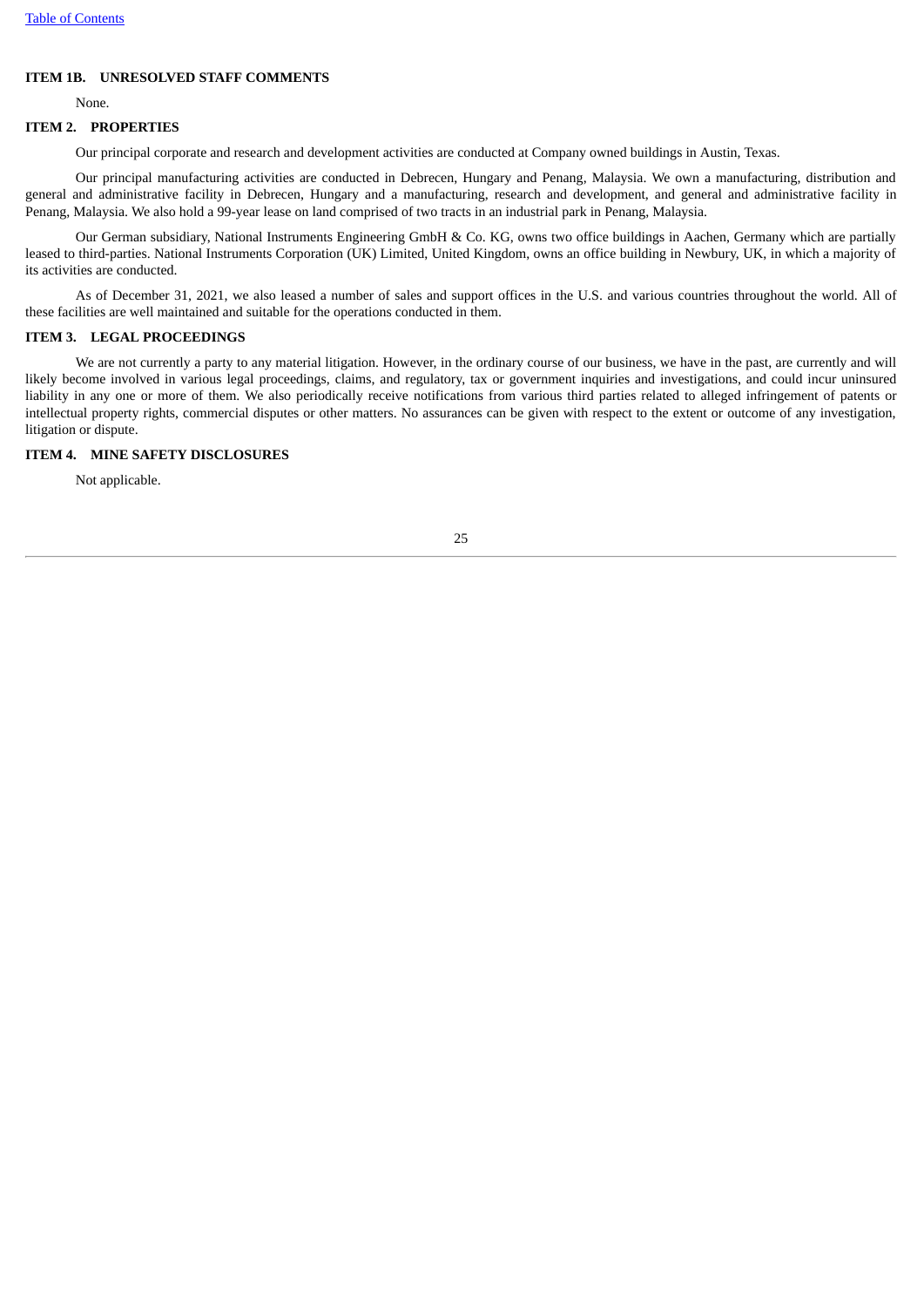**PART II**

# <span id="page-25-0"></span>**ITEM 5. MARKET FOR REGISTRANT'S COMMON EQUITY, RELATED STOCKHOLDER MATTERS AND ISSUER PURCHASES OF EQUITY SECURITIES**

#### **Market Information**

Our common stock is traded on The NASDAQ Stock Market under the symbol NATI.

At the close of business on February 4, 2022, there were approximately 263 holders of record of our common stock and approximately 40,430 beneficial holders of our common stock.

We believe factors such as quarterly fluctuations in our results of operations, announcements by us or our competitors, changes in earnings estimates by analysts or changes in our financial guidance, technological innovations, new product introductions, governmental regulations, actions, or litigation, may cause the market price of our common stock to fluctuate, perhaps substantially. In addition, stock prices for many technology companies fluctuate widely for reasons that may be unrelated to their operating results. These broad market and industry fluctuations may adversely affect the market price of our common stock.

#### **Dividend**

Our cash dividend payments for the two most recent fiscal years, on a per share basis, are indicated in the following table. The dividends were paid on the dates set forth below:

|                   |        | <b>Dividend Amount</b> |  |
|-------------------|--------|------------------------|--|
| 2021              |        |                        |  |
| March 1, 2021     | \$     | 0.27                   |  |
| June 1, 2021      |        | 0.27                   |  |
| August 30, 2021   | æ      | 0.27                   |  |
| November 29, 2021 | S      | 0.27                   |  |
|                   |        |                        |  |
| 2020              |        |                        |  |
| March 9, 2020     | \$     | 0.26                   |  |
| June 8, 2020      | c      | 0.26                   |  |
| September 8, 2020 | \$.    | 0.26                   |  |
| December 7, 2020  | ¢<br>D | 0.26                   |  |

Our policy as to whether any future dividends will be paid, and if so, the amount, will be based on, among other considerations, our balance of available cash, our ability to obtain external financing through our line of credit, or by selling equity or debt securities to the public or to selected investors, our views on changes in tax rates applied to dividend income, potential future capital requirements related to research and development, expansion into new market areas, strategic investments and business acquisitions, share dilution management, legal risks, and challenges to our business model. Future dividends are subject to approval and declaration by our Board of Directors. Our ability to declare and/or pay dividends is subject to the terms of our revolving credit facility.

On January 19, 2022, our Board of Directors declared a cash dividend of \$0.28 per common share, payable on February 28, 2022, to stockholders of record at the close of business on February 7, 2022.

### **Issuer Purchase of Equity Securities**

| Period                                | Total number of<br>shares purchased | Average price<br>paid per share | Total number of<br>shares purchased as<br>part of publicly<br>announced plans or<br>programs | Maximum number of<br>shares that may yet be<br>purchased under the<br>plans or programs (1) |
|---------------------------------------|-------------------------------------|---------------------------------|----------------------------------------------------------------------------------------------|---------------------------------------------------------------------------------------------|
| October 1, 2021 to October 31, 2021   | 740.432                             | 40.52                           | 740,432                                                                                      | 270,445                                                                                     |
| November 1, 2021 to November 30, 2021 |                                     |                                 |                                                                                              | 270,445                                                                                     |
| December 1, 2021 to December 31, 2021 |                                     |                                 |                                                                                              | 270,445                                                                                     |
| Total                                 | 740.432                             | 40.52                           | 740,432                                                                                      | 270,445                                                                                     |

(1) On April 21, 2010, our Board of Directors authorized a program to repurchase shares of our common stock from time to time, depending on market conditions and other factors. On October 23, 2019, our Board of Directors amended our stock repurchase program to increase the number of shares that may be repurchased by 3,000,000 shares. At December 31, 2021, there were 270,445 shares available for repurchase under our repurchase program. On January 19, 2022, our Board of Directors approved a new stock repurchase plan for up to \$250 million of our common stock, which is in addition to the existing repurchase program. The new repurchase program is effective immediately. Neither of these repurchase programs have expiration dates.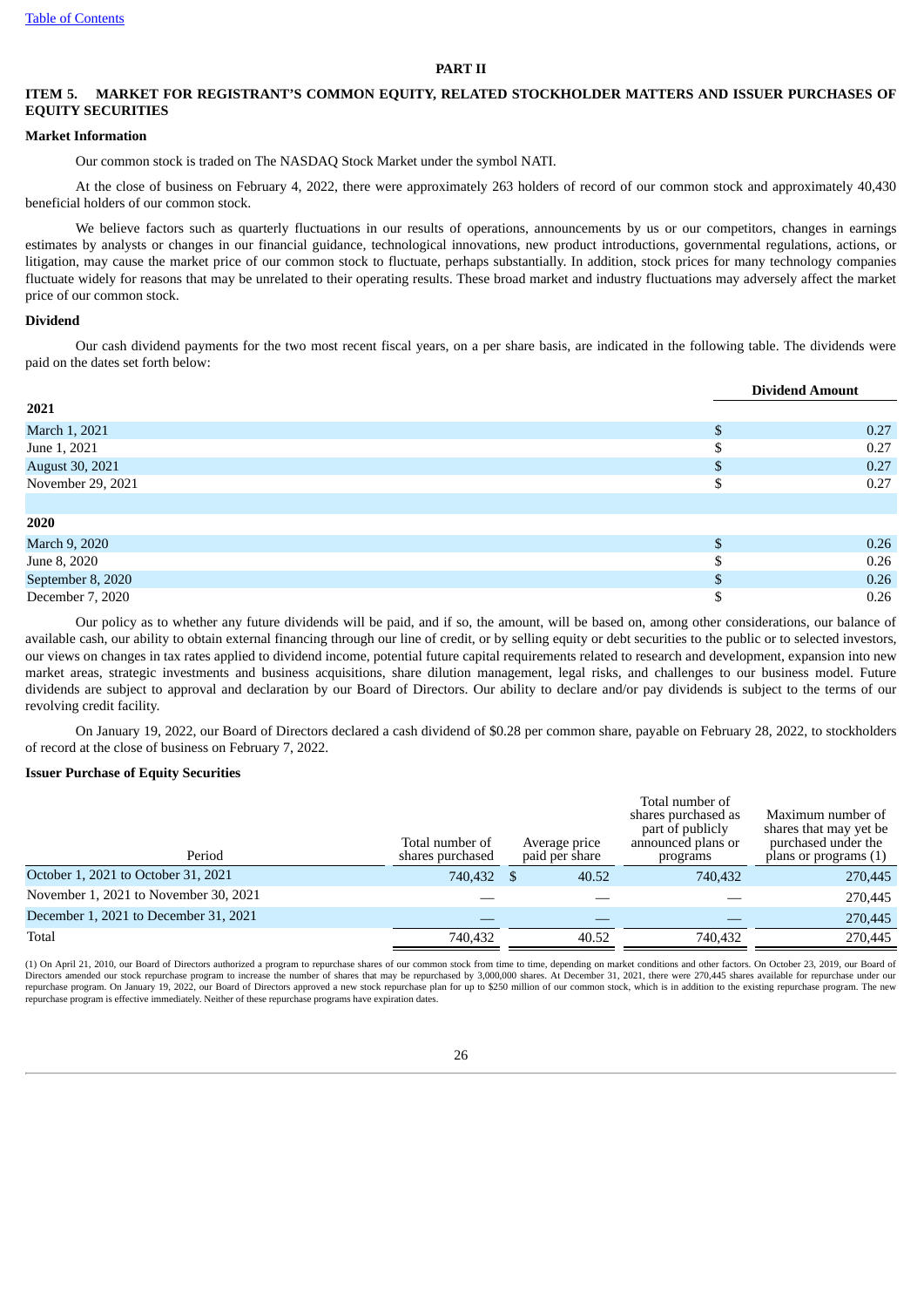## **Performance Graph**

The following graph compares the cumulative total return to holders of NI's common stock from December 31, 2016 to December 31, 2021 to the cumulative return over such period of the (i) Nasdaq Composite Index, (ii) Russell 2000 Index and (iii) Russell 2500 Index.

The graph assumes that \$100 was invested on December 31, 2016 in NI's common stock and in each of the three indices and the reinvestment of all dividends, if any. Stockholders are cautioned against drawing any conclusions from the data contained therein, as past results are not necessarily indicative of future performance.



|                      | 12/31/2016 | 12/31/2017 | 12/31/2018 | 12/31/2019 | 12/31/2020 | 12/31/2021 |
|----------------------|------------|------------|------------|------------|------------|------------|
| National Instruments | 100        | 138        | 154        | 147        | 156        | 160        |
| Nasdaq               | 100        | 130        | 126        | 172        | 250        | 306        |
| Russell 2500         | 100        | 117        | 105        | 134        | 161        | 190        |
| Russell 2000         | 100        | 115        | 102        | 128        | 153        | 176        |

The information contained in the Performance Graph shall not be deemed to be "soliciting material" or to be "filed" with the SEC, nor shall such information be incorporated by reference into any future filing under the Securities Act, or the Exchange Act, except to the extent that NI specifically incorporates it by reference into any such filing. The graph is presented in accordance with SEC requirements.

# **Unregistered Sales of Equity Securities**

None.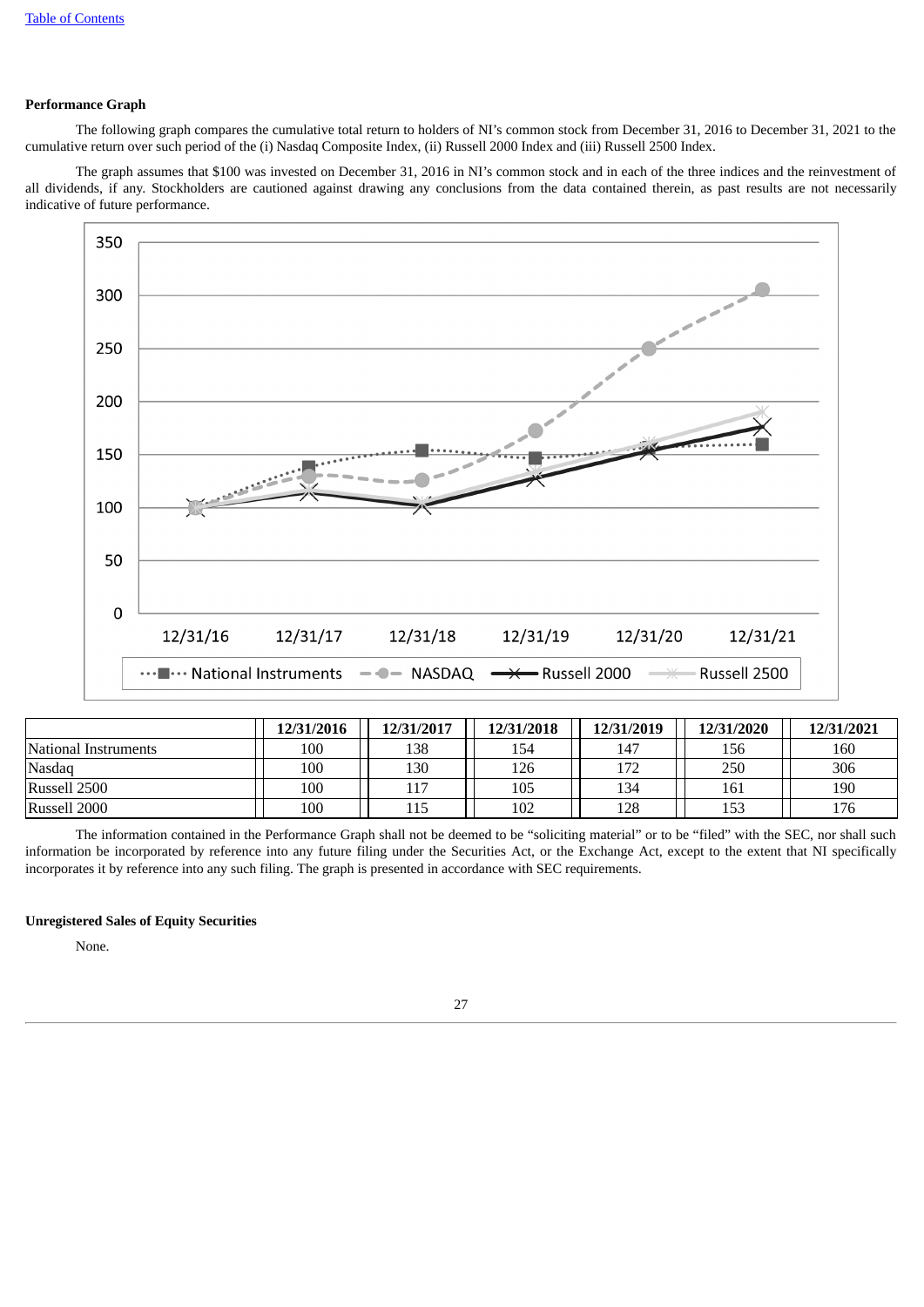<span id="page-27-1"></span><span id="page-27-0"></span>**Reserved.**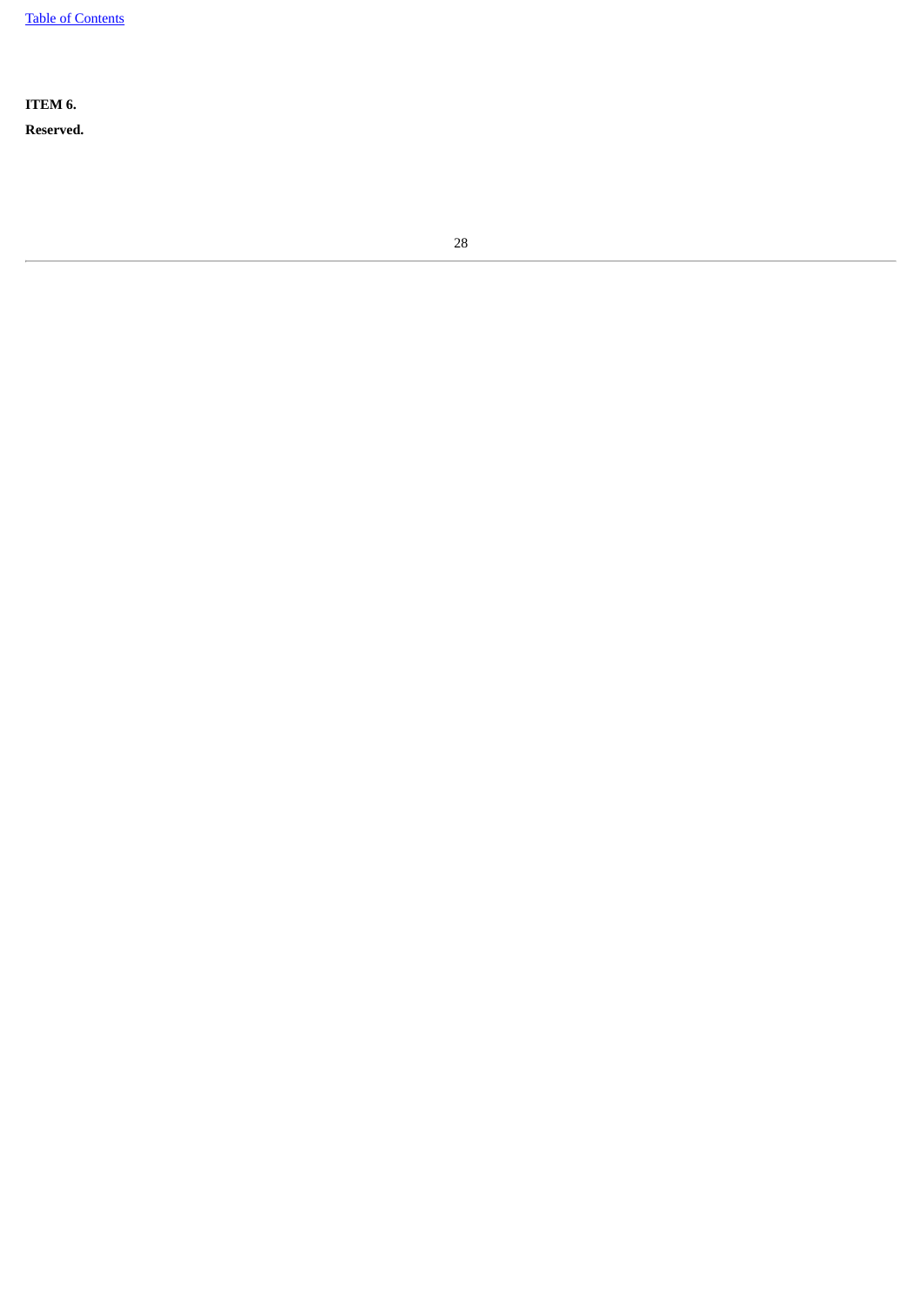## **ITEM 7. MANAGEMENT'S DISCUSSION AND ANALYSIS OF FINANCIAL CONDITION AND RESULTS OF OPERATIONS**

National Instruments Corporation and its subsidiaries (referred to as the "Company," "we," "us," "Our," "National Instruments" or "NI") has made forward-looking statements within the meaning of Section 27A of the Securities Act of 1933, as amended, and Section 21E of the Securities Exchange Act of 1934, as amended (the "Exchange Act"), that are subject to risks and uncertainties. Any statements contained herein regarding our future financial performance, operations, plans, investments, expected effects of investments, or other matters (includina, without limitation, statements to the effect that we "believe," "expect," "plan," "intend to," "may," "could," "can," "will," "project," "predict," "anticipate," "continue," "strive to," "endeavor to," "seek to," "are committed to," "remaining committed to"; "are encouraged by," "remain cautious," "remain optimistic," "estimate", "focus on"; statements of "goals," "commitments," "strategy" or "visions"; or other variations thereof or comparable terminology or the negative thereof) should be considered forward-looking statements. All forward-looking statements are based on current expectations and projections of future events. We claim the protection of the safe harbor for forward-looking statements contained in the Private Securities Litigation Reform Act of 1995 for all forward-looking *statements.*

Although we believe that the expectations reflected in the forward-looking statements are reasonable, forward-looking statements are not quarantees of performance and actual results could differ materially from those projected in the forward-looking statements as a result of a number of important factors, including those set forth under the heading "Risk Factors" above and elsewhere in this Form 10-K, which could affect our future results and could cause those results or other outcomes to differ materially from those expressed or implied in the forward-looking statements. Actual results could differ materially from those stated or implied by our forward-looking statements, due to risks and uncertainties associated with our business or under different assumptions or conditions. You should not place undue reliance on any of these forward-looking statements. Any forward-looking statement speaks only as of the date on which it is made, and we disclaim any intention or obligation to update or revise any forward-looking statements, whether as *a result of new information, future events or otherwise.*

# **Overview**

For more than 40 years, we have enabled engineers and scientists around the world to accelerate productivity, innovation and discovery. Our software-centric platform provides an advanced approach through integration of software and modular hardware to create automated test and automated measurement systems. We believe our long-term track record of innovation and our differentiated platform help support the success of our customers, employees, suppliers, community and stockholders. We have been profitable in every year since 1990. We sell to a large number of customers in a wide variety of industries. No single customer represented more than 3% of our sales in each of 2021, 2020 and 2019.

The key strategies that we focus on in running our business are the following:

#### *•* **Expanding our available market opportunity**

We strive to increase our available market by identifying new opportunities in existing customers, attracting and serving new customers, and expanding our business to market adjacencies. Our large network of existing customers provides a broad base from which to expand.

#### **• Maintaining a high level of customer satisfaction**

To maintain a high level of customer satisfaction we strive to offer innovative, modular and integrated products through a global sales and support network. We strive to maintain a high degree of backward compatibility across different platforms to preserve the customer's investment in our products. In this time of intense global competition, we believe it is crucial that we continue to offer products with high quality and reliability, and that our products provide cost-effective solutions for our customers.

#### **• Leveraging external and internal technology**

Our product strategy is to provide superior products by leveraging generally available technology, supporting open architectures on multiple platforms and by leveraging our core technologies across multiple products.

We sell into test and measurement and industrial/embedded applications in a broad range of industries and are subject to the economic and industry forces that drive those markets. Examples of these types of customers include semiconductor and electronics, transportation, and aerospace, defense and government.

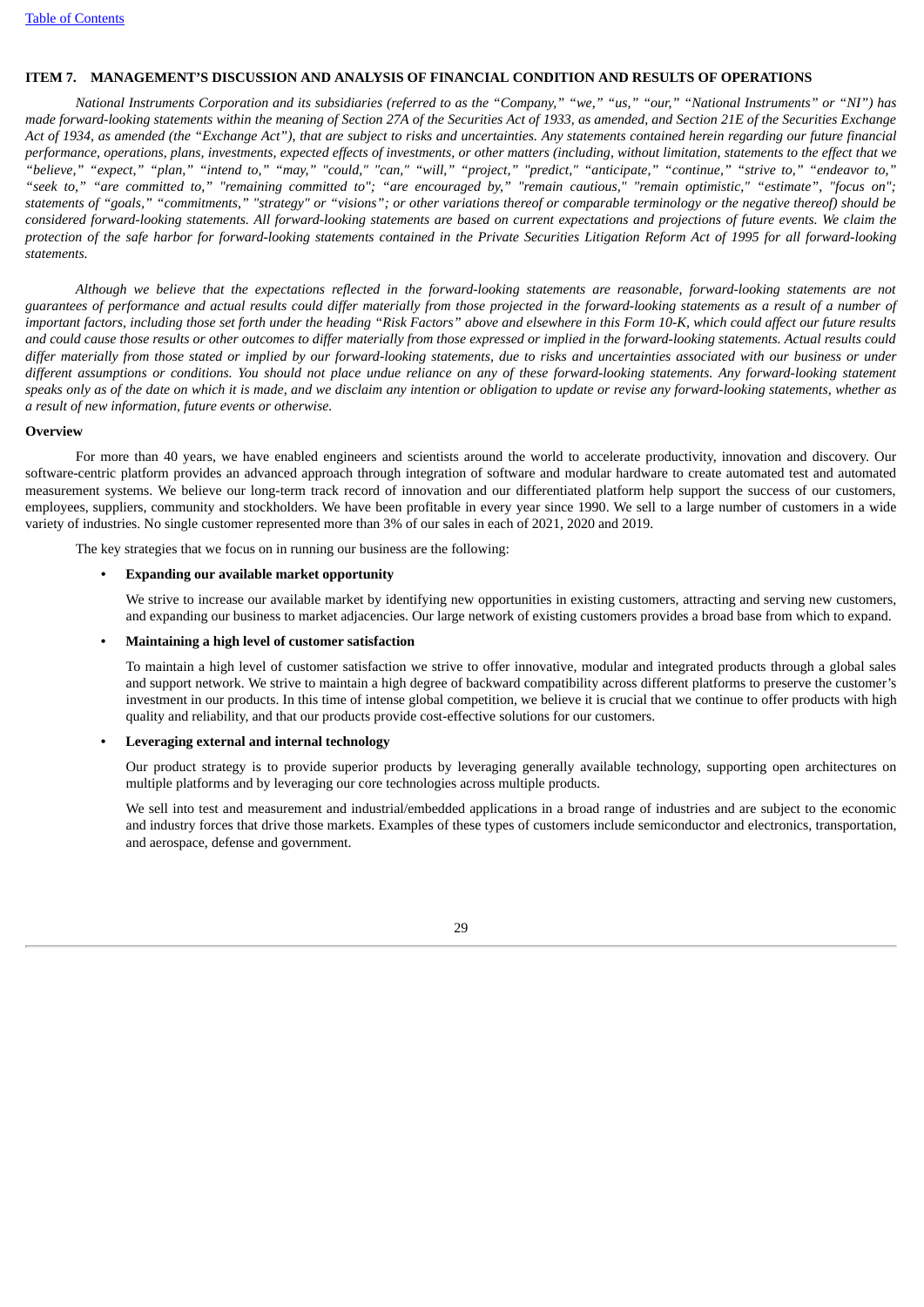## • **Leveraging a worldwide sales, distribution and manufacturing network**

We distribute and sell our software and hardware products through a direct sales organization. We also use independent distributors, original equipment manufacturers, value added resellers, system integrators and consultants to market and sell our products. We have sales offices in the U.S. and sales offices and distributors in key international markets. Sales outside of the Americas accounted for approximately 59%, 60% and 60% of our revenues in each of 2021, 2020 and 2019. The vast majority of our foreign sales are denominated in the customers' local currency, which exposes us to the effects of changes in foreign currency exchange rates. We expect that a significant portion of our total revenues will continue to be derived from international sales. (See Note 2 – Revenue and Note 14 - Segment information of Notes to Consolidated Financial Statements for details concerning the geographic breakdown of our net sales and long-lived assets, respectively).

We manufacture substantially all of our product at our facilities in Debrecen, Hungary and Penang, Malaysia.

#### **• Delivering high quality, reliable products**

We believe that our long-term growth and success depend on delivering high quality software and hardware products on a timely basis. Accordingly, we focus significant efforts on research and development. We focus our research and development efforts on enhancing existing products and developing new products that incorporate appropriate features and functionality to be competitive with respect to technology, price and performance. Our success also depends on our ability to obtain and maintain patents and other proprietary rights related to technologies used in our products. We have engaged in litigation when necessary, and will likely engage in future litigation to protect our intellectual property rights.

Our operating results fluctuate from period to period due to changes in global economic conditions and a number of other factors such as the impact of the COVID-19 pandemic. As a result, we believe our historical results of operations should not be relied upon as indications of future performance. There can be no assurance that our net sales will grow, or not decline, or that we will remain profitable in future periods.

#### **Current Business Outlook**

We are continuing to experience strong demand from our customers across the geographic regions and end markets that we serve, with the value of total orders during 2021 increasing by approximately 24% compared to the same period in 2020. Although the strength and duration of the recent trends will vary by region and offering, we remain optimistic about opportunities for additional revenue growth expected in 2022. We expect our customers will continue to make investments in emerging technologies related to 5G/mmWave, vehicle electrification, ADAS and new space innovation.

Although we continue to experience shortages of certain components due to global capacity constraints, we currently expect supply chain pressures to stabilize in 2022. Historically, our backlog levels have remained fairly consistent at the end of each quarter, representing approximately a week of quarterly sales activity, and the majority of these orders are fulfilled quickly within the following quarter. Strong demand and longer lead times to fulfill orders for certain offerings have continued to shift the timing of revenue recognition into future periods and increased backlog significantly over the past 12 months. While we expect to continue to experience some challenges related to these supply chain constraints as the global supply chain continues to adjust to the significant increases in demand, we are optimistic about our ability to maintain competitive lead times while continuing to maintain higher backlog levels as part of our strategic focus on application-specific system offerings through 2022 and beyond.

As a result of the short-term component shortages described above, we are experiencing higher costs to obtain a consistent supply of certain components. In 2022, we also expect operating costs to increase due to wage inflation and increased travel. During 2022 we also intend to accelerate our transition to a predominantly subscription-based licensing model for the majority of our software offerings. While we expect our subscription base, recurring revenue and cash flow to increase over time as a result of this licensing model transition, we expect some initial headwinds to our net sales and operating profitability during the transition period. However, we expect recent additions and enhancements to our software portfolio will continue to differentiate our products and fuel demand across our end markets. Despite these headwinds, we are confident in our ability to continue to accelerate growth and improve our operating profitability through sustainable increases in demand attributable to recent investments that enhance our system and software offerings, realization of strategic price increases, and robust expense management.

As part of our efforts to streamline our operations and enhance the experience of our customers, we have also increased our focus on customer account tiers when assessing trends in our order growth. Specifically, we have grouped our customers into tiers based on their historical spending patterns and potential for future order growth. Our "Focus" account tiers are comprised of approximately 2,500 accounts we have identified as having a high potential to maintain or expand our business through application-specific system offerings. The Focus tier currently represents approximately 70% of our total order value. Our "Broad-based" account tier is comprised of the remainder of our customer base of approximately 30,000 accounts. The Broad-based tier currently represents approximately 30% of our total order value. During the three months ended December 31, 2021, orders from our Focus accounts and Broad-based accounts increased by 13% and 34%, respectively, compared to the same period in 2020.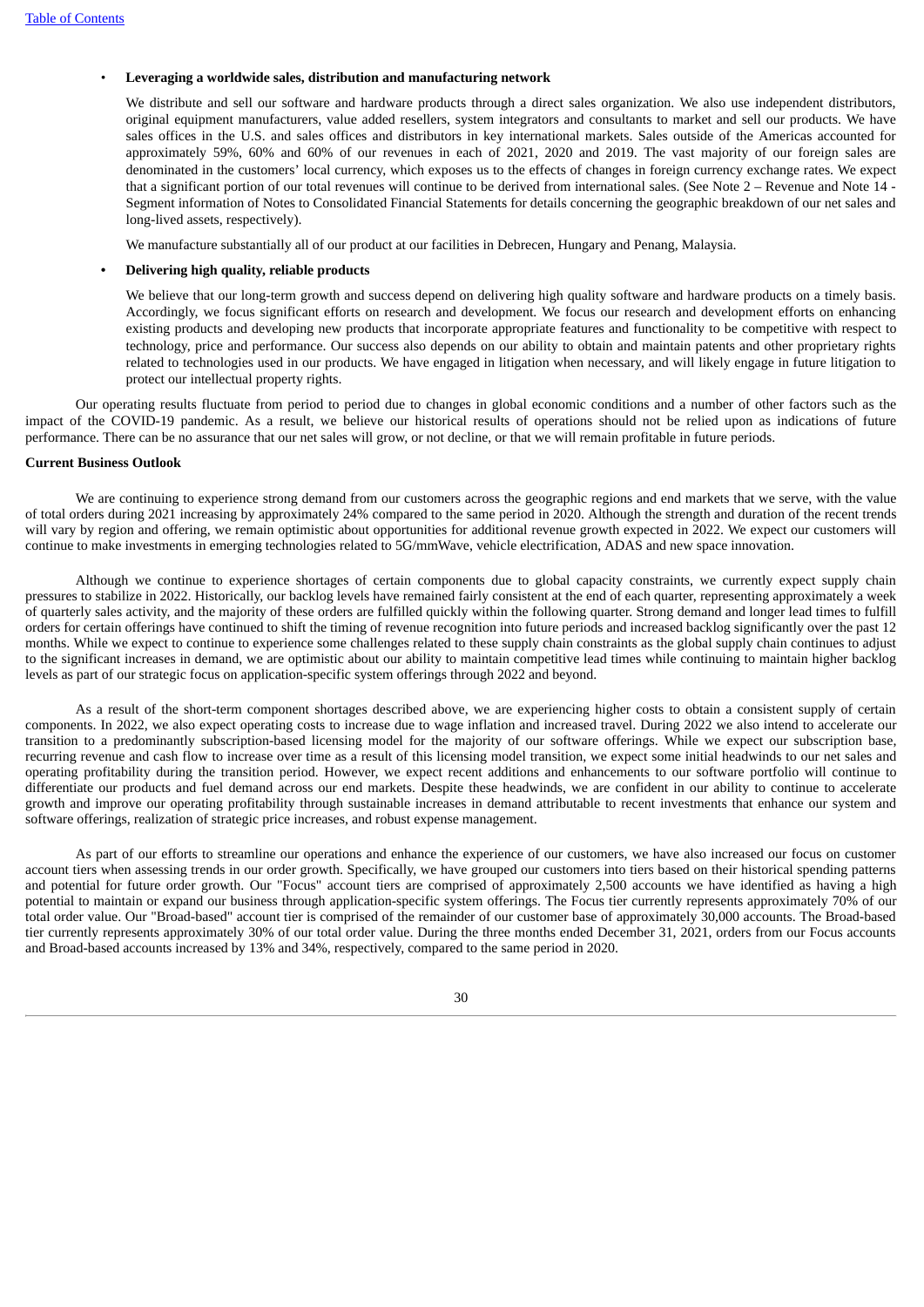We also continue to focus on scale and efficiency when engaging with our Broad-based customers. Our focus to streamline the process of doing business with NI means both scaling our costs and improving the experience of the large number of smaller accounts we serve. This commitment and focus include plans to invest in ni.com for a better digital experience and continue to significantly expand the customer reach of our distributor channel during 2022 and beyond. We are also simplifying our product offerings for the Broad-based customers to make our products easier-to-use. We believe these actions will allow our direct sales force to accelerate our revenue growth through proactive engagements with accounts where we can deliver enterpriselevel value. During 2021, sales to our distributors represented approximately 10% of our total net sales, compared to 2% in 2020. As of December 31, 2021, our distributors were not carrying significant amounts of our products in inventory and were not eligible for any significant adjustments or variable consideration related to their previous purchases. As of December 31, 2021 no single distributor accounted for more than 2% of our total net sales.

### *Acquisitions and divestitures*

On April 23, 2021, we completed the acquisition of a software company that specializes in signal processing and high-fidelity simulation software for validation of autonomous vehicles and ADAS for approximately \$20 million in total cash consideration, subject to certain post-closing adjustments. This transaction was accounted for as a business combination using the acquisition method of accounting. All of the acquired assets and liabilities of the software company have been recorded at their respective fair values as of the acquisition date. We recognized approximately \$17 million of goodwill and \$4 million of other intangible assets as part of our preliminary purchase price allocation. Transaction costs have been expensed as incurred and were not material to the periods presented. See Note 18 - Acquisitions of Notes to Consolidated Financial Statements for more information.

On October 19, 2021, we completed the acquisition of NH Research, LLC ("NHR"), a manufacturer of test and measurement solutions for high power applications including electric vehicles and batteries. This transaction was accounted for as a business combination using the acquisition method of accounting. All of the acquired assets and liabilities of the acquired business were recorded at their respective fair values as of the acquisition date. Transaction costs were expensed as incurred. At the acquisition date, total consideration transferred was approximately \$206 million, inclusive of \$3 million in cash acquired. The acquisition was primarily funded by \$200 million drawn under our credit facility in October 2021. See Note 15 - Debt and See Note 18 - Acquisitions of Notes to Consolidated Financial Statements for more information.

On July 2, 2020, we completed our acquisition of OptimalPlus. Total proceeds used to acquire the business and replace certain unvested share options consisted of approximately \$365 million in cash, inclusive of \$18 million in cash acquired. (See Note 1 - Basis of presentation and Note 18 - Acquisitions of Notes to Consolidated Financial Statements for more information.)

On January 15, 2020, we completed the sale of AWR Corporation ("AWR") for approximately \$161 million. We recognized a gain of approximately \$160 million on the sale. The gain is included within "Gain on sale of business/assets" in the consolidated statements of income, which also included approximately \$1 million of transaction costs. (See Note 1 - Basis of presentation of Notes to Consolidated Financial Statements for more information.)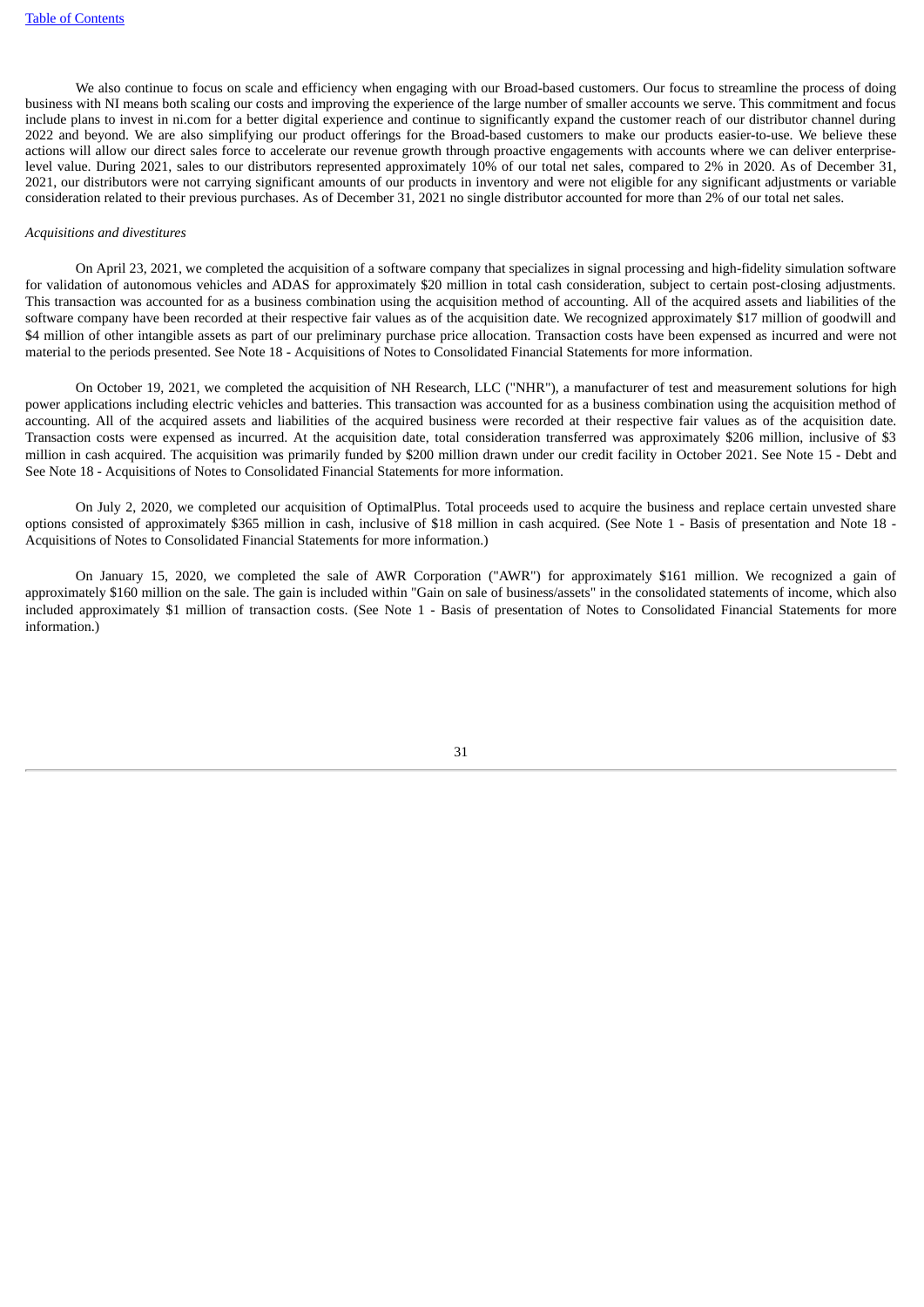## **Results of Operations**

The following table sets forth, for the periods indicated, the percentage of net sales represented by geographic region and by certain items reflected in our Consolidated Statements of Income:

|                                 | <b>Years ended December 31,</b> |        |        |  |  |
|---------------------------------|---------------------------------|--------|--------|--|--|
|                                 | 2021                            | 2020   | 2019   |  |  |
| Net sales:                      |                                 |        |        |  |  |
| Americas                        | 40.6 %                          | 39.5 % | 39.8 % |  |  |
| <b>EMEA</b>                     | 25.6                            | 26.9   | 27.8   |  |  |
| <b>APAC</b>                     | 33.8                            | 33.6   | 32.4   |  |  |
| Consolidated net sales          | 100.0                           | 100.0  | 100.0  |  |  |
| Cost of sales                   | 28.6                            | 28.8   | 24.9   |  |  |
| Gross profit                    | 71.4                            | 71.2   | 75.1   |  |  |
| Operating expenses:             |                                 |        |        |  |  |
| Sales and marketing             | 31.8                            | 36.2   | 35.0   |  |  |
| Research and development        | 22.9                            | 21.8   | 20.1   |  |  |
| General and administrative      | 8.7                             | 10.1   | 9.1    |  |  |
| Total operating expenses        | 63.3                            | 68.1   | 64.2   |  |  |
| Gain on sale of business/assets |                                 | 12.4   | 2.0    |  |  |
| Operating income                | 8.0                             | 15.5   | 12.9   |  |  |
| Other (expense) income:         | (1.0)                           | (0.1)  | 0.4    |  |  |
| Income before income taxes      | 7.0                             | 15.4   | 13.3   |  |  |
| Provision for income taxes      | 1.0                             | 4.3    | 1.4    |  |  |
| Net income                      | 6.1%                            | 11.2 % | 12.0 % |  |  |

## *Figures may not sum due to rounding.*

A discussion regarding our financial condition and results of operations for the year ended December 31, 2021 compared to the year ended December 31, 2020 is presented below. A discussion of our financial condition and results of operations for the year ended December 31, 2020 compared to the year ended December 31, 2019 can be found under Item 7 of Part II of our Annual Report on Form 10-K for the year ended December 31, 2020, filed with the SEC on February 23, 2021 (our "2020 Annual Report").

*Net Sales.* The following table sets forth our net sales for the years ended December 31, 2021, 2020, and 2019 along with the percent changes between the corresponding periods.

|                            | <b>Years ended December 31,</b> |        |           |               |           |  |  |  |  |  |
|----------------------------|---------------------------------|--------|-----------|---------------|-----------|--|--|--|--|--|
| $($$ in millions)          | 2021                            | Change | 2020      | <b>Change</b> | 2019      |  |  |  |  |  |
| Product sales              | \$1,304.6                       | 14.7%  | \$1,137.6 | (6.4)%        | \$1,215.0 |  |  |  |  |  |
| Software maintenance sales | 165.1                           | 10.7%  | 149.1     | 7.9%          | 138.2     |  |  |  |  |  |
| Total net sales            | \$1,469.7                       | 14.2%  | \$1,286.7 | (4.9)%        | \$1,353.2 |  |  |  |  |  |

*Figures may not sum due to rounding.*

- The increase in product sales during 2021 was primarily attributable to stronger demand for our system-level offerings, particularly in semiconductor and electronics test solutions as well as our transportation-related offerings. Net sales into these end markets increased approximately 21 and 27 percent for the year ended December 31, 2021 compared to the same period in 2020. Additionally, we implemented price increases in each of our geographic regions, which increased net sales by approximately 6 percent compared to the same periods in 2020. Additional discussion on the increase in net sales by geographic region is provided below. Revenue from recent acquisitions also increased net sales by approximately 2 percent.
- The increase in software maintenance sales during 2021 was primarily related to additional billings from our software-related recurring revenue streams during the trailing twelve months, including annual renewals of software maintenance programs and the software-maintenance component of our subscription licensing offerings, which consist primarily of our enterprise-level licenses for LabVIEW and our product analytics offerings.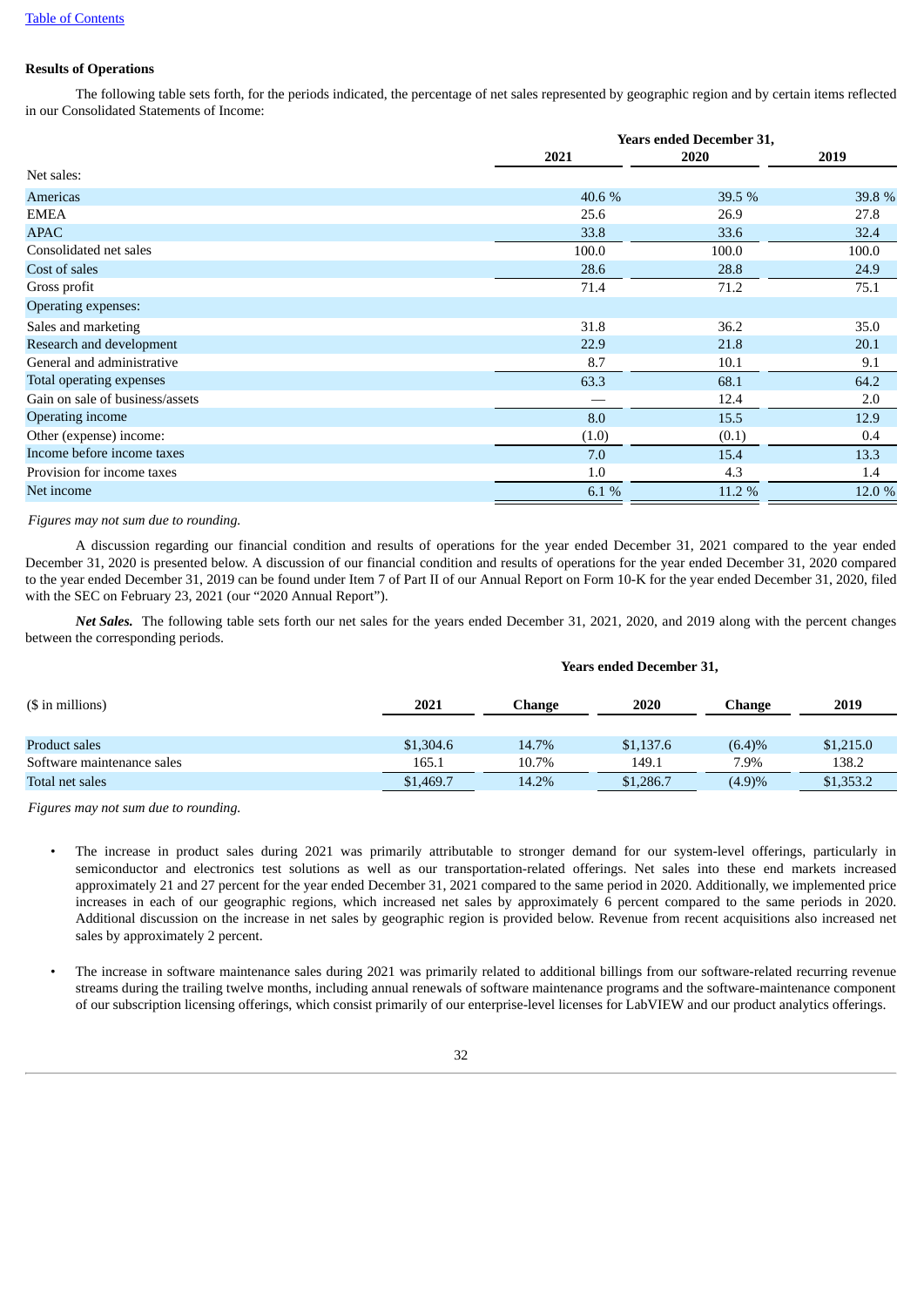The following table sets forth our net sales by geographic region for the years ended December 31, 2021, 2020, and 2019 along with the changes between the corresponding periods and the region's percentage of total net sales.

|                               | <b>Years ended December 31,</b> |       |        |     |       |           |     |       |  |
|-------------------------------|---------------------------------|-------|--------|-----|-------|-----------|-----|-------|--|
| $($$ in millions)             |                                 | 2021  | Change |     | 2020  | Change    |     | 2019  |  |
| <b>Americas</b>               |                                 | 597.3 | 17.5%  | Ф   | 508.4 | (5.6)%    | P   | 538.7 |  |
| Percentage of total net sales |                                 | 41%   | 39%    |     |       |           | 40% |       |  |
| <b>EMEA</b>                   | œ                               | 375.6 | 8.7%   | \$  | 345.6 | (8.2)%    | \$  | 376.6 |  |
| Percentage of total net sales |                                 | 26%   |        | 27% |       |           |     |       |  |
|                               |                                 |       |        |     |       |           |     |       |  |
| APAC                          |                                 | 496.8 | 14.8%  | \$  | 432.6 | $(1.2)\%$ | \$  | 438.0 |  |
| Percentage of total net sales |                                 | 34%   | 34%    |     |       |           |     | 32%   |  |

*Figures may not sum due to rounding.*

We expect sales outside of the Americas to continue to represent a significant portion of our revenue. We intend to continue to expand our international operations by increasing our presence in existing markets, adding a presence in certain new geographical markets and continuing to increase the use of distributors to sell our products in some countries.

Almost all of the sales made by our direct sales offices in the Americas (excluding the U.S.), EMEA, and APAC are denominated in local currencies, and accordingly, the U.S. dollar equivalent of these sales is affected by changes in foreign currency exchange rates. In order to provide a framework for assessing how our underlying business performed excluding the effects of foreign currency fluctuations between periods, we compare the percentage change in our results from period to period using constant currency calculations. To calculate the change in constant currency, current and comparative prior period results for entities reporting in currencies other than U.S. Dollars are converted into U.S. Dollars at constant exchange rates (i.e.) the average rates in effect during the years ended December 31, 2020). The following table presents this information, along with the impact of changes in foreign currency exchange rates on sales denominated in local currencies, for the year ended December 31, 2021.

| <b>Year Ended</b><br><b>December 31, 2020</b> |  |                                 |  | Change<br>in Constant Dollars |            | <b>Impact of changes in foreign</b><br>currency exchange rates on net<br>sales | <b>Year Ended</b><br><b>December 31, 2021</b> |                                 |
|-----------------------------------------------|--|---------------------------------|--|-------------------------------|------------|--------------------------------------------------------------------------------|-----------------------------------------------|---------------------------------|
| $(S \in \mathbb{R})$ in millions)             |  | <b>GAAP</b><br><b>Net Sales</b> |  | <b>Dollars</b>                | Percentage | <b>Dollars</b>                                                                 | Percentage                                    | <b>GAAP</b><br><b>Net Sales</b> |
| Americas                                      |  | 508.4                           |  | 87.8                          | 17.3%      | 1.0                                                                            | 0.2%                                          | 597.3                           |
| <b>EMEA</b>                                   |  | 345.6                           |  | 21.0                          | 6.1%       | 9.0                                                                            | 2.6%                                          | 375.6                           |
| APAC                                          |  | 432.6                           |  | 49.5                          | 11.4%      | 14.7                                                                           | 3.4%                                          | 496.8                           |
| Total net sales                               |  | L,286.7                         |  | 158.3                         | 12.3%      | 24.7                                                                           | l.9%                                          | 1,469.7                         |

*Figures may not sum due to rounding.*

To help protect against changes in the U.S. dollar equivalent value caused by fluctuations in foreign currency exchange rates of forecasted foreign currency cash flows resulting from international sales, we hedge portions of our forecasted revenue denominated in foreign currencies with average rate forward contracts. (See Note 5 - Derivative instruments and hedging activities of Notes to Consolidated Financial Statements for further discussion regarding our cash flow hedging program and its related impact on our consolidated sales for 2021 and 2020).

*Gross Profit.* The following table sets forth our gross profit and gross profit as a percentage of net sales for the years ended December 31, 2021, 2020, and 2019 along with the percentage changes in gross profit for the corresponding periods. We continue to focus on cost control and cost reduction measures throughout our manufacturing cycle.

|                                           | <b>Years Ended December 31,</b> |        |        |  |        |        |  |         |
|-------------------------------------------|---------------------------------|--------|--------|--|--------|--------|--|---------|
| $(S \in \mathbb{R})$ in millions)         |                                 | 2021   | Change |  | 2020   | Change |  | 2019    |
| Gross Profit                              |                                 | .048.7 | 14.5%  |  | 915.6  | (9.9)% |  | 1,016.3 |
| Gross Profit as a percentage of net sales |                                 | 71.4 % |        |  | 71.2 % |        |  | 75.1 %  |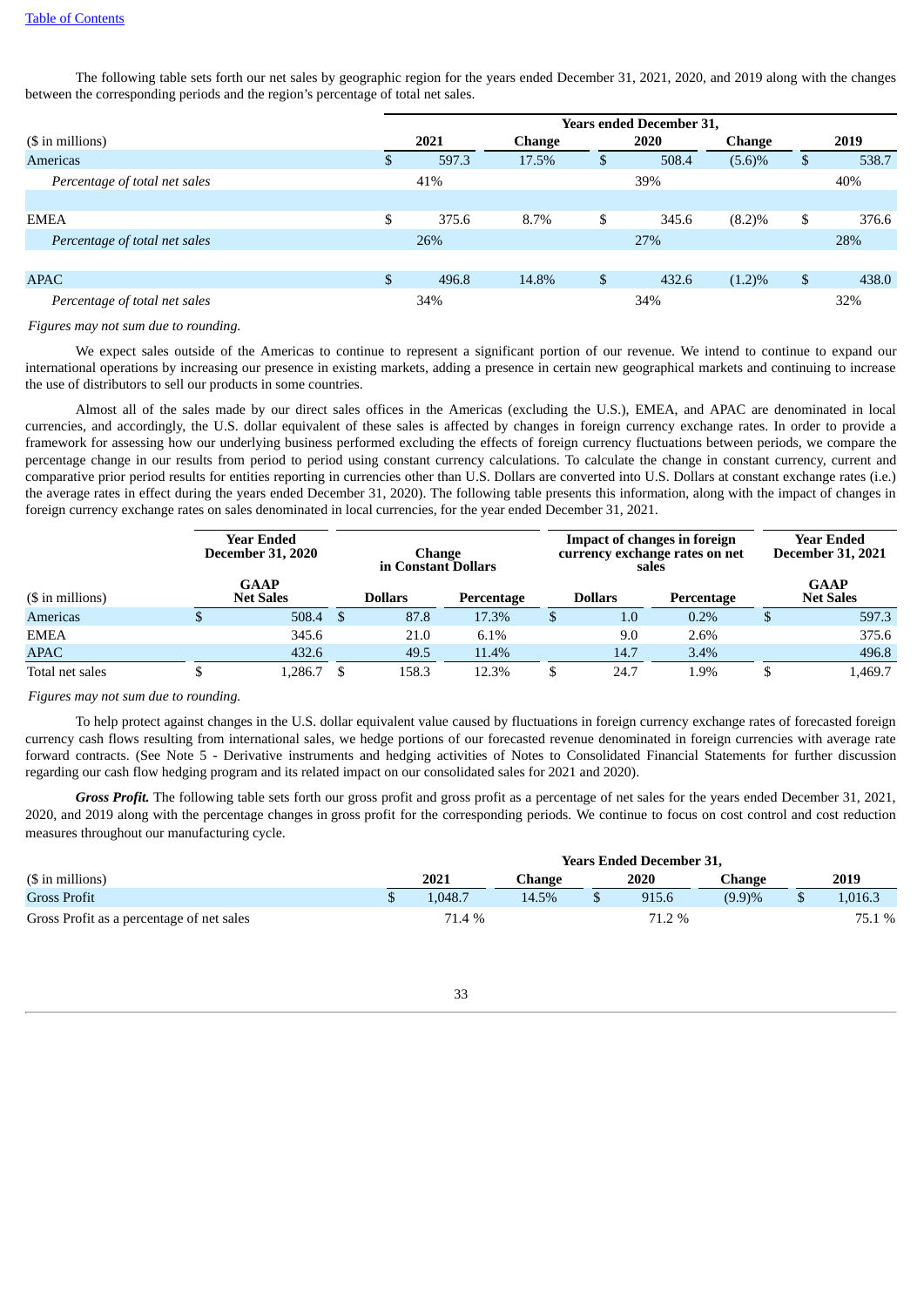|  |  |  |  |  | The increases in our gross profit and gross profit as a percentage of net sales were primarily related to the following: |  |  |  |  |  |
|--|--|--|--|--|--------------------------------------------------------------------------------------------------------------------------|--|--|--|--|--|
|  |  |  |  |  |                                                                                                                          |  |  |  |  |  |

|  | <b>Twelve Months Ended</b> |  |
|--|----------------------------|--|
|  |                            |  |

| <b>December 31, 2020</b>                                                                 | 71.2 %    |
|------------------------------------------------------------------------------------------|-----------|
| Impact of price increase on our products                                                 | $1.9\%$   |
| Impact of increases in outbound freight and component costs due to supply chain          | $(1.1)\%$ |
| Impact of amortization of acquired intangibles and other purchase accounting adjustments | (0.7)%    |
| Impact of changes in sales mix, excess and obsolescence reserves and other               | $0.1\%$   |
| <b>December 31, 2021</b>                                                                 | 71.4 %    |

*Operating Expenses.* The following table sets forth our operating expenses for the years ended December 31, 2021, 2020, and 2019 along with the percentage changes between the corresponding periods and the line item as a percentage of total net sales.

|                                   | <b>Years Ended December 31,</b> |         |        |      |         |               |    |         |  |
|-----------------------------------|---------------------------------|---------|--------|------|---------|---------------|----|---------|--|
| (\$ in thousands)                 |                                 | 2021    | Change | 2020 |         | <b>Change</b> |    | 2019    |  |
|                                   |                                 |         |        |      |         |               |    |         |  |
| Sales and marketing               | \$                              | 467.352 | $-$ %  | \$   | 465,509 | (2)%          | \$ | 473,392 |  |
| Percentage of total net sales     |                                 | 32%     |        |      | 36%     |               |    | 35%     |  |
|                                   |                                 |         |        |      |         |               |    |         |  |
| Research and development          | \$                              | 335.986 | 20%    | \$   | 280.381 | 3%            | \$ | 272,452 |  |
| Percentage of total net sales     |                                 | 23%     |        |      | 22%     |               |    | 20%     |  |
|                                   |                                 |         |        |      |         |               |    |         |  |
| <b>General and Administrative</b> | \$                              | 127,215 | (2)%   | \$   | 129,863 | 6%            | \$ | 122,768 |  |
| Percentage of total net sales     |                                 | $9\%$   |        |      | 10%     |               |    | 9%      |  |
|                                   |                                 |         |        |      |         |               |    |         |  |
| Total operating expenses          | \$                              | 930.553 | 6%     | \$   | 875,753 | $1\%$         | \$ | 868,612 |  |
| Percentage of total net sales     |                                 | 63%     |        |      | 68%     |               |    | 64%     |  |

The \$55 million increase in our total operating expenses, excluding the gain on sale of business/assets, during 2021 compared to 2020 was primarily related to the following:

- \$55 million increase in personnel costs, primarily attributable to higher salaries and accrued payments under our variable pay programs, as well as additional stock-based compensation expense (due to comparatively higher stock prices on the grant date of unvested RSU awards and a shorter average service period for our awards), which was partially offset by reductions in benefit costs due to lower headcount;
- \$(30) million decrease in severance and other restructuring-related charges;
- \$24 million increase related to the amortization of acquisition-related intangibles, partially offset by lower acquisition-related transaction and integration costs;
- \$4 million increase related to marketing and advertising costs;
- \$3 million increase related to lower software development costs eligible for capitalization; and
- \$(1) million decrease related to the effect of changes in foreign currency exchange rates.

#### *Sales and Marketing*

The primary drivers of the increase in sales and marketing expenses for the year ended December 31, 2021 compared to 2020 were additional personnel costs related to our variable compensation programs, amortization of acquired intangibles, and stock-based compensation expenses which were partially offset by lower severance-related charges and lower salaries due to a reduction in headcount.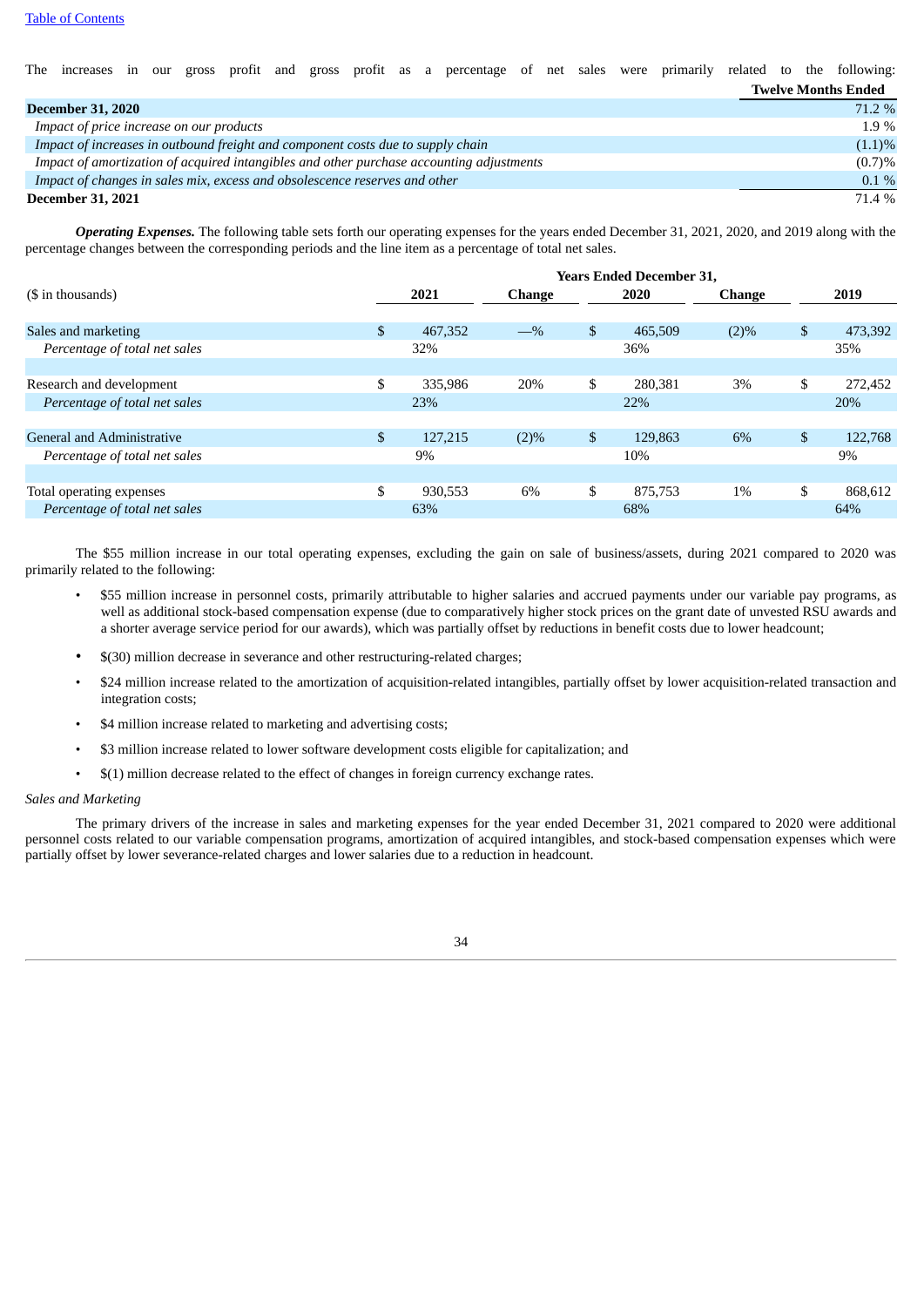# *Research and Development*

The primary drivers of the increase in research and development expenses for the year ended December 31, 2021 compared to 2020 were additional personnel costs related to our variable compensation programs, higher salaries and additional severance-related charges intended to further optimize our operations and accelerate our growth strategy, a decrease in software development costs eligible for capitalization, and higher stock-based compensation expenses.

#### *General and administrative*

The primary drivers of the decrease in general and administrative expenses for the year ended December 31, 2021 compared to 2020 were additional personnel costs related to our variable compensation programs and stock-based compensation expense partially offset by decreases in acquisition-related transaction costs, severance-related charges and a reduction in travel.

*Gain on Sale of Business/Asset.* On January 15, 2020, we completed the sale of our AWR subsidiary and recognized a gain on the sale of \$160 million. On August 29, 2019, we sold an office building and property located in Austin, Texas and recognized a gain on the sale of \$27 million. These amounts are presented as "Gain on sales of business/asset" in our Consolidated Statements of Income, in accordance with ASC 360 - *Property, Plant and Equipment* (See Note 1 - Operations and Summary of Significant Accounting Policies of Notes to Consolidated Financial Statements for further discussion).

*Operating Income.* For the year ended December 31, 2021, operating income was \$118 million, a decrease of 41% compared to 2020. As a percentage of net sales, operating income was 8% for the year ended December 31, 2021. The changes in operating income in absolute dollars and as a percent of sales in 2020 are attributable to the factors discussed in Net Sales, Gross Profit, Operating Expenses and Gain on Sale of Business/Asset above.

#### *Other (Expense) Income.*

- *Interest Income.* Interest income was \$0.4 million for the year ended December 31, 2021. The \$3.5 million decrease in interest income compared to 2020 was primarily driven by lower cash and short-term investments. The U.S. Federal Open Market Committee recently indicated that it would soon be appropriate to raise the target range for the federal funds rate. As a result, we could see modest improvement in yields during the remainder of 2022.
- *Interest Expense.* Interest expense was approximately \$4 million for the year ended December 31, 2021, The \$1.9 million increase in interest expense compared to 2020 was due to additional borrowings under our revolving credit facility. Refer to Note 15 - Debt for additional information regarding the terms of our revolving credit facility and related borrowings.
- *Loss From Equity-Method Investments*. Loss from equity-method investments was approximately \$5.7 million for the year ended December 31, 2021. The increase in the year ended December 31, 2021 compared to the same period in 2020 was primarily attributable to an impairment loss of \$3.5 million recorded in the three months ended March 31, 2021.
- *Net Foreign Exchange Loss.* Net foreign exchange loss was \$5.0 million for the year ended December 31, 2021. Gains and losses on foreign currency are primarily due to the impact of re-measuring foreign currency monetary and liabilities into the functional currency of the corresponding entity. The amount of the gain or loss on foreign currency is driven by the volume of foreign currency transactions and the foreign currency exchange rates for the period.

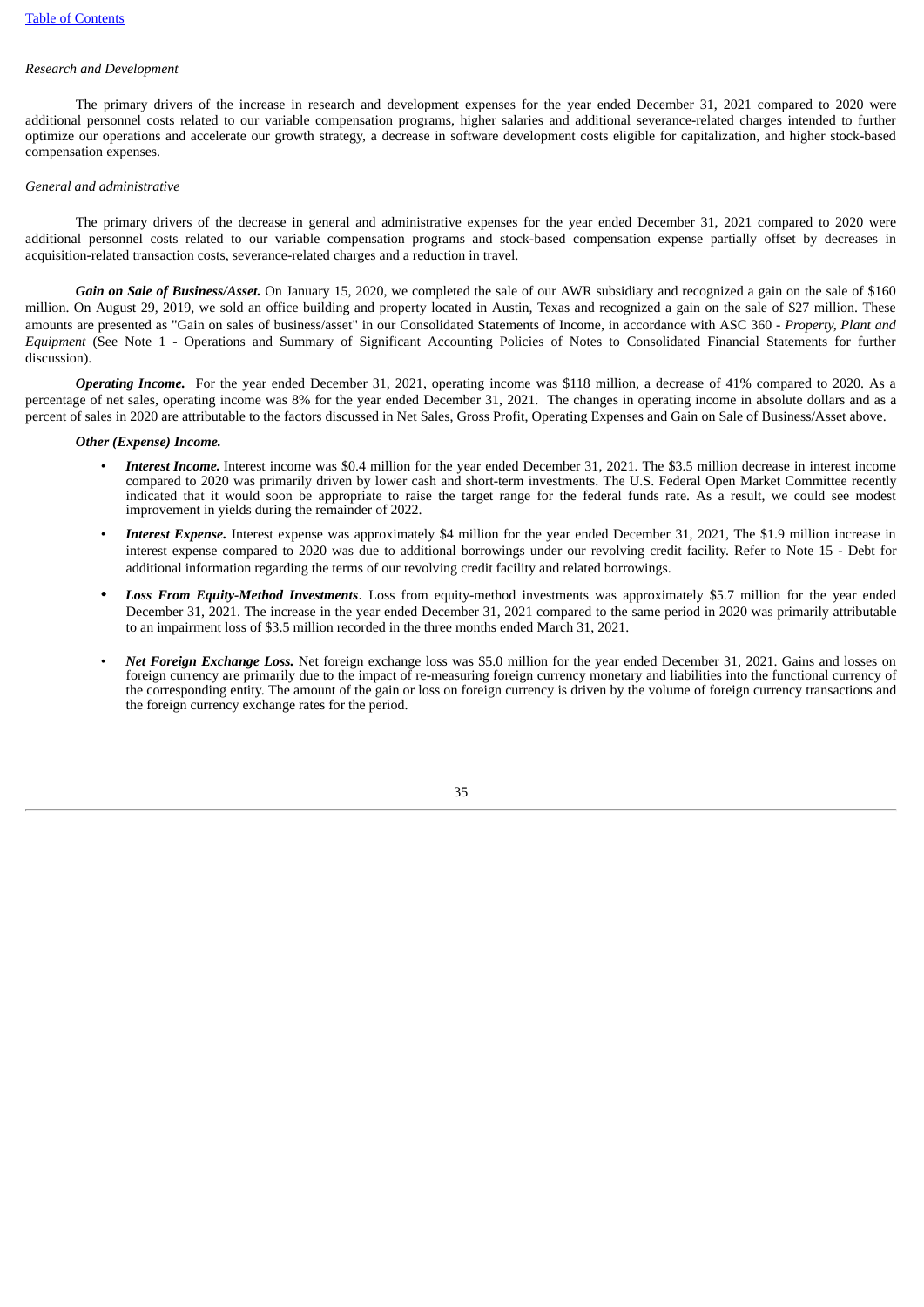*Provision for Income Taxes.* For the year ended December 31, 2021, our provision for income taxes reflected an effective tax rate of 14%. The factors that caused our effective tax rate to change year-over-year are detailed in the table below:

|                                                                            | <b>Years ended</b><br>December 31, |      |
|----------------------------------------------------------------------------|------------------------------------|------|
| Effective tax rate for 2020                                                |                                    | 28 % |
| Profits in foreign jurisdictions with reduced income tax rates             |                                    | (9)  |
| Change in enhanced deduction for certain research and development expenses |                                    | (3)  |
| Change in intercompany prepaid tax asset                                   |                                    | (2)  |
| Foreign-derived intangible income deduction                                |                                    | (2)  |
| Research and development tax credit                                        |                                    | (2)  |
| Outside basis difference on asset held for sale                            |                                    | (2)  |
| Change in state income taxes, net of federal benefit                       |                                    |      |
| Nondeductible officer compensation                                         |                                    |      |
| Global intangible low-taxed income inclusion ("GILTI")                     |                                    |      |
| Amortization of intangible asset                                           |                                    |      |
| Effective tax rate for 2021                                                |                                    | 14 % |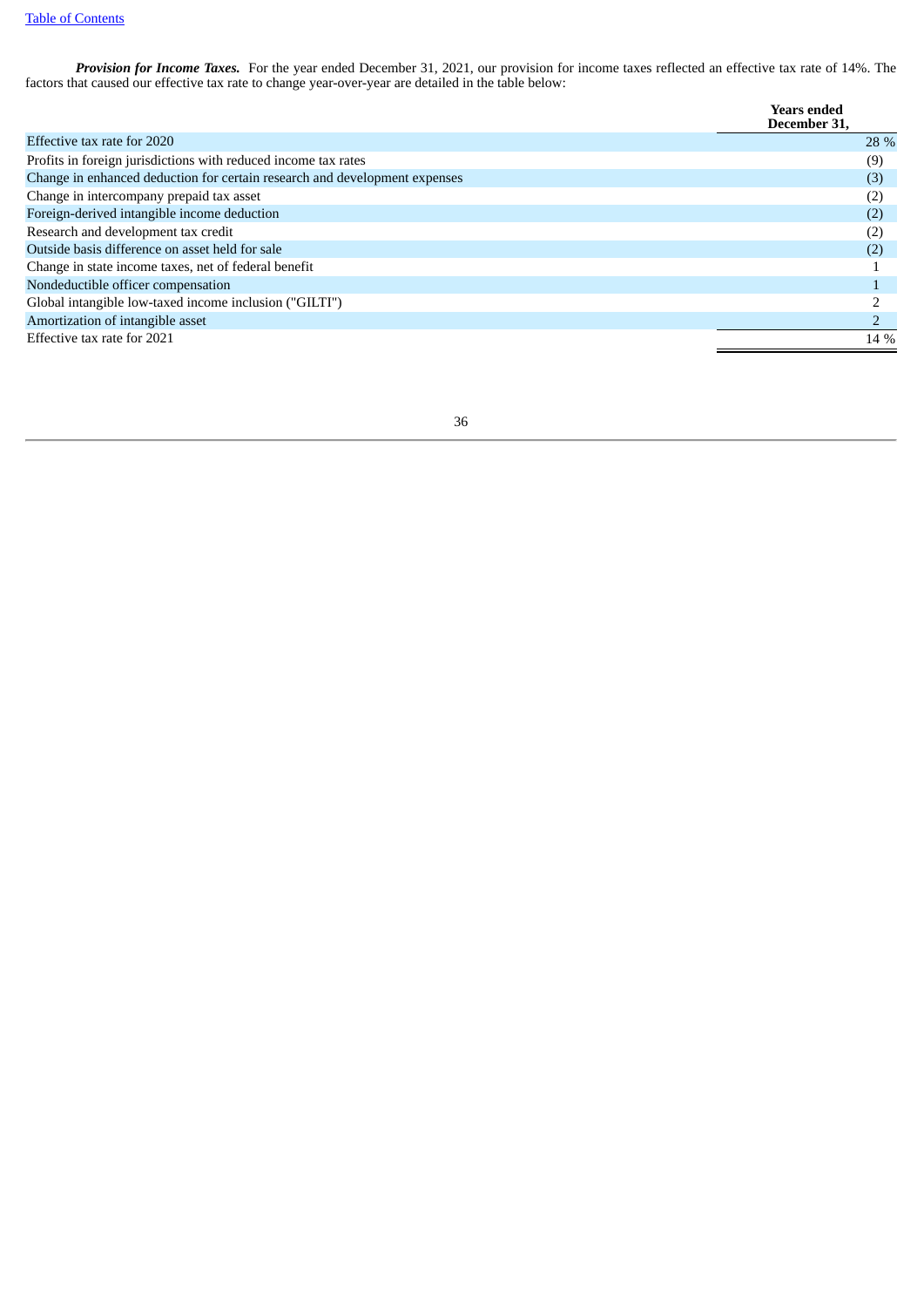# **Other operational information**

We believe that the following additional unaudited operational metrics assist investors in assessing our operational performance relative to others in our industry and to our historical results. The following tables provide details with respect to the amount of GAAP charges related to stock-based compensation, amortization of acquisition-related intangibles and fair value adjustments, acquisition-related transaction costs, disposal gains on sales of business/assets and related charitable contributions, tax effects on businesses held-for-sale, capitalization and amortization of internally developed software costs, and restructuring charges that were recorded in the line items indicated below (in thousands).

|                                                                                   |                | Three Months Ended December 31,        |                |         |                | <b>Years Ended December 31,</b> |              |            |
|-----------------------------------------------------------------------------------|----------------|----------------------------------------|----------------|---------|----------------|---------------------------------|--------------|------------|
| (In thousands)                                                                    |                | 2021                                   |                | 2020    |                | 2021                            |              | 2020       |
| <b>Stock-based compensation</b>                                                   |                |                                        |                |         |                |                                 |              |            |
| Cost of sales                                                                     | \$             | 1,092                                  | \$             | 979     | - \$           | 4,580                           | - \$         | 3,766      |
| Sales and marketing                                                               |                | 6,284                                  |                | 5,462   |                | 25,233                          |              | 22,288     |
| Research and development                                                          |                | 5,811                                  |                | 5,129   |                | 23,515                          |              | 17,769     |
| General and administrative                                                        |                | 5,335                                  |                | 4,251   |                | 21,384                          |              | 14,552     |
| Provision for income taxes                                                        |                | (2,010)                                |                | (445)   |                | (12,047)                        |              | (8,705)    |
| Total                                                                             | \$             | 16,512                                 | \$             | 15,376  | \$             | 62,665                          | \$           | 49,670     |
|                                                                                   |                | <b>Three Months Ended December 31,</b> |                |         |                | <b>Years Ended December 31,</b> |              |            |
| (In thousands)                                                                    |                | 2021                                   |                | 2020    |                | 2021                            |              | 2020       |
| Amortization of acquisition intangibles                                           |                |                                        |                |         |                |                                 |              |            |
| Net sales                                                                         | $\mathfrak{S}$ | 352                                    | $\mathfrak{S}$ | 1,961   | $\mathfrak{S}$ | 2,324                           | $^{\circ}$   | 3,260      |
| Cost of sales                                                                     |                | 6,700                                  |                | 4,313   |                | 19,391                          |              | 9,892      |
| Sales and marketing                                                               |                | 3,334                                  |                | 1,965   |                | 10,192                          |              | 5,264      |
| Research and development                                                          |                | 320                                    |                | 9       |                | 320                             |              | 94         |
| General and administrative                                                        |                | -                                      |                | 846     |                |                                 |              | 846        |
| Other income                                                                      |                | 531                                    |                | 124     |                | 2,007                           |              | 487        |
| Provision for income taxes                                                        |                | (1,626)                                |                | (606)   |                | (4,071)                         |              | (2, 554)   |
| Total                                                                             |                | 9,611                                  | \$             | 8,612   | \$             | 30,163                          | \$           | 17,289     |
|                                                                                   |                | <b>Three Months Ended December 31,</b> |                |         |                | <b>Years Ended December 31,</b> |              |            |
| (In thousands)                                                                    |                | 2021                                   |                | 2020    |                | 2021                            |              | 2020       |
| Acquisition transaction costs, restructuring charges, and other <sup>(1)(2)</sup> |                |                                        |                |         |                |                                 |              |            |
| Cost of sales                                                                     | $\mathbb{S}$   | 25                                     | $\mathfrak{S}$ | 1,620   | $\mathfrak{S}$ | $(25)$ \$                       |              | 1,626      |
| Sales and marketing                                                               |                | 1,687                                  |                | 23,309  |                | 7,759                           |              | 32,079     |
| Research and development                                                          |                | 9,682                                  |                | 1,184   |                | 11,104                          |              | 6,374      |
| General and administrative                                                        |                | 865                                    |                | 8,685   |                | 8,254                           |              | 21,279     |
| Gain on sale of business/assets                                                   |                |                                        |                |         |                |                                 |              | (159, 753) |
| Other income                                                                      |                |                                        |                | 191     |                | 4,322                           |              | 589        |
| Provision for income taxes                                                        |                | (2,708)                                |                | (1,602) |                | (6,837)                         |              | 32,364     |
| Total                                                                             | \$             | 9,551                                  | \$             | 33,387  | \$             | 24,577                          | $\mathbb{S}$ | (65, 442)  |

(1): During the first quarter of 2020, we recognized a gain of \$160 million related to the divestiture of AWR, presented within "Gain on sale of Business/assets". (2): During the third quarter of 2020, we recognized \$5 million of compensation expense related to the replacement of unvested options acquired in connection with the OptimalPlus acquisition.<br>These amounts were accounted f

(3): During the first quarter of 2021, we recognized a \$3.5 million impairment loss related to one of our equity-method investments.

|                                                                             | <b>Three Months Ended December 31.</b> |            |  | <b>Years Ended December 31,</b> |  |          |  |      |         |
|-----------------------------------------------------------------------------|----------------------------------------|------------|--|---------------------------------|--|----------|--|------|---------|
| (In thousands)                                                              |                                        | 2021       |  | 2020                            |  | 2021     |  | 2020 |         |
| (Capitalization) and amortization of internally developed software<br>costs |                                        |            |  |                                 |  |          |  |      |         |
| Cost of sales                                                               |                                        | $5,041$ \$ |  | 6,936                           |  | 23,674   |  |      | 27,931  |
| Research and development                                                    |                                        | (188)      |  | (1,248)                         |  | (1, 433) |  |      | (4,043) |
| Provision for income taxes                                                  |                                        | (1,085)    |  | (1, 195)                        |  | (4,877)  |  |      | (5,017) |
| Total                                                                       |                                        | 3,768      |  | 4,493                           |  | 17.364   |  |      | 18,871  |
|                                                                             |                                        |            |  |                                 |  |          |  |      |         |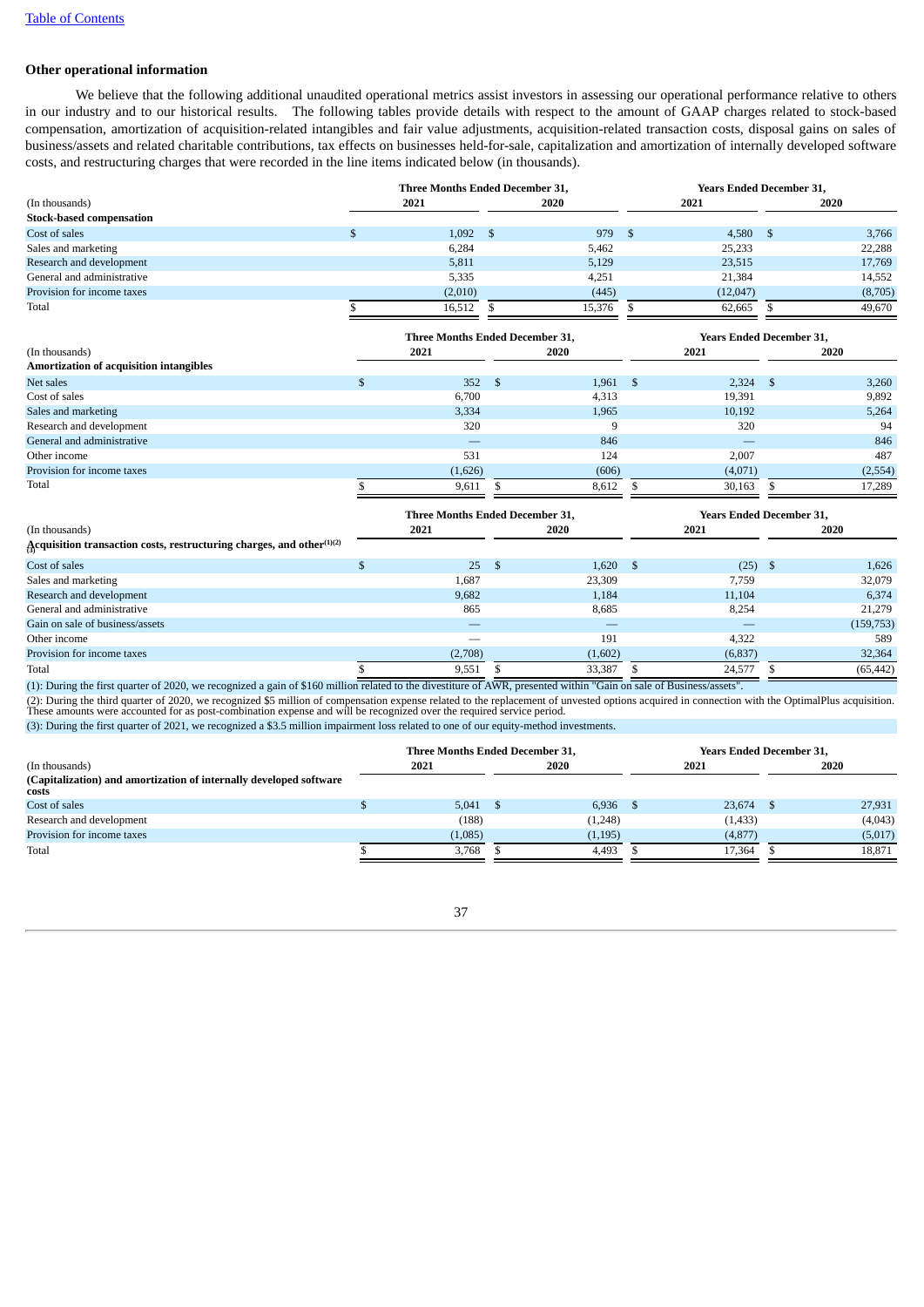# **Liquidity and Capital Resources**

*Overview*

At December 31, 2021, we had \$211 million in cash and cash equivalents. Our cash and cash equivalent balances are held in numerous financial institutions throughout the world, including substantial amounts held outside of the U.S. The following table presents the geographic distribution of our cash and cash equivalents as of December 31, 2021 (in millions):

| (in millions)                    | Domestic | International | <u>Total</u> |
|----------------------------------|----------|---------------|--------------|
| <b>Cash and Cash Equivalents</b> | \$107.7  | \$103.4       |              |
|                                  | 51%      | 49%           |              |

### *Figures may not sum due to rounding.*

The following table presents our working capital, cash and cash equivalents and short-term investments:

| (In thousands)                                          | <b>December 31, 2021</b> | <b>December 31, 2020</b> | Increase/<br>(Decrease) |  |
|---------------------------------------------------------|--------------------------|--------------------------|-------------------------|--|
|                                                         |                          |                          |                         |  |
| Working capital                                         | 486,335                  | 467,655 \$               | 18,680                  |  |
| Cash and cash equivalents (1)                           | 211,106                  | 260,232                  | (49, 126)               |  |
| Short-term investments (1)                              |                          | 59,923                   | (59, 923)               |  |
| Total cash, cash equivalents and short-term investments | 211.106                  | 320,155                  | (109, 049)              |  |

# (1) Included in working capital

Our principal sources of liquidity include existing cash and cash equivalents balances and available borrowings under our Credit Facility, as well as the cash flows generated from our operations. The primary drivers of the net increase in working capital between December 31, 2020 and December 31, 2021 were:

- Cash, cash equivalents, and short-term investments decreased by \$109 million. Additional analysis of the changes in our cash flows for the year ended December 31, 2021 compared to the year ended December 31, 2020 are discussed below.
- "Accounts receivable, net" increased by \$74 million which is primarily related to the timing of billings during the fourth quarter of 2021 compared to the same period in 2020. Days sales outstanding increased to 58 days at December 31, 2021, compared to 56 days at December 31, 2020.
- Inventory increased by \$95 million. Inventory turns decreased to 1.5 at December 31, 2021, compared to 1.7 at December 31, 2020. The increase in inventory is primarily attributable to additional purchases of raw materials to support forecasted demand for our products and minimize the impact of supply chain disruptions as well as higher unit costs for certain components.
- Prepaid expenses and other current assets increased by \$21 million, primarily related timing of prepaid insurance, other prepaid renewals and changes in the fair value of our foreign currency forward contracts.
- Accounts payable and accrued expenses increased by \$32 million, primarily related timing of invoice payments to our suppliers for raw materials.
- Accrued compensation increased by \$24 million primarily related to the increased attainment under our variable pay programs during 2021 that are to be paid out in 2022, partially offset by a decrease in restructuring-related accruals.
- The current portion of deferred revenue increased by \$6 million due to increased billings related to renewals of our software maintenance and subscription-licensing offerings.
- Other current liabilities decreased by \$2 million, primarily related to changes in the fair value of our foreign currency forward contracts and the timing of certain tax payments.
- Operating lease liabilities, current decreased by \$3 million.
- Other taxes payable increased by \$11 million, primarily related to related to the timing of payments for VAT and other indirect taxes.

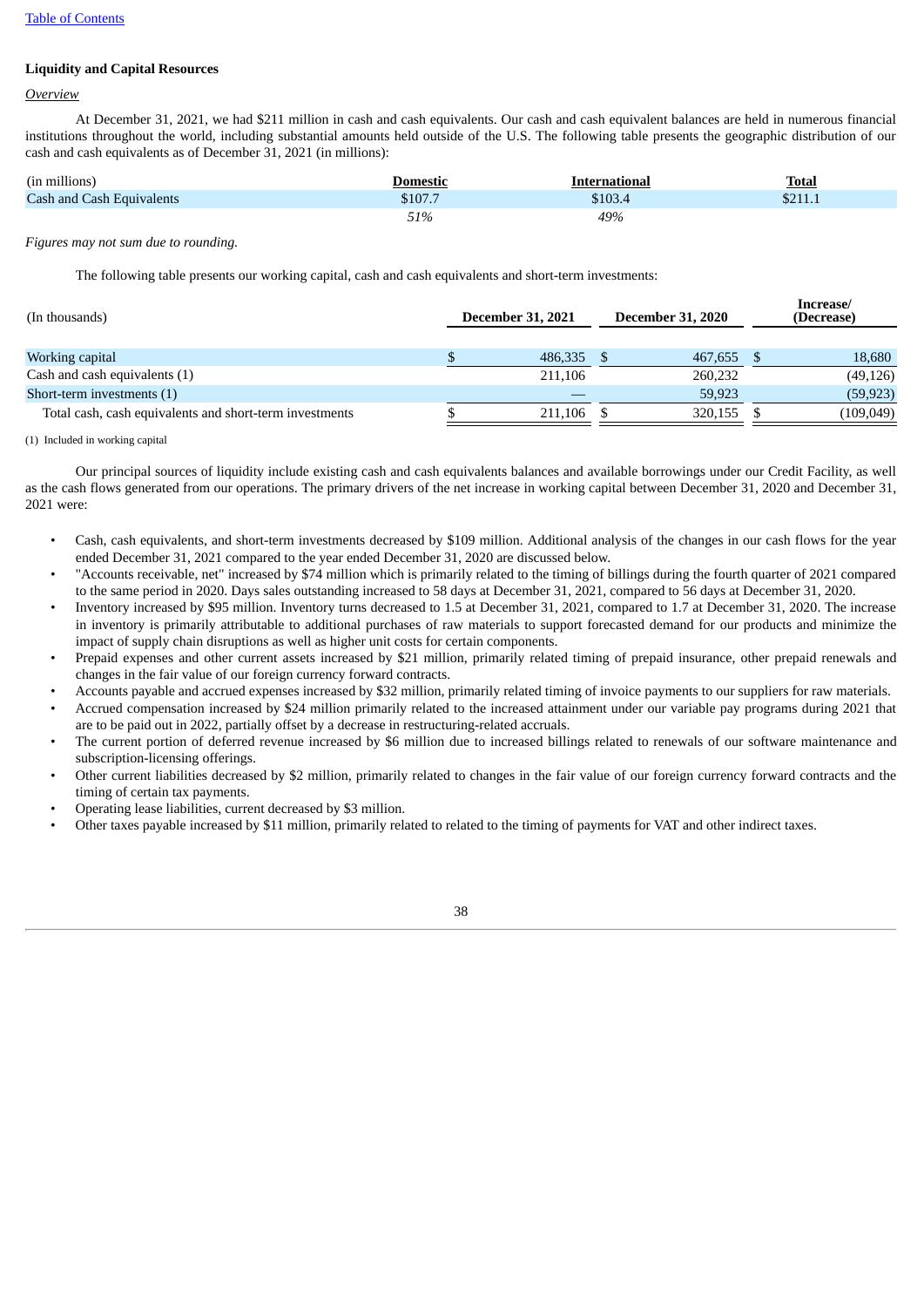# *Analysis of Cash Flow*

The following table summarizes the proceeds and (uses) of cash:

| (In thousands)                                  | December 31, |            |  |           |            |
|-------------------------------------------------|--------------|------------|--|-----------|------------|
|                                                 |              | 2021       |  | 2020      | 2019       |
| Cash provided by operating activities           | Ъ            | 143,499    |  | 180,767   | 224,405    |
| Cash used by investing activities               |              | (223, 725) |  | (61, 301) | (17,948)   |
| Cash provided by (used by) financing activities |              | 33,662     |  | (56, 454) | (270, 817) |
| Effect of exchange rate changes on cash         |              | (2,562)    |  | 2,604     | (410)      |
| Net change in cash equivalents                  |              | (49, 126)  |  | 65,616    | (64,770)   |
| Cash and cash equivalents at beginning of year  |              | 260,232    |  | 194,616   | 259,386    |
| Cash and cash equivalents at end of year        |              | 211,106    |  | 260,232   | 194,616    |
|                                                 |              |            |  |           |            |

*Operating Activities* Cash provided by operating activities for the year ended December 31, 2021 decreased by \$37 million compared to the year ended December 31, 2020. This decrease was primarily due to a \$150 million decrease in cash provided by operating assets and liabilities during the year, further described below, partially offset by a \$113 million increase in net income excluding the effect of non-cash items including stock-based compensation, depreciation and amortization, gain on sale of assets/business, and deferred tax benefits.

- The aggregate of changes in accounts receivable, inventory and accounts payable used net cash of \$135 million for the year ended December 31, 2021 compared to net cash used of \$10 million in the comparable period in 2020. The amount of cash flow generated from or used by the aggregate of accounts receivable, inventory and accounts payable depends upon the cash conversion cycle, which represents the number of days that elapse from the day we pay for the purchase of raw materials and components to the collection of cash from our customers and can be significantly impacted by the timing of shipments and purchases, as well as collections and payments in a period. We have significantly increased inventory purchases in 2021 compared to 2020 to support current and anticipated demand for our products and minimize supply chain disruptions.
- The aggregate of other movements in assets and liabilities provided net operating cash of \$25 million for the year ended December 31, 2021 compared to net operating cash provided of \$50 million in the comparable period in 2020. The year over year change is primarily attributable to the timing of payments of federal income taxes, variable compensation programs and severance payments under our 2020 restructuring initiative.

*Investing Activities* Cash used by investing activities for the year ended December 31, 2021 increased by \$162 million compared to the same period in 2020, primarily related to the following:

- \$160 million decrease in cash inflows related to proceeds received from the sale of our AWR business in 2020.
- \$118 million decrease in cash inflows related to the net sale of short-term investments. The net sale of short-term investments during both periods was primarily driven by funding needs related to our acquisitions and our common stock repurchase activities.
- \$106 million decrease in cash outflows related to acquisitions and other strategic investments in equity-method investees.
- \$9 million decrease in cash outflows related capital expenditures for long-lived assets.

*Financing Activities* Cash provided by financing activities increased by \$90 million for 2021 compared to 2020. This was primarily related to a \$102 million net increase in borrowings under our revolving and term loan facilities, net of issuance costs and repayments, partially offset by a \$6 million increase in cash used to repurchase our common stock and an increase of \$7 million related to our quarterly dividends. (See Note 12 – Authorized shares of common and preferred stock and stock-based compensation plans of Notes to Consolidated Financial Statements for additional discussion about our share repurchase program).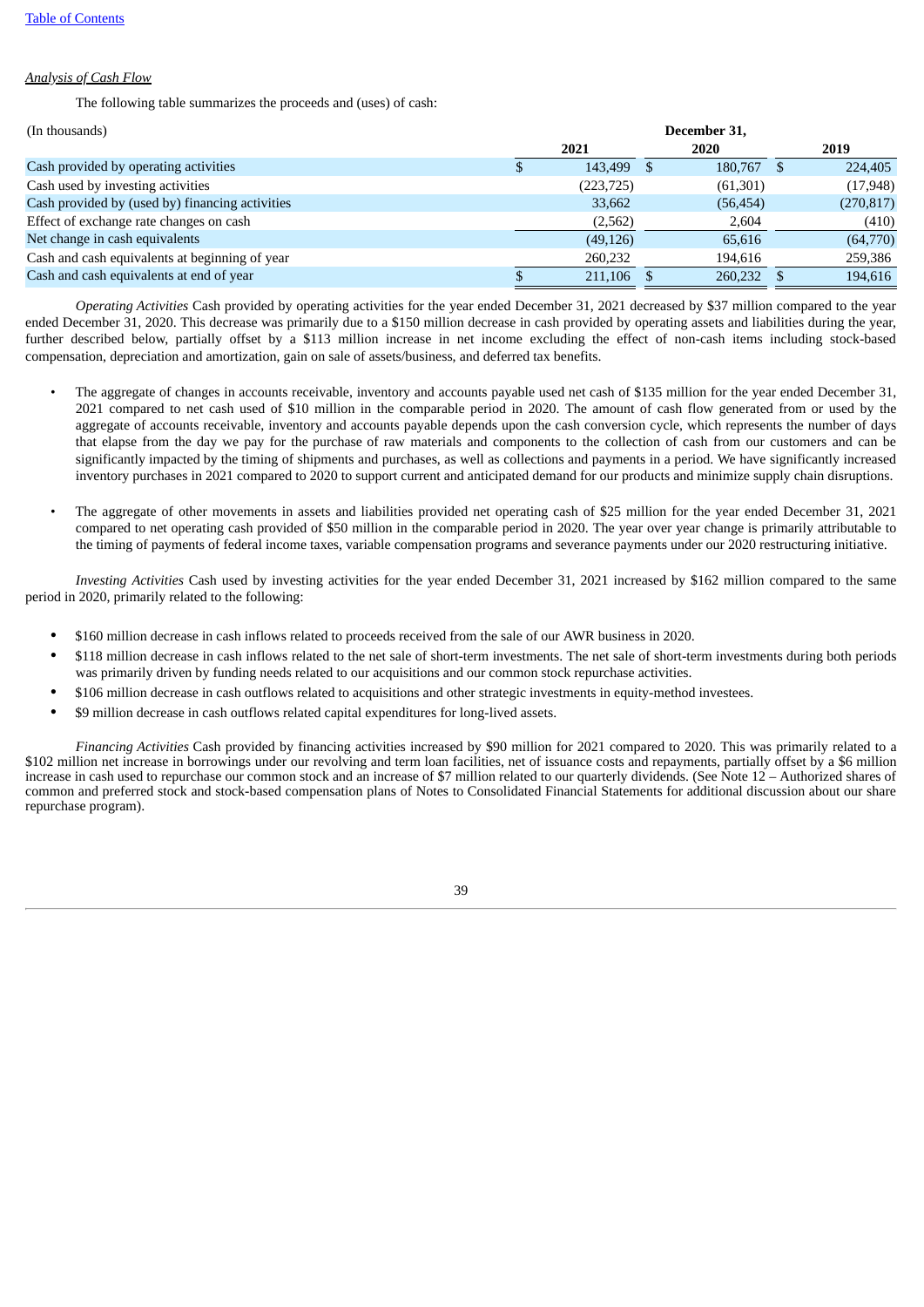*Contractual Cash Obligations.* Contractual obligations arise in the normal course of business and include debt and related interest payments, leases, purchase obligations, and warranty liabilities. See Note 9 of the Notes to the Consolidated Financial Statements for additional information on our lease obligations. See Note 10 of Notes to the Consolidated Financial Statements for additional information on our transition tax payables. See Note 15 of the Notes to the Consolidated Financial Statements for additional information on our debt obligations. See Note 16 of Notes to the Consolidated Financial Statements for additional information regarding our other contractual obligations.

*Credit Agreement.* On June 18, 2021, we entered into a Second Amended and Restated Credit Agreement (the "Credit Agreement") with Wells Fargo Bank, National Association, as the administrative agent, swingline lender and issuing lender (the "Administrative Agent"), Wells Fargo Securities, LLC, as sole lead arranger and bookrunner, and the lenders party thereto. The Credit Agreement amended and restated and refinanced our prior Amended and Restated Credit Agreement, dated as of June 12, 2020 (as further amended on October 30, 2020), by and among us, the lenders from time-to-time party thereto and Administrative Agent. As of December 30, 2021, we had \$199 million in available borrowing capacity under the Credit Agreement. Proceeds of additional borrowings made under the Credit Agreement may be used for working capital and other general corporate purposes. We may prepay the loans under the Credit Agreement in whole or in part at any time without premium or penalty. Certain of our future material domestic subsidiaries are required to guaranty our obligations under the Credit Agreement. (See Note 15 - Debt of Notes to Consolidated Financial Statements for additional details on our Credit Agreement).

*Off-Balance Sheet Arrangements.* We do not have any off-balance sheet debt. At December 31, 2021, we did not have any relationships with any unconsolidated entities or financial partnerships, such as entities often referred to as structured finance entities, which would have been established for the purpose of facilitating off-balance sheet arrangements. As such, we are not exposed to any financing, liquidity, market or credit risk that could arise if we were engaged in such relationships.

*Prospective Capital Needs.* We believe that our existing cash, cash equivalents and short-term investments, together with cash generated from operations, cash generated from the purchase of common stock through our employee stock purchase plan and available borrowing under the Credit Agreement will be sufficient to cover our working capital needs, capital expenditures, investment requirements, commitments, payment of dividends to our stockholders and repurchases of our common stock for at least the next 12 months. We may also seek to pursue additional financing or to raise additional funds by seeking an increase in our secured revolving line of credit and/or term loan commitments under the Credit Agreement or selling equity or debt to the public or in private transactions from time to time. If we elect to raise additional funds, we may not be able to obtain such funds on a timely basis or on acceptable terms, if at all. If we raise additional funds by issuing additional equity or convertible debt securities, the ownership percentages of our existing stockholders would be reduced. In addition, the equity or debt securities that we issue may have rights, preferences or privileges senior to those of our common stock.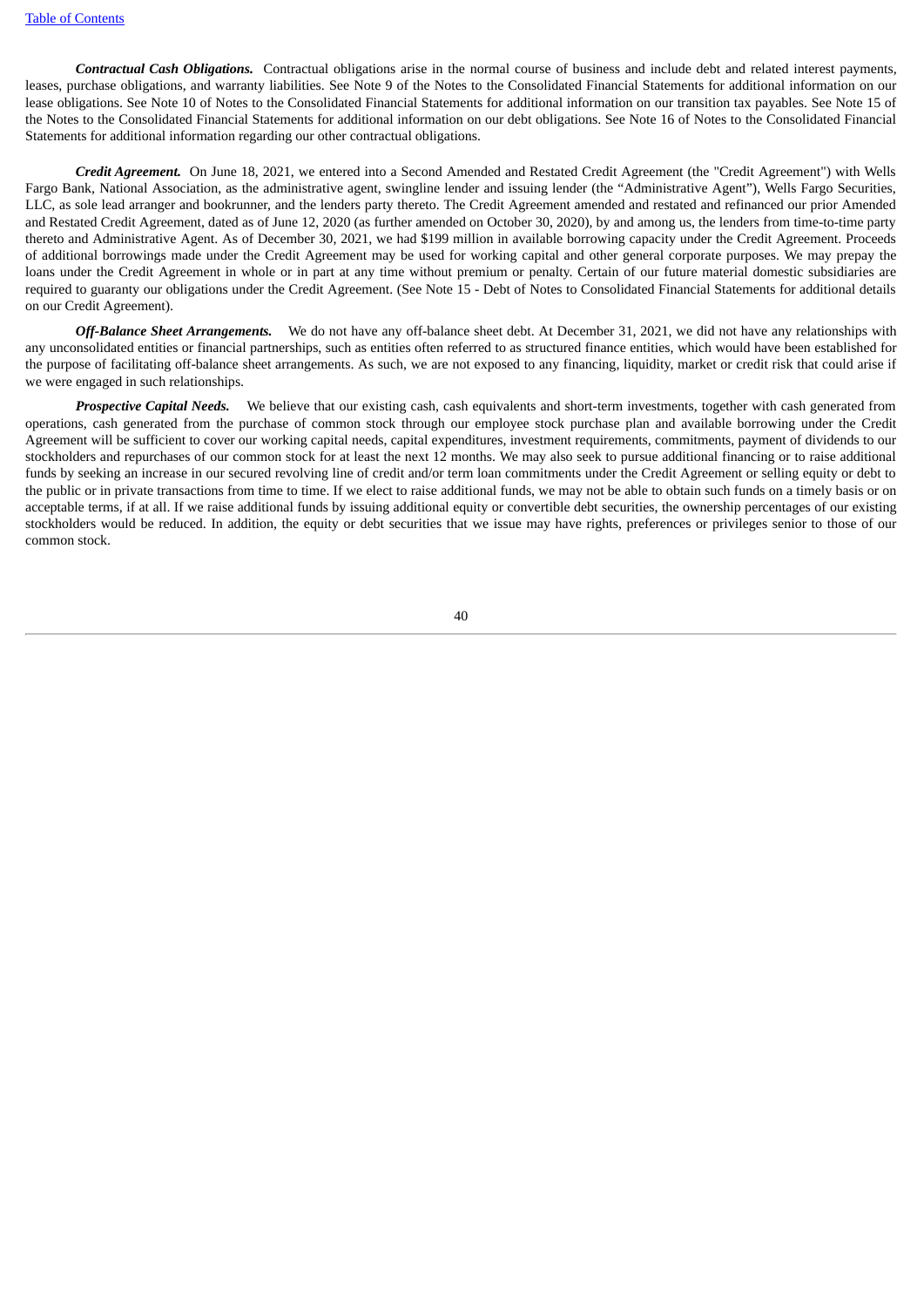Although we believe that we have sufficient capital to fund our operating activities for at least the next 12 months, our future capital requirements may vary materially from those now planned. We anticipate that the amount of capital we will need in the future will depend on many factors, including:

- payment of dividends to our stockholders;
- required levels of research and development and other operating costs;
- our business, product, capital expenditure and research and development plans, and product and technology roadmaps;
- acquisitions of other businesses, assets, products or technologies;
- repurchase of our common stock;
- the overall levels of sales of our products and gross profit margins;
- the levels of inventory and accounts receivable that we maintain;
- general economic and political uncertainty and specific conditions in the markets we address, including any volatility in the industrial economy in the various geographic regions in which we do business;
- the inability of certain of our customers who depend on credit to have access to their traditional sources of credit to finance the purchase of products from us, which may lead them to reduce their level of purchases or to seek credit or other accommodations from us;
- capital improvements for facilities;
- our relationships with suppliers and customers; and
- the amount of proceeds received as a result of our employee stock purchase plan.

# *Recently Issued Accounting Pronouncements*

See Note 1 – Operations and summary of significant accounting policies of Notes to Consolidated Financial Statements for discussion regarding recently issued accounting pronouncements.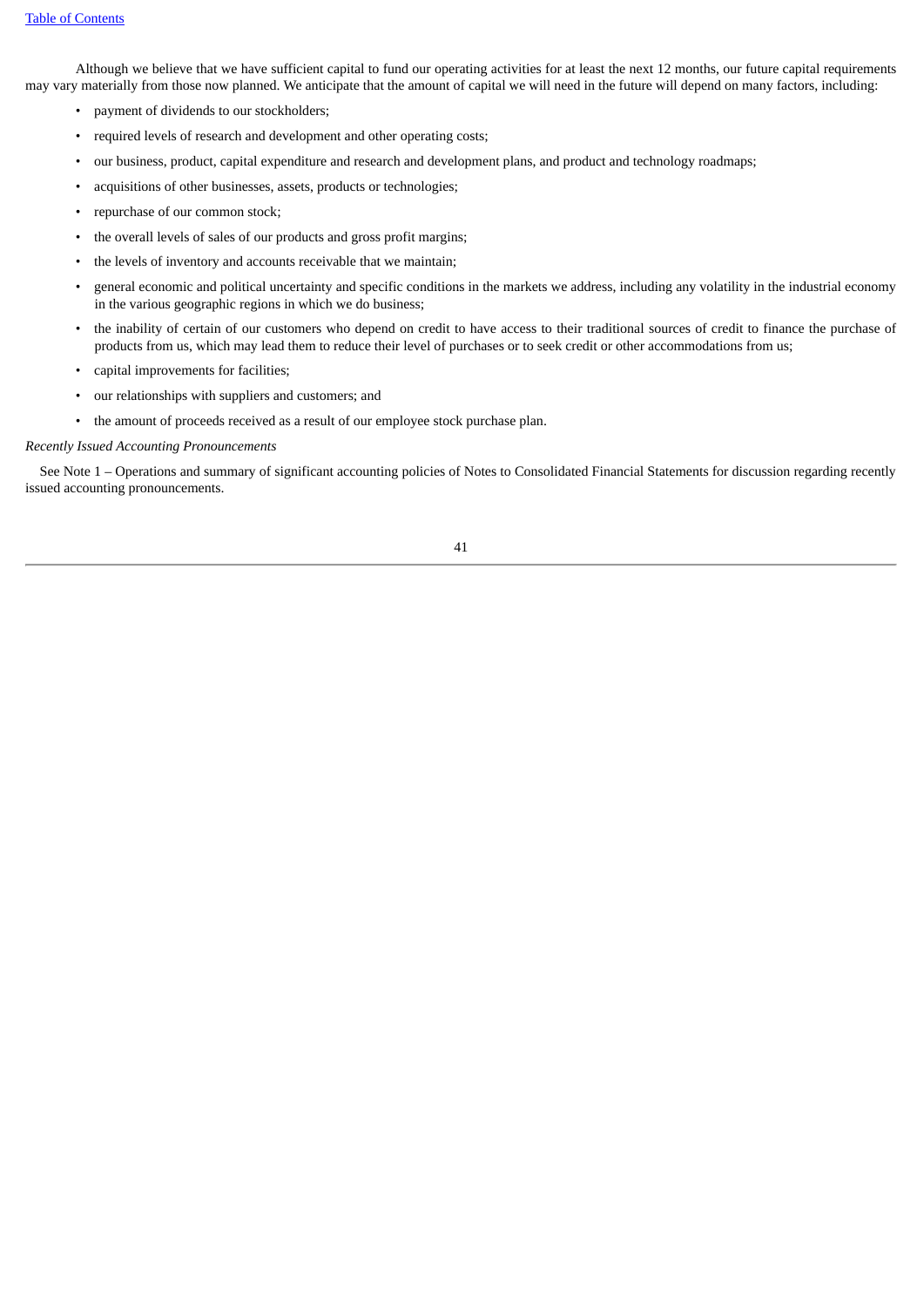# *Critical Accounting Estimates*

The preparation of our financial statements in conformity with generally accepted accounting principles requires us to make estimates and assumptions that affect the reported amounts of assets, liabilities, revenues, expenses and related disclosures of contingent assets and liabilities. We base our estimates on past experience and other assumptions that we believe are reasonable under the circumstances, and we evaluate these estimates on an ongoing basis. Our critical accounting policies are those that affect our financial statements materially and involve difficult, subjective or complex judgments by management. Although these estimates are based on management's best knowledge of current events and actions that may impact the company in the future, actual results may be materially different from the estimates. Note 1 – Operations and summary of significant accounting policies in Item 8 of Part II of this Report, describes the significant accounting policies and methods used in the preparation of the Consolidated Financial Statements.

The below accounting policies require significant judgments, assumptions, and estimates used in the preparation of the Consolidated Financial Statements and actual results could differ materially from the amounts reported based on these policies.

#### *• Revenue recognition*

Our contracts with customers often include promises to transfer multiple products and services to a customer. Determining whether products and services are considered distinct performance obligations that should be accounted for separately versus together may require significant judgment.

Judgment is required to determine the stand-alone selling price ("SSP") for each distinct performance obligation. We use a range of amounts to estimate SSP when we sell each of our products and services separately and need to determine whether there is a discount to be allocated based on the relative SSP of the various products and services. In instances where SSP is not directly observable, such as when we do not sell the product or service separately, we determine the SSP using information that may include market conditions, historical pricing relationships (such as software licenses available under either a perpetual and term license period), and other observable inputs. We typically have more than one SSP for individual products and services due to the stratification of those products and services by customers and circumstances. In these instances, we may use information such as the geographic region in determining the SSP.

Due to the various benefits from and the nature of software licenses sold under enterprise-wide licensing program, judgment is required to identify the distinct performance obligations, determine the SSP for certain performance obligations that is not directly observable, and assess the pattern of delivery, including the utilization of certain benefits across our portfolio of customers.

Our products are generally sold with a right of return, and occasionally we may provide other credits or incentives, which are accounted for as variable consideration when determining the amount of revenue to recognize. Returns and credits are estimated at contract inception and updated at the end of each reporting period if additional information becomes available. We analyze historical returns, current economic trends, and changes in customer demand and acceptance of our products when evaluating the adequacy of our sales returns allowance. Significant judgments and estimates must be made and used in connection with establishing the sales returns allowance in any accounting period. Changes to our estimated variable consideration were not material for the periods presented.

#### *• Valuation of acquired intangible assets*

When we acquire a business, a portion of the purchase price is typically allocated to identifiable intangible assets, such as acquired technology and customer relationships. Fair value of these assets is determined primarily using the income approach, which requires us to project future cash flows and apply an appropriate discount rate. We amortize intangible assets with finite lives over their expected useful lives. Significant management judgment is required in the forecasts of future operating results that are used in these valuations. The significant assumptions used to estimate the value of our acquired customer relationships were anticipated revenue growth rates and expected attrition. The significant assumption used to estimate the value of our existing product configurations was the anticipated lost profits for the period of time that would be necessary to develop the portfolio of products. Our estimates are based upon assumptions believed to be reasonable but which are inherently uncertain and unpredictable. Assumptions may be incomplete or inaccurate, and unanticipated events and circumstances may occur. Incorrect estimates could result in future impairment charges, and those charges could be material to our results of operations.

# *• Estimating allowances, specifically the adjustment for excess and obsolete inventories*

We also make estimates about the net realizable value of our inventory. We write down our inventory for estimated obsolescence or unmarketable inventory equal to the difference between the cost of inventory and estimated net realizable value based on assumptions of future demand and market conditions. Our allowance for excess and obsolete inventories was \$18.9 million and \$17.0 million at December 31, 2021 and 2020, respectively. Significant judgments and estimates must be made and used in connection with establishing this allowance. If actual product life cycles, product demand or acceptance of new product introductions are less favorable than projected by management, additional inventory write downs may be required, which could unfavorably affect future operating results.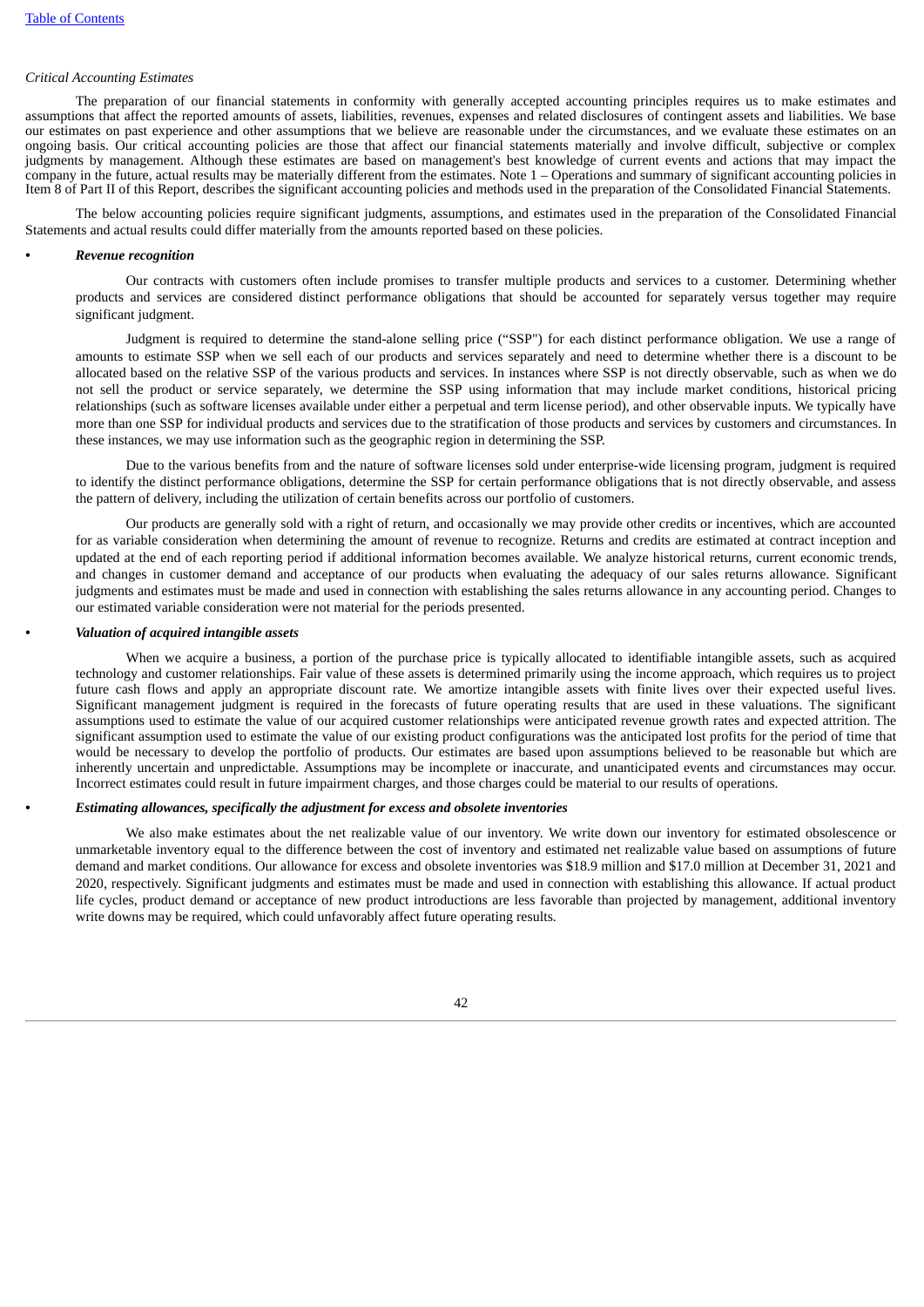# *• Long-lived Assets*

Goodwill is tested for impairment on an annual basis, and between annual tests if indicators of potential impairment exist, using a fairvalue-based approach based on the market capitalization of the reporting unit. Our annual impairment test was performed as of November 30, 2021.

Intangible assets with finite lives and property, plant and equipment are amortized or depreciated over their estimated useful life on a straight line basis. We monitor conditions related to these assets to determine whether events and circumstances warrant a revision to the remaining amortization or depreciation period. We test these assets for potential impairment whenever our management concludes events or changes in circumstances indicate that the carrying amount may not be recoverable. The original estimate of an asset's useful life and the impact of an event or circumstance on either an asset's useful life or carrying value involve significant judgment regarding estimates of the future cash flows associated with each asset.

As of December 31, 2021 and 2020, we had goodwill of approximately \$576 million and \$468 million, respectively and the carrying value of our acquisition-related intangibles assets was approximately \$200 million and \$127 million, respectively.

No impairment of goodwill and long-lived and intangible assets was identified during 2021, 2020, or 2019.

### *• Accounting for income taxes*

We account for income taxes under the asset and liability method. Deferred tax assets and liabilities are recognized for the expected tax consequences of temporary differences between the tax bases of assets and liabilities and their reported amounts. Valuation allowances are established when necessary to reduce deferred tax assets to amounts which are more likely than not to be realized.

Judgment is required in assessing the future tax consequences of events that have been recognized in our financial statements or tax returns. Variations in the actual outcome of these future tax consequences could materially impact our financial position or our results of operations. In estimating future tax consequences, all expected future events are considered other than enactments of changes in tax laws or rates. We account for uncertainty in income taxes recognized in our financial statements using prescribed recognition thresholds and measurement attributes for financial statement disclosure of tax positions taken or expected to be taken on our tax returns. Our continuing policy is to recognize interest and penalties related to income tax matters in income tax expense.

We have not entered into any advanced pricing or other agreements with the Internal Revenue Service with regard to any foreign jurisdictions. For additional discussion about our income taxes including, components of income before income taxes, our provision for income taxes charged to operations, components of our deferred tax assets and liabilities, a reconciliation of income taxes at the U.S. federal statutory rate to our effective tax rate and other tax matters, see Note 10 – Income taxes of Notes to Consolidated Financial Statements.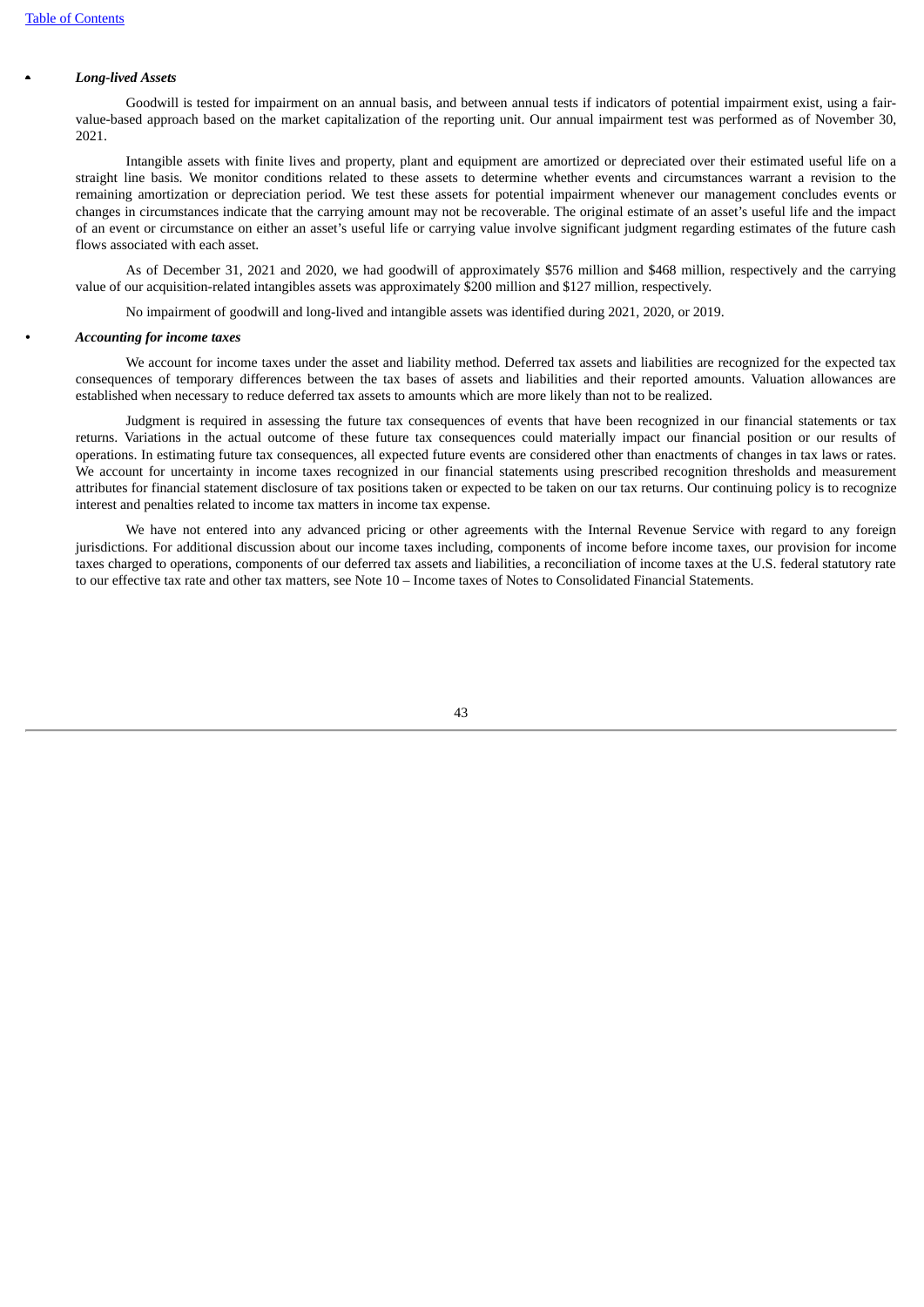# **ITEM 7A. QUANTITATIVE AND QUALITATIVE DISCLOSURES ABOUT MARKET RISK**

We are exposed to market risks associated with interest rates on drawn balances of our Credit Agreement, and to currency movements on nonfunctional currency assets and liabilities. We assess these risks on a regular basis and have established policies that are designed to protect against the adverse effects of these and other potential exposures. All of the potential changes noted below are based on sensitivity analyses as of December 31, 2021. *Actual results may differ materially.*

### *Interest Expense Risk*

We are exposed to interest rate fluctuations in the normal course of our business, including through the Credit Agreement. Borrowings under this agreement are subject to a variable interest rate. As of December 31, 2021, our total borrowings were \$300 million, accruing interest at a rate of 1.4%.

If our revolving loans interest rates would have been higher by 100 basis points as of December 31, 2021, the change would have increased our total interest expense by \$3.0 million. If the commitment fee, per annum increased to the highest rate of 0.250%, we would see an increase of \$0.2 million during December 31, 2021. (See Note 15 – Debt of Notes to Consolidated Financial Statements for a further description of the Credit Agreement).

### *Foreign Currency Risk*

The functional currency for a substantial majority of our international sales operations is the applicable local currency. The assets and liabilities of these operations are translated at the rate of exchange in effect on the balance sheet date and sales and expenses are translated at average rates. Our objective in managing our exposure to foreign currency exchange rate fluctuations is to reduce the impact of adverse fluctuations in such exchange rates on our earnings and cash flow. Accordingly, we utilize purchased foreign currency forward contracts to hedge our exposure on anticipated transactions and firm commitments. There can be no assurance that our foreign currency hedging activities will substantially offset the impact of fluctuations in currency exchanges rates on our results of operations and financial position. Based on the foreign exchange instruments outstanding at December 31, 2021 and December 31, 2020, an adverse change (defined as 20% in the Asian currencies and 10% in all other currencies) in exchange rates would result in a decline in the aggregate settlement value of all of our instruments outstanding of approximately \$31 million and \$22 million, respectively. However, as we utilize foreign currency instruments for hedging anticipated and firmly committed transactions, we believe that a loss in settlement value for those instruments will be substantially offset by increases in the value of the underlying exposure. (See Note 5 - Derivative instruments and hedging activities of Notes to Consolidated Financial Statements for a further description of our derivative instruments and hedging activities).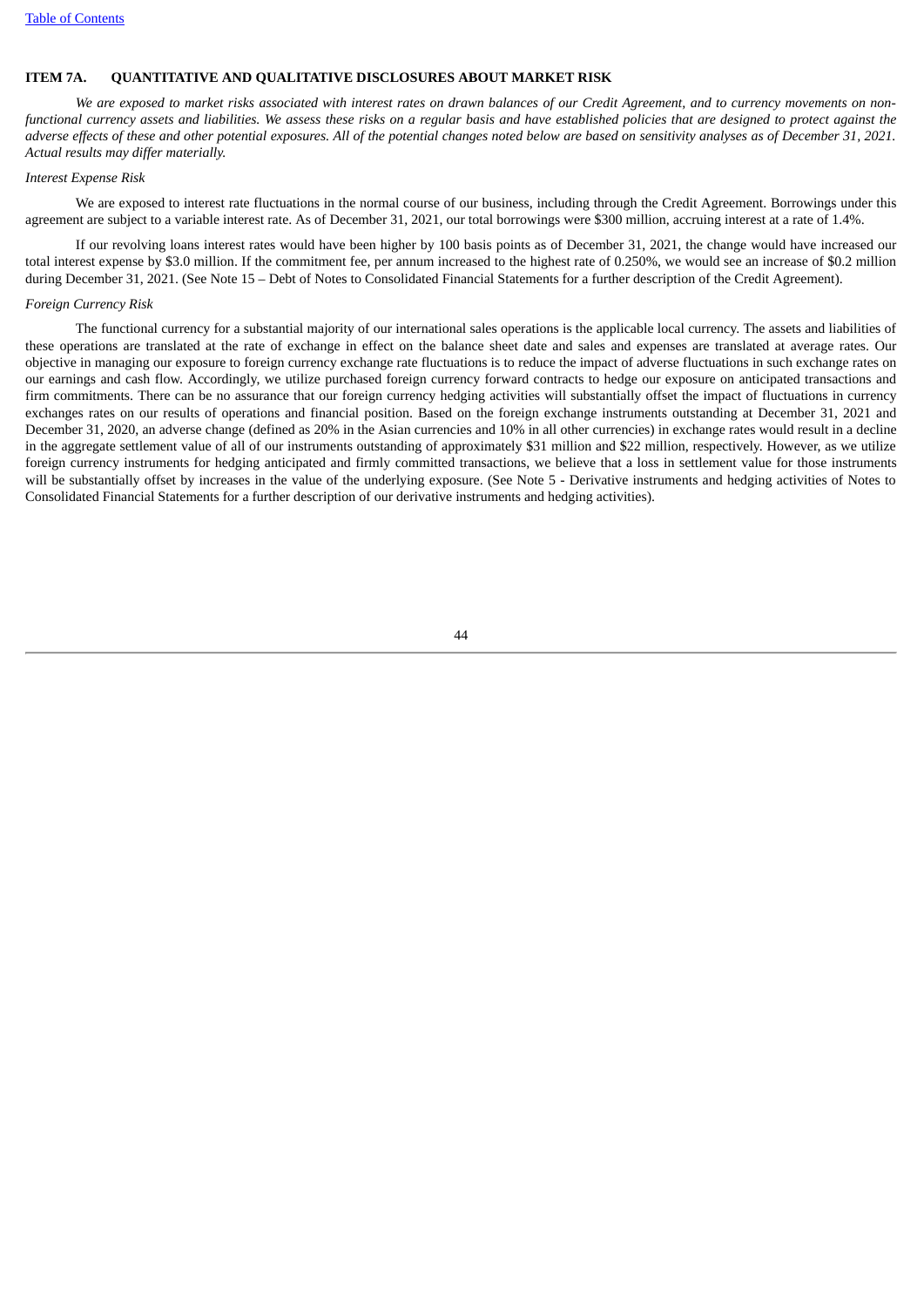# **ITEM 8. FINANCIAL STATEMENTS AND SUPPLEMENTARY DATA**

The information required by this item is incorporated by reference to the Consolidated Financial Statements and Notes to Consolidated Financial Statements beginning on page F-1 hereof.

# **ITEM 9. CHANGES IN AND DISAGREEMENTS WITH ACCOUNTANTS ON ACCOUNTING AND FINANCIAL DISCLOSURE**

None.

# **ITEM 9A. CONTROLS AND PROCEDURES**

### **Evaluation of Disclosure Controls and Procedures**

Based on an evaluation under the supervision and with the participation of our management, our Chief Executive Officer, Eric Starkloff, and our Chief Financial Officer, Karen Rapp, have concluded that our disclosure controls and procedures as defined in Rules 13a-15(e) and 15d-15(e) under the Exchange Act were effective as of December 31, 2021 to provide reasonable assurance that information required to be disclosed by us in reports that we file or submit under the Exchange Act is (i) recorded, processed, summarized and reported within the time periods specified in the Securities and Exchange Commission rules and forms and (ii) accumulated and communicated to our management, including our Chief Executive Officer and Chief Financial Officer, as appropriate to allow timely decisions regarding required disclosure. Our disclosure controls and procedures include components of our internal control over financial reporting.

# **Management Report on Internal Control over Financial Reporting**

Our management is responsible for establishing and maintaining adequate internal control over financial reporting (as defined in Rule 13a-15(f) under the Exchange Act). Under the supervision and with the participation of our management, including our CEO and CFO, we conducted an assessment of the effectiveness of our internal control over financial reporting based on the criteria set forth in Internal Control – Integrated Framework issued by the Committee of Sponsoring Organizations of the Treadway Commission (2013 framework).

Because of its inherent limitation, internal control over financial reporting may not prevent or detect all errors and all fraud. In addition, projections of any evaluation of effectiveness to future periods are subject to the risk that controls may become inadequate because of changes in conditions and that the degree of compliance with the policies or procedures may deteriorate.

Based on our assessment, we have concluded that our internal control over financial reporting was effective as of December 31, 2021, to provide reasonable assurance regarding the reliability of financial reporting and the preparation of financial statements in accordance with GAAP. Our independent registered public accounting firm, Ernst & Young LLP, has issued an audit report on our internal control over financial reporting, which appears in Part II, Item 8 of this Form 10-K.

# **Changes in Internal Control over Financial Reporting**

There were no changes in our internal control over financial reporting during the three months ended December 31, 2021, which were identified in connection with our evaluation required by paragraph (d) of Rules 13a-15 and 15d-15 under the Exchange Act, that have materially affected, or are reasonably likely to materially affect, our internal control over financial reporting.

# **ITEM 9B. OTHER INFORMATION**

None

# **ITEM 9C. DISCLOSURE REGARDING FOREIGN JURISDICTIONS THAT PREVENT INSPECTIONS**

Not applicable.

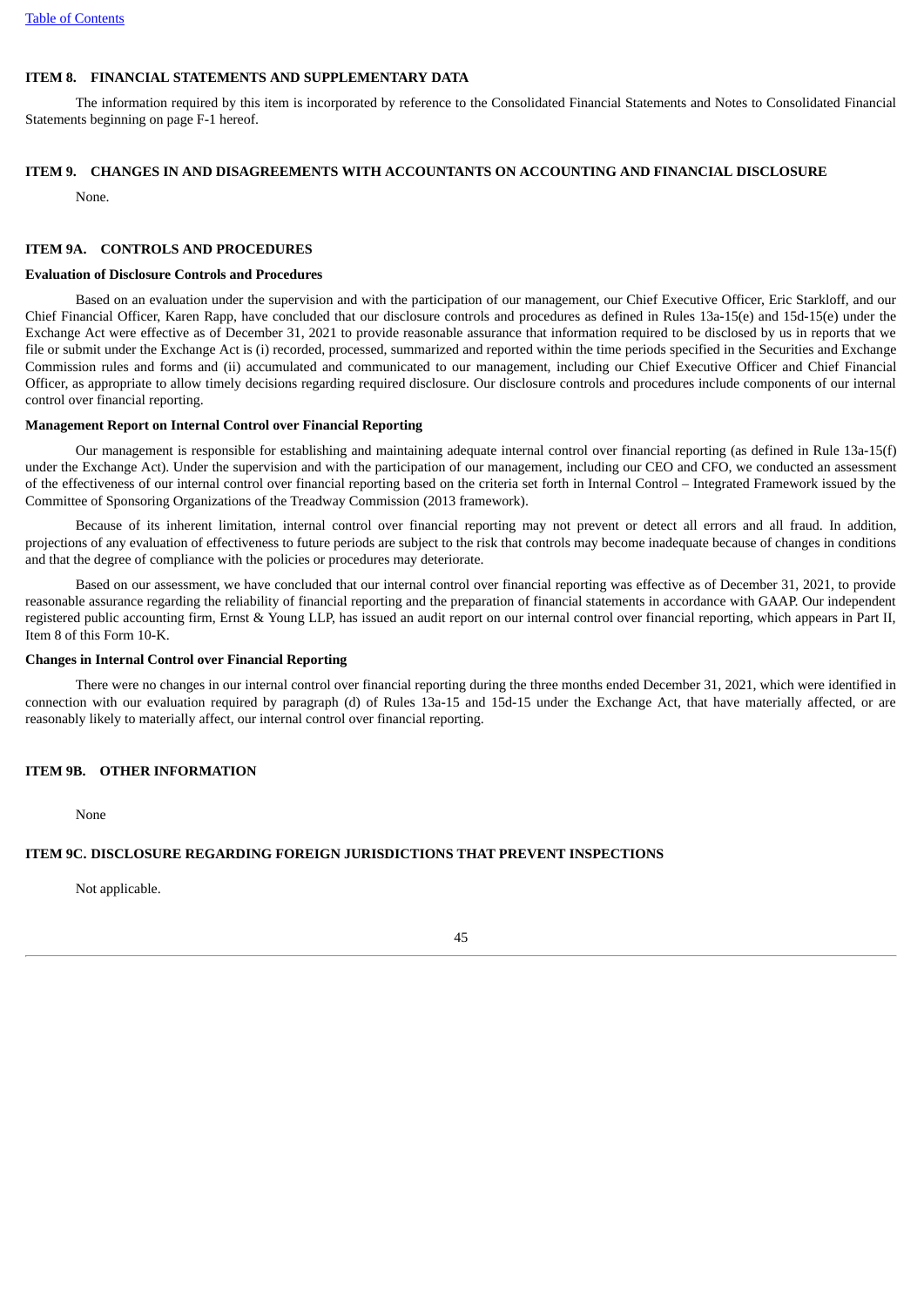### **PART III**

Certain information required by Part III is omitted from this Report in that we intend to file a definitive proxy statement pursuant to Regulation 14A with the Securities and Exchange Commission (the "Proxy Statement") relating to our annual meeting of stockholders not later than 120 days after the end of the fiscal year covered by this Report, and such information is incorporated by reference herein as described below.

# **ITEM 10. DIRECTORS, EXECUTIVE OFFICERS AND CORPORATE GOVERNANCE**

The information concerning our directors required by this Item pursuant to Item 401 of Regulation S-K will appear in our Proxy Statement under the section "Election of Directors" and such information is incorporated herein by reference.

The information concerning our executive officers required by this Item pursuant to Item 401 of Regulation S-K will appear in our Proxy Statement under the section "Executive Officers" and such information is incorporated herein by reference.

The information required by this Item pursuant to Item 405 of Regulation S-K regarding compliance with Section 16(a) of the Exchange Act will appear in our Proxy Statement under the section "Delinquent Section 16(a) Reports," if required, and such information is incorporated herein by reference.

The information concerning our code of ethics that applies to our principal executive officer, our principal financial officer, our controller or person performing similar functions required by this Item pursuant to Item 406 of Regulation S-K will appear in our Proxy Statement under the section "Code of Ethics" and such information is incorporated herein by reference.

The information required by this Item pursuant to Item  $407(c)(3)$  of Regulation S-K regarding material changes, if any, to procedures by which security holders may recommend nominees to our board of directors will appear in our Proxy Statement under the section "Deadline for Receipt of Stockholder Proposals" and such information is incorporated herein by reference.

The information required by this Item pursuant to Item 407(d)(4) and Item 407(d)(5) of Regulation S-K regarding our Audit Committee and our audit committee financial expert(s), respectively, will appear in our Proxy Statement under the heading "Corporate Governance" and such information is incorporated herein by reference.

### **ITEM 11. EXECUTIVE COMPENSATION**

The information required by this Item pursuant to Item 402 of Regulation S-K regarding director compensation will appear in our Proxy Statement under the section "Board Compensation" and such information is incorporated herein by reference.

The information required by this Item pursuant to Item 402 of Regulation S-K regarding executive officer compensation, including our Compensation Discussion and Analysis, will appear in our Proxy Statement under the section "Executive Compensation" and such information is incorporated herein by reference.

The information required by this Item pursuant to Item 402 of Regulation S-K regarding Chief Executive Office pay ratio, will appear in our Proxy Statement under the section "CEO Pay Ratio Disclosure" and such information is incorporated herein by reference.

The information required by this Item pursuant to Item 407(e)(4) of Regulation S-K will appear in our Proxy Statement under the section "Compensation Committee Interlocks and Insider Participation" and such information is incorporated herein by reference.

The information required by this Item pursuant to Item 407(e)(5) will appear in our Proxy Statement under the section "Compensation Committee Report" and such information is incorporated herein by reference.

# **ITEM 12. SECURITY OWNERSHIP OF CERTAIN BENEFICIAL OWNERS AND MANAGEMENT AND RELATED STOCKHOLDER MATTERS**

The information required by this Item pursuant to Item 403 of Regulation S-K concerning security ownership of certain beneficial owners and management will appear in our Proxy Statement under the section "Security Ownership" and such information is incorporated herein by reference.

The information required by this Item pursuant to Item 201(d) of Regulation S-K concerning securities authorized for issuance under equity compensation plans will appear in our Proxy Statement under the section "Equity Compensation Plan Information" and such information is incorporated herein by reference.

# **ITEM 13. CERTAIN RELATIONSHIPS AND RELATED TRANSACTIONS AND DIRECTOR INDEPENDENCE**

The information required by this Item pursuant to Item 404 of Regulation S-K will appear in our Proxy Statement under the section "Certain Relationships and Related Transactions" and such information is incorporated herein by reference.

The information required by this Item pursuant to Item 407(a) of Regulation S-K regarding the independence of our directors will appear in our Proxy Statement under the section "Corporate Governance" and such information is incorporated herein by reference.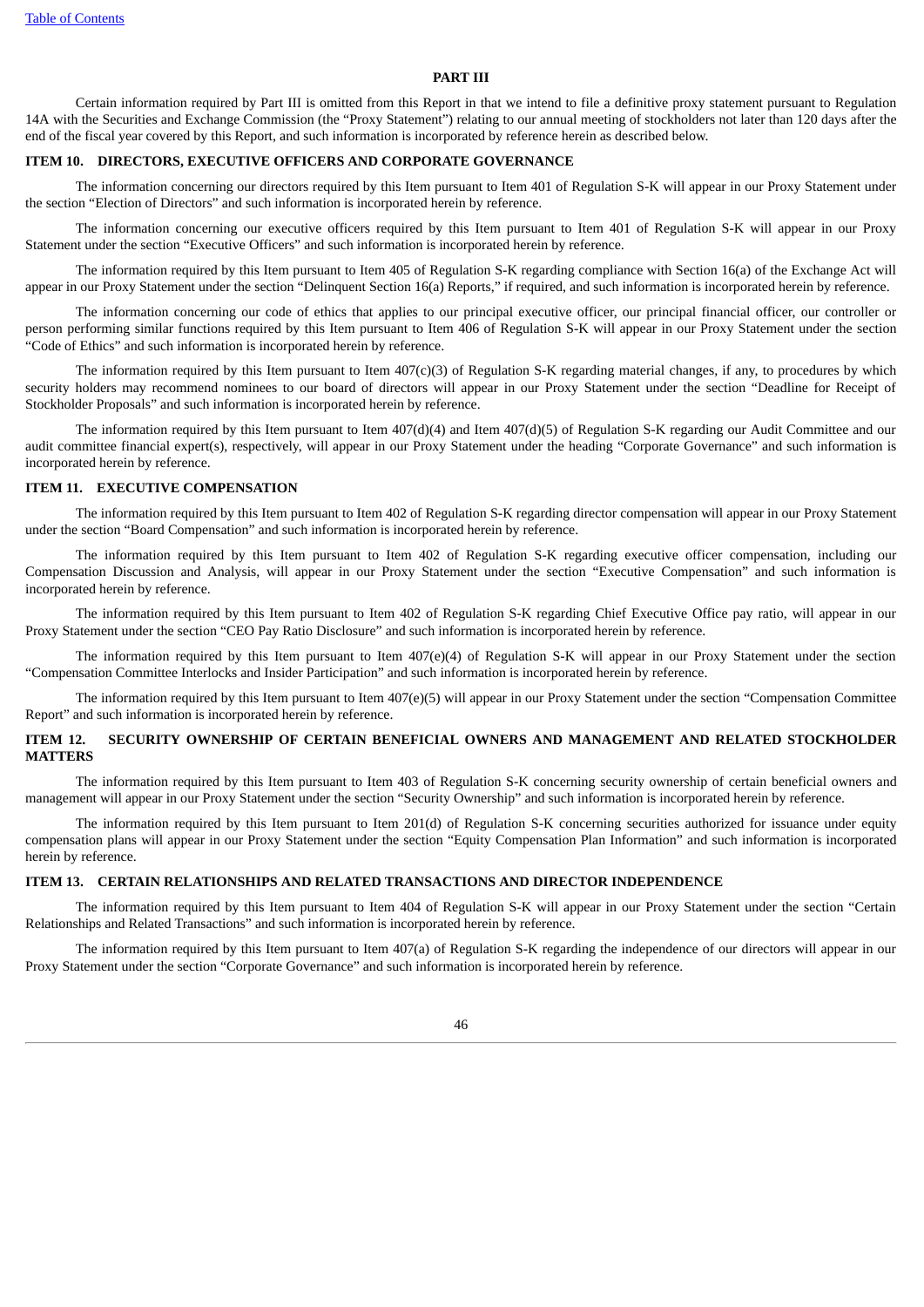# **ITEM 14. PRINCIPAL ACCOUNTING FEES AND SERVICES**

The information concerning principal accountant fees and services and pre-approval policies and procedures required by this Item is incorporated by reference to our Proxy Statement under the heading "Ratification of Independent Registered Public Accounting Firm" and "Audit Committee Pre-Approval of Audit and Permissible Non-Audit Services of Independent Auditors," respectively.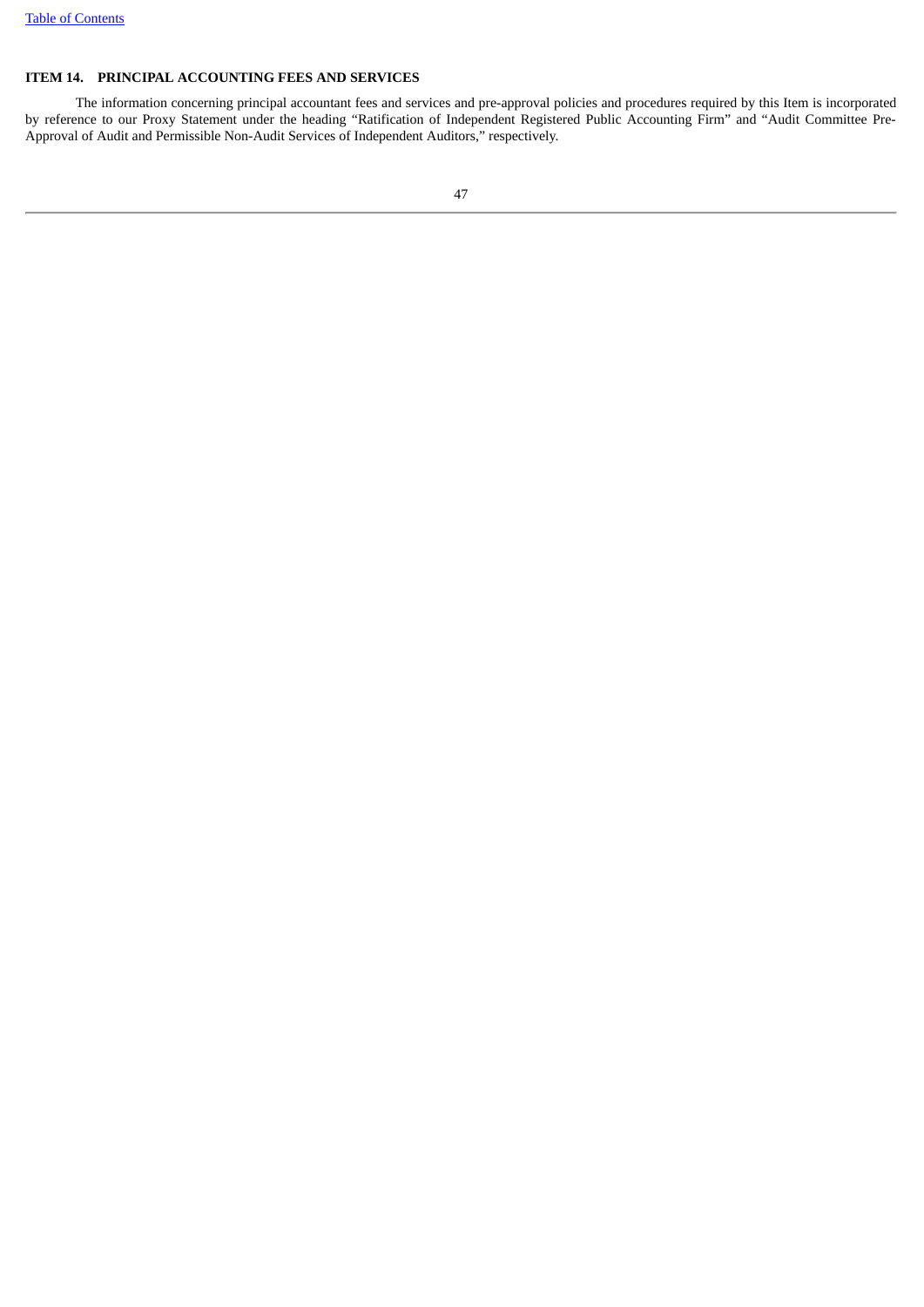# **PART IV**

# **ITEM 15. EXHIBITS AND FINANCIAL STATEMENT SCHEDULES**

# (a) Documents Filed with Report

*1. Financial Statements*.

| Report of Independent Registered Public Accounting Firm (PCAOB ID: 42)                               | $F-2$  |  |  |
|------------------------------------------------------------------------------------------------------|--------|--|--|
| Report of Independent Registered Public Accounting Firm on Internal Control over Financial Reporting |        |  |  |
| <b>Consolidated Balance Sheets</b>                                                                   | $F-6$  |  |  |
| <b>Consolidated Statements of Income</b>                                                             | $F-7$  |  |  |
| <b>Consolidated Statements of Comprehensive Income</b>                                               | $F-8$  |  |  |
| <b>Consolidated Statements of Cash Flows</b>                                                         | $F-9$  |  |  |
| <b>Consolidated Statements of Stockholders' Equity</b>                                               | $F-10$ |  |  |
| <b>Notes to Consolidated Financial Statements</b>                                                    | $F-11$ |  |  |
|                                                                                                      |        |  |  |

# *2. Financial Statement Schedules.*

All schedules are omitted because the required information is already included in our notes to our consolidated financial statements or because they are not applicable.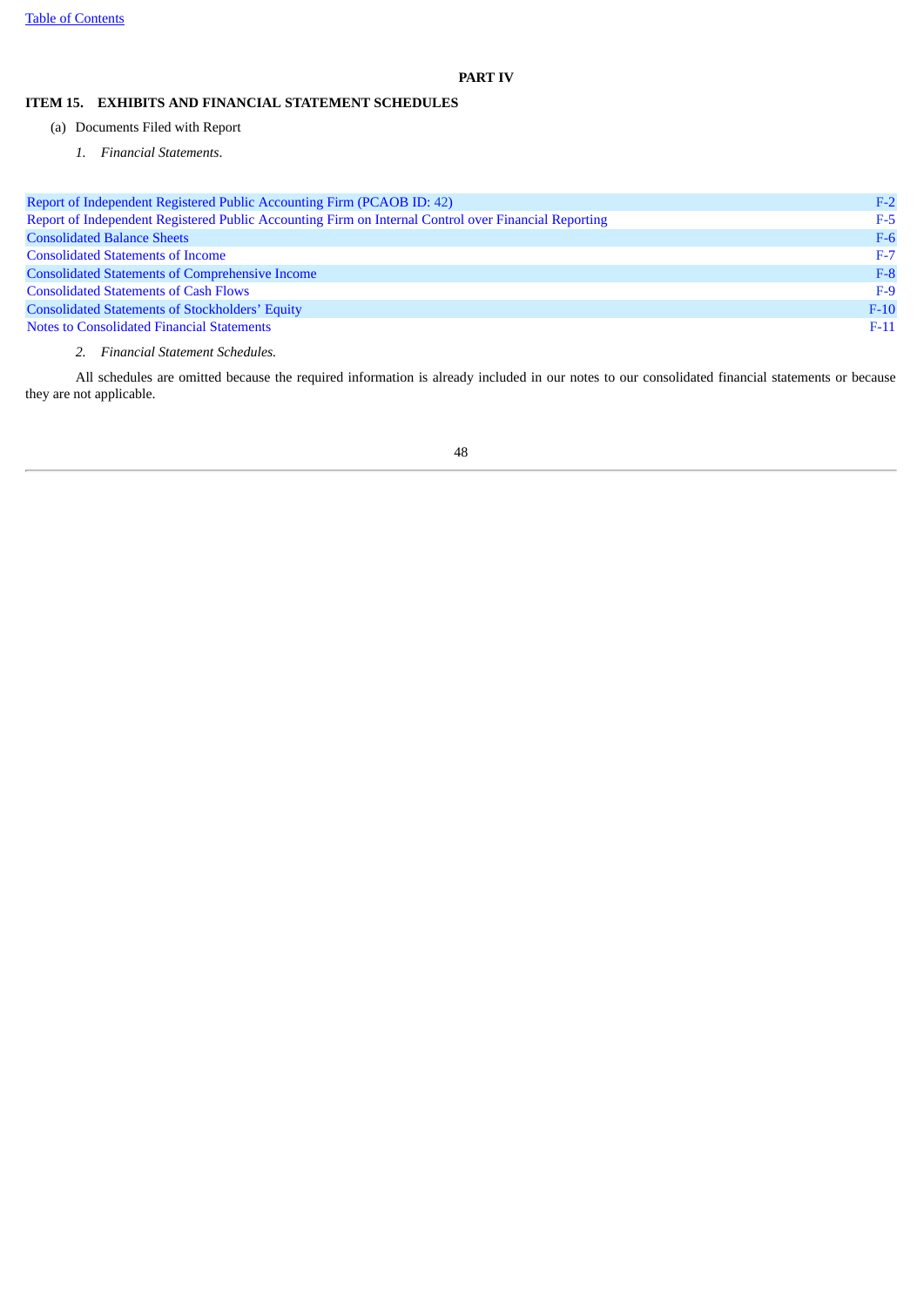```
Table of Contents
```

| <b>EXHIBITS</b>  |                                                                                                                                                                                                                                                                                            |
|------------------|--------------------------------------------------------------------------------------------------------------------------------------------------------------------------------------------------------------------------------------------------------------------------------------------|
| 2.1(1)           | Share Purchase Agreement, dated as of May 27, 2020, among National Instruments Israel Ltd., OptimalPlus Ltd. ("OptimalPlus"), certain                                                                                                                                                      |
|                  | shareholders of OptimalPlus, National Instruments Corporation (solely for the purposes of the applicable representations, warranties and                                                                                                                                                   |
|                  | covenants of National Instruments Corporation), and Fortis Advisors, LLC (solely in its capacity as the representative, agent and attorney-                                                                                                                                                |
|                  | in-fact of the securityholders of OptimalPlus).                                                                                                                                                                                                                                            |
| 3.1(2)           | Certificate of Incorporation, as amended, of the Company, effective May 14, 2013                                                                                                                                                                                                           |
| 3.2(3)           | Amended and Restated Bylaws of the Company, effective August 1, 2021.                                                                                                                                                                                                                      |
| 3.3(4)           | Certificate of Designation of Rights, Preferences and Privileges of Series A Participating Preferred Stock of the Company.                                                                                                                                                                 |
| 4.1(5)           | Specimen of Common Stock certificate of the Company.                                                                                                                                                                                                                                       |
| 4.2              | <b>Description of Registered Securities.</b>                                                                                                                                                                                                                                               |
| 10.1(6)          | 1994 Employee Stock Purchase Plan, as amended.*                                                                                                                                                                                                                                            |
| 10.2(7)          | 2005 Incentive Plan.*                                                                                                                                                                                                                                                                      |
| 10.3(8)          | 2005 Form of Restricted Stock Unit Award Agreement (Non-Employee Director).*                                                                                                                                                                                                               |
| 10.4(9)          | 2005 Form of Restricted Stock Unit Award Agreement (Performance Vesting).*                                                                                                                                                                                                                 |
| 10.5(10)         | 2005 Form of Restricted Stock Unit Award Agreement (Current Employee).*                                                                                                                                                                                                                    |
| 10.6(11)         | 2005 Form of Restricted Stock Unit Award Agreement (Newly Hired Employee).*                                                                                                                                                                                                                |
| 10.7(12)         | 2010 Incentive Plan.*                                                                                                                                                                                                                                                                      |
| 10.8(13)         | 2010 Form of Restricted Stock Unit Award Agreement (Non-Employee Director).*                                                                                                                                                                                                               |
| 10.9(14)         | 2010 Form of Restricted Stock Unit Award Agreement (Performance Vesting).*                                                                                                                                                                                                                 |
| 10.10(15)        | 2010 Form of Restricted Stock Unit Award Agreement (Current Employee).*                                                                                                                                                                                                                    |
| 10.11(16)        | 2010 Form of Restricted Stock Unit Award Agreement (Newly Hired Employee).*                                                                                                                                                                                                                |
| 10.12(17)        | 2010 Form of Restricted Stock Unit Award Agreement (Performance Vesting).*                                                                                                                                                                                                                 |
| 10.13(18)        | 2015 Equity Incentive Plan.*                                                                                                                                                                                                                                                               |
| 10.14(19)        | 2015 Form of Restricted Stock Unit Award Agreement (Non-Employee Director).*                                                                                                                                                                                                               |
| 10.15(20)        | 2015 Form of Restricted Stock Unit Award Agreement (Performance Vesting).*                                                                                                                                                                                                                 |
| 10.16(21)        | 2015 Form of Restricted Stock Unit Award Agreement (Current Employee).*                                                                                                                                                                                                                    |
| 10.17(22)        | 2015 Form of Restricted Stock Unit Award Agreement (Newly Hired Employee).*                                                                                                                                                                                                                |
| 10.18(23)        | 2015 Form of Restricted Stock Unit Award Agreement (Performance Vesting - Threshold Performance Goal).*                                                                                                                                                                                    |
| 10.19(24)        | 2015 Form of Restricted Stock Unit Award Agreement (Employee-Time Based Vesting).*                                                                                                                                                                                                         |
| 10.20(25)        | 2015 Form of Restricted Stock Unit Award Agreement (Time Based and Performance Based).*                                                                                                                                                                                                    |
| 10.21(26)        | 2015 Form of Restricted Stock Unit Award Agreement (Non-Employee Director - One-Year Vesting)*                                                                                                                                                                                             |
| 10.22(27)        | National Instruments Corporation 2020 Equity Incentive Plan.*                                                                                                                                                                                                                              |
| 10.23(28)        | 2020 Form of Restricted Stock Unit Award (Non-Employee Director).*                                                                                                                                                                                                                         |
| 10.24(29)        | 2020 Form of Restricted Stock Unit Award (Employee Performance-Based Vesting Award).*                                                                                                                                                                                                      |
| 10.25(30)        | 2020 Form of Restricted Stock Unit Award (Employee Time-Based Vesting Award).*                                                                                                                                                                                                             |
| 10.26(31)        | 2020 Equity Incentive Plan Sub-Plan for Israeli Participants Special Provisions for Israeli Participants.*                                                                                                                                                                                 |
| 10.25(32)        | 2020 Form of Restricted Stock Unit Award Agreement (Israeli Employee Time-Based Vesting Award).*                                                                                                                                                                                           |
| 10.26(33)        | Form of Indemnification Agreement.*                                                                                                                                                                                                                                                        |
| <u>10.27(34)</u> | National Instruments Corporation Executive Incentive Program, as amended and restated, effective October 11, 2021.*                                                                                                                                                                        |
| <u>10.28(35)</u> | Second Amended and Restated Credit Agreement, dated as of June 18, 2021, among National Instruments Corporation, as borrower, the<br>lenders from time to time party thereto, and Wells Fargo Bank, National Association, as administrative agent, swingline lender and issuing<br>lender. |
| 10.29(36)        | Amended and Restated Collateral Agreement, dated as of June 18, 2021, among National Instruments Corporation, and certain of its<br>subsidiaries from time to time party thereto, as grantors, in favor of Wells Fargo Bank, National Association, as administrative agent.                |
| 10.30(37)        | Executive Employment Agreement between the Company and Eric H. Starkloff dated October 28, 2019, effective February 1, 2020, and<br>amendment thereto made as of February 3, 2020. $*$ †                                                                                                   |
| 10.31(38)        | <b>Executive Employment Agreement between the Company and Karen Rapp, dated February 22, 2021.*†</b>                                                                                                                                                                                       |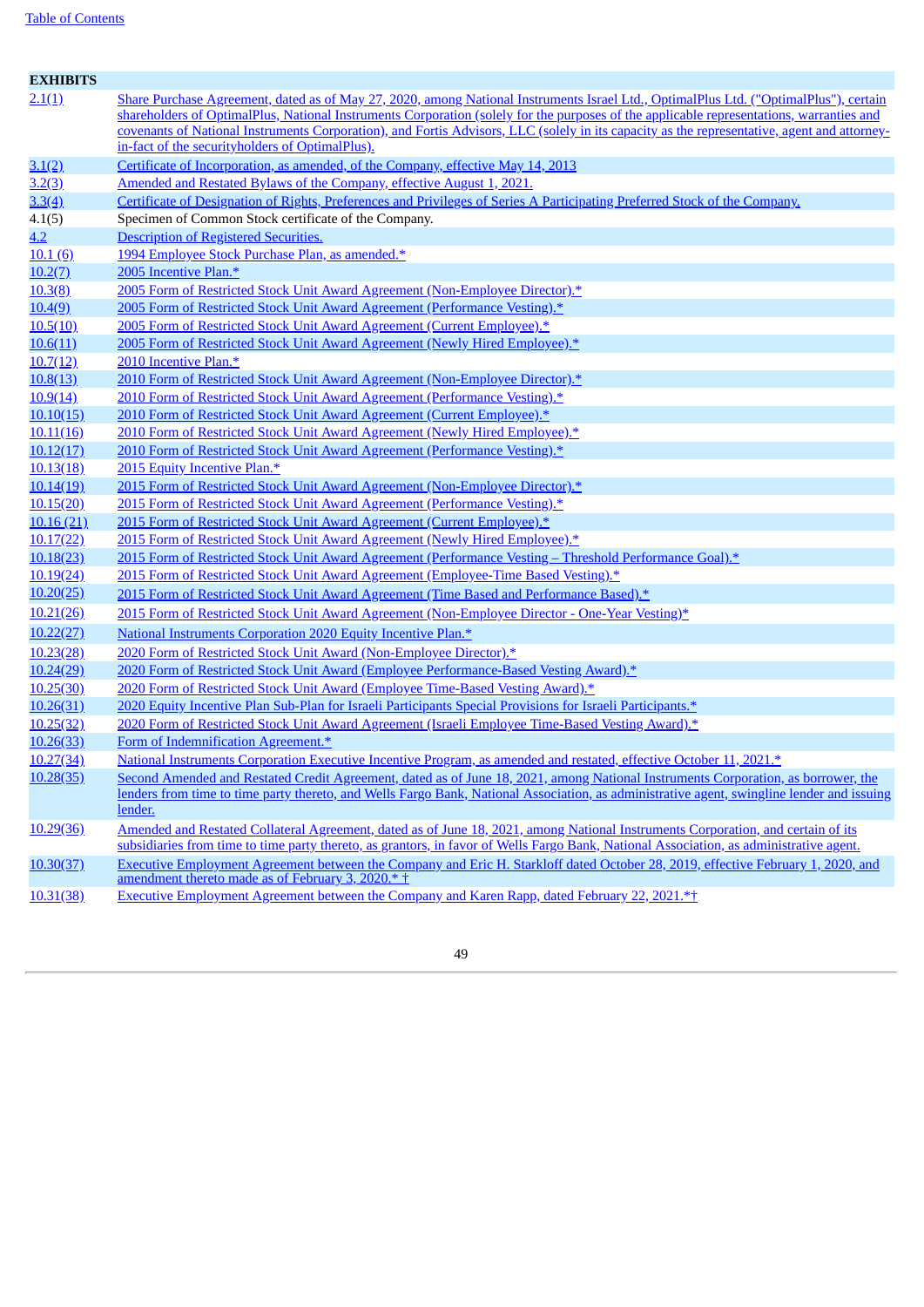| 10.32(39) | Executive Employment Agreement between the Company and Jason Green, dated February 22, 2021.*†                                                                                    |
|-----------|-----------------------------------------------------------------------------------------------------------------------------------------------------------------------------------|
| 10.33(40) | Executive Employment Agreement between the Company and Ritu Favre, dated February 22, 2021.*†                                                                                     |
| 10.34(41) | RSU Vesting Acceleration Agreement between the Company and Scott A. Rust, effective as of February 26, 2016.*                                                                     |
| 10.35(42) | Executive Employment Agreement between the Company and Scott Rust, effective October 1, 2021.*                                                                                    |
| 21.1      | Subsidiaries of the Company.                                                                                                                                                      |
| 23.1      | Consent of Independent Registered Public Accounting Firm.                                                                                                                         |
| 24.1      | Power of Attorney (included on the signature page of this Form 10-K).                                                                                                             |
| 31.1      | Certification of Chief Executive Officer Pursuant to 18 U.S.C. Section 1350, as Adopted Pursuant to Section 302 of the Sarbanes-Oxley<br>Act of 2002.                             |
| 31.2      | Certification of Chief Financial Officer Pursuant to 18 U.S.C. Section 1350, as Adopted Pursuant to Section 302 of the Sarbanes-Oxley<br>Act of 2002.                             |
| 32.1      | Certification of Chief Executive Officer and Chief Financial Officer Pursuant to 18 U.S.C. Section 1350, as Adopted Pursuant to Section<br>906 of the Sarbanes-Oxley Act of 2002. |
| 101.INS   | <b>XBRL Instance Document</b>                                                                                                                                                     |
| 101.SCH   | XBRL Taxonomy Extension Schema Document                                                                                                                                           |
| 101.CAL   | <b>XBRL Taxonomy Extension Calculation Linkbase Document</b>                                                                                                                      |
| 101.DEF   | XBRL Taxonomy Extension Definition Linkbase Document                                                                                                                              |
| 101.LAB   | <b>XBRL Taxonomy Extension Label Linkbase Document</b>                                                                                                                            |
| 101.PRE   | XBRL Taxonomy Extension Presentation Linkbase Document                                                                                                                            |
| 104       | Cover Page Interactive Data File (formatted as Inline XBRL and contained in Exhibit 101)                                                                                          |
| (1)       | Incorporated by reference to the same-numbered exhibit filed with the Company's Form 10-Q filed on August 4, 2020 (File No. 000-<br>25426).                                       |
| (2)       | Incorporated by reference to the same-numbered exhibit filed with the Company's Form 10-K filed on February 23, 2021 (File No. 000-<br>25426).                                    |
| (3)       | Incorporated by reference to the same-numbered exhibit filed with the Company's Form 10-Q on August 2, 2021 (File No. 000-25426).                                                 |
| (4)       | Incorporated by reference to the same-numbered exhibit to the Company's Form 8-A filed on April 27, 2004 (File No. 000-25426).                                                    |
| (5)       | Incorporated by reference to the Company's Form S-1 (Reg. No. 33-88386) declared effective March 13, 1995.                                                                        |
| (6)       | Incorporated by reference to Exhibit A to the Company's Proxy Statement filed on April 1, 2019 (File No. 000-25426).                                                              |
| (7)       | Incorporated by reference to Exhibit A to the Company's Proxy Statement filed on April 4, 2005 (File No. 000-25426).                                                              |
| (8)       | Incorporated by reference to Exhibit 10.8 to the Company's Form 10-Q filed on August 2, 2006 (File No. 000-25426).                                                                |
| (9)       | Incorporated by reference to Exhibit 10.9 to the Company's Form 10-Q filed on August 2, 2006 (File No. 000-25426).                                                                |
| (10)      | Incorporated by reference to Exhibit 10.10 to the Company's Form 10-Q filed on August 2, 2006 (File No. 000-25426).                                                               |
| (11)      | Incorporated by reference to Exhibit 10.11 to the Company's Form 10-Q filed on August 2, 2006 (File No. 000-25426).                                                               |
| (12)      | Incorporated by reference to Exhibit 10.1 to the Company's Form 8-K filed on May 17, 2010 (File No. 000-25426).                                                                   |
| (13)      | Incorporated by reference to Exhibit 10.2 to the Company's Form 8-K filed on June 24, 2010 (File No. 000-25426).                                                                  |
| (14)      | Incorporated by reference to Exhibit 10.3 to the Company's Form 8-K filed on June 24, 2010 (File No. 000-25426).                                                                  |
| (15)      | Incorporated by reference to Exhibit 10.4 to the Company's Form 8-K filed on June 24, 2010 (File No. 000-25426).                                                                  |
| (16)      | Incorporated by reference to Exhibit 10.5 to the Company's Form 8-K filed on June 24, 2010 (File No. 000-25426).                                                                  |
| (17)      | Incorporated by reference to Exhibit 10.1 to the Company's Form 8-K filed on April 25, 2014 (File No. 000-25426).                                                                 |
| (18)      | Incorporated by reference to Exhibit B to the Company's Proxy Statement filed on April 1, 2015 (File No. 000-25426).                                                              |
| (19)      | Incorporated by reference to Exhibit 10.18 to the Company's Form 10-Q filed on July 31, 2015 (File No. 000-25426).                                                                |
| (20)      | Incorporated by reference to Exhibit 10.19 to the Company's Form 10-Q filed on July 31, 2015 (File No. 000-25426).                                                                |
| (21)      | Incorporated by reference to Exhibit 10.20 to the Company's Form 10-Q filed on July 31, 2015 (File No. 000-25426).                                                                |
| (22)      | Incorporated by reference to Exhibit 10.21 to the Company's Form 10-Q filed on July 31, 2015 (File No. 000-25426).                                                                |
| (23)      | Incorporated by reference to Exhibit 10.22 to the Company's Form 10-Q filed on July 31, 2015 (File No. 000-25426).                                                                |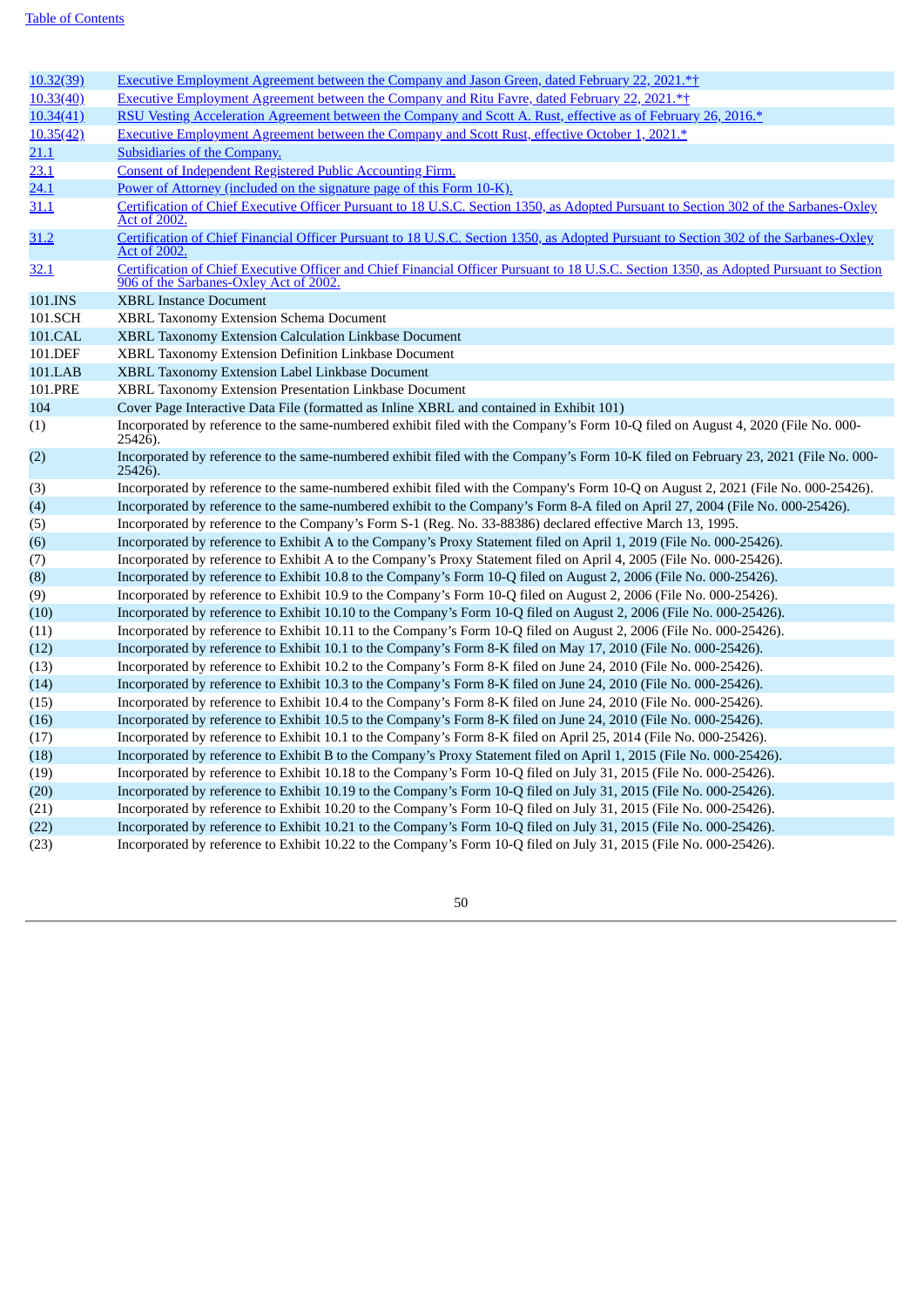| (24)         | Incorporated by reference to Exhibit 10.1 to the Company's Form 8-K filed on December 16, 2016 (File No. 000-25426).            |
|--------------|---------------------------------------------------------------------------------------------------------------------------------|
| (25)         | Incorporated by reference to Exhibit 10.1 to the Company's Form 8-K filed on January 28, 2019 (File No. 000-25426).             |
| (26)         | Incorporated by reference to Exhibit 10.32 to the Company's Form 10-Q filed on May 1, 2019 (File No. 000-25426).                |
| (27)         | Incorporated by reference to Exhibit A of the Company's Proxy Statement dated and filed on March 24, 2020 (File No. 000-25426). |
| (28)         | Incorporated by reference to Exhibit 10.3 to the Company's Form 8-K filed on May 7, 2020 (File No. 000-25426).                  |
| (29)         | Incorporated by reference to Exhibit 10.4 to the Company's Form 8-K filed on May 7, 2020 (File No. 000-25426).                  |
| (30)         | Incorporated by reference to Exhibit 10.5 to the Company's Form 8-K filed on May 7, 2020 (File No. 000-25426).                  |
| (31)         | Incorporated by reference to Exhibit 10.7 to the Company's Form 10-Q filed on August 4, 2020 (File No. 000-25426).              |
| (32)         | Incorporated by reference to Exhibit 10.8 to the Company's Form 10-Q filed on August 4, 2020 (File No. 000-25426).              |
| (33)         | Incorporated by reference to Exhibit 10.9 to the Company's Form 10-Q filed on August 4, 2020 (File No. 000-25426).              |
| (34)         | Incorporated by reference to Exhibit 10.2 to the Company's Form 10-Q filed on November 1, 2021 (File No. 000-25426).            |
| (35)         | Incorporated by reference to Exhibit 10.1 to the Company's Form 8-K filed on June 23, 2021 (File No. 000-25426).                |
| (36)         | Incorporated by reference to Exhibit 10.2 to the Company's Form 8-K filed on June 23, 2021 (File No. 000-25426).                |
| (37)         | Incorporated by reference to Exhibit 10.33 to the Company's Form 10-K filed on February 20, 2020 (File No. 000-25426).          |
| (38)         | Incorporated by reference to Exhibit 10.36 to the Company's Form 10-K filed on February 23, 2021 (File No. 000-25426).          |
| (39)         | Incorporated by reference to Exhibit 10.37 to the Company's Form 10-K filed on February 23, 2021 (File No. 000-25426).          |
| (40)         | Incorporated by reference to Exhibit 10.38 to the Company's Form 10-K filed on February 23, 2021 (File No. 000-25426).          |
| (41)         | Incorporated by reference to Exhibit 10.26 to the Company's Form 10-Q filed on May 2, 2016 (File No. 000-25426).                |
| (42)         | Incorporated by reference to Exhibit 10.1 to the Company's Form 10-Q filed on November 1, 2021 (File No. 000-25426).            |
| $\ast$       | Management Contract or Compensatory Plan or Arrangement                                                                         |
| $^{\dagger}$ | Certain confidential portions of this exhibit have been omitted pursuant to Item 601(b) of Regulation S-K                       |
|              |                                                                                                                                 |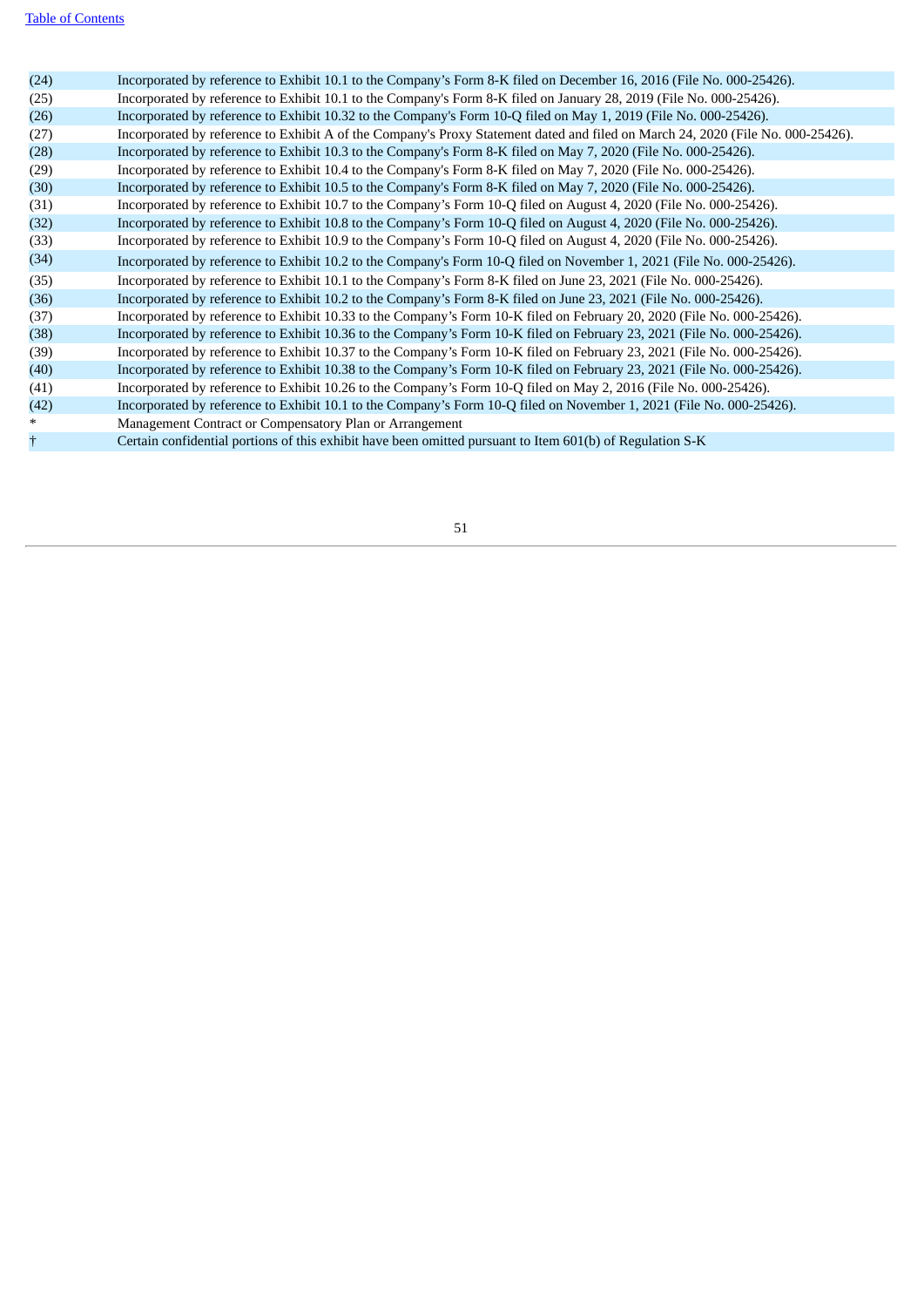# **ITEM 16. FORM 10-K SUMMARY**

<span id="page-51-0"></span>None.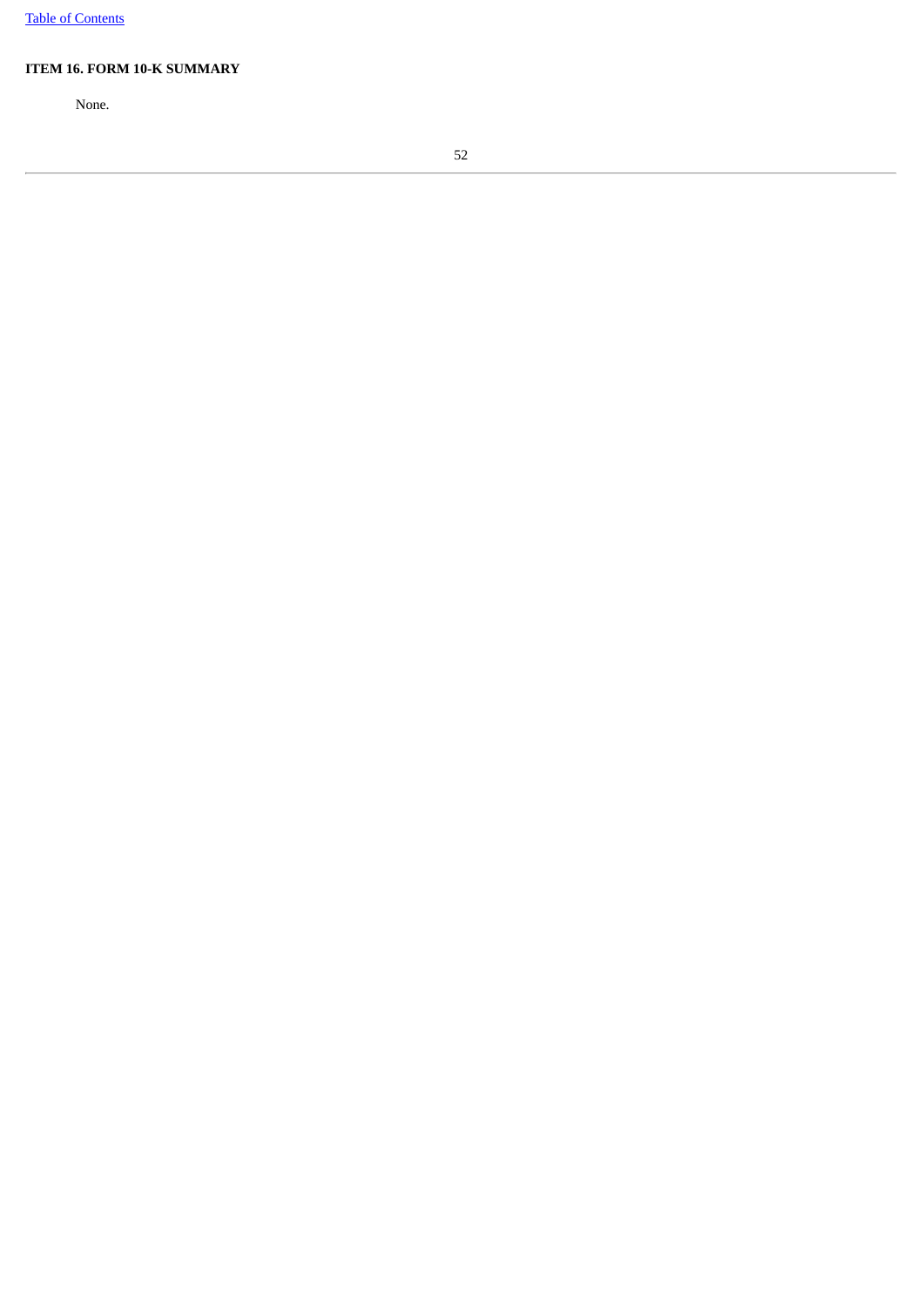# **SIGNATURES**

Pursuant to the requirements of Section 13 or 15(d) of the Securities Exchange Act of 1934, the registrant has duly caused this report to be signed on its behalf by the undersigned thereunto duly authorized.

|                   | Registrant<br><b>NATIONAL INSTRUMENTS CORPORATION</b> |
|-------------------|-------------------------------------------------------|
| February 22, 2022 | BY: /s/ Eric Starkloff                                |
|                   | Eric Starkloff                                        |
|                   | Chief Executive Officer and President                 |

# **POWER OF ATTORNEY**

KNOW ALL PERSONS BY THESE PRESENTS, that each person whose signature appears below constitutes and appoints Eric Starkloff and Karen Rapp, jointly and severally, his or her attorneys-in-fact, each with the power of substitution, for him or her in any and all capacities, to sign any amendments to this Annual Report on Form 10-K, and to file the same, with exhibits thereto and other documents in connection therewith, with the Securities and Exchange Commission, hereby ratifying and confirming all that each of said attorneys-in-fact, or his or her substitute or substitutes, may do or cause to be done by virtue hereof.

Pursuant to the requirements of the Securities Exchange Act of 1934, this report has been signed below by the following persons on behalf of the registrant and in the capacities and on the dates indicated.

| Signature                                                 | Capacity in Which Signed                                                                                               | Date              |  |  |  |
|-----------------------------------------------------------|------------------------------------------------------------------------------------------------------------------------|-------------------|--|--|--|
| /s/ Eric Starkloff                                        | Director and Chief Executive Officer and President<br>(Principal Executive Officer)                                    | February 22, 2022 |  |  |  |
| Eric Starkloff<br>/s/ Karen Rapp<br>Karen Rapp            | Executive Vice President and Chief Financial Officer<br>(Principal Financial Officer and Principal Accounting Officer) | February 22, 2022 |  |  |  |
| /s/ Michael McGrath                                       | Chair of the Board                                                                                                     | February 22, 2022 |  |  |  |
| Michael McGrath<br>/s/ Jim Cashman III<br>Jim Cashman III | <b>Director</b>                                                                                                        | February 22, 2022 |  |  |  |
| /s/ Alex Davern<br>Alex Davern                            | Director                                                                                                               | February 22, 2022 |  |  |  |
| /s/ Gayla Delly<br>Gayla Delly                            | Director                                                                                                               | February 22, 2022 |  |  |  |
| /s/ Gerhard Fettweis<br>Dr. Gerhard Fettweis              | Director                                                                                                               | February 22, 2022 |  |  |  |
| /s/ Liam Griffin<br>Liam Griffin                          | <b>Director</b>                                                                                                        | February 22, 2022 |  |  |  |
| /s/ Duy-Loan Le<br>Duy-Loan Le                            | <b>Director</b>                                                                                                        | February 22, 2022 |  |  |  |

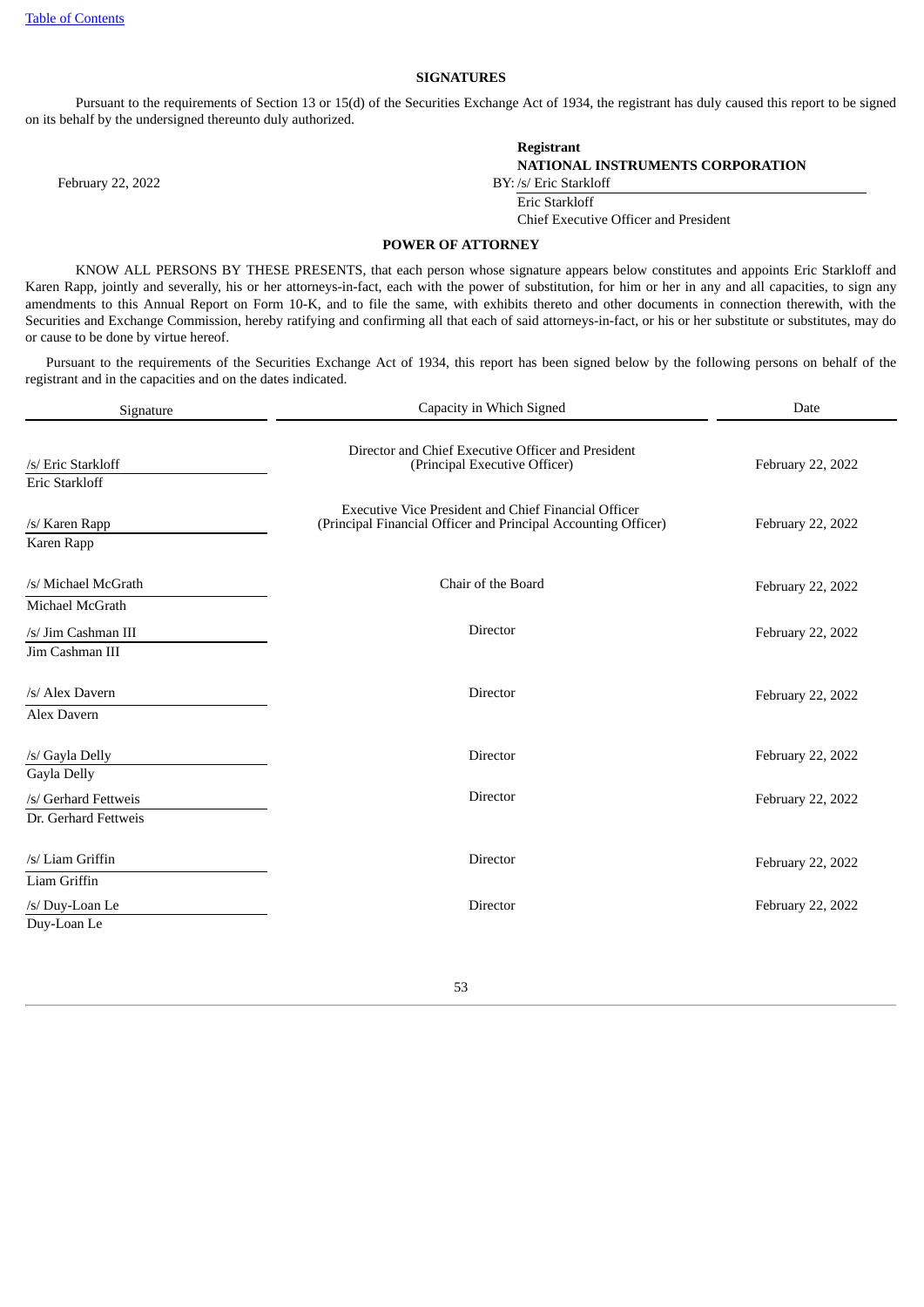# **NATIONAL INSTRUMENTS CORPORATION**

# **INDEX TO FINANCIAL STATEMENTS**

**Page No.**

| <b>Financial Statements:</b>                                                                                      |        |
|-------------------------------------------------------------------------------------------------------------------|--------|
| Report of Independent Registered Public Accounting Firm (PCAOB ID: 42)                                            | $F-2$  |
| Report of Independent Registered Public Accounting Firm on Internal Control over Financial Reporting              | $F-5$  |
| Consolidated Balance Sheets as of December 31, 2021 and 2020                                                      | $F-6$  |
| Consolidated Statements of Income for each of the three years in the period Ended December 31, 2021               | $F-7$  |
| Consolidated Statements of Comprehensive Income for each of the three years in the period Ended December 31, 2021 | $F-8$  |
| Consolidated Statements of Cash Flows for each of the three years in the period Ended December 31, 2021           | $F-9$  |
| Consolidated Statements of Stockholders' Equity for each of the three years in the period Ended December 31, 2021 | $F-10$ |
| <b>Notes to Consolidated Financial Statements</b>                                                                 | $F-11$ |

<span id="page-53-0"></span>All schedules are omitted because the required information is already included in our notes to our consolidated financial statements or because they are not applicable.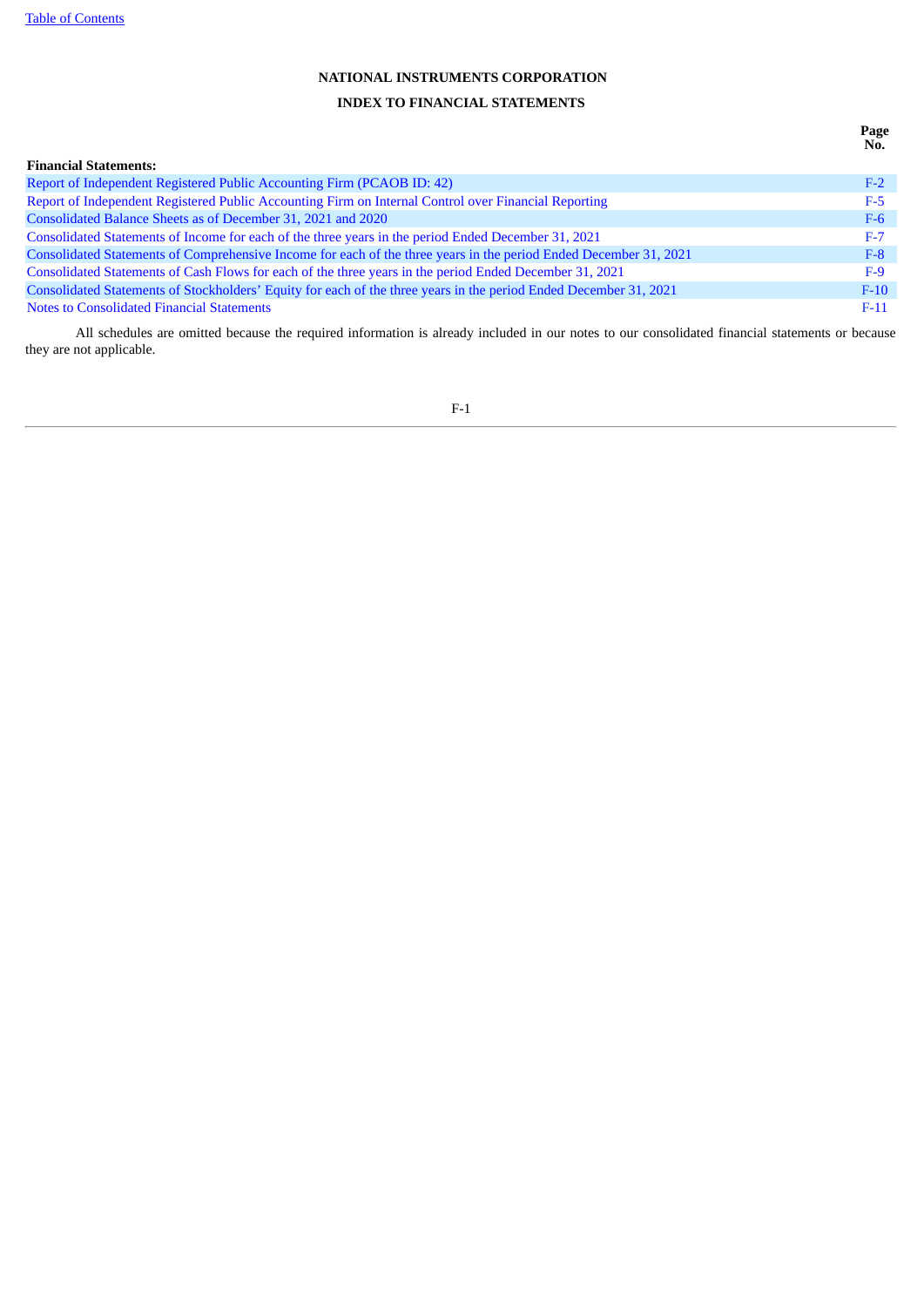### **Report of Independent Registered Public Accounting Firm**

### **The Board of Directors and Stockholders of National Instruments Corporation**

### **Opinion on the Financial Statements**

We have audited the accompanying consolidated balance sheets of National Instruments Corporation (the Company) as of December 31, 2021 and 2020, the related consolidated statements of income, comprehensive income, stockholders' equity and cash flows for each of the three years in the period ended December 31, 2021, and the related notes (collectively referred to as the "financial statements"). In our opinion, the financial statements present fairly, in all material respects, the consolidated financial position of the Company at December 31, 2021 and 2020, and the consolidated results of its operations and its cash flows for each of the three years in the period ended December 31, 2021, in conformity with U.S. generally accepted accounting principles.

We also have audited, in accordance with the standards of the Public Company Accounting Oversight Board (United States) (PCAOB), the Company's internal control over financial reporting as of December 31, 2021, based on criteria established in Internal Control-Integrated Framework issued by the Committee of Sponsoring Organizations of the Treadway Commission (2013 framework) and our report dated February 22, 2022 expressed an unqualified opinion thereon.

# **Basis for Opinion**

These financial statements are the responsibility of the Company's management. Our responsibility is to express an opinion on the Company's financial statements based on our audits. We are a public accounting firm registered with the PCAOB and are required to be independent with respect to the Company in accordance with the U.S. federal securities laws and the applicable rules and regulations of the Securities and Exchange Commission and the PCAOB.

We conducted our audits in accordance with the standards of the PCAOB. Those standards require that we plan and perform the audit to obtain reasonable assurance about whether the financial statements are free of material misstatement, whether due to error or fraud. Our audits included performing procedures to assess the risks of material misstatement of the financial statements, whether due to error or fraud, and performing procedures that respond to those risks. Such procedures included examining, on a test basis, evidence regarding the amounts and disclosures in the financial statements. Our audits also included evaluating the accounting principles used and significant estimates made by management, as well as evaluating the overall presentation of the financial statements. We believe that our audits provide a reasonable basis for our opinion.

# **Critical Audit Matters**

The critical audit matters communicated below are matters arising from the current period audit of the financial statements that were communicated or required to be communicated to the audit committee and that: (1) relate to accounts or disclosures that are material to the financial statements and (2) involved our especially challenging, subjective or complex judgments. The communication of critical audit matters does not alter in any way our opinion on the consolidated financial statements, taken as a whole, and we are not, by communicating the critical audit matters below, providing separate opinions on the critical audit matters or on the accounts or disclosures to which they relate.

#### *Valuation of Acquired Intangible Assets*

*Description of the Matter*

As described in Note 18 to the consolidated financial statements, the Company completed its acquisition of N H Research, LLC ("NHR") during 2021 for total consideration of \$206 million. This transaction is being accounted for as a business combination using the acquisition method of accounting.

> Auditing the accounting for the acquisition was complex due to the significant estimation uncertainty in determining the fair values of the acquired intangible assets, including customer relationships of \$54.4 million and existing product configurations of \$28.3 million. The customer relationships were valued using the multi-period excess earnings method of the income approach, and the existing product configurations were valued using the avoided costs / lost profits method. The significant assumptions used to estimate the value of acquired customer relationships were anticipated revenue growth rates and expected attrition. The significant assumption used to estimate the value of existing product configurations was the anticipated lost profits for the period of time that would be necessary to develop the portfolio of products. These assumptions are forward looking and could be affected by future economic and market conditions.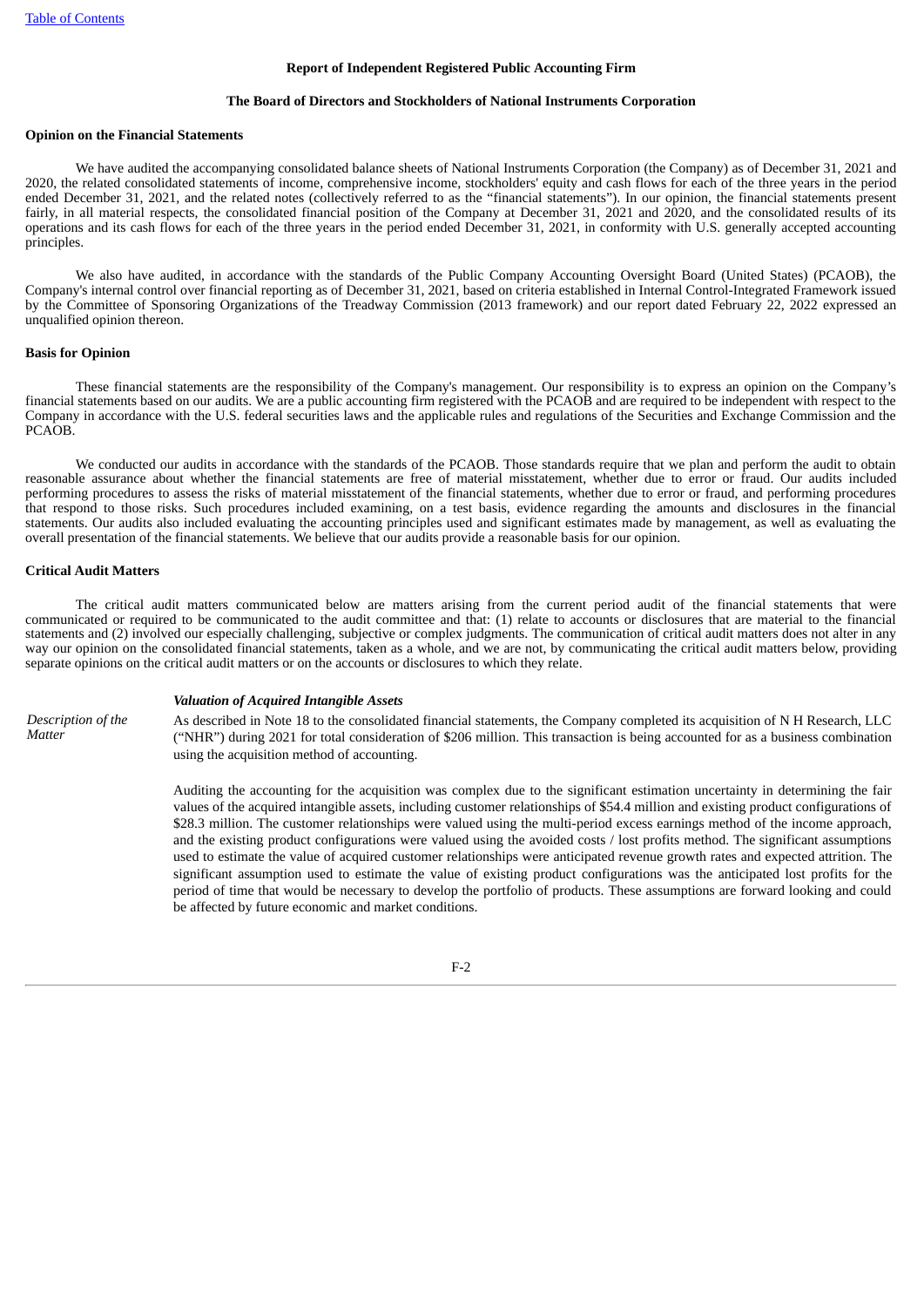| How We Addressed<br>the Matter in Our<br>Audit | We obtained an understanding, evaluated the design and tested the operating effectiveness of the Company's controls over its<br>accounting for the acquisition. This included testing controls over the estimation process supporting the recognition and<br>measurement of the fair value of the identified intangible assets, including the review of the valuation models and significant<br>assumptions used in the valuation models.                                                                                                                                                                                                                                                                                                                            |
|------------------------------------------------|----------------------------------------------------------------------------------------------------------------------------------------------------------------------------------------------------------------------------------------------------------------------------------------------------------------------------------------------------------------------------------------------------------------------------------------------------------------------------------------------------------------------------------------------------------------------------------------------------------------------------------------------------------------------------------------------------------------------------------------------------------------------|
|                                                | To test the estimated fair value of the intangible assets, our audit procedures included, among others, evaluating the Company's<br>valuation methodology and testing the significant assumptions used in the models, including the completeness and accuracy of<br>the underlying data supporting the significant assumptions and estimates. To test the significant assumptions, we compared them<br>to current industry, market and economic trends, and to historical results of the acquired business. We involved our valuation<br>specialists to assist in evaluating the methodology used by the Company and significant assumptions included in the fair value<br>estimates.                                                                                |
|                                                | Determining the Adjustment for Excess and Obsolete Inventories                                                                                                                                                                                                                                                                                                                                                                                                                                                                                                                                                                                                                                                                                                       |
| Description of the<br><b>Matter</b>            | As described in Note 1 to the financial statements, inventory is presented net of the adjustment for excess and obsolete<br>inventories which is the difference between the cost of inventory and estimated net realizable value based on assumptions of<br>future demand and market conditions. As of December 31, 2021, the Company's net inventory balance was \$289.2 million, net<br>of the adjustment for excess and obsolete inventories of \$18.9 million.                                                                                                                                                                                                                                                                                                   |
|                                                | Auditing management's estimate of the adjustment for excess and obsolete inventories was complex and judgmental due to the<br>high degree of subjectivity of certain assumptions and inputs. In particular, the estimate of the adjustment for excess and<br>obsolete inventories was sensitive to significant assumptions such as the customer forecasted demand of each inventory part and<br>the adjustment percentage for those parts. The adjustment percentage by part is estimated through historical and forecasted<br>usage and scrap rates. These assumptions, among other observable inputs, are utilized to calculate the estimate of the adjustment<br>for excess and obsolete inventories.                                                             |
| How We Addressed<br>the Matter in Our<br>Audit | We obtained an understanding, evaluated the design, and tested the operating effectiveness of controls over the Company's<br>process used in determining the adjustment for excess and obsolete inventories. This included controls over the Company's<br>calculation and review of the significant assumptions underlying the estimate of the adjustment for excess and obsolete<br>inventories including the customer forecasted demand and the adjustment percentage.                                                                                                                                                                                                                                                                                             |
|                                                | To test the estimate of the adjustment for excess and obsolete inventories, we performed audit procedures that included, among<br>others, evaluating the methodology utilized to calculate the adjustment, evaluating the significant assumptions stated above and<br>testing the accuracy and completeness of the underlying data used in management's calculation of the estimate. We tested<br>management's assumptions relating to forecasted product demand, which included inspecting a one-year look-back analysis on<br>forecasted demand compared to actual usage as well as conducting inquiries with, and obtaining forecast support from,<br>individuals outside of the accounting department who are involved in manufacturing and part-level planning. |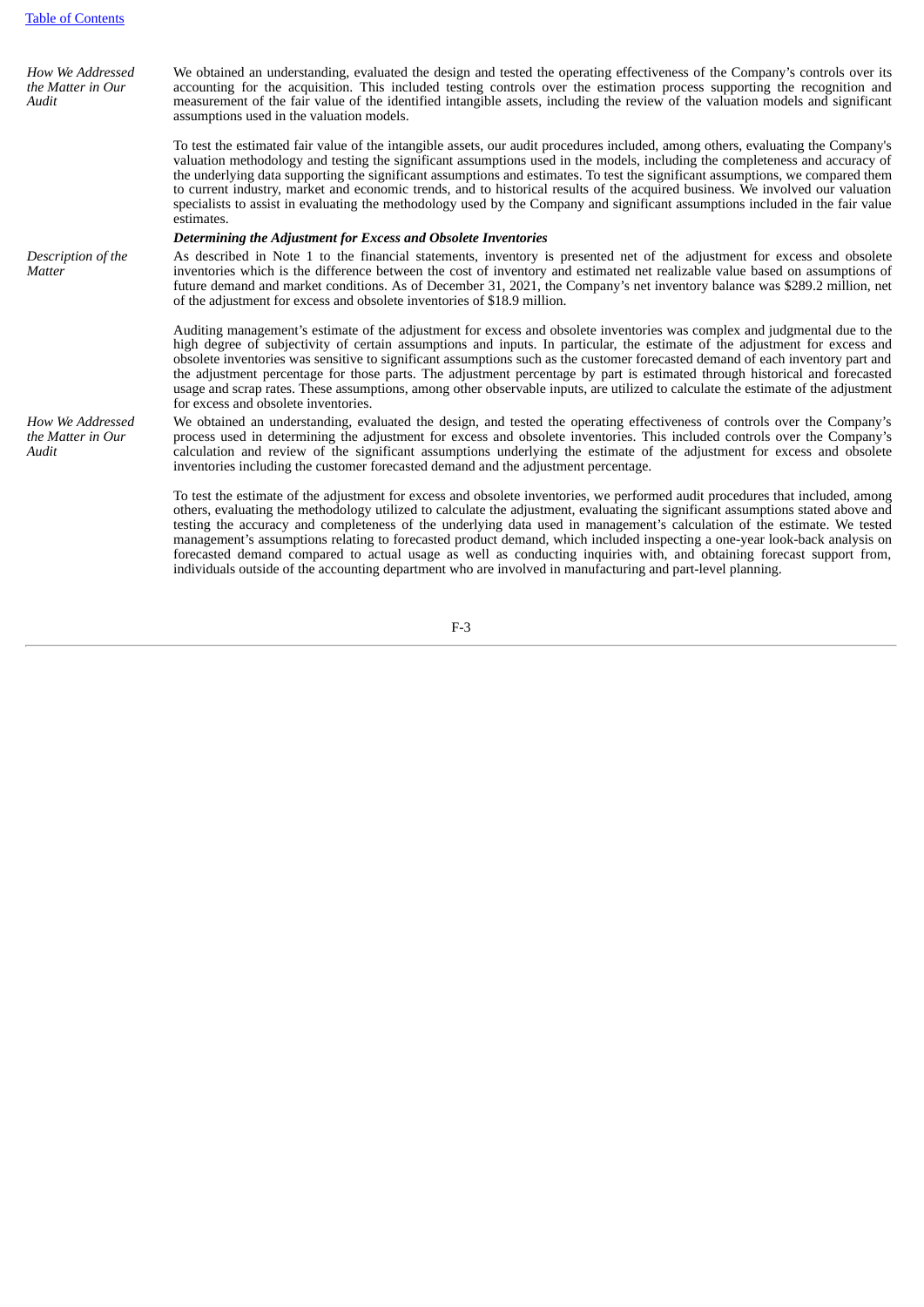| Description of the<br>Matter                   | <b>Determining Reserve for Uncertain Tax Positions</b><br>As described in Note 10 to the financial statements, the Company operates in a complex multinational tax environment and is<br>subject to international tax law and transfer pricing guidelines for intercompany transactions. Uncertainty in a tax position may<br>arise as tax laws are subject to interpretation. The Company uses significant judgment in (1) determining whether a tax<br>position's technical merits are more-likely-than-not to be sustained and (2) measuring the amount of tax benefit that qualifies for<br>recognition. As of December 31, 2021, the Company accrued liabilities of \$9.4 million with respect to uncertain tax positions<br>including transfer pricing.                                                                                                                                                                                                                                                                                                      |
|------------------------------------------------|--------------------------------------------------------------------------------------------------------------------------------------------------------------------------------------------------------------------------------------------------------------------------------------------------------------------------------------------------------------------------------------------------------------------------------------------------------------------------------------------------------------------------------------------------------------------------------------------------------------------------------------------------------------------------------------------------------------------------------------------------------------------------------------------------------------------------------------------------------------------------------------------------------------------------------------------------------------------------------------------------------------------------------------------------------------------|
|                                                | Auditing the recognition and measurement of tax positions related to transfer pricing was especially challenging due to first<br>establishing the technical merits of the income tax position for purposes of recognition and second due to the measurement of<br>the tax position. The key assumptions used in determining the reserve for the uncertain tax positions related to transfer pricing<br>are how the taxing authority would classify the relevant related parties and the royalty rates and operating margins by<br>jurisdiction that are utilized in transfer pricing as well as the probabilities applied to the scenarios utilized to calculate the<br>amount of benefit to recognize                                                                                                                                                                                                                                                                                                                                                             |
| How We Addressed<br>the Matter in Our<br>Audit | We obtained an understanding, evaluated the design, and tested the operating effectiveness of controls over the Company's<br>accounting process to assess the technical merits of tax positions related to transfer pricing including evaluating certain<br>intercompany transactions and to measure the potential exposure to reserve for those tax positions. This included controls over<br>the completeness of the tax positions evaluated for recognition and measurement and the probabilities applied to each scenario.                                                                                                                                                                                                                                                                                                                                                                                                                                                                                                                                     |
|                                                | To test the reserve for uncertain tax positions related to transfer pricing, our audit procedures included, among others, involving<br>our tax and transfer price professionals to assist us in assessing the technical merits and measurement of certain of the<br>Company's tax positions. This included assessing the Company's correspondence with the relevant tax authorities and<br>evaluating income tax opinions and other third-party advice obtained by the Company. To support our evaluation, we used our<br>knowledge of and experience with the application of international, transfer pricing and local income tax laws by the relevant<br>income tax authorities to evaluate the Company's accounting for those uncertain tax positions. We analyzed the Company's<br>assumptions and data used to determine the amount of tax position to recognize and tested the accuracy of the calculations. We<br>have also evaluated the Company's income tax disclosures included in Note 10 of the financial statements in relation to these<br>matters. |
| /s/ Ernst & Young LLP                          |                                                                                                                                                                                                                                                                                                                                                                                                                                                                                                                                                                                                                                                                                                                                                                                                                                                                                                                                                                                                                                                                    |

We have served as the Company's auditor since 2005.

Austin, Texas

<span id="page-56-0"></span>February 22, 2022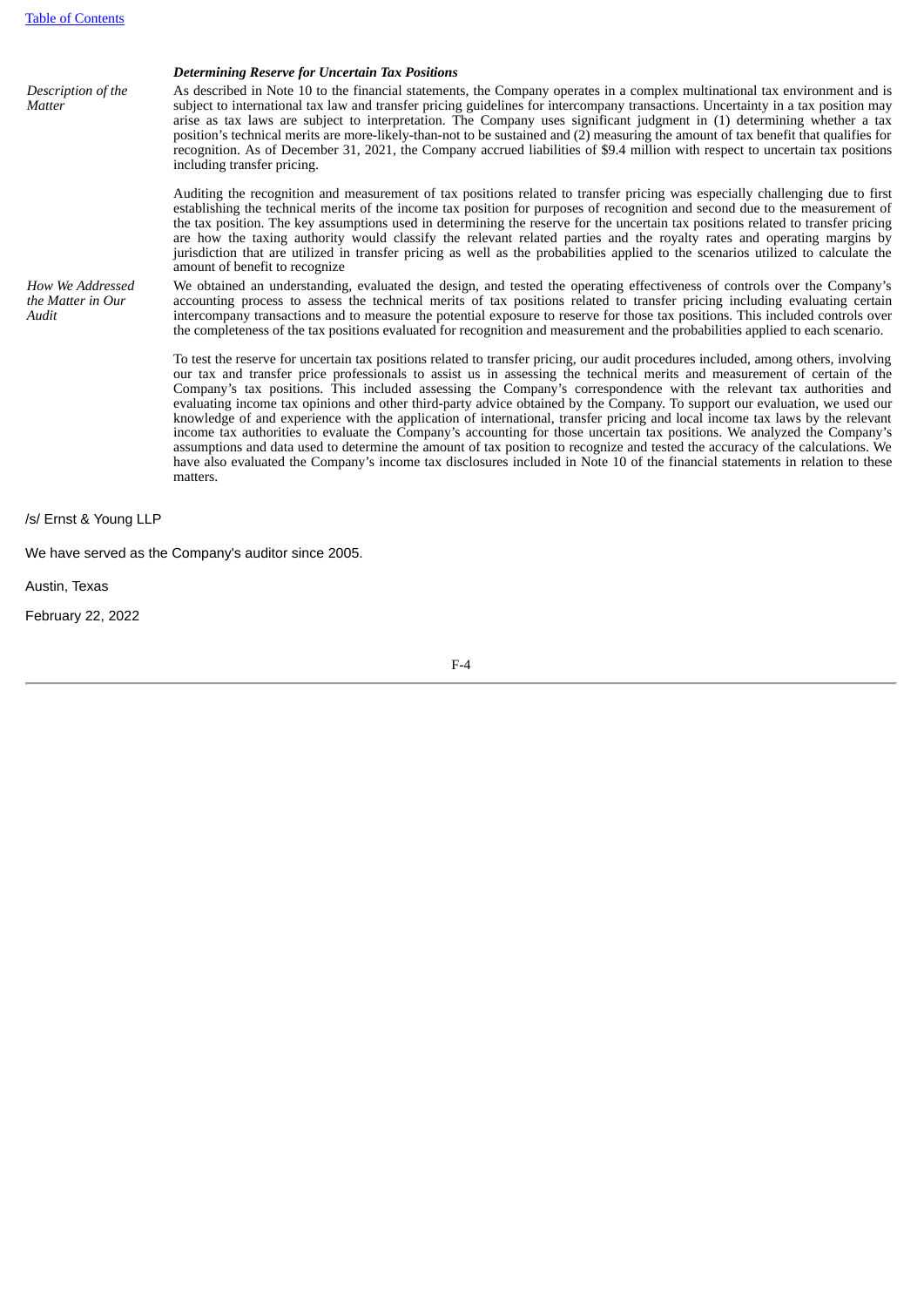### **Report of Independent Registered Public Accounting Firm**

#### **The Board of Directors and Stockholders of National Instruments Corporation**

#### **Opinion on Internal Control over Financial Reporting**

We have audited National Instruments Corporation's internal control over financial reporting as of December 31, 2021, based on criteria established in Internal Control—Integrated Framework issued by the Committee of Sponsoring Organizations of the Treadway Commission 2013 framework (the COSO criteria). In our opinion, National Instruments Corporation (the Company) maintained, in all material respects, effective internal control over financial reporting as of December 31, 2021, based on the COSO criteria.

We also have audited, in accordance with the standards of the Public Company Accounting Oversight Board (United States) (PCAOB), the consolidated balance sheets of the Company as of December 31, 2021 and 2020, the related consolidated statements of income, comprehensive income, stockholders' equity and cash flows for each of the three years in the period ended December 31, 2021, and the related notes and our report dated February 22, 2022 expressed an unqualified opinion thereon.

# **Basis for Opinion**

The Company's management is responsible for maintaining effective internal control over financial reporting and for its assessment of the effectiveness of internal control over financial reporting included in the accompanying Management Report on the Effectiveness of Internal Control Over Financial Reporting. Our responsibility is to express an opinion on the Company's internal control over financial reporting based on our audit. We are a public accounting firm registered with the PCAOB and are required to be independent with respect to the Company in accordance with the U.S. federal securities laws and the applicable rules and regulations of the Securities and Exchange Commission and the PCAOB.

We conducted our audit in accordance with the standards of the PCAOB. Those standards require that we plan and perform the audit to obtain reasonable assurance about whether effective internal control over financial reporting was maintained in all material respects.

Our audit included obtaining an understanding of internal control over financial reporting, assessing the risk that a material weakness exists, testing and evaluating the design and operating effectiveness of internal control based on the assessed risk, and performing such other procedures as we considered necessary in the circumstances. We believe that our audit provides a reasonable basis for our opinion.

# **Definition and Limitations of Internal Control Over Financial Reporting**

A company's internal control over financial reporting is a process designed to provide reasonable assurance regarding the reliability of financial reporting and the preparation of financial statements for external purposes in accordance with generally accepted accounting principles. A company's internal control over financial reporting includes those policies and procedures that (1) pertain to the maintenance of records that, in reasonable detail, accurately and fairly reflect the transactions and dispositions of the assets of the company; (2) provide reasonable assurance that transactions are recorded as necessary to permit preparation of financial statements in accordance with generally accepted accounting principles, and that receipts and expenditures of the company are being made only in accordance with authorizations of management and directors of the company; and (3) provide reasonable assurance regarding prevention or timely detection of unauthorized acquisition, use, or disposition of the company's assets that could have a material effect on the financial statements.

Because of its inherent limitations, internal control over financial reporting may not prevent or detect misstatements. Also, projections of any evaluation of effectiveness to future periods are subject to the risk that controls may become inadequate because of changes in conditions, or that the degree of compliance with the policies or procedures may deteriorate.

/s/ Ernst & Young LLP

Austin, Texas

<span id="page-57-0"></span>February 22, 2022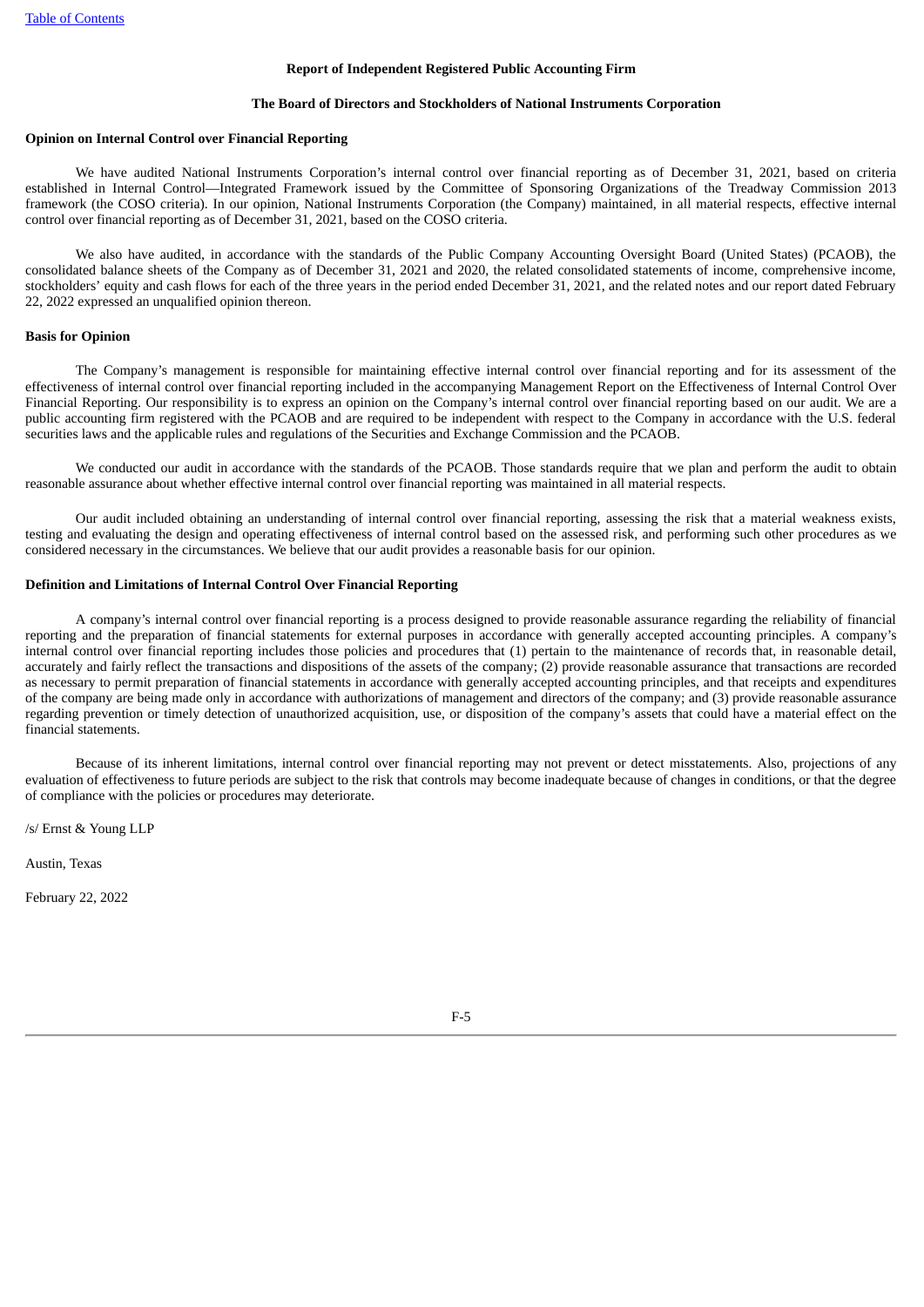# **NATIONAL INSTRUMENTS CORPORATION**

**CONSOLIDATED BALANCE SHEETS** (in thousands, except share and per share data)

|                                                                                                                                           |              |           | <b>December 31, 2020</b> |           |  |
|-------------------------------------------------------------------------------------------------------------------------------------------|--------------|-----------|--------------------------|-----------|--|
| <b>Assets</b>                                                                                                                             |              |           |                          |           |  |
| Cash and cash equivalents                                                                                                                 | \$           | 211,106   | \$                       | 260,232   |  |
| Short-term investments                                                                                                                    |              |           |                          | 59,923    |  |
| Accounts receivable, net                                                                                                                  |              | 341,275   |                          | 266,869   |  |
| Inventories, net                                                                                                                          |              | 289,243   |                          | 194,012   |  |
| Prepaid expenses and other current assets                                                                                                 |              | 89,925    |                          | 68,470    |  |
| Total current assets                                                                                                                      |              | 931,549   |                          | 849,506   |  |
| Property and equipment, net                                                                                                               |              | 253,668   |                          | 254,399   |  |
| Goodwill                                                                                                                                  |              | 575,992   |                          | 467,547   |  |
| Intangible assets, net                                                                                                                    |              | 220,418   |                          | 172,719   |  |
| Operating lease right-of-use assets                                                                                                       |              | 58,641    |                          | 67,674    |  |
| Other long-term assets                                                                                                                    |              | 74,717    |                          | 72,643    |  |
| <b>Total assets</b>                                                                                                                       | \$           | 2,114,985 | \$                       | 1,884,488 |  |
| Liabilities and stockholders' equity                                                                                                      |              |           |                          |           |  |
| Accounts payable and accrued expenses                                                                                                     | \$           | 83,218    | \$                       | 51,124    |  |
| Accrued compensation                                                                                                                      |              | 111,261   |                          | 87,068    |  |
| Deferred revenue                                                                                                                          |              | 137,818   |                          | 132,151   |  |
| Other lease liabilities                                                                                                                   |              | 13,137    |                          | 15,801    |  |
| Other taxes payable                                                                                                                       |              | 59,109    |                          | 48,129    |  |
| Debt, current                                                                                                                             |              |           |                          | 5,000     |  |
| Other current liabilities                                                                                                                 |              | 40,671    |                          | 42,578    |  |
| Total current liabilities                                                                                                                 |              | 445,214   |                          | 381,851   |  |
| Debt. non-current                                                                                                                         |              | 300,000   |                          | 92,036    |  |
| Deferred income taxes                                                                                                                     |              | 14,249    |                          | 25,288    |  |
| Income tax payable - non-current                                                                                                          |              | 54,195    |                          | 61,623    |  |
| Deferred revenue - non-current                                                                                                            |              | 32,822    |                          | 36,335    |  |
| Operating lease liabilities - non-current                                                                                                 |              | 30,468    |                          | 35,854    |  |
| Other long-term liabilities                                                                                                               |              | 14,340    |                          | 26,630    |  |
| <b>Total liabilities</b>                                                                                                                  |              | 891,288   |                          | 659,617   |  |
| Commitments and contingencies                                                                                                             |              |           |                          |           |  |
| Stockholders' equity:                                                                                                                     |              |           |                          |           |  |
| Preferred stock: par value \$0.01; 5,000,000 shares authorized; none issued and outstanding                                               |              |           |                          |           |  |
| Common stock: par value \$0.01; 360,000,000 shares authorized; 132,293,898 and 131,246,615 shares<br>issued and outstanding, respectively |              | 1,323     |                          | 1,312     |  |
| Additional paid-in capital                                                                                                                |              | 1,129,647 |                          | 1,033,284 |  |
| Retained earnings                                                                                                                         |              | 112,858   |                          | 211,101   |  |
| Accumulated other comprehensive loss                                                                                                      |              | (20, 131) |                          | (20, 826) |  |
| Total stockholders' equity                                                                                                                |              | 1,223,697 |                          | 1,224,871 |  |
| Total liabilities and stockholders' equity                                                                                                | $\mathbb{S}$ | 2,114,985 | $\mathfrak{S}$           | 1,884,488 |  |

<span id="page-58-0"></span>The accompanying notes are an integral part of the financial statements.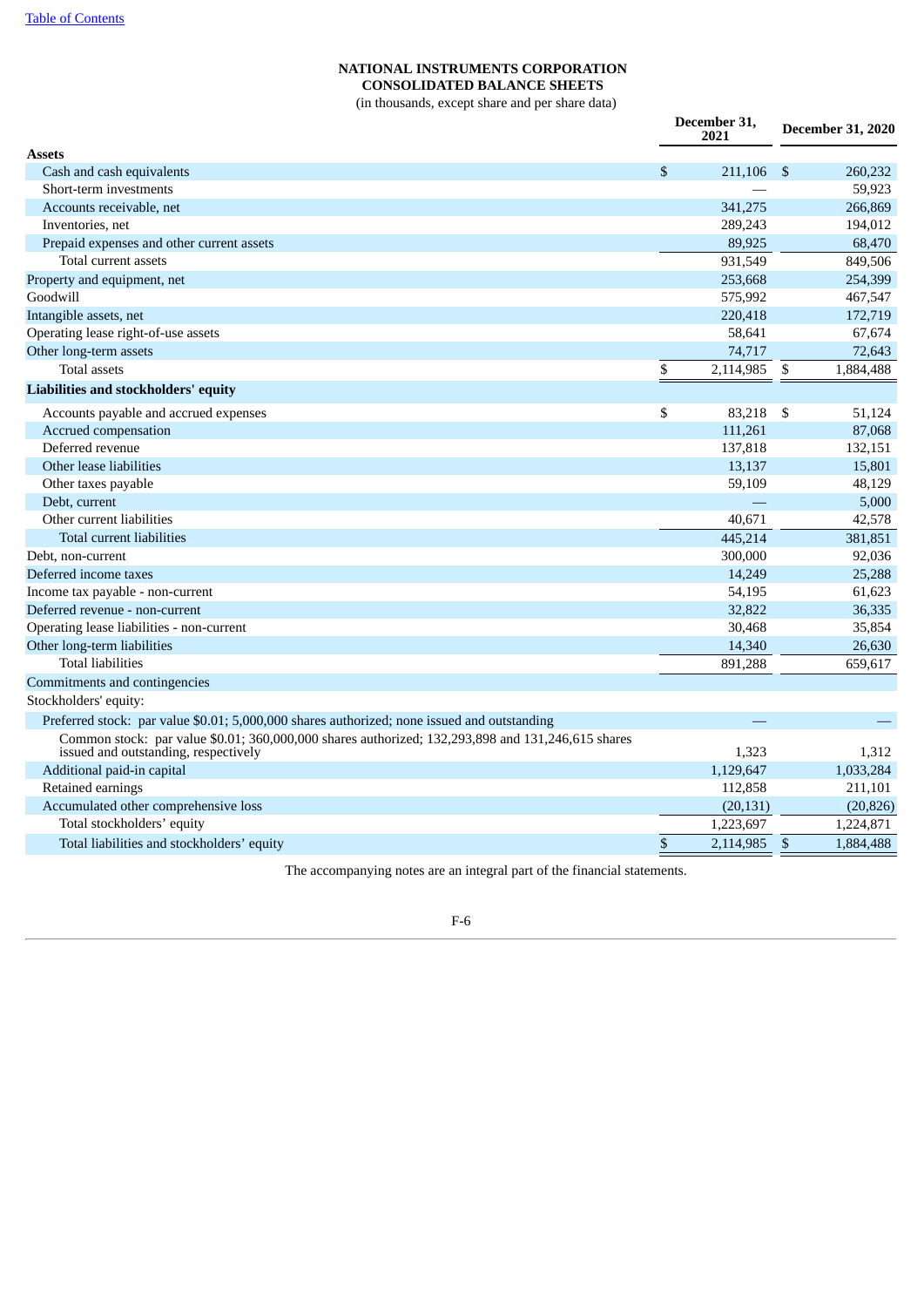# **NATIONAL INSTRUMENTS CORPORATION CONSOLIDATED STATEMENTS OF INCOME**

(in thousands, except per share data)

|                                               | For the years ended December 31, |    |           |     |           |
|-----------------------------------------------|----------------------------------|----|-----------|-----|-----------|
|                                               | 2021                             |    | 2020      |     | 2019      |
| Net sales:                                    |                                  |    |           |     |           |
| Product                                       | \$<br>1,304,609                  | \$ | 1,137,603 | \$  | 1,215,014 |
| Software maintenance                          | 165,072                          |    | 149,068   |     | 138,201   |
| Total net sales                               | 1,469,681                        |    | 1,286,671 |     | 1,353,215 |
|                                               |                                  |    |           |     |           |
| Cost of sales:                                |                                  |    |           |     |           |
| Product                                       | 406,342                          |    | 359,861   |     | 329,364   |
| Software maintenance                          | 14,621                           |    | 11,260    |     | 7,527     |
| Total cost of sales                           | 420,963                          |    | 371,121   |     | 336,891   |
| Gross profit                                  | 1,048,718                        |    | 915,550   |     | 1,016,324 |
|                                               |                                  |    |           |     |           |
| Operating expenses:                           |                                  |    |           |     |           |
| Sales and marketing                           | 467,352                          |    | 465,509   |     | 473,392   |
| Research and development                      | 335,986                          |    | 280,381   |     | 272,452   |
| General and administrative                    | 127,215                          |    | 129,863   |     | 122,768   |
| Total operating expenses                      | 930,553                          |    | 875,753   |     | 868,612   |
| Gain on sale of business/asset                |                                  |    | 159,753   |     | 26,842    |
| Operating income                              | 118,165                          |    | 199,550   |     | 174,554   |
| Other (expense) income                        | (14,590)                         |    | (788)     |     | 5,990     |
| Income before income taxes                    | 103,575                          |    | 198,762   |     | 180,544   |
| Provision for income taxes                    | 14,260                           |    | 55,103    |     | 18,393    |
| Net income                                    | \$<br>89,315                     | \$ | 143,659   | \$  | 162,151   |
|                                               |                                  |    |           |     |           |
| Basic earnings per share                      | \$<br>0.68                       | \$ | 1.10      | \$  | 1.23      |
|                                               |                                  |    |           |     |           |
| Weighted average shares outstanding - basic   | 132,311                          |    | 131,082   |     | 131,722   |
|                                               |                                  |    |           |     |           |
| Diluted earnings per share                    | \$<br>0.67                       | \$ | 1.09      | \$  | 1.22      |
|                                               |                                  |    |           |     |           |
| Weighted average shares outstanding - diluted | 133,562                          |    | 131,799   |     | 132,734   |
|                                               |                                  |    |           |     |           |
| Dividends declared per share                  | \$<br>1.08                       | \$ | 1.04      | -\$ | 1.00      |

<span id="page-59-0"></span>The accompanying notes are an integral part of these financial statements.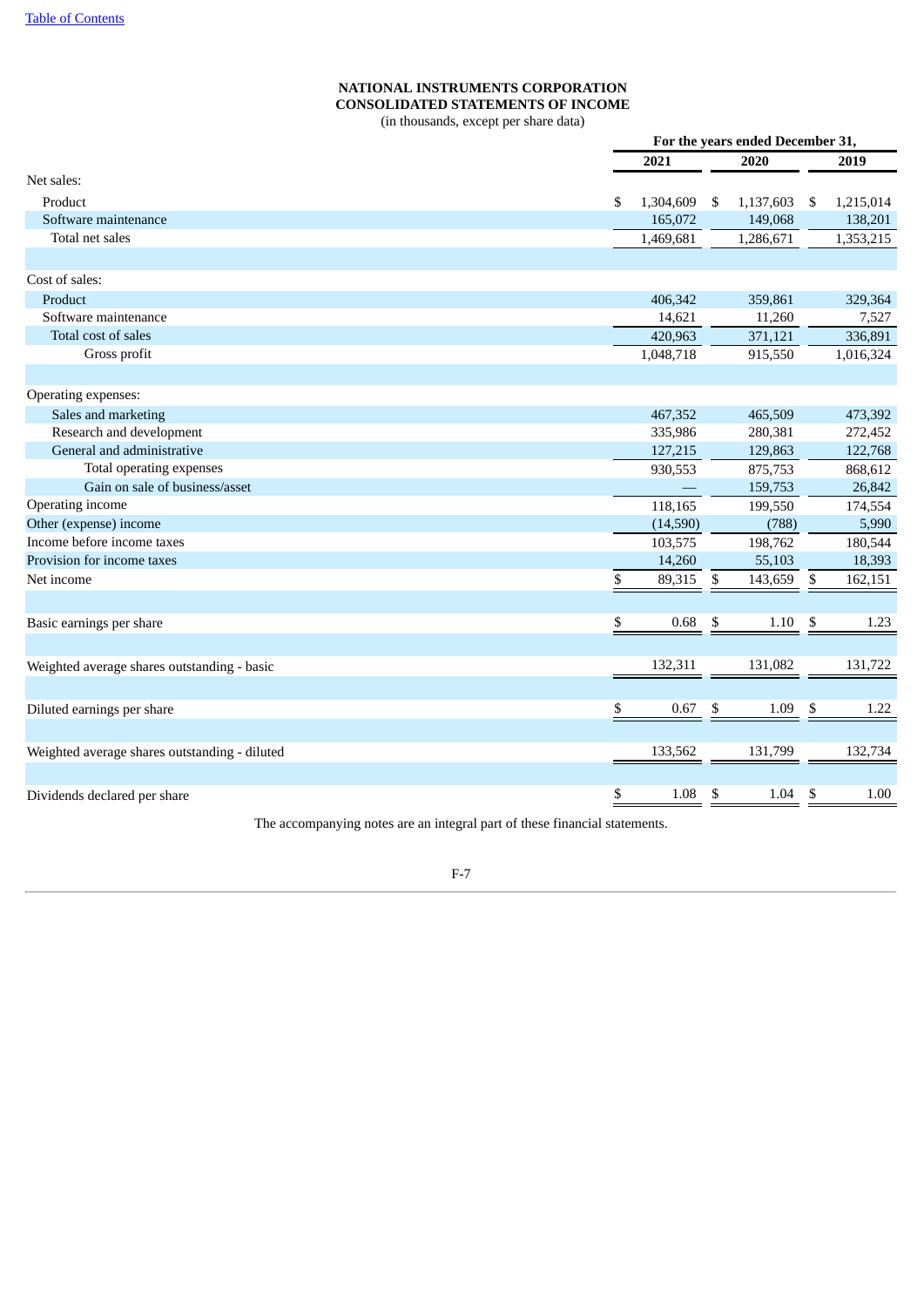# **NATIONAL INSTRUMENTS CORPORATION CONSOLIDATED STATEMENTS OF COMPREHENSIVE INCOME** (in thousands)

|                                                                                        | For the years ended December 31, |           |      |           |  |          |
|----------------------------------------------------------------------------------------|----------------------------------|-----------|------|-----------|--|----------|
|                                                                                        | 2021                             |           | 2020 |           |  | 2019     |
|                                                                                        |                                  |           |      |           |  |          |
| Net income                                                                             |                                  | 89,315    | \$.  | 143,659   |  | 162,151  |
| Other comprehensive income (loss), before tax and net of reclassification adjustments: |                                  |           |      |           |  |          |
| Foreign currency translation adjustment                                                |                                  | (13, 113) |      | 15,765    |  | (3,346)  |
| Unrealized gain (loss) on securities available-for-sale                                |                                  | 420       |      | (398)     |  | 1,141    |
| Unrealized gain (loss) on derivative instruments                                       |                                  | 17,270    |      | (19, 694) |  | (2,629)  |
| Other comprehensive income (loss), before tax                                          |                                  | 4.577     |      | (4,327)   |  | (4,834)  |
| Tax provision (benefit) related to items of other comprehensive income                 |                                  | 3,882     |      | (4,571)   |  | (695)    |
| Other comprehensive income (loss), net of tax                                          |                                  | 695       |      | 244       |  | (4, 139) |
| Comprehensive income                                                                   |                                  | 90,010    |      | 143,903   |  | 158,012  |

<span id="page-60-0"></span>The accompanying notes are an integral part of these financial statements.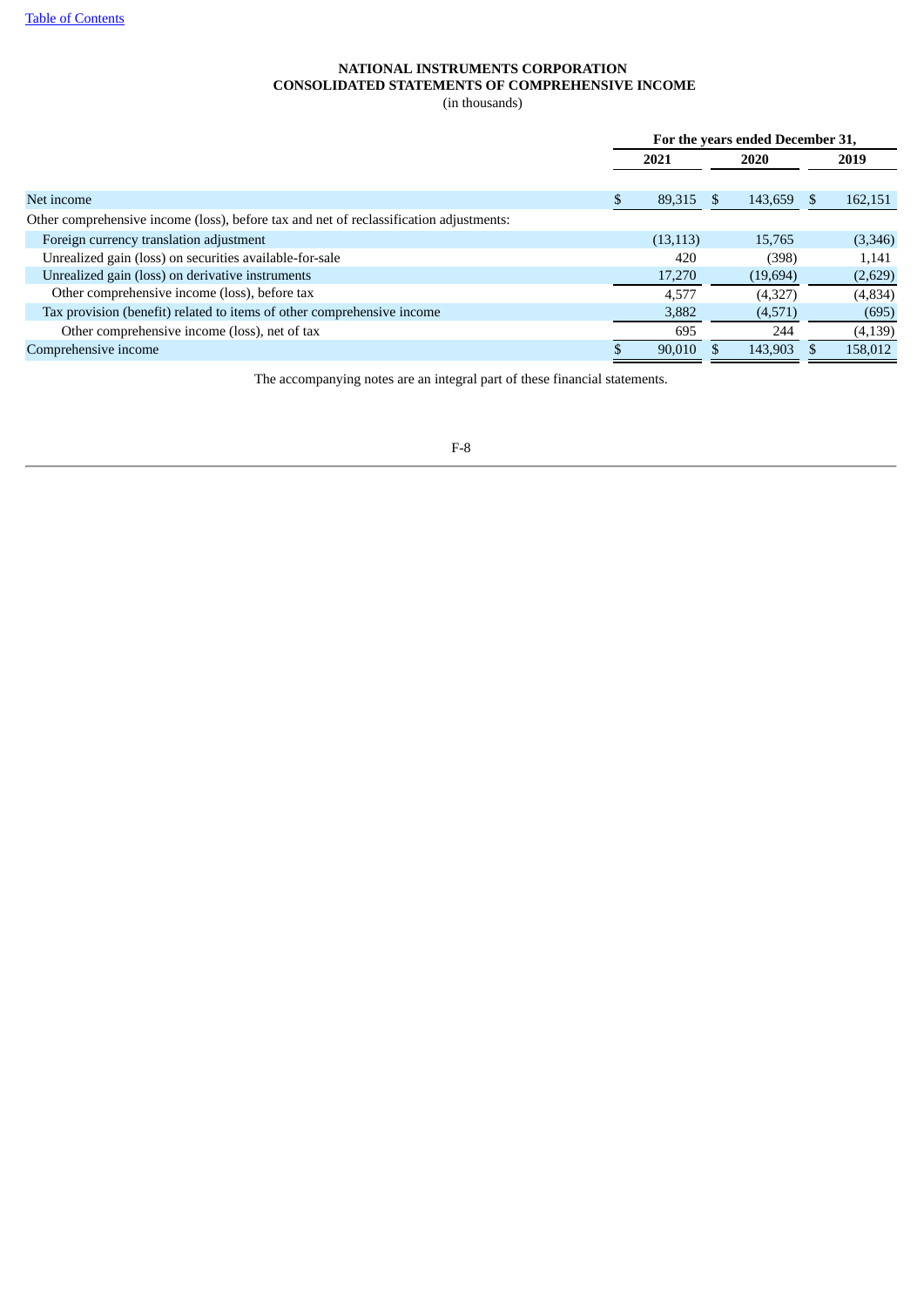# **NATIONAL INSTRUMENTS CORPORATION CONSOLIDATED STATEMENTS OF CASH FLOWS** (in thousands)

|                                                                                             | For the years ended December 31, |              |            |      |            |
|---------------------------------------------------------------------------------------------|----------------------------------|--------------|------------|------|------------|
|                                                                                             | 2021                             |              | 2020       |      | 2019       |
| <b>Cash flow from operating activities:</b>                                                 |                                  |              |            |      |            |
| Net income                                                                                  | \$<br>89,315                     | - \$         | 143,659    | - \$ | 162,151    |
| Adjustments to reconcile net income to net cash provided by operating activities:           |                                  |              |            |      |            |
| Depreciation and amortization                                                               | 99,402                           |              | 87,064     |      | 73,541     |
| Stock-based compensation                                                                    | 74,583                           |              | 58,376     |      | 51,438     |
| Disposal gain on sale of business/assets                                                    |                                  |              | (159, 753) |      | (26, 842)  |
| Loss from equity-method investees                                                           | 5,719                            |              | 2,942      |      | 1,060      |
| Deferred income taxes                                                                       | (15,796)                         |              | 7,771      |      | (12,680)   |
| Changes in operating assets/ liabilities (net of effects of acquisitions and divestitures): |                                  |              |            |      |            |
| Accounts receivable                                                                         | (75, 492)                        |              | (17,260)   |      | (7, 193)   |
| <b>Inventories</b>                                                                          | (90, 480)                        |              | 7,617      |      | (6,773)    |
| Prepaid expenses and other assets                                                           | (5,274)                          |              | (5, 427)   |      | (8,986)    |
| Accounts payable and accrued expenses                                                       | 31,303                           |              | (10)       |      | 4,034      |
| Deferred revenue                                                                            | 6,096                            |              | 6,417      |      | 5,579      |
| Taxes, accrued compensation, and other current liabilities                                  | 24,123                           |              | 49,371     |      | (10, 924)  |
| Net cash provided by operating activities                                                   | 143,499                          |              | 180,767    |      | 224,405    |
|                                                                                             |                                  |              |            |      |            |
| <b>Cash flow from investing activities:</b>                                                 |                                  |              |            |      |            |
| Capital expenditures                                                                        | (40, 975)                        |              | (49, 652)  |      | (60, 857)  |
| Proceeds from sale of assets/business, net of cash divested                                 |                                  |              | 160,266    |      | 32,492     |
| Capitalization of internally developed software                                             | (1,463)                          |              | (4,054)    |      | (9,065)    |
| Additions to other intangibles                                                              | (2,751)                          |              | (1,441)    |      | (1,209)    |
| Acquisitions of equity-method investments                                                   | (15,753)                         |              | (9,761)    |      | (13,670)   |
| Acquisitions, net of cash received                                                          | (223,080)                        |              | (334, 981) |      |            |
| Purchases of short-term investments                                                         |                                  |              | (206, 330) |      | (185, 267) |
| Sales and maturities of short-term investments                                              | 60,297                           |              | 384,652    |      | 219,628    |
| Net cash used in investing activities                                                       | (223, 725)                       |              | (61, 301)  |      | (17, 948)  |
|                                                                                             |                                  |              |            |      |            |
| <b>Cash flow from financing activities:</b>                                                 |                                  |              |            |      |            |
| Proceeds from term loan                                                                     |                                  |              | 170,000    |      |            |
| Payments on term loan                                                                       | (98,750)                         |              | (71,250)   |      |            |
| Proceeds from revolving line of credit                                                      | 300,000                          |              | 20,000     |      |            |
| Payments of revolving line of credit                                                        |                                  |              | (20,000)   |      |            |
| Debt issuance costs                                                                         | (1,993)                          |              | (1,893)    |      |            |
| Proceeds from issuance of common stock                                                      | 32,518                           |              | 31,947     |      | 33,191     |
| Repurchase of common stock                                                                  | (55,000)                         |              | (48, 713)  |      | (171, 316) |
| Dividends paid                                                                              | (143, 113)                       |              | (136, 545) |      | (131, 855) |
| Other                                                                                       |                                  |              |            |      | (837)      |
| Net cash provided by (used in) financing activities                                         | 33,662                           |              | (56, 454)  |      | (270, 817) |
| Effect of exchange rate changes on cash                                                     | (2,562)                          |              | 2,604      |      | (410)      |
| Net change in cash and cash equivalents                                                     | (49, 126)                        |              | 65,616     |      | (64,770)   |
| Cash and cash equivalents at beginning of period                                            | 260,232                          |              | 194,616    |      | 259,386    |
| Cash and cash equivalents at end of period                                                  | \$<br>211,106                    | $\mathbb{S}$ | 260,232    | \$   | 194,616    |
| Supplemental disclosures:                                                                   |                                  |              |            |      |            |
| Interest paid                                                                               | \$<br>2,619                      | - \$         | $1,131$ \$ |      |            |
| Income taxes paid                                                                           | \$<br>40,520 \$                  |              | 45,182 \$  |      | 46,096     |

<span id="page-61-0"></span>The accompanying notes are an integral part of these financial statements.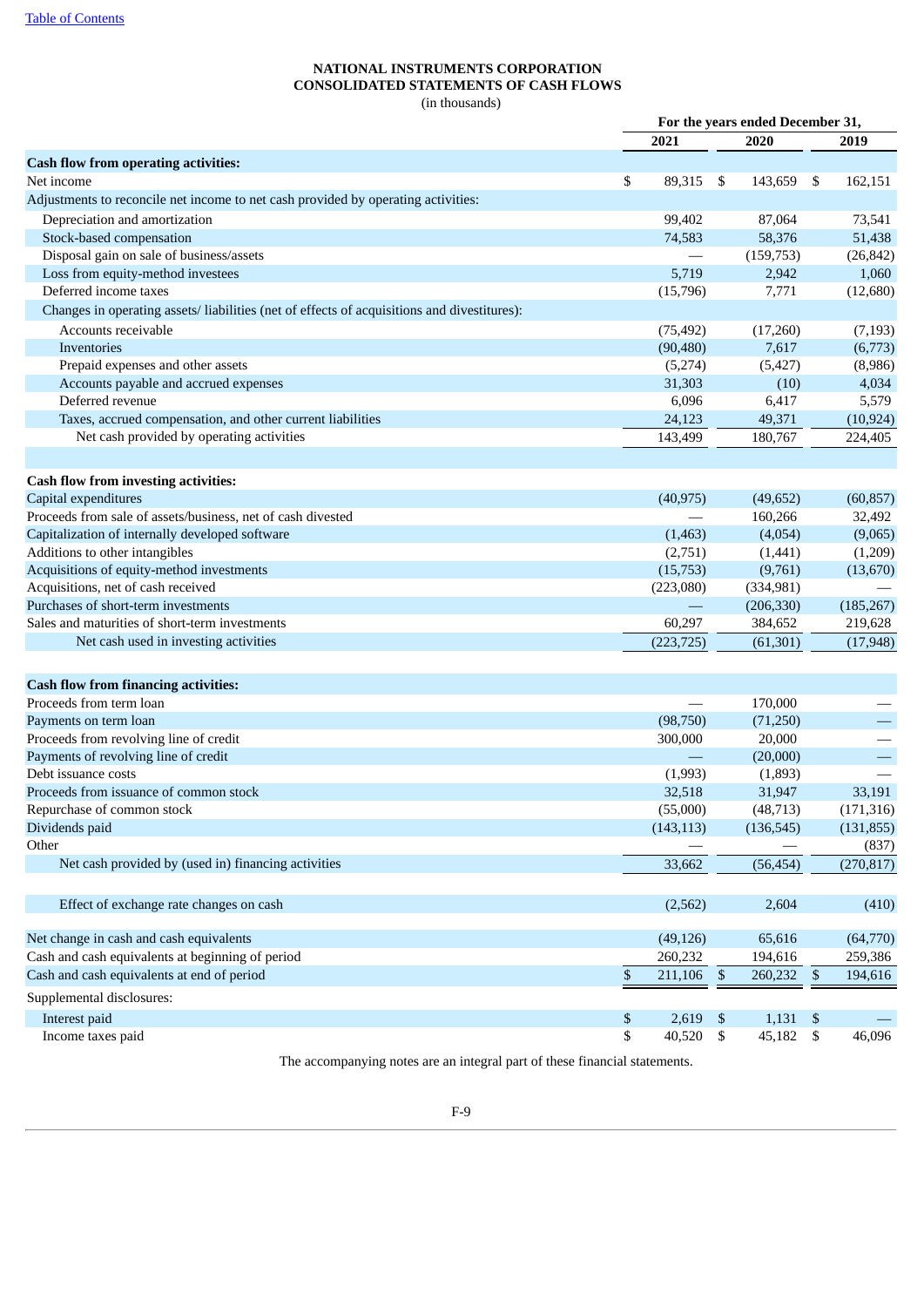# **NATIONAL INSTRUMENTS CORPORATION CONSOLIDATED STATEMENTS OF STOCKHOLDERS' EQUITY (in thousands, except share data)**

|                                                  | Common<br><b>Stock Shares</b> |              | Common<br><b>Stock</b><br><b>Amount</b> | <b>Additional</b><br>Paid-in<br><b>Capital</b> | <b>Retained</b><br><b>Earnings</b> |    | <b>Accumulated</b><br>Other<br>Comprehensive<br>Income/(Loss) |                | <b>Total</b><br>Stockholders'<br><b>Equity</b> |
|--------------------------------------------------|-------------------------------|--------------|-----------------------------------------|------------------------------------------------|------------------------------------|----|---------------------------------------------------------------|----------------|------------------------------------------------|
| <b>Balance at December 31, 2018</b>              | 132,655,941                   |              | 1,327                                   | 897,544                                        | 356,418                            |    | (16, 931)                                                     |                | 1,238,358                                      |
| Net income                                       |                               |              |                                         |                                                | 162,151                            |    |                                                               |                | 162,151                                        |
| Other comprehensive loss, net of tax             |                               |              |                                         |                                                |                                    |    | (4, 139)                                                      |                | (4, 139)                                       |
| Issuance of common stock under employee<br>plans | 1,848,594                     |              | 18                                      | 32,336                                         |                                    |    |                                                               |                | 32,354                                         |
| Stock-based compensation                         |                               |              |                                         | 50,797                                         |                                    |    |                                                               |                | 50,797                                         |
| Repurchase of common stock                       | (4,000,000)                   |              | (40)                                    | (27,099)                                       | (144, 177)                         |    |                                                               |                | (171, 316)                                     |
| Dividends paid                                   |                               |              |                                         |                                                | (131, 855)                         |    |                                                               |                | (131, 855)                                     |
| <b>Balance at December 31, 2019</b>              | 130,504,535                   |              | 1,305                                   | 953,578                                        | 242,537                            |    | (21,070)                                                      |                | 1,176,350                                      |
| Net income                                       |                               |              |                                         |                                                | 143,659                            |    |                                                               |                | 143,659                                        |
| Other comprehensive income, net of tax           |                               |              |                                         |                                                |                                    |    | 244                                                           |                | 244                                            |
| Issuance of common stock under employee<br>plans | 2,132,137                     |              | 21                                      | 31,926                                         |                                    |    |                                                               |                | 31,947                                         |
| Stock-based compensation                         |                               |              |                                         | 57,929                                         |                                    |    |                                                               |                | 57,929                                         |
| Repurchase of common stock                       | (1,390,057)                   |              | (14)                                    | (10, 149)                                      | (38, 550)                          |    |                                                               |                | (48, 713)                                      |
| Dividends paid                                   |                               |              |                                         |                                                | (136, 545)                         |    |                                                               |                | (136, 545)                                     |
| <b>Balance at December 31, 2020</b>              | 131,246,615                   | $\mathbf{s}$ | 1,312                                   | \$<br>1,033,284                                | \$<br>211,101                      | \$ | (20, 826)                                                     | $\mathfrak{s}$ | 1,224,871                                      |
| Net income                                       |                               |              |                                         |                                                | 89,315                             |    |                                                               |                | 89,315                                         |
| Other comprehensive income, net of tax           |                               |              |                                         |                                                |                                    |    | 695                                                           |                | 695                                            |
| Issuance of common stock under employee<br>plans | 2,386,781                     |              | 24                                      | 32,494                                         |                                    |    |                                                               |                | 32,518                                         |
| Stock-based compensation                         |                               |              |                                         | 74,411                                         |                                    |    |                                                               |                | 74,411                                         |
| Repurchase of common stock                       | (1,339,498)                   |              | (13)                                    | (10, 542)                                      | (44, 445)                          |    |                                                               |                | (55,000)                                       |
| Dividends paid                                   |                               |              |                                         |                                                | (143, 113)                         |    |                                                               |                | (143, 113)                                     |
| <b>Balance at December 31, 2021</b>              | 132,293,898                   | \$           | 1,323                                   | \$<br>1,129,647                                | \$<br>112,858                      | S  | (20, 131)                                                     | \$             | 1,223,697                                      |

<span id="page-62-0"></span>The accompanying notes are an integral part of these financial statements.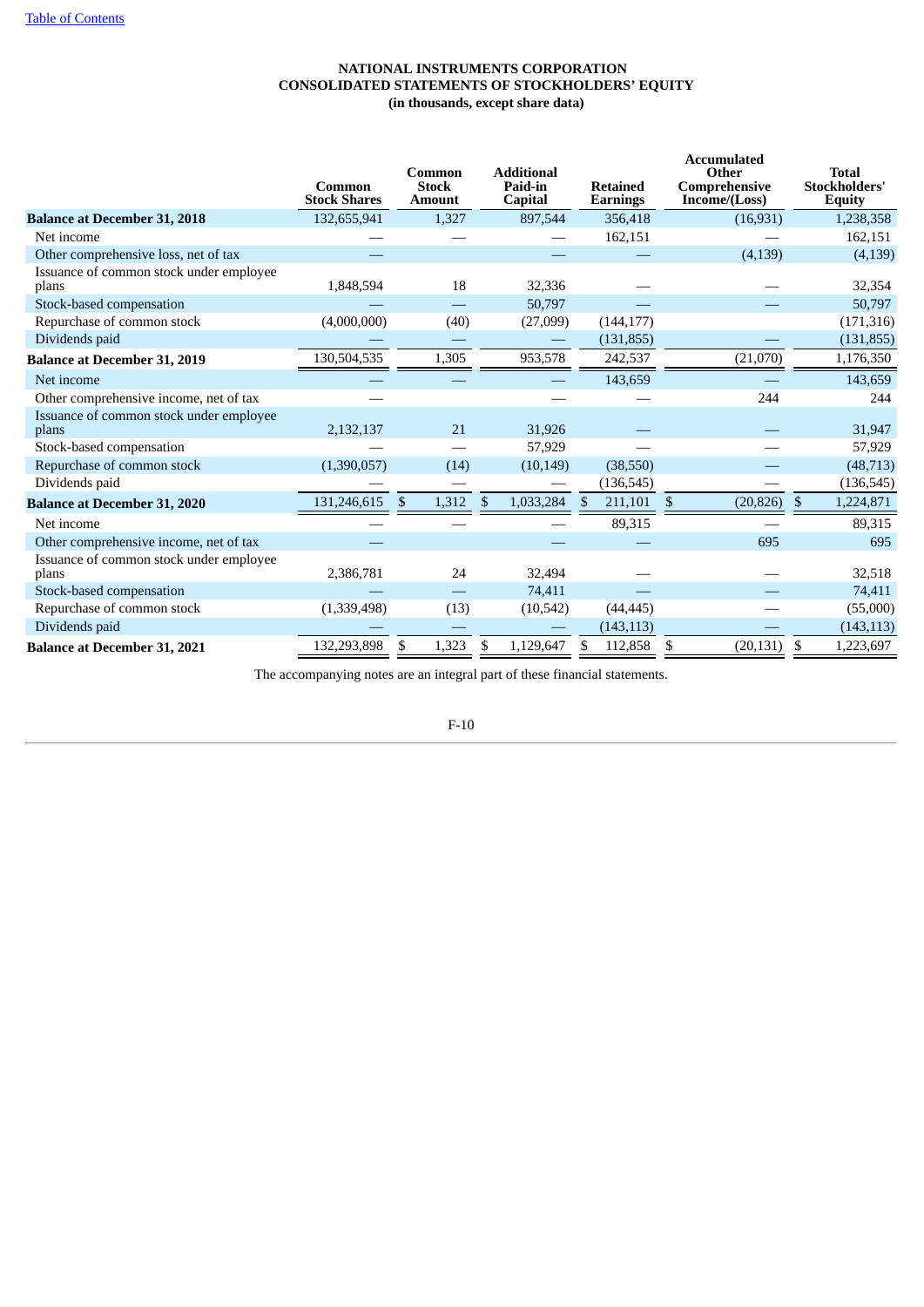# **NATIONAL INSTRUMENTS CORPORATION NOTES TO CONSOLIDATED FINANCIAL STATEMENTS**

# **Note 1 – Operations and summary of significant accounting policies**

National Instruments Corporation (the "Company," "NI," "we," "us" or "our") is a Delaware corporation. We provide flexible application software and modular, multifunction hardware that users combine with industry-standard computers, networks and third-party devices to create automated test and automated measurement systems. Our software-centric approach helps our customers quickly and cost-effectively design, prototype and deploy customdefined solutions for their design, control and test application needs. We offer hundreds of products used to create virtual instrumentation systems for general, commercial, industrial and scientific applications. Our products may be used in different environments, and consequently, specific application of our products is determined by the customer and often is not known to us.

These financial statements have been prepared in accordance with U.S. generally accepted accounting principles.

### *Principles of consolidation*

The Consolidated Financial Statements include the accounts of National Instruments Corporation and its subsidiaries. All significant intercompany accounts and transactions have been eliminated.

#### *Use of estimates*

The preparation of our financial statements in conformity with U.S. generally accepted accounting principles requires us to make estimates and assumptions that affect the reported amounts of assets, liabilities, revenues, expenses and related disclosures of contingent assets and liabilities. We base our estimates on past experience and other assumptions that we believe are reasonable under the circumstances, and we evaluate these estimates on an ongoing basis. Our critical accounting policies are those that affect our financial statements materially and involve difficult, subjective or complex judgments by management. Although these estimates are based on management's best knowledge of current events and actions that may impact the company in the future, actual results may be materially different from the estimates.

### *Reclassifications*

Certain prior period amounts have been reclassified to conform to the current period presentation.

### *Gain on Sale of Business/Assets*

# *Sale of Office Building*

During the year ended December 31, 2019, we recognized a gain of \$26.8 million from the sale of our 136,000 square foot office building and property located at 6504 Bridgepoint Parkway, Austin, Texas. At the time of sale, we did not occupy the building and had been leasing the building to third parties for several years. The disposal gain is presented as "Gain on sale of business/asset" in the Consolidated Statements of Income, in accordance with ASC 360 - *Property, Plant and Equipment*.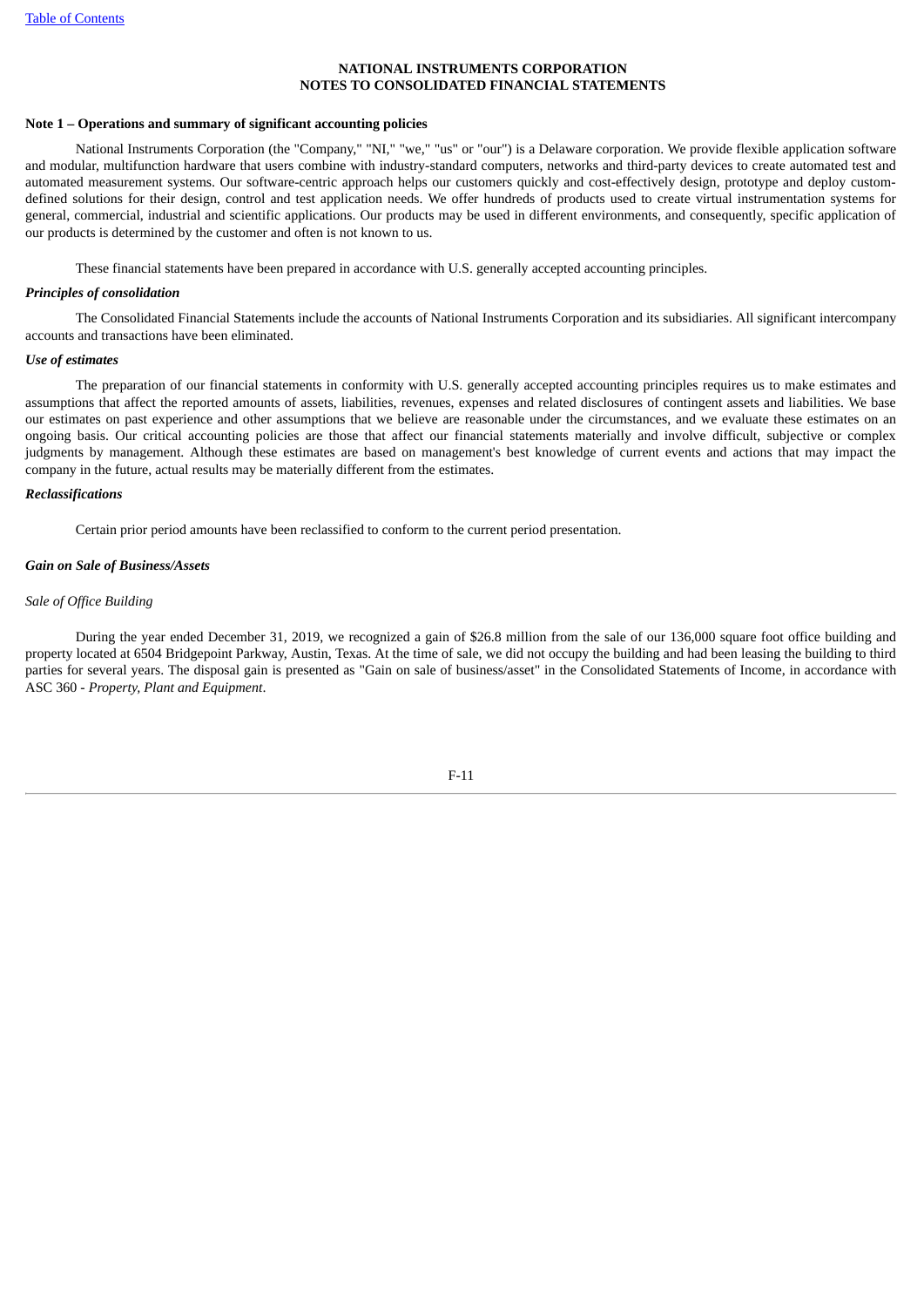# *Divestiture of AWR*

On January 15, 2020, we completed the sale of our AWR Corporation subsidiary ("AWR") for approximately \$161 million. We recognized a gain of approximately \$160 million on the sale. The gain is included within "Gain on sale of business/asset" in the consolidated statements of income, which also included approximately \$1 million of transaction costs.

The divestiture of AWR resulted in the derecognition of the following assets and liabilities (in thousands):

| <b>Assets</b>                                     |    |        |
|---------------------------------------------------|----|--------|
|                                                   |    |        |
| Cash                                              | \$ | 1,027  |
| Accounts receivable, net                          |    | 7,233  |
| Prepaid and other current assets                  |    | 283    |
| Goodwill                                          |    | 7,221  |
| Other non-current assets                          |    | 556    |
| <b>Total Assets</b>                               |    | 16,320 |
|                                                   |    |        |
| <b>Liabilities</b>                                |    |        |
| Deferred revenue                                  |    | 15,296 |
| Other current liabilities                         |    | 940    |
| Cumulative translation adjustment                 |    | (660)  |
| <b>Total liabilities and stockholders' equity</b> |    | 15,576 |
|                                                   |    |        |
| Total assets divested, net (including cash)       | Эħ | 744    |

### *Revenue Recognition*

Revenue is recognized upon transfer of control of the promised products or services to customers in an amount that reflects the consideration we expect to receive in exchange for those products or services. We enter into contracts that can include various combinations of our products or services, which are generally capable of being distinct and accounted for as separate performance obligations. Revenue is recognized net of allowances for returns and any taxes collected from customers, which are subsequently remitted to governmental authorities.

# *Nature of Goods and Services*

We derive revenues from two primary sources: products and software maintenance.

*Product revenues* are primarily generated from the sale of off-the-shelf modular test and measurement hardware components and related drivers, and application software licenses. Sales of most hardware components may also include optional extended hardware warranties, which typically provide additional service-type coverage for three years from the purchase date. Our software licenses typically provide for a perpetual right to use our software. We also offer some term-based software licenses that expire, which are referred to as subscription arrangements. We do not customize software for customers and installation services are not required. The software is delivered before related services are provided and is functional without professional services, updates and technical support. We sell our customer support contracts as a percentage of net software purchases to which the support is related. Revenues from offerings related to our hardware and software products such as extended hardware warranties, training, consulting and installation services are not significant and are presented within product revenues, as further discussed below.

*Software maintenance* revenues consists of post-contract customer support that provides the customer with unspecified upgrades and technical support. For these contracts, we account for individual performance obligations separately if they are distinct. The transaction price is allocated to the separate performance obligations on a relative standalone selling price basis. Standalone selling prices of software licenses are estimated based on our established pricing practices and maximize the use of observable inputs. Standalone selling prices of hardware products are typically estimated based on observable transactions when these services are sold on a standalone basis.

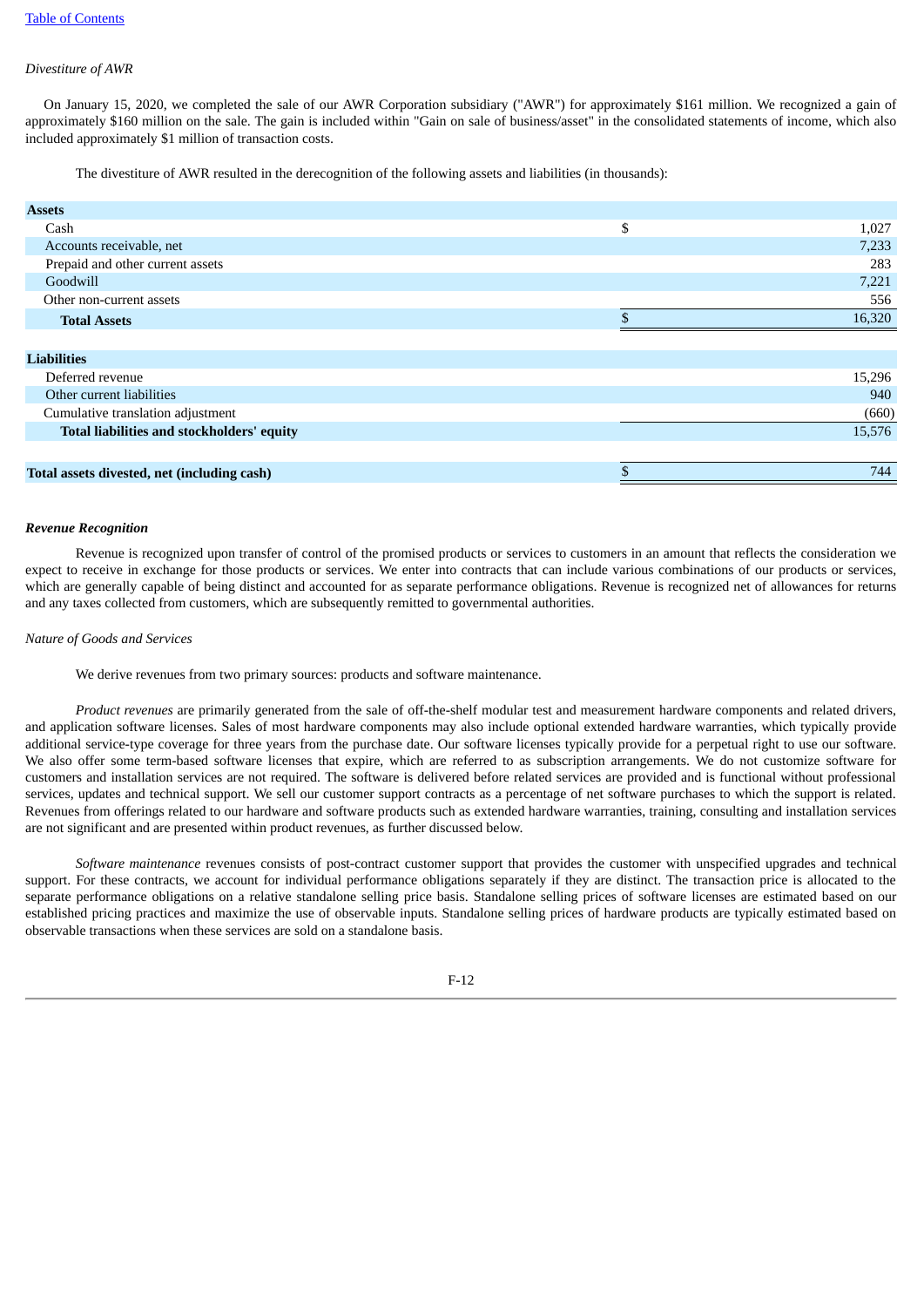Our typical performance obligations include the following:

| <b>Performance Obligation</b>   | When performance obligation is<br>typically satisfied                                                                                                               | When payment is typically due                                | How standalone selling price is<br>typically estimated                                                                                                                                                                                                                                                                                            |  |  |  |  |  |  |
|---------------------------------|---------------------------------------------------------------------------------------------------------------------------------------------------------------------|--------------------------------------------------------------|---------------------------------------------------------------------------------------------------------------------------------------------------------------------------------------------------------------------------------------------------------------------------------------------------------------------------------------------------|--|--|--|--|--|--|
| <b>Product revenue</b>          |                                                                                                                                                                     |                                                              |                                                                                                                                                                                                                                                                                                                                                   |  |  |  |  |  |  |
| Modular hardware                | When customer obtains control of<br>the product (point-in-time)                                                                                                     | Within 30-90 days of shipment                                | Observable in transactions without<br>multiple performance obligations                                                                                                                                                                                                                                                                            |  |  |  |  |  |  |
| Software licenses               | When software media is delivered to<br>customer or made available for<br>download electronically, and the<br>applicable license period has begun<br>(point-in-time) | Within 30-90 days of the beginning<br>of license period      | Perpetual/Subscription licenses:<br>Value relationships based on (i) the<br>directly observable pricing of the<br>license bundled with software<br>maintenance and (ii) the directly<br>observable pricing of software<br>maintenance renewals, when they are<br>sold on a standalone basis.<br>Enterprise-wide term licenses:<br>Residual method |  |  |  |  |  |  |
| Extended hardware warranty      | Ratably over the course of the<br>support contract (over time)                                                                                                      | Within 30-90 days of the beginning<br>of the contract period | Observable in renewal transactions                                                                                                                                                                                                                                                                                                                |  |  |  |  |  |  |
| Other related support offerings | As work is performed (over time) or<br>course is delivered (point-in-time)                                                                                          | Within 30-90 days of delivery                                | Observable in transactions without<br>multiple performance obligations                                                                                                                                                                                                                                                                            |  |  |  |  |  |  |
| Software maintenance revenue    |                                                                                                                                                                     |                                                              |                                                                                                                                                                                                                                                                                                                                                   |  |  |  |  |  |  |
| Software maintenance            | Ratably over the course of the<br>support contract (over time)                                                                                                      | Within 30-90 days of the beginning<br>of the contract period | Observable in renewal transactions                                                                                                                                                                                                                                                                                                                |  |  |  |  |  |  |

# *Significant Judgments*

Judgment is required to determine the standalone selling price ("SSP") for each distinct performance obligation. We use a single amount to estimate SSP for items that are not sold separately, including perpetual and term licenses sold with software maintenance. We use a range of amounts to estimate SSP when we sell each of the products and services separately and need to determine whether there is a discount that needs to be allocated based on the relative SSP of the various products and services.

Due to the various benefits from and the nature of our enterprise agreement program, judgment is required to assess the pattern of delivery, including the utilization of certain benefits across our portfolio of customers. Additionally, whether a renewal option represents a distinct performance obligation could significantly impact the timing of revenue recognized.

Our products are generally sold with a right of return which is accounted for as variable consideration when estimating the amount of revenue to recognize. Returns and credits are estimated at contract inception and updated at the end of each reporting period as additional information becomes available and only to the extent that it is probable that a significant reversal of any incremental revenue will not occur. Changes to our estimated variable consideration were not material for the periods presented.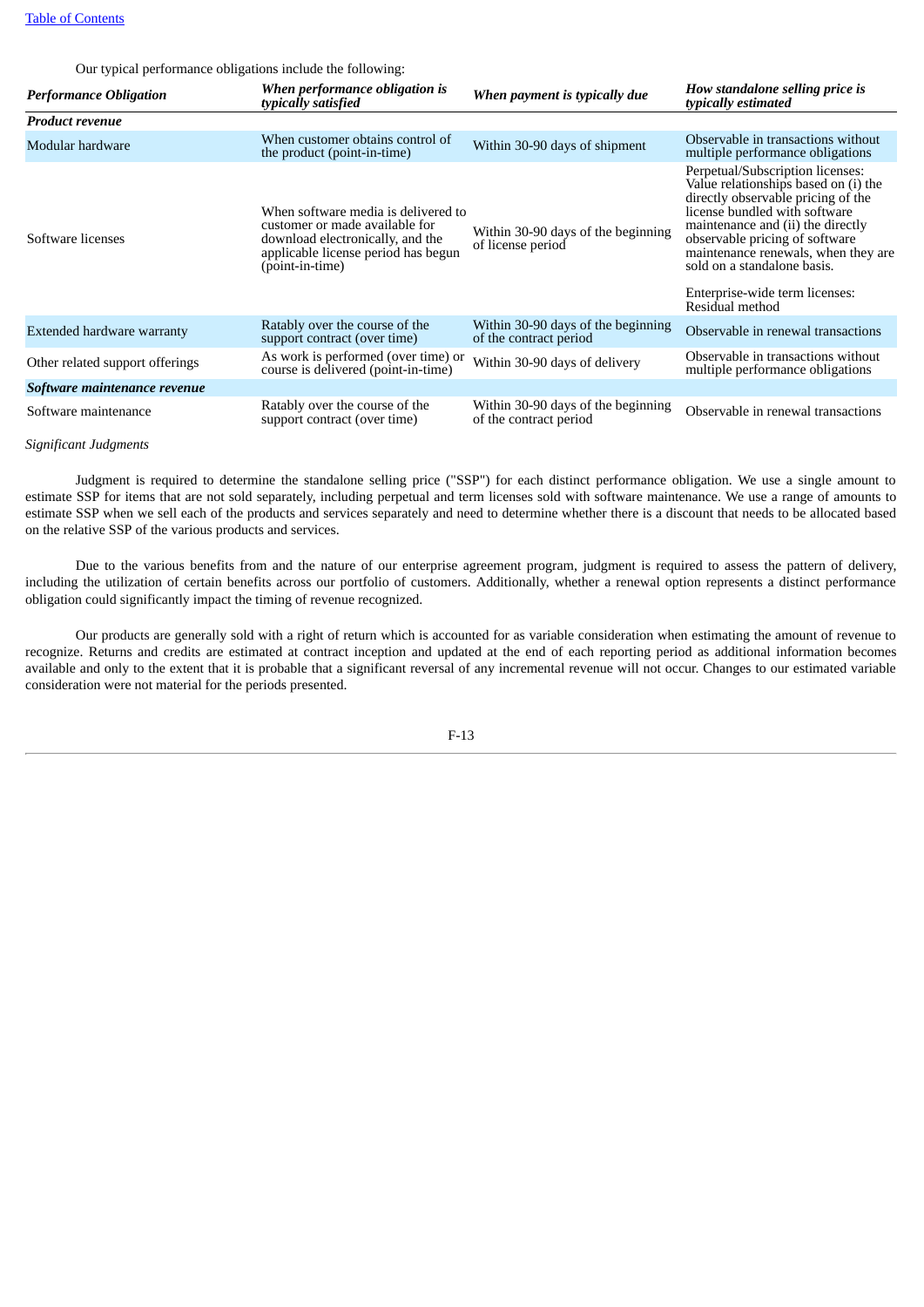## *Contract Balances*

Timing of revenue recognition may differ from the timing of payment from customers. We record a receivable when revenue is recognized prior to invoicing, or deferred revenue when revenue is recognized subsequent to invoicing. Based on the nature of our contracts with customers, we do not typically recognize unbilled receivables related to revenues recognized in excess of amounts billed.

In instances where the timing of revenue recognition differs from the timing of invoicing, we have determined our contracts generally do not include a significant financing component. The primary purpose of our invoicing terms is to provide customers with efficient and predictable ways of purchasing our products and services, not to receive financing from our customers or to provide customers with financing. Examples include invoicing at the beginning of a maintenance service term with revenue recognized ratably over the contract period.

# *Accounts Receivable*

Accounts receivable are recorded net of allowance for credit losses of \$7.0 million and \$6.5 million at December 31, 2021 and 2020, respectively. The allowance for credit losses reflects the best estimate of future losses over the contractual life of outstanding accounts receivable and is determined on the basis of historical bad debts, customer concentrations, customer creditworthiness and current economic trends.

# (In thousands)

| Year | Description                 | <b>Balance</b> at<br><b>Beginning of</b><br>Period | <b>Provisions</b> | <b>Write-Offs</b> | <b>Balance</b> at<br><b>End of Period</b> |
|------|-----------------------------|----------------------------------------------------|-------------------|-------------------|-------------------------------------------|
| 2019 | Allowance for credit losses | 3,490                                              | 396               | 343               | 3,543                                     |
| 2020 | Allowance for credit losses | 3.543                                              | 3,669             | 693               | 6,519                                     |
| 2021 | Allowance for credit losses | 6,519                                              | 672               | 179               | 7,012                                     |

# *Contract Liabilities*

We recognize contract liabilities, presented in our Consolidated Balance Sheet as "Deferred revenue" when we have an obligation to transfer goods or services to a customer for which we have received consideration (or an amount of consideration is due) from the customer. Refer to Note 2 - Revenue of Notes to Consolidated Financial Statements for additional information, including changes in our contract liability during the years ended December 31, 2021 and December 31, 2020.

# *Refund Liability*

A refund liability for estimated sales returns is made by reducing recorded revenue based on historical experience. We analyze historical returns, current economic trends and changes in customer demand of our products when evaluating the adequacy of our sales returns refund liability. Our sales return refund liability was \$3.2 million and \$2.6 million at each of December 31, 2021 and 2020 and is presented within "Other Current Liabilities" on our balance sheet.

# *Assets Recognized from the Costs to Obtain a Contract with a Customer*

We recognize an asset for the incremental costs of obtaining a contract with a customer if we expect the benefit of those costs to be longer than one year. We have determined that certain sales incentive programs meet the requirements to be capitalized. Capitalized incremental costs related to initial contracts and renewals are amortized over the same period because the commissions paid on both the initial contract and renewals are commensurate with one another. Total capitalized costs to obtain a contract were not material during the periods presented and are included in other long-term assets on our consolidated balance sheets. The net effect of capitalization and amortization of these costs was not material to our results of operating during the periods presented.

### *Shipping and handling costs*

Our shipping and handling costs charged to customers are included in net sales, and the associated expense is recorded in cost of sales.

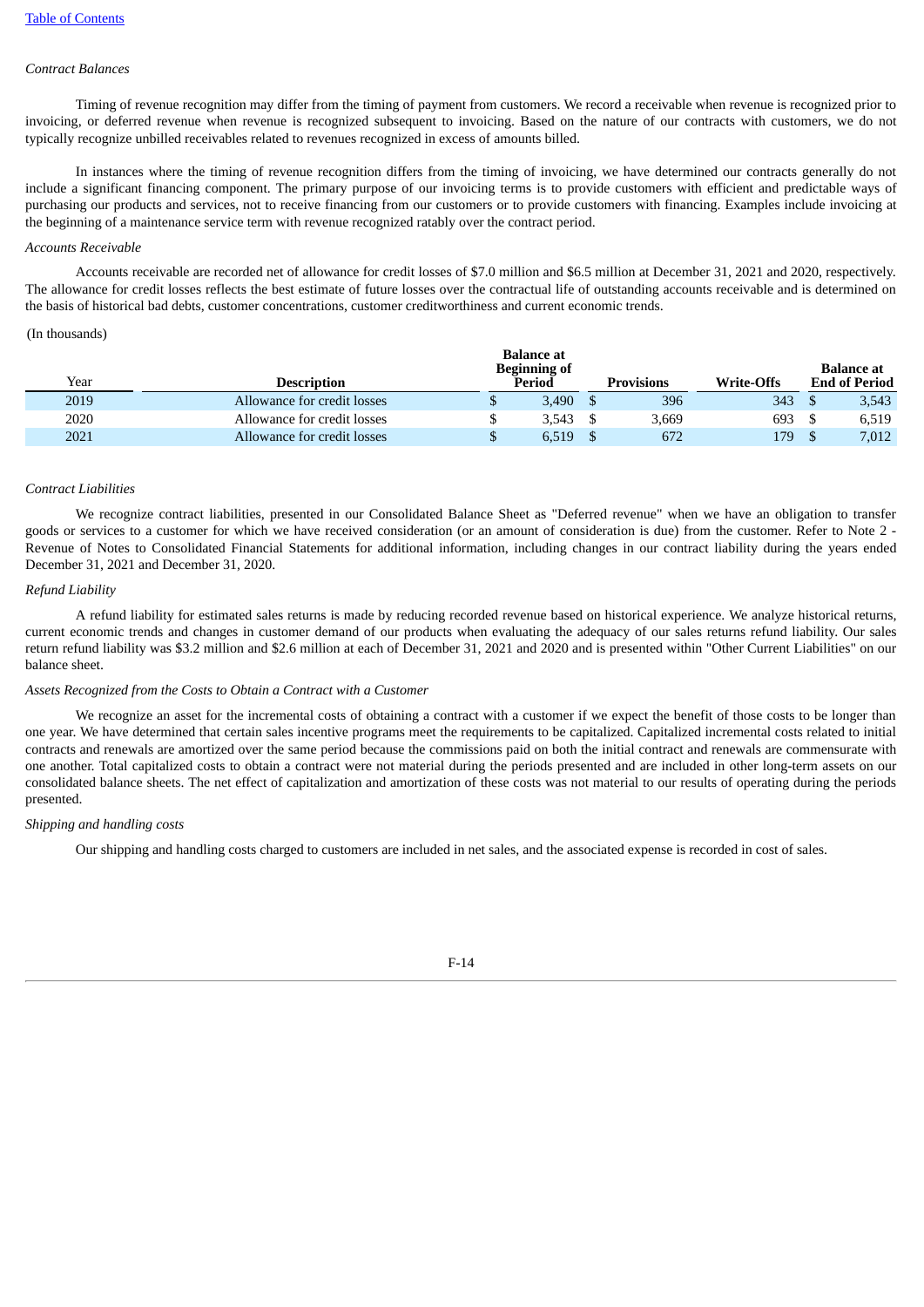# *Cash and cash equivalents*

Cash and cash equivalents include cash and highly liquid investments with maturities of three months or less at the date of acquisition.

# *Investments*

We value our available-for-sale debt instruments based on pricing from third-party pricing vendors, who may use quoted prices in active markets for identical assets (Level 1 inputs) or inputs other than quoted prices that are observable either directly or indirectly (Level 2 inputs) in determining fair value. We classify all of our fixed income available-for-sale securities as having Level 2 inputs. The valuation techniques used to measure the fair value of our financial instruments having Level 2 inputs were derived from non-binding market consensus prices that are corroborated by observable market data, quoted market prices for similar instruments, or pricing models, such as discounted cash flow techniques. We believe all of these sources reflect the credit risk associated with each of our available-for-sale debt investments. Short-term investments consist of available-for-sale debt securities issued by states of the U.S. and political subdivisions of the U.S., corporate debt securities and debt securities issued by U.S. government organizations and agencies.

Our investments in debt securities are classified as available-for-sale and accordingly are reported at fair value, with unrealized gains and losses reported as other comprehensive income, a component of stockholders' equity. Investments with maturities beyond one year are classified as short-term based on their highly liquid nature and because such marketable securities represent the investment of cash that is available for current operations.

We periodically assess our available-for-sale debt securities for impairment and credit losses based on the specific identification method. We record an allowance for credit loss when a decline in fair value is due to credit-related factors. We consider various factors in determining whether an investment is impaired, including the severity of the impairment, changes in underlying credit ratings, forecasted recovery, our intent to sell or the likelihood that it would be required to sell the investment before its anticipated recovery in market value and the probability that the scheduled cash payments will continue to be made. When we conclude that a credit-related impairment has occurred, we assess whether we intend to sell the security or if it is more likely than not that we will be required to sell the security before recovery. If either of these two conditions is met, we recognize a charge in earnings equal to the entire difference between the security's amortized cost basis and its fair value. If we do not intend to sell a security and it is not more likely than not that we will be required to sell the security before recovery, the unrealized loss is separated into an amount representing the credit loss, which is recognized in "Other (expense) income" in our Consolidated Statements of Income, and the amount related to all other factors, which is recorded in accumulated other comprehensive income (loss).

In addition, we from time to time make equity investments in non-publicly traded companies. Equity investments in which we do not have control but have the ability to exercise significant influence over operating and financial policies, are accounted for using the equity method. We record our proportionate share of the net income or loss of our equity method investees, along with adjustments for unrealized profits or losses on intra-entity transactions and amortization of basis differences, within "Other (expense) income" in the Consolidated Statement of Income. Profits or losses related to intra-entity sales with our equity method investees are eliminated until realized by the investor or investee. Basis differences represent differences between the cost of the investment and the underlying equity in net assets of the investment and are generally amortized over the lives of the related assets that gave rise to them. Equity method goodwill is not amortized or tested for impairment; instead the equity method investment is tested for impairment. We record our interest in the net earnings of our equity method investments based on the most recently available financial statements of the investees. At December 31, 2021, the difference between the carrying amount of our equity-method investments and our share of the underlying equity in net assets of our investments was approximately \$25 million. The basis difference is primarily attributable to intangible assets and equity-method goodwill.

The carrying amount of the investment in equity interests is adjusted to reflect our interest in net earnings, dividends received and other-thantemporary impairments. We review the carrying amount for impairment whenever factors indicate that the carrying amount of the investment might not be recoverable. In such a case, the decrease in value is recognized in the period the impairment occurs in the Consolidated Statement of Income.

All other non-marketable equity investments do not have readily determinable fair values and are recorded at cost minus impairment, if any, plus or minus changes resulting from qualifying observable price changes. We periodically review our non-marketable equity investments for other-thantemporary declines in fair value and write-down specific investments to their fair values when we determine that an other-than-temporary decline has occurred.

We did not record any other-than-temporary impairments on our investment securities during 2021, 2020, and 2019.

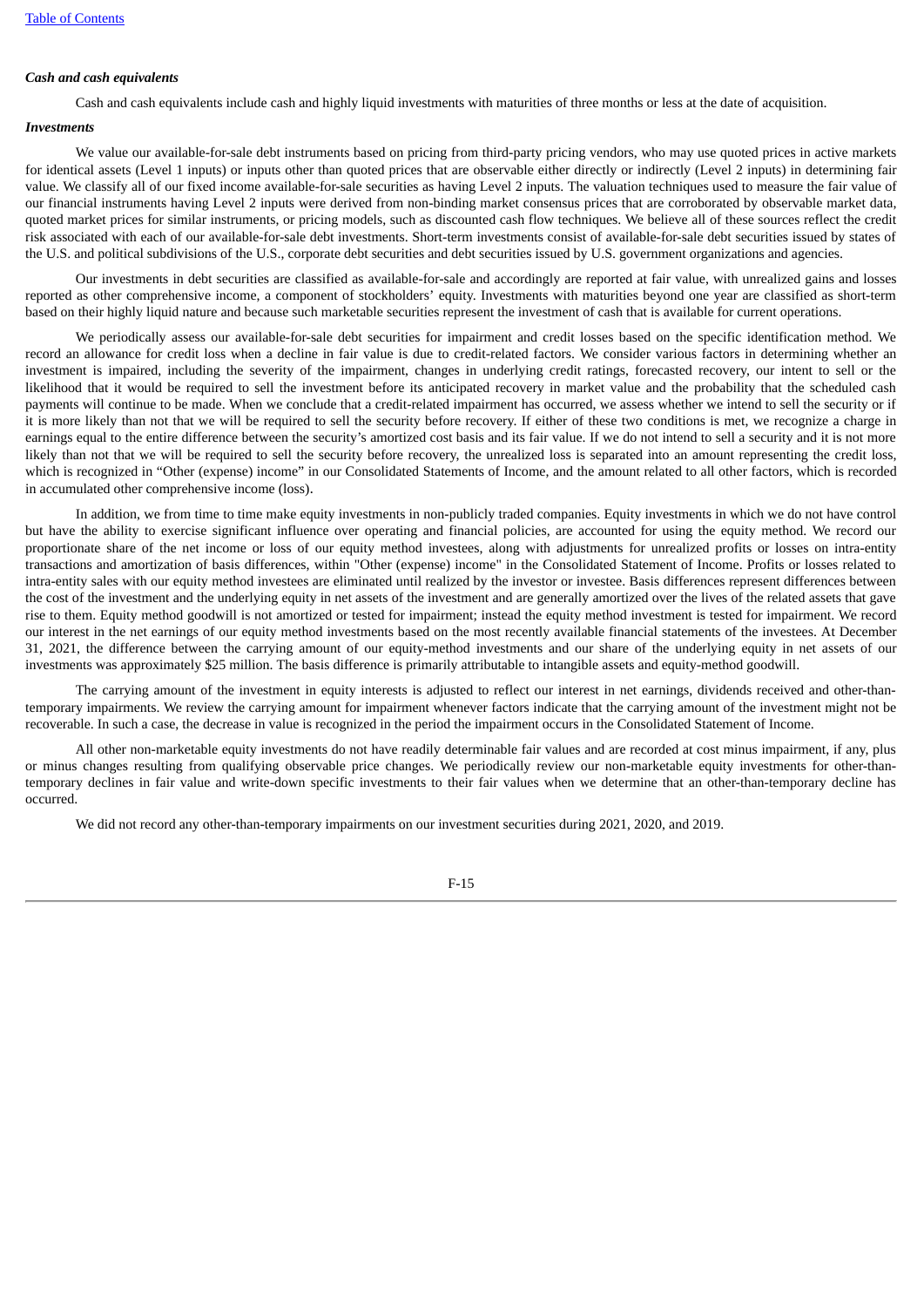# *Inventories, net*

Inventories are stated at the lower of cost or net realizable value. Cost is determined using standard costs, which approximate the first-in first-out ("FIFO") method. Cost includes the acquisition cost of purchased components, parts and subassemblies, in-bound freight costs, labor and overhead.

Inventory is shown net of adjustment for excess and obsolete inventories of \$18.9 million, \$17.0 million and \$15.5 million at December 31, 2021, 2020 and 2019, respectively.

**Balance at**

# (In thousands)

| Year | Description                                    | -balalice at<br><b>Beginning of</b><br>Period | <b>Provisions</b> | Write-Offs | <b>Balance at</b><br><b>End of Period</b> |
|------|------------------------------------------------|-----------------------------------------------|-------------------|------------|-------------------------------------------|
| 2019 | Adjustment for excess and obsolete inventories | 15.385                                        | 6.046             | 5.942      | 15,489                                    |
| 2020 | Adjustment for excess and obsolete inventories | 15.489                                        | 8.163             | 6.616      | 17,036                                    |
| 2021 | Adjustment for excess and obsolete inventories | 17,036                                        | 9,986             | 8.090      | 18,932                                    |

### *Property and equipment, net*

Property and equipment are recorded at cost. Depreciation is computed using the straight-line method over the estimated useful lives of the assets, which range from twenty to forty years for buildings, and three to seven years for purchased internal use software and for equipment which are each included in furniture and equipment.

# *Business combinations*

We account for business combinations using the acquisition method of accounting and, accordingly, allocate the fair value of acquisition consideration to the assets acquired and liabilities assumed based on their fair values at the acquisition date. The excess of the fair value of purchase consideration over the fair value of the assets acquired and liabilities assumed is recorded as goodwill. The results of operations of the businesses acquired are included in our consolidated statement of income beginning on the date of the acquisition.

### *Intangible assets, net*

We capitalize costs related to the development and acquisition of certain software products. Capitalization of costs begins when technological feasibility has been established and ends when the product is available for general release to customers. Technological feasibility for our products is established when the product is available for beta release. Amortization is computed on an individual product basis for those products available for market and is recognized based on the product's estimated economic life, generally three to six years.

We use the services of outside counsel to search for, document, and apply for patents. Those costs, along with any filing or application fees, are capitalized. Costs related to patents which are abandoned are written off. Once a patent is granted, the patent costs are amortized ratably over the legal life of the patent, generally ten to seventeen years.

Leasehold improvements are amortized over the shorter of the life of the lease or the asset.

Intangible assets with finite useful lives, including developed technology, customer-related intangible assets, patents, trademarks, and backlog are subject to amortization over the expected period of economic benefit to us. We evaluate whether events or circumstances have occurred that warrant a revision to the remaining useful lives of intangible assets. In cases where a revision is deemed appropriate, the remaining carrying amounts of the intangible assets are amortized over the revised remaining useful life.

Intangible assets related to in-process research and development ("IPR&D") projects are considered to be indefinite-lived until the completion or abandonment of the associated R&D efforts. If and when development is complete, the associated assets would be deemed long-lived and would then be amortized based on their respective estimated useful lives at that point in time. Indefinite-lived intangible assets are tested for impairment at least annually during the fourth quarter of our fiscal year. In testing indefinite-lived intangible assets for impairment, we may first perform a qualitative assessment of whether it is more likely than not that the fair value of the indefinite-lived intangible asset is less than its carrying amount, and, if so, we then quantitatively compare the fair value of the indefinite-lived intangible asset to its carrying amount. We determine the fair value of our indefinite-lived intangible assets using a discounted cash flow method.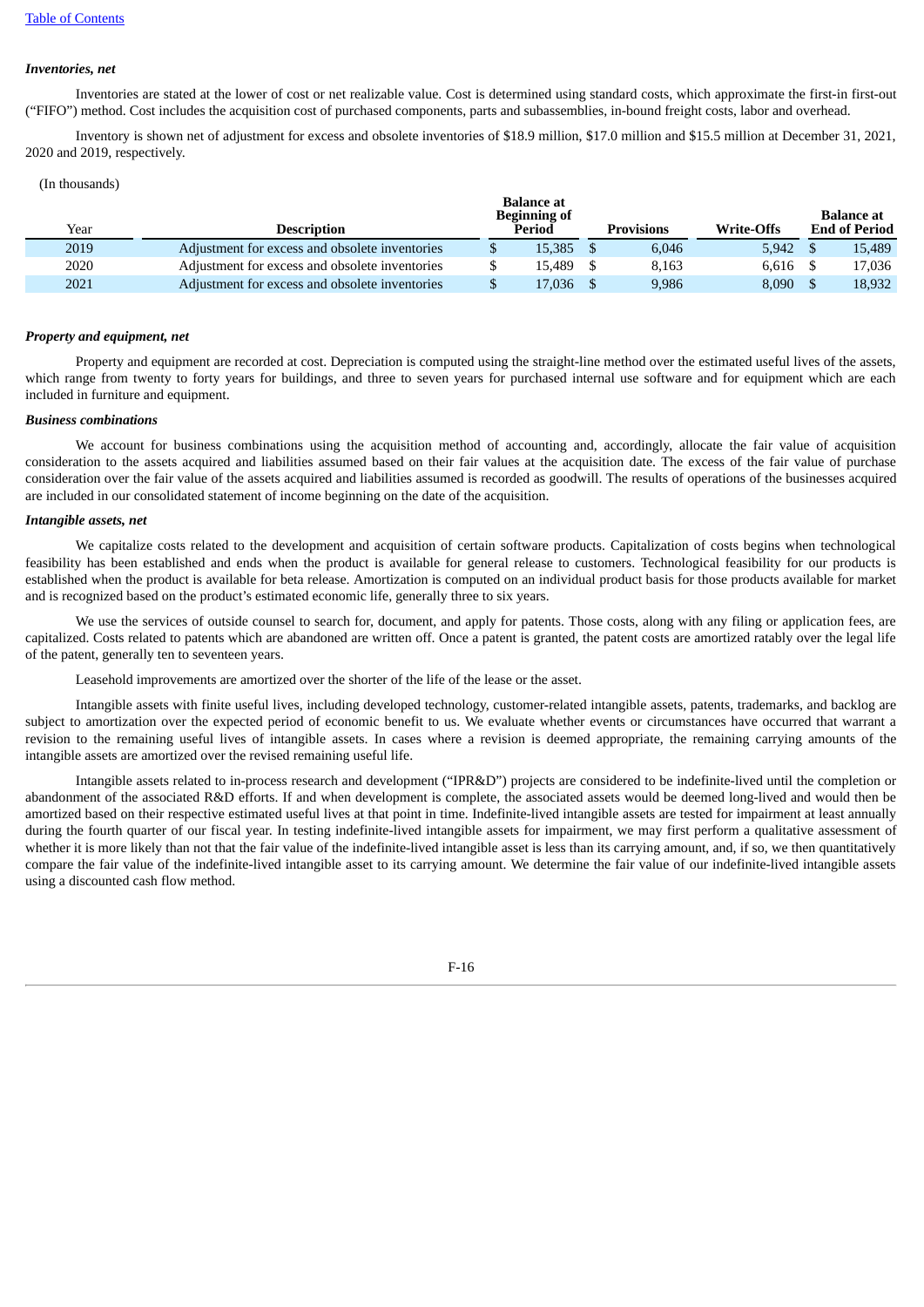The carrying values of long-lived assets, including identifiable intangible assets, are reviewed for impairment whenever events or changes in circumstances indicate that the carrying amount of an asset may not be recoverable. If circumstances require a long-lived asset or asset group be tested for possible impairment, a recoverability test is performed utilizing undiscounted cash flows expected to be generated by that asset or asset group compared to its carrying amount. If the carrying amount of the long-lived asset or asset group is not recoverable on an undiscounted cash flow basis, impairment is recognized to the extent the carrying amount exceeds its fair value. Fair value is determined through various valuation techniques including discounted cash flow models or, when available, quoted market values and third-party appraisals. It is not possible for us to predict the likelihood of any possible future impairments or, if such an impairment were to occur, the magnitude of any impairment.

### *Goodwill*

The excess purchase price over the fair value of assets acquired is recorded as goodwill. As businesses are acquired, we assign assets acquired (including goodwill) and liabilities assumed to either our existing reporting unit or a newly identified reporting unit as of the date of the acquisition. In the event a disposal group meets the definition of a business, goodwill is allocated to the disposal group based on the relative fair value of the disposal group to the related reporting unit. As we have one operating segment comprised of components with similar economic characteristics, we allocate goodwill to one reporting unit for goodwill impairment testing. Goodwill is tested for impairment on an annual basis, and between annual tests if indicators of potential impairment exist, using a fair-value-based approach based on the market capitalization of the reporting unit. Our annual impairment test was performed as of November 30, 2021. No impairment of goodwill was identified during 2021 and 2020. Goodwill is deductible for tax purposes in certain jurisdictions.

# *Concentrations of credit risk*

At December 31, 2021, we had \$211 million in cash and cash equivalents. Our cash and cash equivalent balances are held in numerous financial institutions throughout the world, including substantial amounts held outside of the U.S. The most significant of our operating accounts was our Citibank operating account owned by our entity in Hungary which held approximately \$13 million or 6% of our total cash and cash equivalents at a bank that carried Baa1/BBB+/A ratings at December 31, 2021.

The following table presents the geographic distribution of our cash, cash equivalents, and short-term investments as of December 31, 2021 (in millions):

|                           | Domestic | International | <b>Total</b> |
|---------------------------|----------|---------------|--------------|
| Cash and Cash Equivalents | \$107.7  | \$103.4       | \$211        |
|                           | 51%      | 49%           |              |

# *Figures may not sum due to rounding.*

The goal of our investment policy is to manage our investment portfolio to preserve principal and liquidity while maximizing the return on our investment portfolio through the full investment of available funds. We place our cash investments in instruments that meet credit quality standards, as specified in our corporate investment policy guidelines. These guidelines also limit the amount of credit exposure to any one issue, issuer or type of instrument. Our cash equivalents and short-term investments carried ratings from the major credit rating agencies that were in accordance with our corporate investment policy. Our investment policy allows investments in the following: government and federal agency obligations, repurchase agreements ("Repos"), certificates of deposit and time deposits, corporate obligations, medium term notes and deposit notes, commercial paper including asset-backed commercial paper ("ABCP"), puttable bonds, general obligation and revenue bonds, money market funds, taxable commercial paper, corporate notes/bonds, municipal notes, municipal obligations and tax exempt commercial paper. All such instruments must carry minimum ratings of A1/P1/F1, MIG1/VMIG1/SP1 and A2/A/A, as applicable, all of which are considered "investment grade". Our investment policy for marketable securities requires that all securities mature in five years or less, with a weighted average maturity of no longer than 24 months with at least 10% maturing in 90 days or less. (See Note 3 – Short-term investments of Notes to Consolidated Financial Statements for further discussion and analysis of our investments).

Concentration of credit risk with respect to trade accounts receivable is limited due to our large number of customers and their dispersion across many countries and industries. No single customer accounted for more than 3% of our sales for the years ended December 31, 2021, 2020, and 2019, respectively. The largest trade account receivable from any individual customer at December 31, 2021 was approximately \$9.3 million.

### *Key supplier risk*

Our manufacturing processes use large volumes of high-quality components and subassemblies supplied by outside sources. Several of these items are available through sole or limited sources. Supply shortages or quality problems in connection with these key items could require us to procure items from replacement suppliers, which would cause significant delays in fulfillment of orders and likely result in additional costs. In order to manage this risk, we maintain safety stock of some of these single sourced components and subassemblies and perform regular assessments of a suppliers' performance, grading key suppliers in critical areas such as quality and "on-time" delivery.

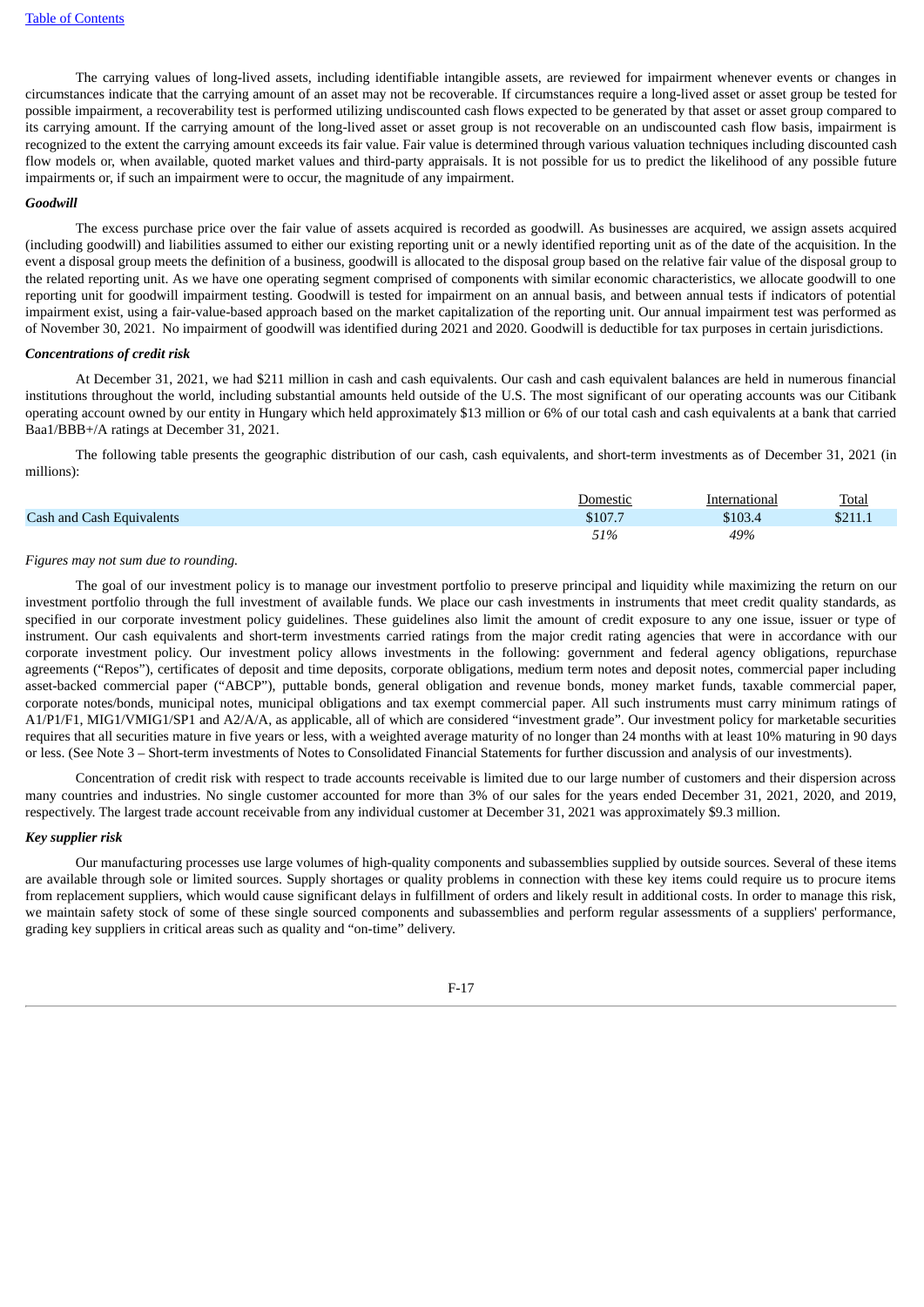# *Warranty reserve*

We offer a one-year limited warranty on most hardware products which is included in the terms of sale of such products. We also offer optional extended warranties on our hardware products for which the related revenue is recognized ratably over the warranty period. Provision is made for estimated future warranty costs at the time of the sale for the estimated costs that may be incurred under the limited warranty. Our estimate is based on historical experience and product sales during the period.

The warranty reserve for the years ended December 31, 2021, 2020, and 2019 was as follows:

(In thousands)

|                                                       | 2021 |            | 2020     | 2019    |
|-------------------------------------------------------|------|------------|----------|---------|
| Balance at the beginning of the year                  |      | 2,872 \$   | 2,561 \$ | 3,173   |
| Accruals for warranties issued during the year        |      | 2,790      | 2,668    | 2,356   |
| Accruals related to pre-existing warranties           |      | 195        | 486      | (376)   |
| Settlements made (in cash or in kind) during the year |      | (2,647)    | (2,843)  | (2,592) |
| Balance at the end of the year                        |      | $3,210$ \$ | 2,872 \$ | 2,561   |

# *Loss contingencies*

We accrue for probable losses from contingencies, including legal defense costs, on an undiscounted basis*,* when such costs are considered probable of being incurred and are reasonably estimable. We periodically evaluate available information, both internal and external, relative to such contingencies and adjust this accrual as necessary.

# *Other (Expense) Income*

Other (expense) income consisted of the following amounts:

| (in thousands)                      | 2021 |               | 2020       | 2019     |
|-------------------------------------|------|---------------|------------|----------|
| Interest income                     |      | 375 \$        | $3,899$ \$ | 8,129    |
| Interest expense                    |      | (3,780)       | (1,883)    | (40)     |
| Loss from equity-method investments |      | (5,719)       | (2,942)    | (1,060)  |
| Net foreign exchange loss           |      | (4,973)       | (141)      | (1, 846) |
| Other                               |      | (493)         | 279        | 807      |
| Other (expense) income              |      | $(14,590)$ \$ | $(788)$ \$ | 5,990    |

# *Advertising expense*

We expense costs of advertising as incurred. Advertising expense for the years ended December 31, 2021, 2020, and 2019 was \$20 million, \$15 million, and \$7 million, respectively.

### *Foreign currency translation*

The functional currency for a substantial majority of our international sales operations is the applicable local currency. The assets and liabilities of these operations are translated at the rate of exchange in effect on the balance sheet date and sales and expenses are translated at average rates. The resulting gains or losses from translation are included in a separate component of other comprehensive income. Gains and losses resulting from remeasuring monetary asset and liability accounts that are denominated in a currency other than a subsidiary's functional currency are included in net foreign exchange gain (loss) and are included in net income.

# *Foreign currency hedging instruments*

All of our derivative instruments are recognized on the balance sheet at their fair value. We currently use foreign currency forward contracts to hedge our exposure to material foreign currency denominated receivables and forecasted foreign currency cash flows.

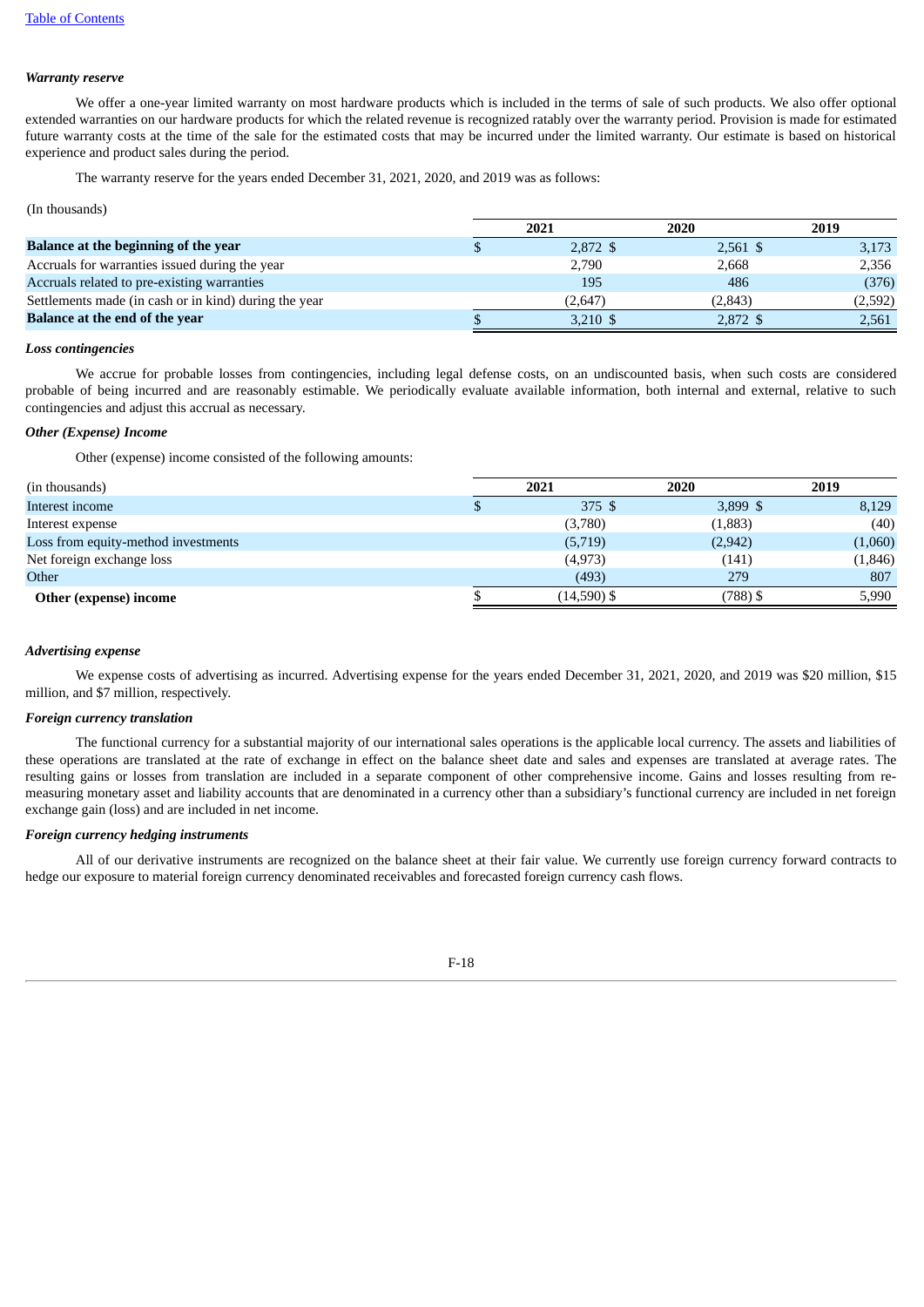On the date the derivative contract is entered into, we designate the derivative as a hedge of the variability of foreign currency cash flows to be received or paid ("cash flow" hedge) or as a hedge of our foreign denominated net receivable positions ("other derivatives"). Changes in the fair value of derivatives that are designated and qualify as cash flow hedges and that are deemed to be highly effective are recorded in other comprehensive income. For derivative instruments that are designated and qualify as a cash flow hedge, the gain or loss on the derivative is reported as a component of accumulated OCI and reclassified into earnings in the same line item (net sales, operating expenses, or cost of sales) associated with the forecasted transaction and in the same period or periods during which the hedged transaction is realized. The gain or loss on the other derivatives as well as the offsetting gain or loss on the hedged item attributable to the hedged risk is recognized in current earnings under the line item "Net foreign exchange gain (loss)". We do not enter into derivative contracts for speculative purposes.

We formally document all relationships between hedging instruments and hedged items, as well as our risk-management objective and strategy for undertaking various hedge transactions at the inception of the hedge. This process includes linking all derivatives that are designated as cash flow hedges to specific forecasted transactions. We also formally assess, both at the hedge's inception and on an ongoing basis, whether the hedging instruments are highly effective in offsetting changes in cash flows of hedged items.

We prospectively discontinue hedge accounting if (1) it is determined that the derivative is no longer highly effective in offsetting changes in the fair value of a hedged item (forecasted transactions); or (2) the derivative is de-designated as a hedge instrument, because it is unlikely that a forecasted transaction will occur. When hedge accounting is discontinued, the derivative is sold, and the resulting gains and losses are recognized immediately in earnings.

### *Leases*

We identify leases by evaluating our contracts to determine if the contract conveys the right to use an identified asset for a stated period of time in exchange for consideration. Specifically, we consider whether we can control the underlying asset and have the right to obtain substantially all of the economic benefits or outputs from the asset. We combine lease components (e.g., fixed payments including rent, real estate taxes and insurance costs) with the non-lease components (e.g., common-area maintenance costs) for our office leases. For our leases of other asset classes that contain both lease components and non-lease components, we allocate the consideration in the contract to each component based on its standalone price.

Leases with terms greater than 12 months are classified as either operating or finance leases at the commencement date. For these leases, we record the related asset and obligation at the present value of lease payments. The discount rate used to calculate the present value of the lease payments is typically our incremental borrowing rate, as the rate implicit in the lease is generally not known or determinable. The lease term includes any noncancellable period for which we have the right to use the asset and may include options to extend or terminate the lease when it is reasonably certain that we will exercise the option. Operating leases are recognized as a single lease cost on a straight-line basis over the lease term. Our remaining lease terms range from approximately 1 year to 92 years, some of which may include options to extend the lease for up to 9 years, and some of which may include options to terminate the leases within 1 year. Such operating leases are included in operating lease right-of-use ("ROU") assets and operating lease liabilities in the accompanying consolidated balance sheets.

Amounts related to finance lease activities and income from leasing activities were not material for the periods presented. (See Note 9 – Leases for further information on our lease balances).

### *Income taxes*

We account for income taxes under the asset and liability method. Deferred tax assets and liabilities are recognized for the expected tax consequences of temporary differences between the tax basis of assets and liabilities and their reported amounts. We account for GILTI in deferred taxes. Valuation allowances are established when necessary to reduce deferred tax assets to amounts which are more likely than not to be realized. Judgment is required in assessing the future tax consequences of events that have been recognized in our financial statements or tax returns. Variations in the actual outcome of these future tax consequences could materially impact our financial position or our results of operations. In estimating future tax consequences, all expected future events are considered other than enactments of changes in tax laws or rates. We account for uncertainty in income taxes recognized in our financial statements using prescribed recognition thresholds and measurement attributes for financial statement disclosure of tax positions taken or expected to be taken on our tax returns. Our policy is to recognize interest and penalties related to income tax matters in income tax expense.

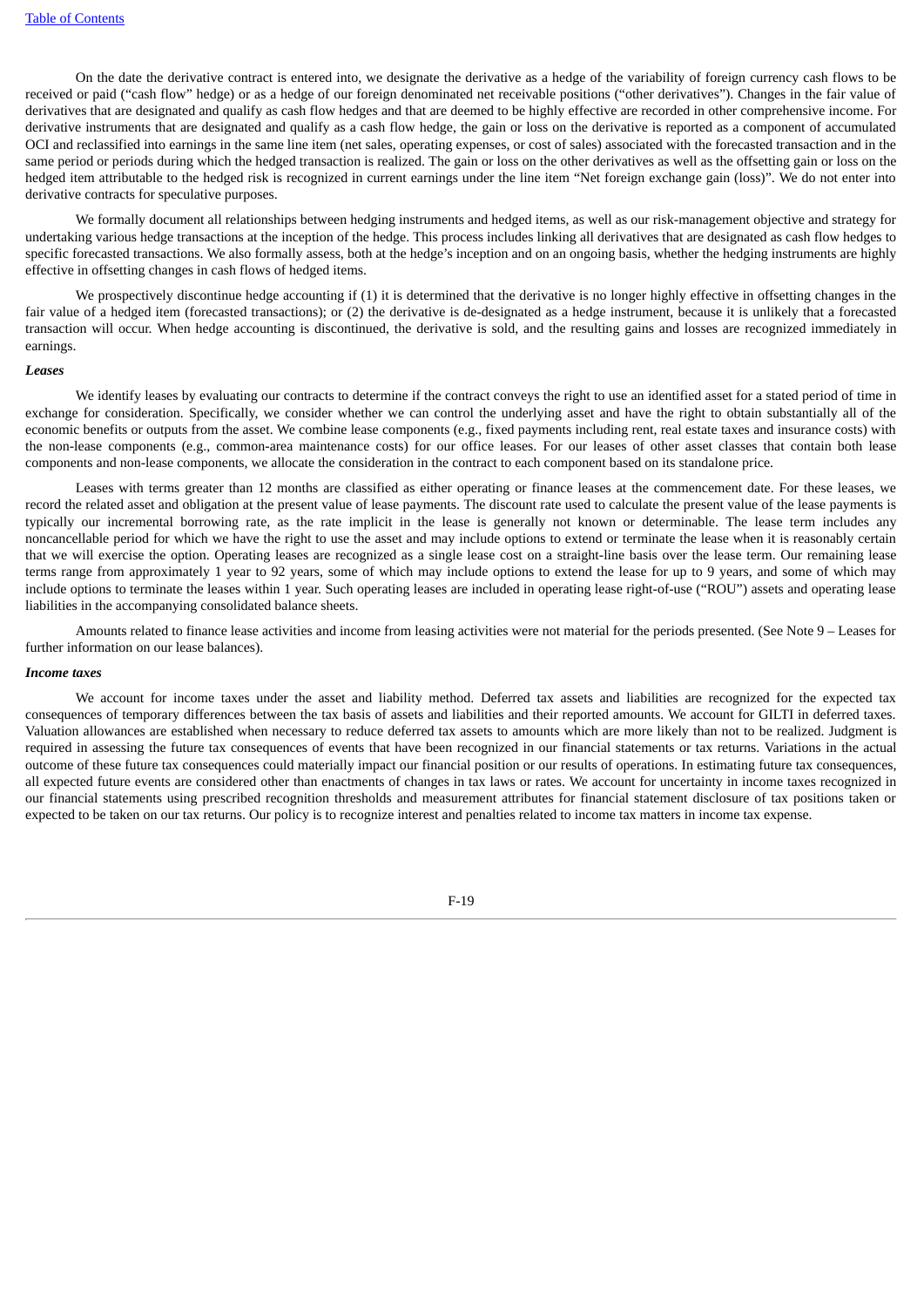## *Earnings per share*

Basic earnings per share ("EPS") is computed by dividing net income by the weighted average number of common shares outstanding during each period. Diluted EPS is computed by dividing net income by the weighted average number of common shares and common share equivalents outstanding (if dilutive) during each period. The number of common share equivalents, which includes restricted stock units ("RSUs"), is computed using the treasury stock method.

The reconciliation of the denominators used to calculate basic EPS and diluted EPS for years ended December 31, 2021, 2020, and 2019 are as follows:

|                                             | <b>Years ended December 31,</b> |         |         |  |  |  |  |
|---------------------------------------------|---------------------------------|---------|---------|--|--|--|--|
| (In thousands)                              | 2021                            | 2020    | 2019    |  |  |  |  |
| Weighted average shares outstanding-basic   | 132,311                         | 131,082 | 131,722 |  |  |  |  |
| Plus: Common share equivalents              |                                 |         |         |  |  |  |  |
| <b>RSUs</b>                                 | 1,251                           | 717     | 1,012   |  |  |  |  |
| Weighted average shares outstanding-diluted | 133,562                         | 131,799 | 132,734 |  |  |  |  |

Stock awards to acquire 125,200 shares, 251,400 shares, and 94,200 shares for the years ended December 31, 2021, 2020, and 2019, respectively, were excluded in the computations of diluted EPS because the effect of including the stock awards would have been anti-dilutive.

#### *Stock-based compensation*

Stock-based compensation costs are based on the fair value on the date of grant for all RSUs and on the date of enrollment for the employee stock purchase plan. We recognize compensation expense ratably over the requisite service period of the awards. Performance-based restricted stock units ("PRSUs") are RSU awards that vest based on a market condition. The market condition currently used is our stockholder return relative to the total stockholder return of the companies included in the Russell 2000 Index at the end of the three-year performance period.

The fair values of RSUs, with service-based vesting conditions, are estimated using their market price on the date of grant. The fair values of rights under employee stock purchase plans are estimated using the Black-Scholes option-pricing model. The fair values of PRSUs are estimated using a Monte Carlo simulation. The determination of fair value of the PRSUs is affected by our stock price and a number of assumptions including the expected volatility, expected dividend yield and the risk-free interest rate. Our expected volatility at the date of grant was based on the historical volatilities of our stock and the companies included in the Russell 2000 Index over the performance period. Refer to Note 12 – Authorized shares of common and preferred stock and stock-based compensation plans for additional information on our equity-based compensation programs.

#### *Comprehensive income*

Our comprehensive income is comprised of net income, foreign currency translation and unrealized gains and losses on forward contracts and securities available-for-sale. Comprehensive income in 2021, 2020, and 2019 was \$90 million, \$144 million and \$158 million, respectively.

#### *Recently Adopted Accounting Pronouncements*

### *Clarification of Equity Method Transition*

In January 2020, the Financial Accounting Standards Board ("FASB") issued Accounting Standards Update ("ASU") 2020-01, "Investments-Equity Securities (Topic 321), Investments-Equity Method and Joint Ventures (Topic 323), and Derivatives and Hedging (Topic 815): Clarifying the Interactions between Topic 321, Topic 323, and Topic 815," which clarifies the interaction of the accounting for equity investments under Topic 321 and investments accounted for under the equity method of accounting in Topic 323 and the accounting for certain forward contracts and purchased options accounted for under Topic 815. The standard is effective for public companies for fiscal years, and interim periods within those fiscal years, beginning after December 15, 2020. We adopted ASU 2020-01 on January 1, 2021, and the new standard did not have a material impact on our consolidated financial statements and related disclosures.

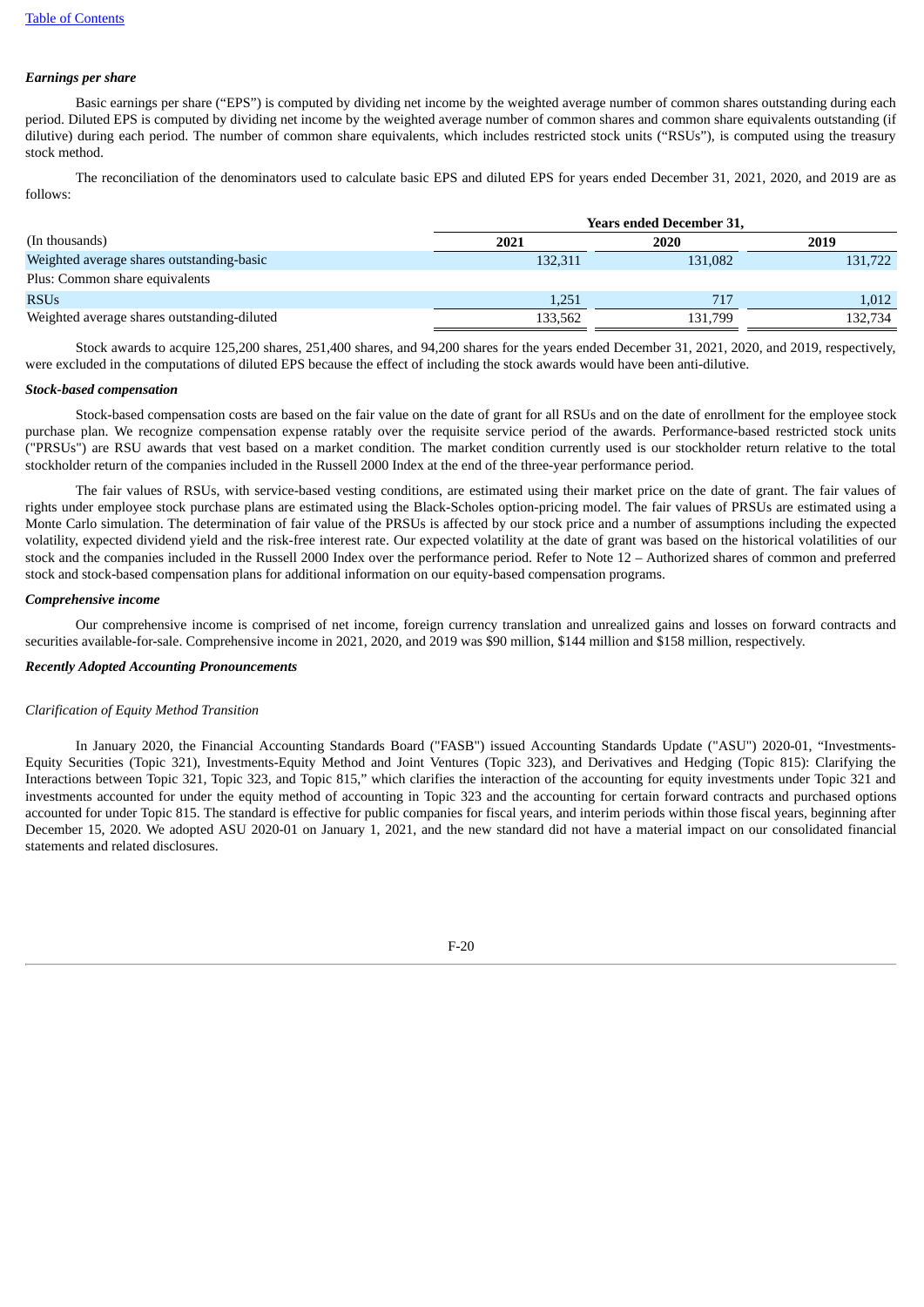## *Recently Issued Accounting Pronouncements*

In November 2021, the FASB issued ASU No. 2021-10 ("ASU 2021-10"), Government Assistance, to increase transparency of government assistance including the disclosure of (1) the types of assistance, (2) an entity's accounting for the assistance, and (3) the effect of the assistance on an entity's financial statements. ASU 2021-10 is effective for annual periods beginning after December 15, 2021. Early adoption is permitted. We are currently evaluating the impact of this accounting standard update on our consolidated financial statements and related disclosures.

In October 2021, the FASB issued ASU No. 2021-08 ("ASU 2021-08"), Business Combinations (Topic 805): Accounting for Contract Assets and Contract Liabilities from Contracts with Customers to improve the accounting for acquired revenue contracts with customers in a business combination to address recognition of an acquired contract liability and payment terms and their effect on subsequent revenue recognized by the acquirer. ASU 2021-08 is effective for annual periods beginning after December 15, 2022 on a prospective basis. Early adoption is permitted. We are currently evaluating the impact of this accounting standard update on our consolidated financial statements and related disclosures.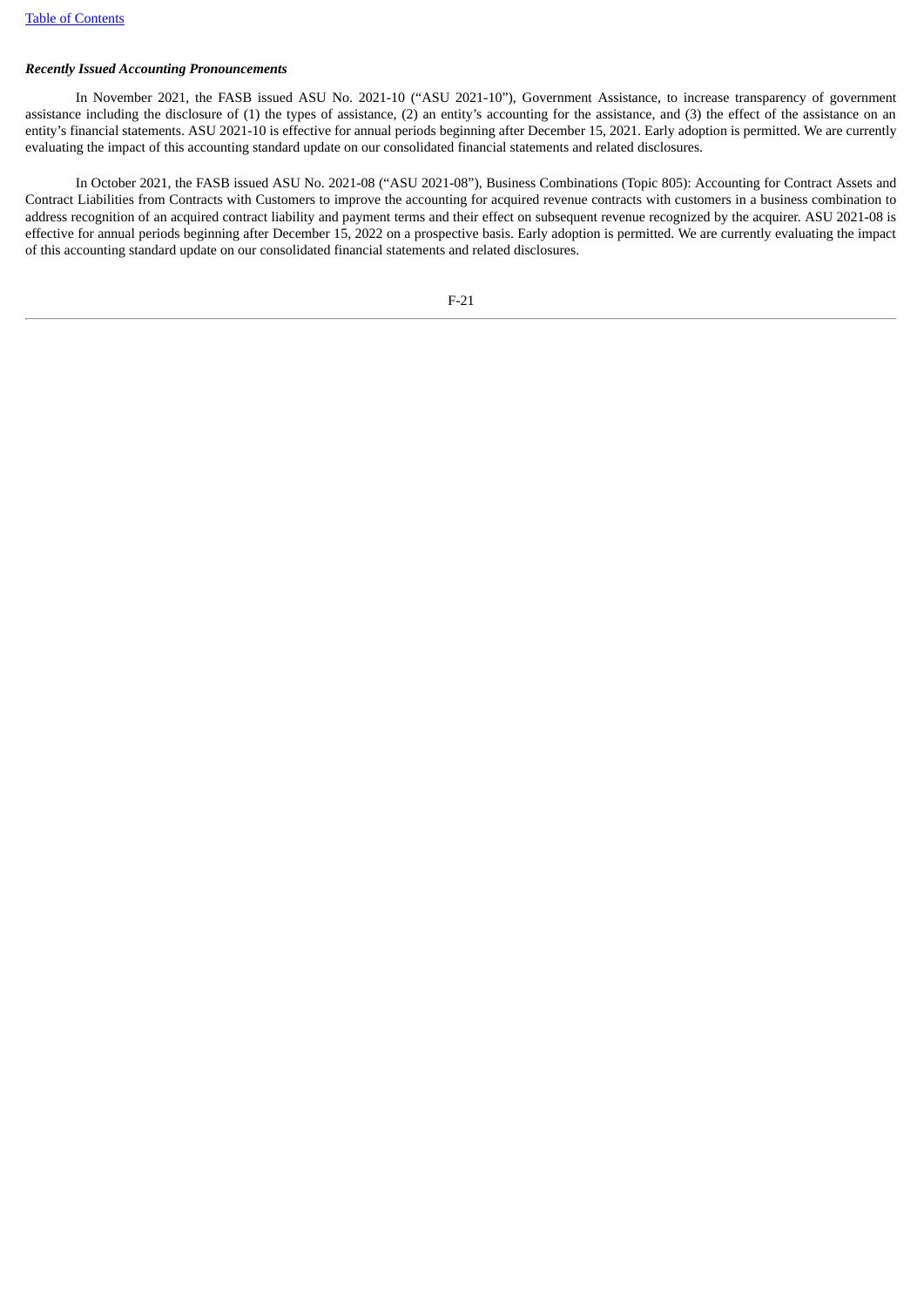## **Note 2 - Revenue**

### *Disaggregation of Revenues*

We disaggregate revenue from contracts with customers based on the timing of transfer of goods or services to customers (point-in-time or over time) and geographic region based on the billing location of the customer. Before the second quarter of 2020, we included net sales attributable to our operations in India within the EMEA region. In the second quarter of 2020, we began including these amounts within APAC geographic region, to reflect recent changes within our organizational structure. We have recast historical comparative information to conform to the December 31, 2020 presentation. The geographic regions are now presented as the Americas, EMEA and APAC to reflect this change.

Total net sales based on the disaggregation criteria described above are as follows:

|                     |                              | <b>Year Ended December 31,</b> |      |              |
|---------------------|------------------------------|--------------------------------|------|--------------|
|                     |                              | 2021                           |      |              |
| (In thousands)      |                              |                                |      |              |
| <b>Net sales:</b>   | Point-in-Time <sup>(1)</sup> | <b>Over Time</b>               |      | <b>Total</b> |
| Americas            | \$<br>503,839                | \$<br>93,417                   | \$   | 597,256      |
| <b>EMEA</b>         | 285,842                      | 89,782                         |      | 375,624      |
| APAC                | 454,684                      | 42,117                         |      | 496,801      |
| Total net sales (1) | \$<br>1,244,365              | \$<br>225,316                  | $\$$ | 1,469,681    |
|                     |                              | <b>Year Ended December 31,</b> |      |              |
|                     |                              | 2020                           |      |              |
| (In thousands)      |                              |                                |      |              |
| Net sales:          | Point-in-Time <sup>(1)</sup> | <b>Over Time</b>               |      | <b>Total</b> |
| Americas            | \$<br>430,779                | \$<br>77,669                   | \$   | 508,448      |
| <b>EMEA</b>         | 263,473                      | 82,162                         |      | 345,635      |
| APAC                | 391,937                      | 40,651                         |      | 432,588      |
| Total net sales (1) | \$<br>1,086,189              | \$<br>200,482                  | \$   | 1,286,671    |
|                     |                              | Year Ended December 31,        |      |              |
|                     |                              | 2019                           |      |              |
| (In thousands)      |                              |                                |      |              |
| <b>Net sales:</b>   | Point-in-Time <sup>(1)</sup> | <b>Over Time</b>               |      | <b>Total</b> |
| Americas            | \$<br>446,703                | \$<br>91,976                   | \$   | 538,679      |
| <b>EMEA</b>         | 299,850                      | 76,700                         |      | 376,550      |
| APAC                | 401,191                      | 36,795                         |      | 437,986      |
| Total net sales (1) | \$<br>1,147,744              | \$<br>205,471                  | \$   | 1,353,215    |

(1) Net sales contain hedging gains and losses, which do not represent revenues recognized from customers. See Note 5 -Derivative instruments and hedging activities of Notes to Consolidated Financial Statements for more information on the impact of our hedging activities on our results of operations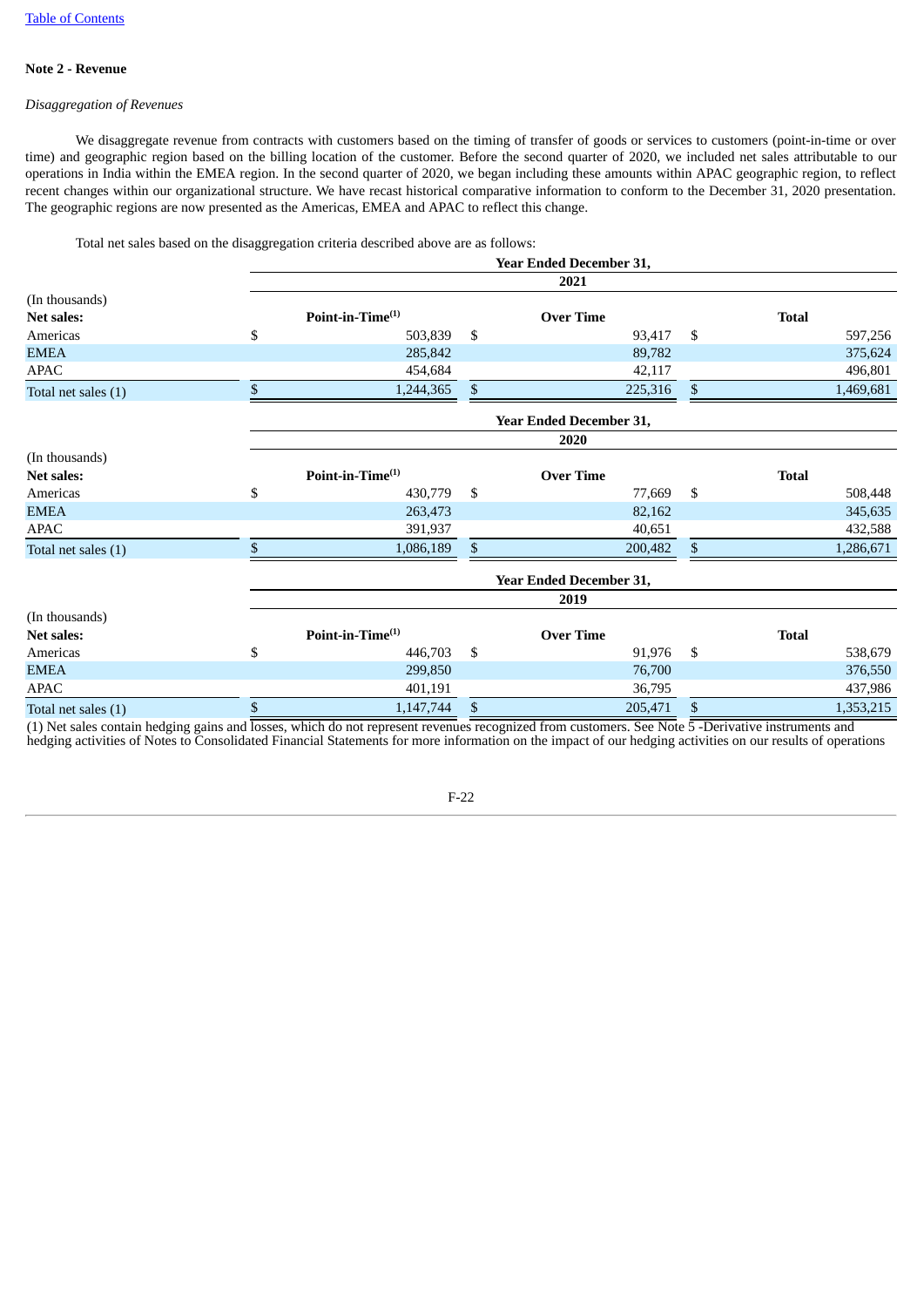## *Information about Contract Balances*

Amounts collected in advance of services being provided are accounted for as deferred revenue. Nearly all of our deferred revenue balance is related to extended hardware and software maintenance contracts. Payment terms and conditions vary by contract type, although payment is typically due within 30 to 90 days of contract inception. In instances where the timing of revenue recognition differs from the timing of invoicing, we have determined our contracts generally do not include a significant financing component. The primary purpose of our invoicing terms is to provide customers with simplified and predictable ways of purchasing our products and services, not to receive financing from our customers, such as invoicing at the beginning of a subscription term with a portion of the revenue recognized ratably over the contract period, or to provide customers with financing, such as multi-year onpremises licenses that are invoiced annually with revenue recognized upfront.

Changes in deferred revenue, current and long-term, during the twelve months ended December 31, 2021 and December 31, 2020 were as follows:

|                                                                  | <b>Amount</b>  |
|------------------------------------------------------------------|----------------|
|                                                                  | (In thousands) |
| <b>Deferred Revenue at December 31, 2019</b>                     | 164,925        |
| Deferral of revenue billed in current period, net of recognition | 124,769        |
| Recognition of revenue deferred in prior periods                 | (118, 308)     |
| Acquisitions/Divestitures                                        | (7,999)        |
| Foreign currency translation impact                              | 5,099          |
| Deferred Revenue at December 31, 2020                            | 168,486        |
| Deferral of revenue billed in current period, net of recognition | 132,374        |
| Recognition of revenue deferred in prior periods                 | (126, 263)     |
| Acquisitions/Divestitures                                        | 343            |
| Foreign currency translation impact                              | (4,300)        |
| <b>Deferred Revenue at December 31, 2021</b>                     | 170,640        |

For the twelve months ended December 31, 2021, revenue recognized from performance obligations related to prior periods (for example, due to changes in transaction price) was not material. Amounts recognized as revenue in excess of amounts billed are recorded as unbilled receivables. Unbilled receivables are included in "Other current assets" and "Other long-term assets" on the consolidated balance sheet. Based on the nature of our contracts with customers, we do not typically recognize unbilled receivables related to revenues recognized in excess of amounts billed. For the year ended December 31, 2021, amounts recognized related to unbilled receivables were not material.

### *Unsatisfied Performance Obligations*

Revenue expected to be recognized in any future period related to remaining performance obligations, excluding revenue pertaining to contracts that have an original expected duration of one year or less, and excluding contracts where revenue is recognized as invoiced, was approximately \$61 million as of December 31, 2021. Since we typically invoice customers at contract inception, this amount is included in our current and non-current deferred revenue balances. As of December 31, 2021, we expect to recognize approximately 50% of the revenue related to these unsatisfied performance obligations during 2022, 31% during 2023, and 19% thereafter.

## *Practical Expedients*

As discussed in Note 1 - Operations and summary of significant accounting policies and elsewhere in Note 2 - Revenue of Notes to Consolidated Financial Statements, we have elected the following practical expedients in accordance with the new revenue standard:

- We generally expense sales commissions when incurred because the amortization period would have been one year or less. These costs are recorded within sales and marketing expenses.
- We do not disclose the value of unsatisfied performance obligations for (i) contracts with an original expected length of one year or less and (ii) contracts for which we recognize revenue at the amount to which we have the right to invoice for services performed.
- We do not consider the time value of money for contracts with original durations of one year or less.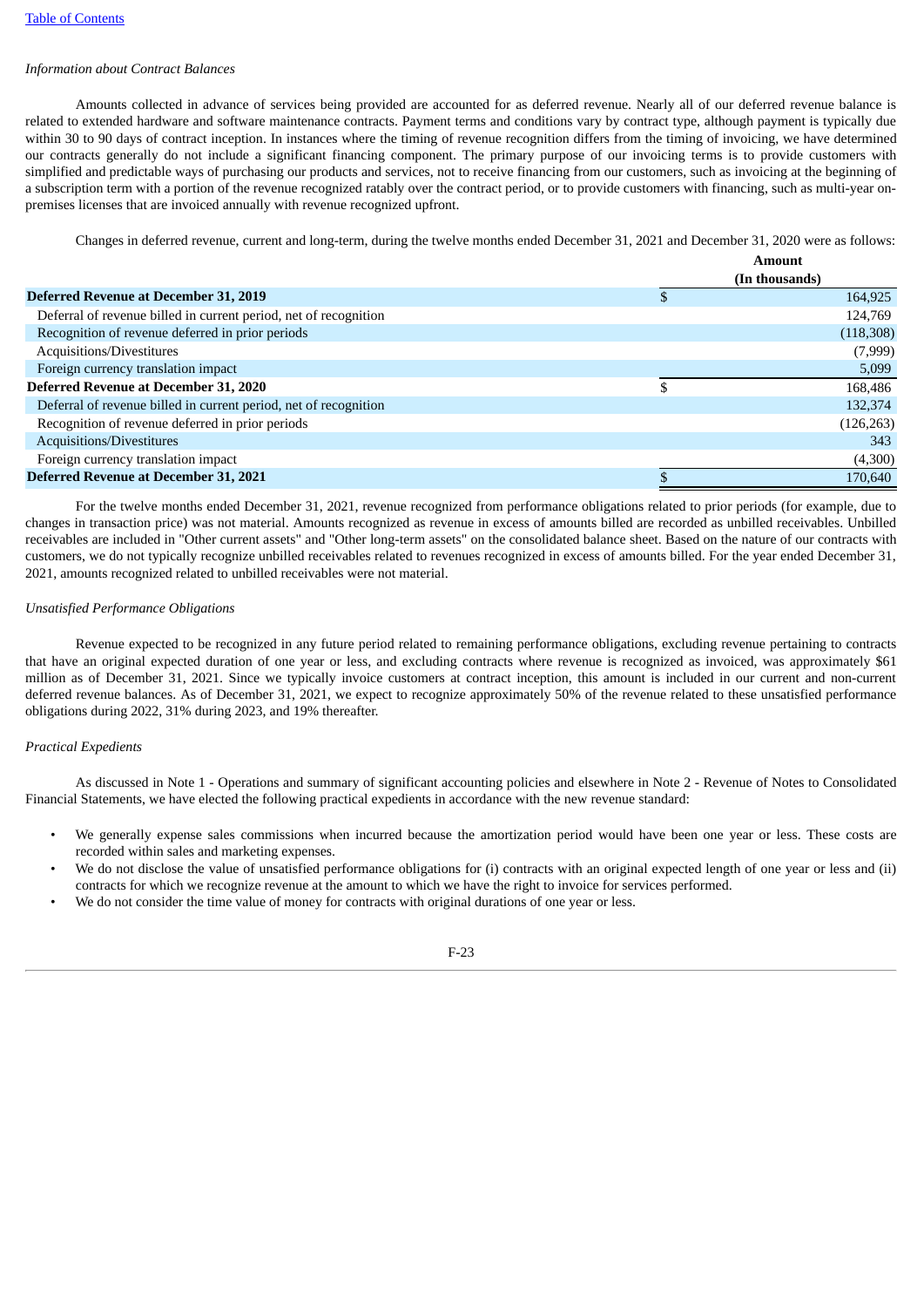## **Note 3 – Investments**

The following tables summarize unrealized gains and losses related to our short-term investments designated as available-for-sale debt securities:

| (In thousands)         | As of December 31, 2021 |                         |                          |                          |                                 |                                 |  |            |  |
|------------------------|-------------------------|-------------------------|--------------------------|--------------------------|---------------------------------|---------------------------------|--|------------|--|
|                        |                         | <b>Adjusted Cost</b>    | Gross<br>Unrealized Gain |                          | Gross<br><b>Unrealized Loss</b> |                                 |  | Fair Value |  |
| Corporate bonds        |                         |                         |                          |                          |                                 |                                 |  |            |  |
| Short-term investments |                         |                         |                          |                          |                                 | $\overbrace{\hspace{25mm}}^{}$  |  |            |  |
| (In thousands)         |                         | As of December 31, 2020 |                          |                          |                                 |                                 |  |            |  |
|                        |                         | <b>Adjusted Cost</b>    |                          | Gross<br>Unrealized Gain |                                 | Gross<br><b>Unrealized Loss</b> |  | Fair Value |  |
| Corporate bonds        |                         | 59,761                  | .S                       | 163                      |                                 | $\left( 1\right)$               |  | 59,923     |  |
| Short-term investments |                         | 59,761                  |                          | 163                      |                                 |                                 |  | 59,923     |  |
|                        |                         |                         |                          |                          |                                 |                                 |  |            |  |

The following tables summarize the contractual maturities of our short-term investments designated as available-for-sale debt securities:

| (In thousands)                           |                      | As of December 31, 2021        |            |  |  |  |
|------------------------------------------|----------------------|--------------------------------|------------|--|--|--|
|                                          | <b>Adjusted Cost</b> |                                | Fair Value |  |  |  |
| Due in less than 1 year                  |                      |                                |            |  |  |  |
| Total available-for-sale debt securities |                      | $\overbrace{\hspace{25mm}}^{}$ |            |  |  |  |
|                                          |                      |                                |            |  |  |  |
| Due in less than 1 year                  | <b>Adjusted Cost</b> |                                | Fair Value |  |  |  |
| Corporate bonds                          |                      |                                |            |  |  |  |
| Total available-for-sale debt securities |                      |                                |            |  |  |  |
|                                          |                      |                                |            |  |  |  |

### *Equity-Method Investments*

The carrying value of our equity method investments was \$32 million and \$25 million as of December 31, 2021 and 2020, respectively. During the years ended December 31, 2021 and 2020, net sales to our equity-method investees were approximately \$5.3 million and \$1.0 million, respectively and purchases from our equity-method investees were not material.

During the first quarter of 2021, we determined there was an other than temporary impairment for one of our equity-method investments, based on revised forecasts. We recorded a \$3.5 million impairment loss related to this investment. Our proportionate share of the income/loss from equity-method investments is included within "Other (expense) income". Refer to Note 1 - Basis of Presentation of Notes to Consolidated Financial Statements for additional information on these amounts for the year ended December 31, 2021, 2020, and 2019.

#### **Note 4 – Fair value measurements**

We define fair value to be the price that would be received to sell an asset or paid to transfer a liability in an orderly transaction between market participants at the measurement date. When determining the fair value measurements for assets and liabilities required or permitted to be recorded at fair value, we consider the principal or most advantageous market that market participants may use when pricing the asset or liability.

We follow a fair value hierarchy that prioritizes the inputs to valuation techniques used to measure fair value. Fair value measurement is determined based on the lowest level input that is significant to the fair value measurement. The three values of the fair value hierarchy are the following:

*Level 1 –* Quoted prices in active markets for identical assets or liabilities

*Level 2 –* Inputs other than quoted prices included within Level 1 that are observable for the asset or liability, either directly or indirectly

*Level 3 –* Inputs that are not based on observable market data

Assets and liabilities measured at fair value on a recurring basis are summarized below:

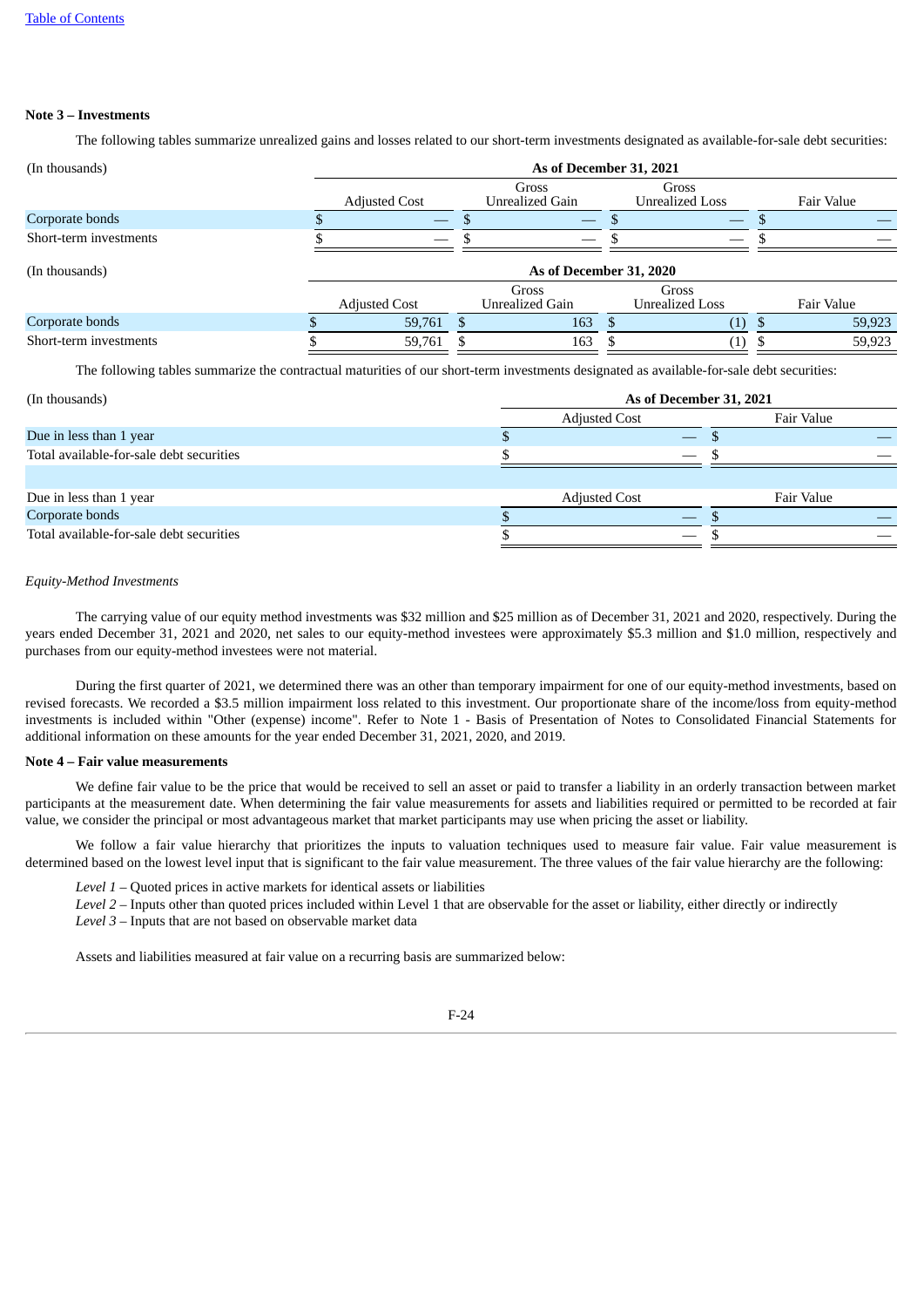| (In thousands)                                | <b>Fair Value Measurements at Reporting Date Using</b> |                          |                           |                                                                                       |                           |                                                            |                           |                                                 |
|-----------------------------------------------|--------------------------------------------------------|--------------------------|---------------------------|---------------------------------------------------------------------------------------|---------------------------|------------------------------------------------------------|---------------------------|-------------------------------------------------|
| Description                                   |                                                        | December 31, 2021        |                           | Quoted Prices in<br><b>Active Markets for</b><br><b>Identical Assets</b><br>(Level 1) |                           | Significant Other<br>Observable Inputs<br>(Level 2)        |                           | Significant<br>Unobservable Inputs<br>(Level 3) |
| <b>Assets</b>                                 |                                                        |                          |                           |                                                                                       |                           |                                                            |                           |                                                 |
| Cash and cash equivalents available for sale: |                                                        |                          |                           |                                                                                       |                           |                                                            |                           |                                                 |
| Money market funds                            | \$                                                     | 101,290 \$               |                           | 101,290 \$                                                                            |                           |                                                            | \$                        |                                                 |
|                                               |                                                        |                          |                           |                                                                                       |                           |                                                            |                           |                                                 |
| Other assets:                                 |                                                        |                          |                           |                                                                                       |                           |                                                            |                           |                                                 |
| <b>Derivatives</b>                            |                                                        | 12,407                   |                           |                                                                                       |                           | 12,407                                                     |                           |                                                 |
| <b>Total Assets</b>                           | \$                                                     | 113,697                  | $\boldsymbol{\mathsf{S}}$ | 101,290                                                                               | $\overline{\mathcal{S}}$  | 12,407                                                     | $\mathbb S$               |                                                 |
| <b>Liabilities</b>                            |                                                        |                          |                           |                                                                                       |                           |                                                            |                           |                                                 |
| <b>Derivatives</b>                            | \$                                                     | (9, 468)                 |                           |                                                                                       |                           | (9,468)                                                    |                           |                                                 |
| <b>Total Liabilities</b>                      | \$                                                     | (9, 468)                 | \$                        |                                                                                       | \$                        | (9, 468)                                                   | \$                        |                                                 |
| (In thousands)                                |                                                        |                          |                           |                                                                                       |                           | <b>Fair Value Measurements at Reporting Date Using</b>     |                           |                                                 |
| Description                                   |                                                        | <b>December 31, 2020</b> |                           | Quoted Prices in<br><b>Active Markets for</b><br><b>Identical Assets</b><br>(Level 1) |                           | <b>Significant Other</b><br>Observable Inputs<br>(Level 2) |                           | Significant<br>Unobservable Inputs<br>(Level 3) |
| <b>Assets</b>                                 |                                                        |                          |                           |                                                                                       |                           |                                                            |                           |                                                 |
| Cash and cash equivalents available for sale: |                                                        |                          |                           |                                                                                       |                           |                                                            |                           |                                                 |
| <b>Money Market Funds</b>                     | \$                                                     | 145,466                  | -\$                       | 145,466                                                                               | - \$                      |                                                            | $\mathcal{S}$             |                                                 |
| Short-term investments available for sale:    |                                                        |                          |                           |                                                                                       |                           |                                                            |                           |                                                 |
| Corporate bonds                               |                                                        | 59,923                   |                           |                                                                                       |                           | 59,923                                                     |                           |                                                 |
| Other Assets:                                 |                                                        |                          |                           |                                                                                       |                           |                                                            |                           |                                                 |
| <b>Derivatives</b>                            |                                                        | 6,124                    |                           |                                                                                       |                           | 6,124                                                      |                           |                                                 |
| <b>Total Assets</b>                           | \$                                                     | 211,513                  | \$                        | 145,466                                                                               | $\boldsymbol{\mathsf{S}}$ | 66,047                                                     | \$                        |                                                 |
| <b>Liabilities</b>                            |                                                        |                          |                           |                                                                                       |                           |                                                            |                           |                                                 |
| <b>Derivatives</b>                            | \$                                                     | (19,359)                 | $\boldsymbol{\mathsf{S}}$ |                                                                                       | \$                        | (19, 359)                                                  | \$                        |                                                 |
| <b>Total Liabilities</b>                      | $\overline{\$}$                                        | (19, 359)                | $\mathfrak s$             |                                                                                       | $\overline{\$}$           | (19, 359)                                                  | $\boldsymbol{\mathsf{S}}$ |                                                 |

We value our available-for-sale short-term investments based on pricing from third party pricing vendors, who may use quoted prices in active markets for identical assets (Level 1 inputs) or inputs other than quoted prices that are observable either directly or indirectly (Level 2 inputs) in determining fair value. We classify all of our fixed income available-for-sale securities as having Level 2 inputs. The valuation techniques used to measure the fair value of our financial instruments having Level 2 inputs were derived from non-binding market consensus prices that are corroborated by observable market data, quoted market prices for similar instruments, or pricing models, such as discounted cash flow techniques. We believe all of these sources reflect the credit risk associated with each of our available-for-sale short-term investments. Short-term investments available-for-sale consists of debt securities issued by states of the U.S. and political subdivisions of the U.S., corporate debt securities and debt securities issued by U.S. government organizations and agencies. All of our short-term investments available-for-sale have contractual maturities of less than 60 months as of December 30, 2020.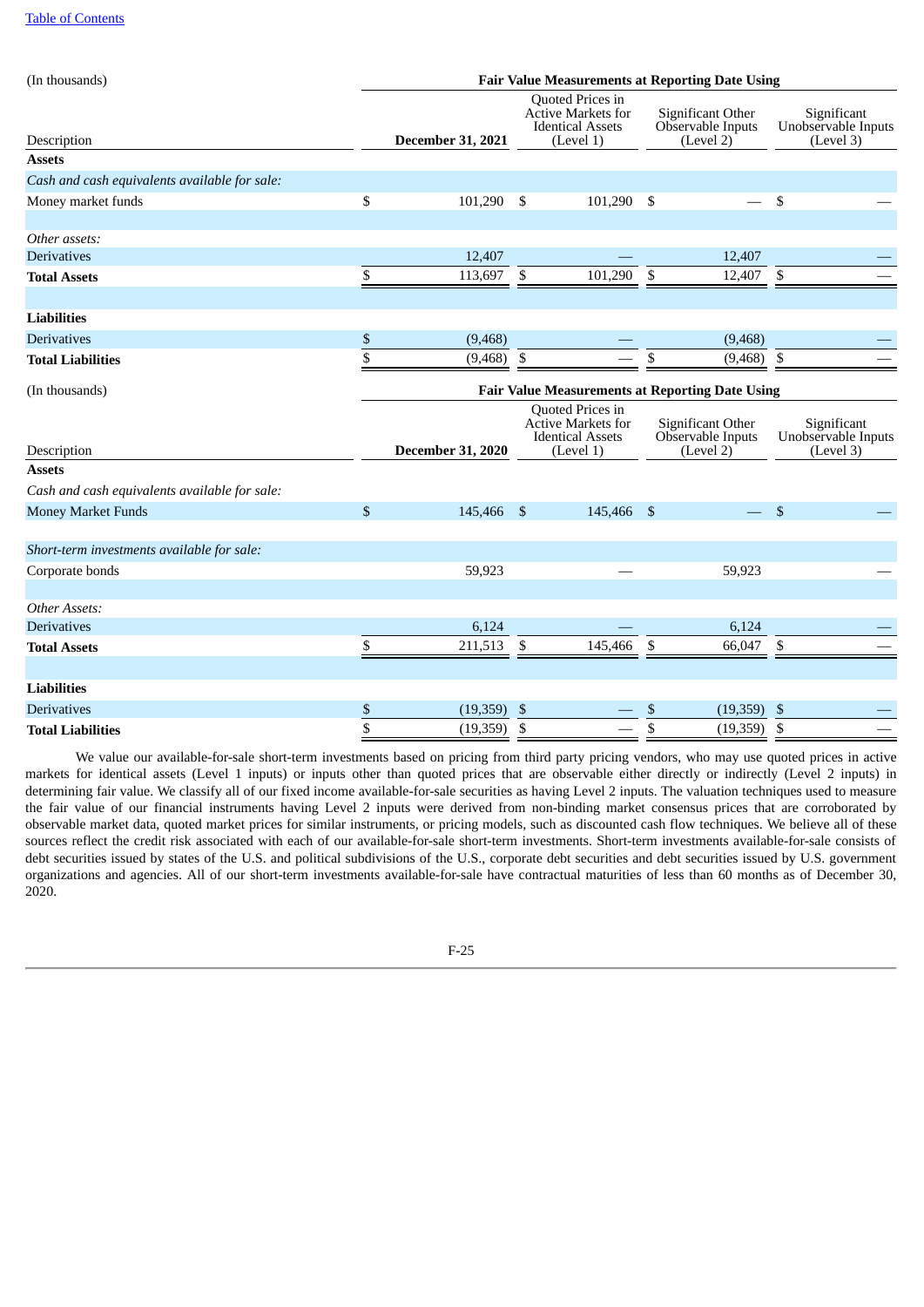Derivatives include foreign currency forward contracts. Our foreign currency forward contracts are valued using an income approach (Level 2) based on the spot rate less the contract rate multiplied by the notional amount. We consider counterparty credit risk in the valuation of our derivatives. However, counterparty credit risk did not impact the valuation of our derivatives during the year ended December 31, 2021. There were not any transfers in or out of Level 1 or Level 2 during the year ended December 31, 2021.

As of December 31, 2020, our short-term investments did not include any foreign sovereign debt from any country other than the United States. All of our short-term investments that are located outside of the U.S. are denominated in the U.S. dollar.

Non-financial assets such as equity method investments, goodwill, intangible assets, and property, plant and equipment are measured at fair value when there is an indicator of impairment and recorded at fair value only when an impairment is recognized. The amounts related to all assets and liabilities required to be measured at fair value on a nonrecurring basis were not material at December 31, 2021 and December 31, 2020.

The carrying values of cash and cash equivalents, accounts receivable, accounts payable, and other current assets and liabilities approximate their fair values because of the short-term nature of these instruments. The carrying value of our variable-rate long-term debt approximates fair value.

### **Note 5 – Derivative instruments and hedging activities**

We recognize all of our derivative instruments as either assets or liabilities in our statement of financial position at fair value. The accounting for changes in the fair value (i.e., gains or losses) of a derivative instrument depends on whether it has been designated and qualifies as part of a hedging relationship and further, on the type of hedging relationship. For those derivative instruments that are designated and qualify as hedging instruments, we designate the hedging instrument, based upon the exposure being hedged, as a fair value hedge, cash flow hedge, or a hedge of a net investment in a foreign operation.

We have direct operations in approximately 40 countries. Sales outside of the Americas accounted for approximately 59%, 60% and 60% of our net sales during each of the years ended December 31, 2021, 2020, and 2019, respectively. Our activities expose us to a variety of market risks, including the effects of changes in foreign currency exchange rates. These financial risks are monitored and managed by us as an integral part of our overall risk management program.

We maintain a foreign currency risk management strategy that uses derivative instruments (foreign currency forward contracts) to help protect our earnings and cash flows from fluctuations caused by the volatility in currency exchange rates. Movements in foreign currency exchange rates pose a risk to our operations and competitive position since exchange rate changes may affect our profitability and cash flow, and the business or pricing strategies of our non-U.S. based competitors.

The vast majority of our foreign sales are denominated in the customers' local currency. We use foreign currency forward contracts as hedges of forecasted sales that are denominated in foreign currencies and as hedges of foreign currency denominated receivables. These contracts are entered into to help protect against the risk that the eventual dollar-net-cash inflows resulting from such sales or firm commitments will be adversely affected by changes in exchange rates. We also use foreign currency forward contracts as hedges of forecasted expenses that are denominated in foreign currencies. These contracts are entered into to help protect against the risk that the eventual dollar-net-cash outflows resulting from foreign currency operating and cost of revenue expenses will be adversely affected by changes in exchange rates.

We designate foreign currency forward contracts as cash flow hedges of forecasted revenues or forecasted expenses. In addition, we hedge our foreign currency denominated balance sheet exposures using foreign currency forward contracts that are not designated as hedging instruments. None of our derivative instruments contain a credit-risk-related contingent feature.

#### *Cash flow hedges*

To help protect against the reduction in value caused by a fluctuation in foreign currency exchange rates of forecasted foreign currency cash flows resulting from international sales over the next one to three years, we have instituted a foreign currency cash flow hedging program. We hedge portions of our forecasted revenue and forecasted expenses denominated in foreign currencies with forward contracts. For forward contracts, when the value of the dollar changes significantly against the foreign currencies, the change in the present value of future foreign currency cash flows may be offset by the change in the fair value of the forward contracts designated as hedges. We use foreign currency forward contracts for up to 100% of our forecasted exposures in selected currencies (primarily in Euro, Japanese yen, Hungarian forint, British pound, Malaysian ringgit, Korean won, and Chinese yuan) and limit the duration of these contracts to 40 months or less.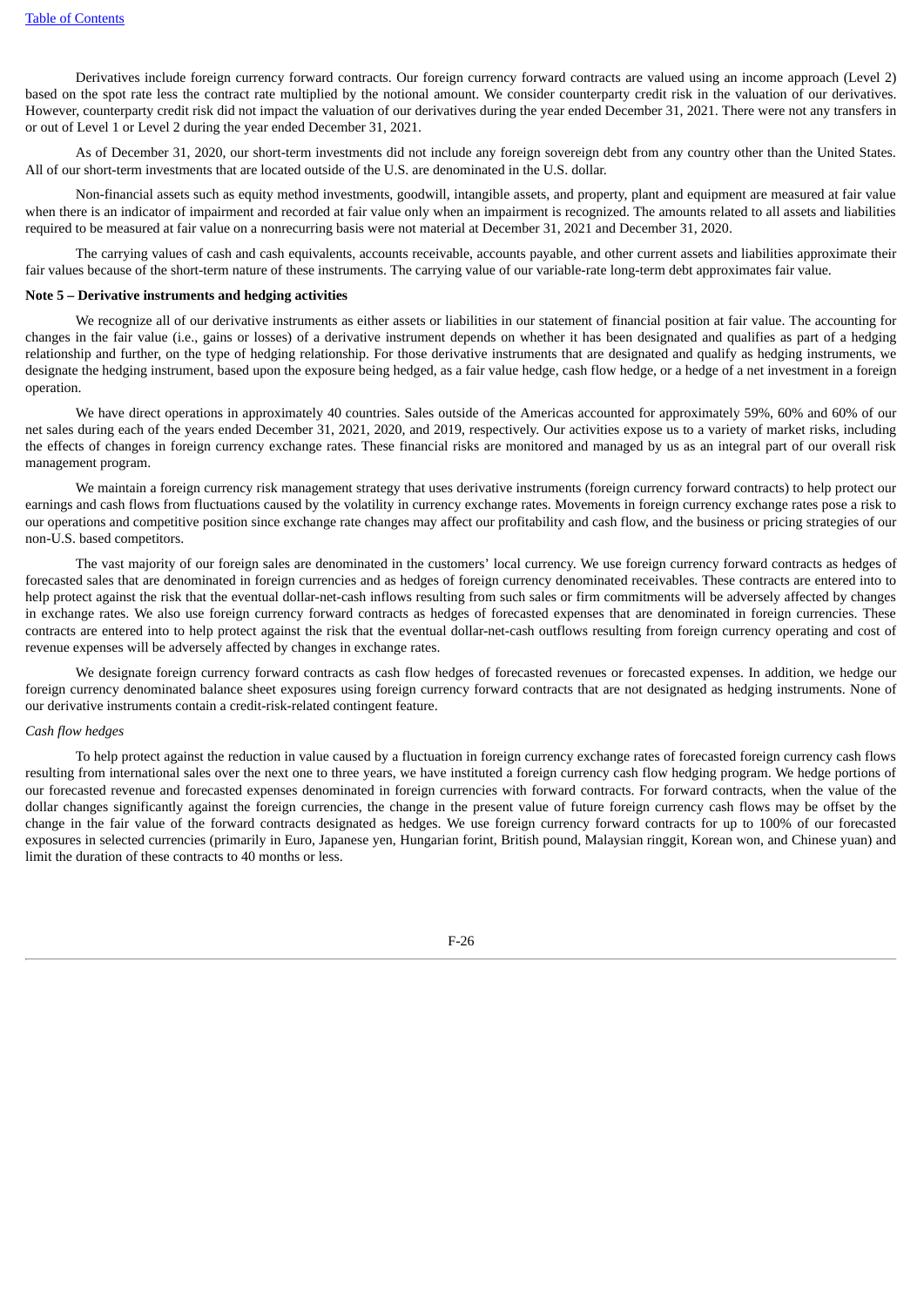For derivative instruments that are designated and qualify as a cash flow hedge, the gain or loss on the derivative is reported as a component of accumulated OCI and reclassified into earnings in the same line item (net sales, operating expenses, or cost of sales) associated with the forecasted transaction and in the same period or periods during which the hedged transaction affects earnings. Hedge effectiveness of foreign currency forwards designated as cash flow hedges is measured by comparing the hedging instrument's cumulative change in fair value from inception to maturity to the forecasted transaction's terminal value.

We held forward contracts with the following notional amounts:

| (In thousands)                          | <b>U.S. Dollar Equivalent</b> |  |                         |  |  |  |  |
|-----------------------------------------|-------------------------------|--|-------------------------|--|--|--|--|
|                                         | As of December 31, 2021       |  | As of December 31, 2020 |  |  |  |  |
| Chinese yuan                            | 99,066 \$                     |  | 45,553                  |  |  |  |  |
| Euro                                    | 145,351                       |  | 219,115                 |  |  |  |  |
| Japanese yen                            | 43,128                        |  | 73,399                  |  |  |  |  |
| Hungarian forint                        | 54.939                        |  | 82.429                  |  |  |  |  |
| British pound                           | 25,947                        |  | 25,133                  |  |  |  |  |
| Malaysian ringgit                       | 29,624                        |  | 36,249                  |  |  |  |  |
| Korean won                              | 21,180 \$                     |  | 22,301                  |  |  |  |  |
| Total forward contracts notional amount | 419,235                       |  | 504,179                 |  |  |  |  |

The contracts in the foregoing table had contractual maturities of 24 months or less as of December 31, 2021 and 36 months or less as of December 31, 2020.

At December 31, 2021, we expect to reclassify \$5.6 million of gains on derivative instruments from accumulated OCI to net sales during the next twelve months when the hedged international sales occur, \$1.7 million of losses on derivative instruments from accumulated OCI to cost of sales when the cost of sales are incurred and \$1.3 million of losses on derivative instruments from accumulated OCI to operating expenses during the next twelve months when the hedged operating expenses occur. Expected amounts are based on derivative valuations at December 31, 2021. Actual results may vary as a result of changes in the corresponding exchange rates subsequent to this date.

### *Other Derivatives*

Other derivatives not designated as hedging instruments consist primarily of foreign currency forward contracts that we use to hedge our foreign denominated monetary assets and liabilities to help protect against the change in value caused by a fluctuation in foreign currency exchange rates. We typically attempt to hedge up to 90% of our outstanding foreign denominated net receivables or net payables and typically limit the duration of these foreign currency forward contracts to approximately 90 days. The gain or loss on the derivatives as well as the offsetting gain or loss on the hedge item attributable to the hedged risk is recognized in current earnings under the line item "Other (expense) income." As of December 31, 2021 and December 31, 2020, we held foreign currency forward contracts that were not designated as hedging instruments with a notional amount of \$94 million and \$89 million, respectively.

The following tables present the fair value of derivative instruments on our Consolidated Balance Sheets and the effect of derivative instruments on our Consolidated Statements of Income.

| <b>Asset Derivatives</b>                  |                      |        |            |                             |  |  |
|-------------------------------------------|----------------------|--------|------------|-----------------------------|--|--|
|                                           | December 31,<br>2021 |        |            | December 31.<br><b>2020</b> |  |  |
|                                           |                      |        |            |                             |  |  |
| <b>Balance Sheet Location</b>             | Fair Value           |        | Fair Value |                             |  |  |
|                                           |                      |        |            |                             |  |  |
| Prepaid expenses and other current assets | \$                   |        |            | 1,564                       |  |  |
| Other long-term assets                    |                      | 2,908  |            | 3,117                       |  |  |
|                                           | S                    | 11,901 | -S         | 4,681                       |  |  |
|                                           |                      |        |            |                             |  |  |
| Prepaid expenses and other current assets |                      | 506    | -\$        | 1,443                       |  |  |
|                                           |                      | 506    |            | 1,443                       |  |  |
|                                           |                      | 12,407 |            | 6,124                       |  |  |
|                                           |                      |        |            | $8.993$ \$                  |  |  |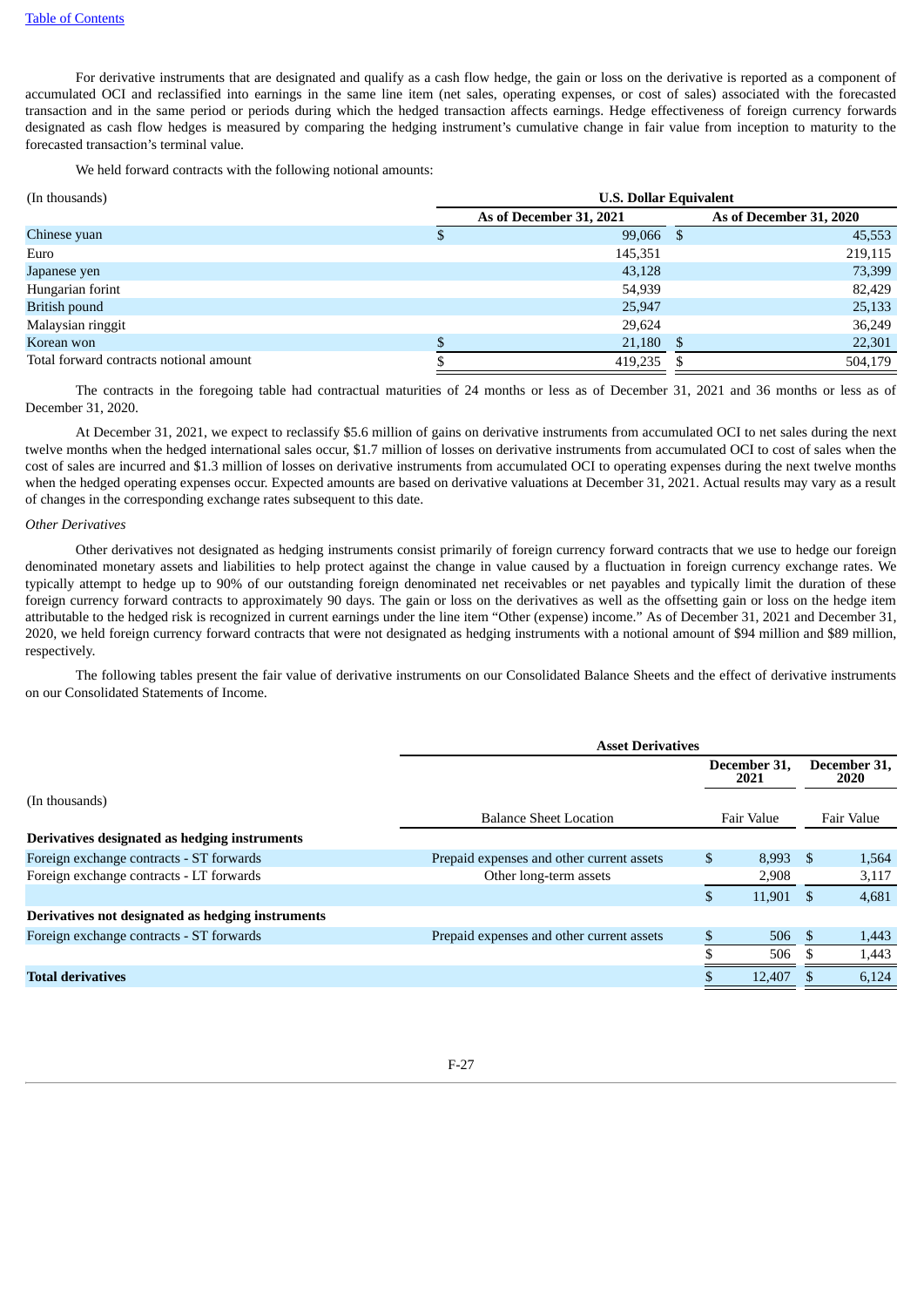|                                                   | <b>Liability Derivatives</b>  |                      |              |            |                      |  |  |  |
|---------------------------------------------------|-------------------------------|----------------------|--------------|------------|----------------------|--|--|--|
|                                                   |                               | December 31,<br>2021 |              |            | December 31,<br>2020 |  |  |  |
| (In thousands)                                    |                               |                      |              |            |                      |  |  |  |
|                                                   | <b>Balance Sheet Location</b> | Fair Value           |              | Fair Value |                      |  |  |  |
| Derivatives designated as hedging instruments     |                               |                      |              |            |                      |  |  |  |
| Foreign exchange contracts - ST forwards          | Other current liabilities     | \$                   | $(6,425)$ \$ |            | (12,549)             |  |  |  |
| Foreign exchange contracts - LT forwards          | Other long-term liabilities   |                      | (2,377)      |            | (6,328)              |  |  |  |
|                                                   |                               | \$                   | $(8,802)$ \$ |            | (18, 877)            |  |  |  |
| Derivatives not designated as hedging instruments |                               |                      |              |            |                      |  |  |  |
| Foreign exchange contracts - ST forwards          | Other current liabilities     |                      | (666)        | - \$       | (482)                |  |  |  |
|                                                   |                               |                      | (666)        |            | (482)                |  |  |  |
| <b>Total derivatives</b>                          |                               |                      | (9, 468)     |            | (19,359)             |  |  |  |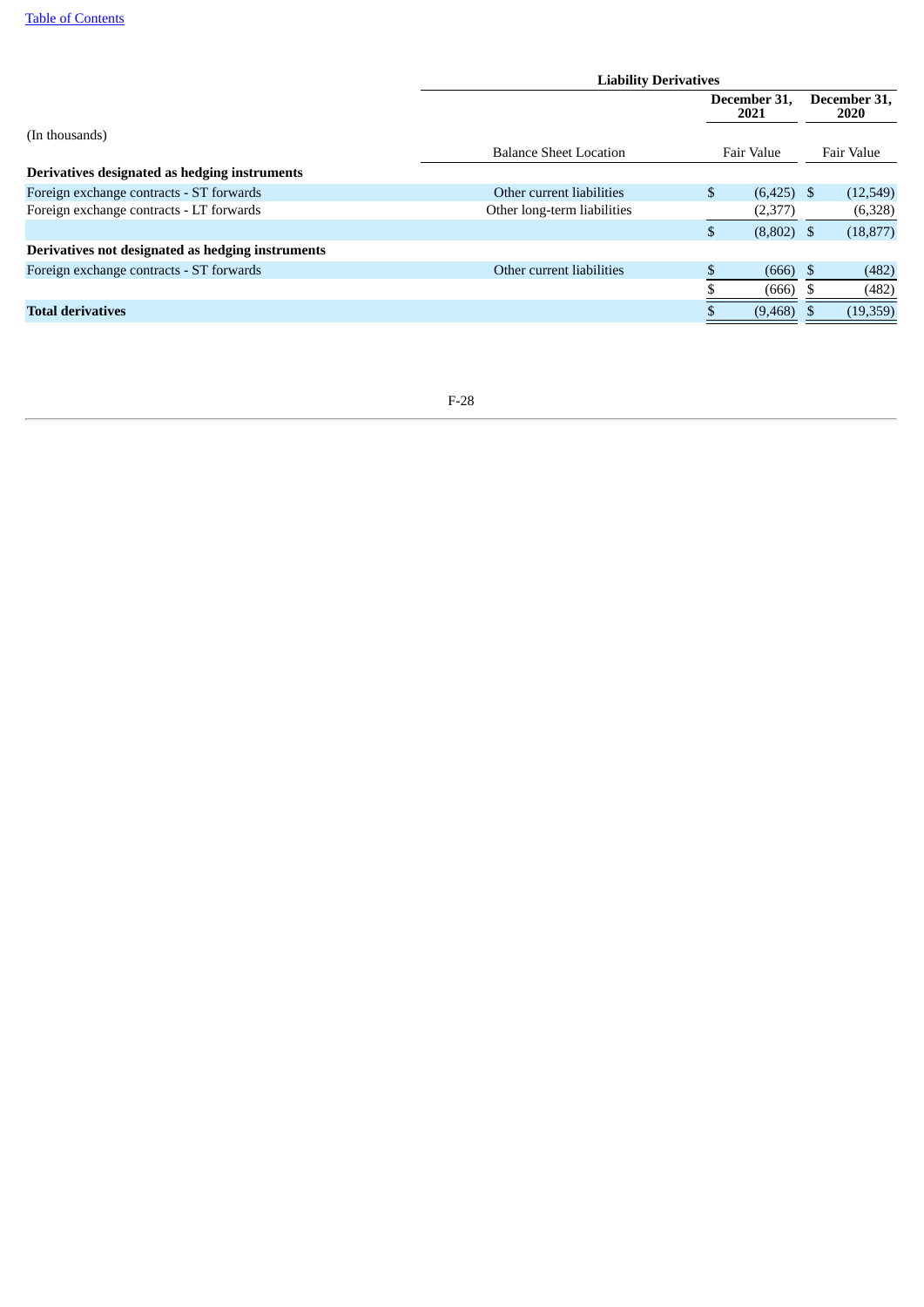The following tables present the effect of derivative instruments on our Consolidated Statements of Income for the years ended December 31, 2021 and 2020, respectively:

|                                                                                                                                         | <b>December 31, 2021</b> |                |                                                      |                                                                                |              |                                                                              |
|-----------------------------------------------------------------------------------------------------------------------------------------|--------------------------|----------------|------------------------------------------------------|--------------------------------------------------------------------------------|--------------|------------------------------------------------------------------------------|
|                                                                                                                                         |                          | (In thousands) |                                                      |                                                                                |              |                                                                              |
| Derivatives in Cash Flow Hedging Relationship                                                                                           |                          |                | Gain or (Loss)<br>Recognized in OCI<br>on Derivative | Location of Gain or (Loss)<br>Reclassified from Accumulated<br>OCI into Income |              | Gain or (Loss)<br>Reclassified from<br><b>Accumulated OCI</b><br>into Income |
| Foreign exchange contracts - forwards                                                                                                   |                          | \$             | 24,082                                               | Net sales                                                                      | \$           | (4,229)                                                                      |
| Foreign exchange contracts - forwards                                                                                                   |                          |                | (4,004)                                              | Cost of sales                                                                  |              | (452)                                                                        |
| Foreign exchange contracts - forwards                                                                                                   |                          |                | (2,808)                                              | <b>Operating expenses</b>                                                      |              | (355)                                                                        |
| Total                                                                                                                                   |                          | \$             | 17,270                                               |                                                                                | \$           | (5,036)                                                                      |
|                                                                                                                                         | <b>December 31, 2020</b> | (In thousands) |                                                      |                                                                                |              |                                                                              |
| Derivatives in Cash Flow Hedging Relationship                                                                                           |                          |                | Gain or (Loss)<br>Recognized in OCI<br>on Derivative | Location of Gain or (Loss)<br>Reclassified from Accumulated<br>OCI into Income |              | Gain or (Loss)<br>Reclassified from<br><b>Accumulated OCI</b><br>into Income |
| Foreign exchange contracts - forwards                                                                                                   |                          | \$             | (22, 813)                                            | Net sales                                                                      | \$           | 4,322                                                                        |
| Foreign exchange contracts - forwards                                                                                                   |                          |                | 1,925                                                | Cost of sales                                                                  |              | (2,165)                                                                      |
| Foreign exchange contracts - forwards                                                                                                   |                          |                | 1,194                                                | <b>Operating expenses</b>                                                      |              | (1,603)                                                                      |
| Total                                                                                                                                   |                          | \$             | (19, 694)                                            |                                                                                | \$           | 554                                                                          |
| (In thousands)<br>Derivatives not Designated as Hedging Instruments                                                                     |                          | Income         | Location of Gain (Loss) Recognized in                | Amount of Gain<br>(Loss) Recognized in<br>Income                               |              | Amount of Gain (Loss)<br>Recognized in Income                                |
|                                                                                                                                         |                          |                |                                                      | <b>December 31, 2021</b>                                                       |              | <b>December 31, 2020</b>                                                     |
| Foreign exchange contracts - forwards                                                                                                   |                          |                | Other (expense) income                               | \$<br>(4,944)                                                                  | $\mathbb{S}$ | 810                                                                          |
| <b>Total</b>                                                                                                                            |                          |                |                                                      | \$<br>(4,944)                                                                  | -\$          | 810                                                                          |
| Gains or losses recognized in OCI on our derivatives are reported net of gains or losses reclassified from accumulated OCI into income. |                          |                |                                                      |                                                                                |              |                                                                              |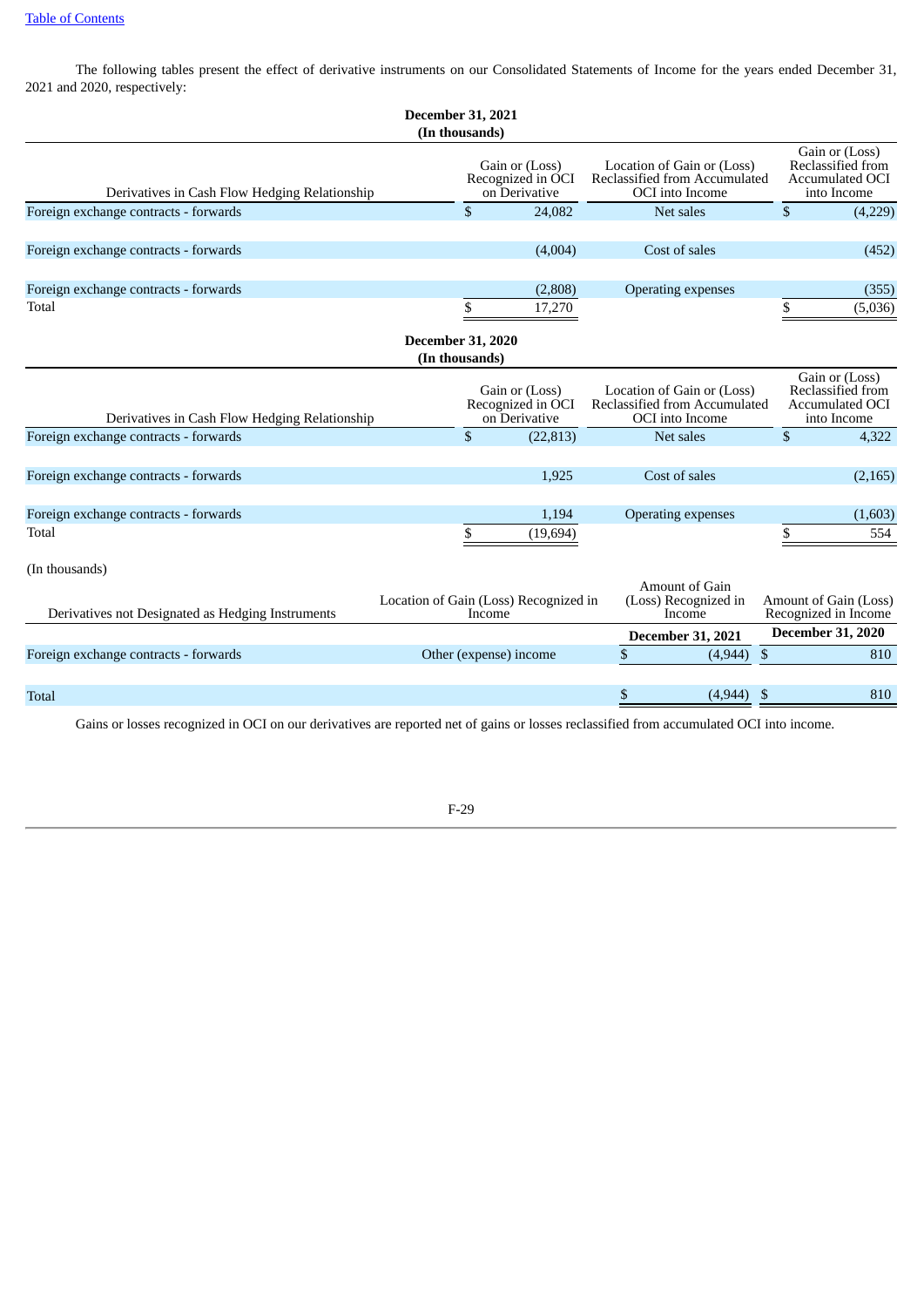## **Note 6 – Inventories**

Inventories, net at December 31, 2021 and December 31, 2020 consist of the following:

| <b>December 31, 2020</b> |
|--------------------------|
|                          |
| 99,942                   |
| 11,307                   |
| 82,763                   |
| 194,012                  |
|                          |

# **Note 7 – Property and equipment**

Property and equipment at December 31, 2021 and December 31, 2020 consist of the following:

| (In thousands)           | <b>December 31, 2021</b> |            | <b>December 31, 2020</b> |            |  |  |
|--------------------------|--------------------------|------------|--------------------------|------------|--|--|
|                          |                          |            |                          |            |  |  |
| Land                     | S                        | 12,390     | - S                      | 12,424     |  |  |
| <b>Buildings</b>         |                          | 238,949    |                          | 232,094    |  |  |
| Furniture and equipment  |                          | 450,889    |                          | 427,807    |  |  |
|                          |                          | 702,228    |                          | 672,325    |  |  |
| Accumulated depreciation |                          | (448, 560) |                          | (417, 926) |  |  |
| Total, net               |                          | 253,668    |                          | 254,399    |  |  |
|                          |                          |            |                          |            |  |  |

Depreciation expense for the years ended December 31, 2021, 2020, and 2019, was \$40 million, \$40 million and \$38 million, respectively.

## **Note 8 – Intangible assets, net and Goodwill**

Intangible assets at December 31, 2021 and December 31, 2020 are as follows:

| (In thousands)                         | <b>December 31, 2021</b> |                             |    |                             |    |                               | <b>December 31, 2020</b> |                                    |  |                             |  |                               |
|----------------------------------------|--------------------------|-----------------------------|----|-----------------------------|----|-------------------------------|--------------------------|------------------------------------|--|-----------------------------|--|-------------------------------|
|                                        |                          | Gross<br>Carrving<br>Amount |    | Accumulated<br>Amortization |    | <b>Net Carrying</b><br>Amount |                          | Gross<br>Carrying<br><b>Amount</b> |  | Accumulated<br>Amortization |  | <b>Net Carrying</b><br>Amount |
| Capitalized software development costs | <b>D</b>                 | 45,671                      | -5 | (36, 457)                   | -S | 9,214                         | <sup>8</sup>             | 115,251                            |  | $(83,706)$ \$               |  | 31,545                        |
| Acquired technology                    |                          | 148,155                     |    | (34,264)                    |    | 113,891                       |                          | 105,486                            |  | (17,913)                    |  | 87,573                        |
| <b>Customer relationships</b>          |                          | 93,931                      |    | (19,717)                    |    | 74,214                        |                          | 40,273                             |  | (10, 026)                   |  | 30,247                        |
| Patents                                |                          | 36,217                      |    | (29,316)                    |    | 6,901                         |                          | 35,803                             |  | (25, 578)                   |  | 10,225                        |
| Other                                  |                          | 32,962                      |    | (16,764)                    |    | 16,198                        |                          | 27,440                             |  | (14, 311)                   |  | 13,129                        |
| Total                                  |                          | 356,936                     |    | (136,518)                   |    | 220,418                       |                          | 324,253                            |  | (151, 534)                  |  | 172,719                       |

Software development costs capitalized in 2021, 2020, and 2019 were \$2 million, \$4 million, and \$10 million, respectively, and related amortization expense was \$24 million, \$29 million, and \$28 million, respectively. Capitalized software development costs for the years ended December 31, 2021, 2020, and 2019 included costs related to stock-based compensation of \$0.2 million, \$0.3 million and \$0.5 million, respectively. The related amounts in the table above are net of fully amortized assets.

Amortization of capitalized software development costs is computed on an individual product basis for those products available for market and is recognized based on the product's estimated economic life, which range from three to six years. Acquired technology, customer relationships and other intangible assets are amortized over their useful lives, which range from five to ten years. Patents are amortized using the straight-line method over their estimated period of benefit, generally ten to seventeen years. Total intangible assets amortization expenses were \$60 million, \$48 million, and \$37 million for the years ended December 31, 2021, 2020, and 2019, respectively.

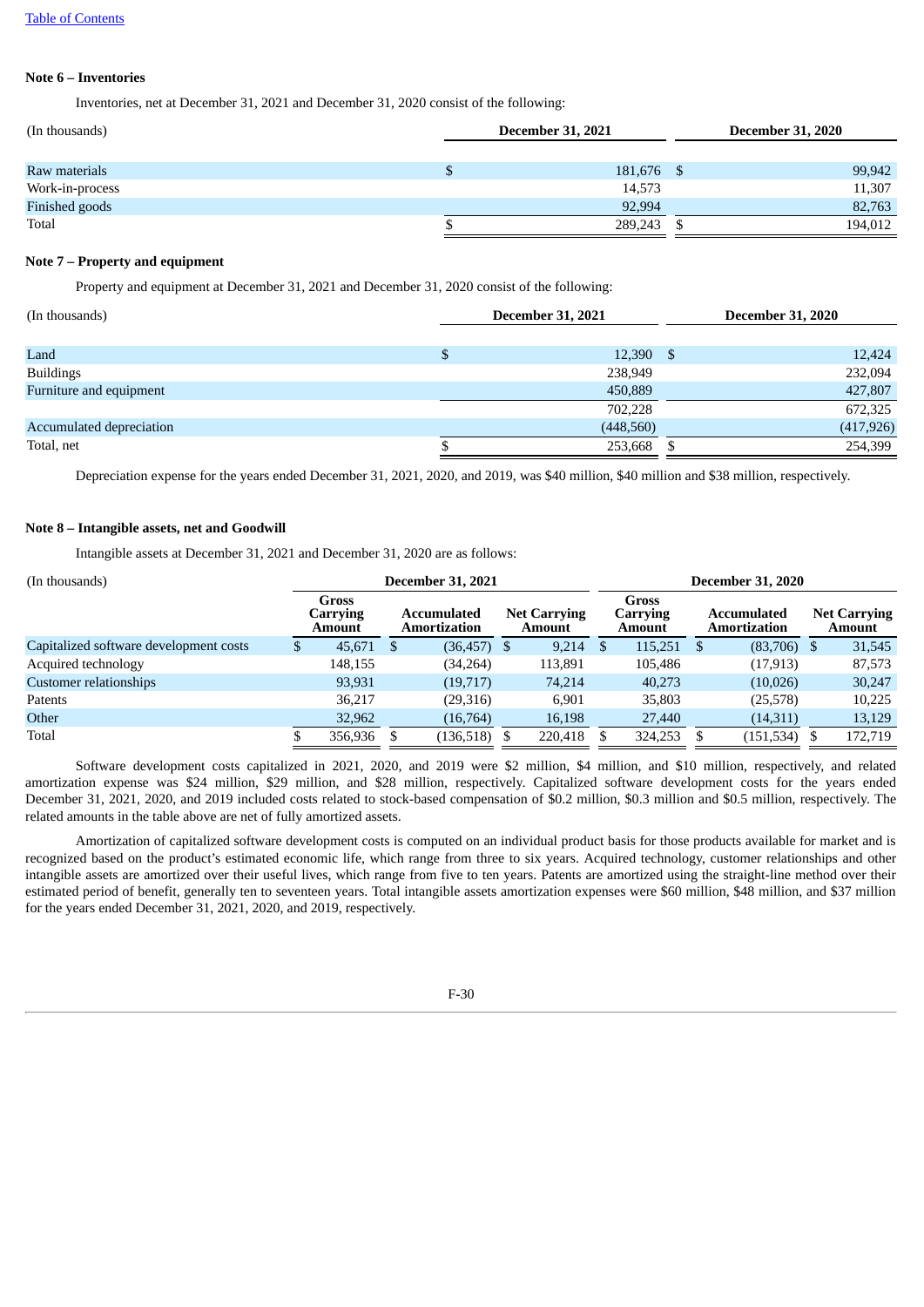Capitalized software development costs, acquired technology, patents and other intangible assets had weighted-average remaining useful lives of 1.7 years, 3.5 years, 5.0 years, and 2.5 years, respectively, as of December 31, 2021. The estimated future amortization expense related to intangible assets as of December 31, 2021 was as follows:

|              | <b>Amount</b>  |         |
|--------------|----------------|---------|
|              | (In thousands) |         |
| 2022         | ⊅              | 51,279  |
| 2023         |                | 43,250  |
| 2024         |                | 40,019  |
| 2025         |                | 35,383  |
| 2026         |                | 22,669  |
| Thereafter   |                | 27,818  |
| <b>Total</b> |                | 220,418 |
|              |                |         |

*Goodwill*

A reconciliation of the beginning and ending carrying amounts of goodwill is as follows:

|                                        | <b>Amount</b>  |
|----------------------------------------|----------------|
|                                        | (In thousands) |
| <b>Balance as of December 31, 2019</b> | 262,242        |
| <b>Acquisitions</b>                    | 203,065        |
| Divestiture                            | (7,221)        |
| Foreign currency translation impact    | 9,461          |
| <b>Balance as of December 31, 2020</b> | 467,547        |
| <b>Acquisitions</b>                    | 114,178        |
| Purchase price adjustments             | 1,973          |
| Foreign currency translation impact    | (7,706)        |
| <b>Balance as of December 31, 2021</b> | 575,992        |
|                                        |                |

## **Note 9 – Leases**

The components of operating lease expense were as follows:

|                                                  | <b>Years Ended December 31.</b> |        |
|--------------------------------------------------|---------------------------------|--------|
| (In thousands)                                   | 2021                            | 2020   |
| Operating Lease Cost (a)                         | 21.173 \$                       | 21,637 |
| (a) Includes variable and short-term lease costs |                                 |        |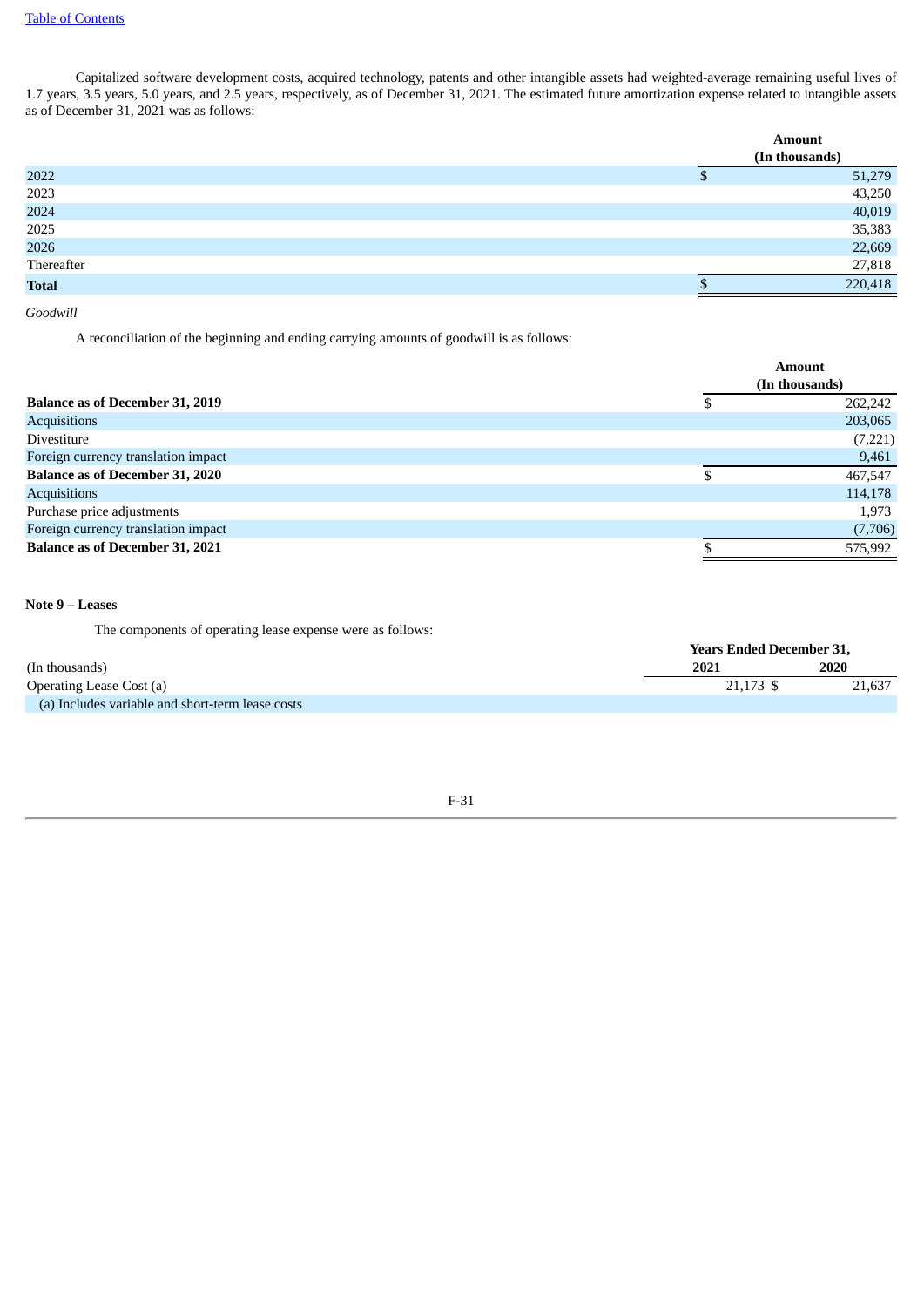Supplemental cash flow information related to operating leases were as follows:

|                                                                                              | <b>Years Ended December 31,</b> |        |  |  |  |
|----------------------------------------------------------------------------------------------|---------------------------------|--------|--|--|--|
| (In thousands)                                                                               | 2021                            | 2020   |  |  |  |
| Cash paid for amounts included in the measurement of lease liabilities:                      |                                 |        |  |  |  |
| Cash paid for operating lease liabilities                                                    | 19,087 \$                       | 20,005 |  |  |  |
| Supplemental non-cash information:                                                           |                                 |        |  |  |  |
| Operating lease right-of-use assets obtained in exchange for new operating lease obligations | 8.707 \$                        | 12.252 |  |  |  |
|                                                                                              |                                 |        |  |  |  |

Maturities of lease liabilities as of December 31, 2021 were as follows:

| (In thousands)                      |                         |
|-------------------------------------|-------------------------|
| Years ending December 31,           | <b>Operating Leases</b> |
| 2022                                | \$<br>14,541            |
| 2023                                | 10,201                  |
| 2024                                | 8,785                   |
| 2025                                | 5,843                   |
| 2026                                | 5,034                   |
| Thereafter                          | 2,858                   |
| Total future minimum lease payments | 47,262                  |
| Less imputed interest               | 3,657                   |
| Total                               | 43,605                  |

|                                                      | <b>Years Ended December 31,</b> |       |
|------------------------------------------------------|---------------------------------|-------|
|                                                      | 2021                            | 2020  |
| <b>Weighted Average Remaining Lease Term (years)</b> |                                 |       |
| <b>Operating Leases</b>                              | 4.3                             | 4.6   |
|                                                      |                                 |       |
| <b>Weighted Average Discount Rate</b>                |                                 |       |
| <b>Operating Leases</b>                              | 3.8%                            | 4.9 % |
|                                                      | .                               |       |

As of December 31, 2021, we have additional operating leases, that have not commenced during the period, which were not material.

## **Note 10 – Income taxes**

The components of income before income taxes are as follows:

| (In thousands) | <b>Years Ended December 31,</b> |         |      |         |    |         |
|----------------|---------------------------------|---------|------|---------|----|---------|
|                | 2021                            |         | 2020 |         |    | 2019    |
| Domestic       |                                 | 33,368  |      | 189,486 | ۰D | 98,476  |
| Foreign        |                                 | 70,207  |      | 9,276   |    | 82,068  |
| <b>Total</b>   |                                 | 103,575 |      | 198,762 | D  | 180,544 |
|                |                                 |         |      |         |    |         |

$$
F-32
$$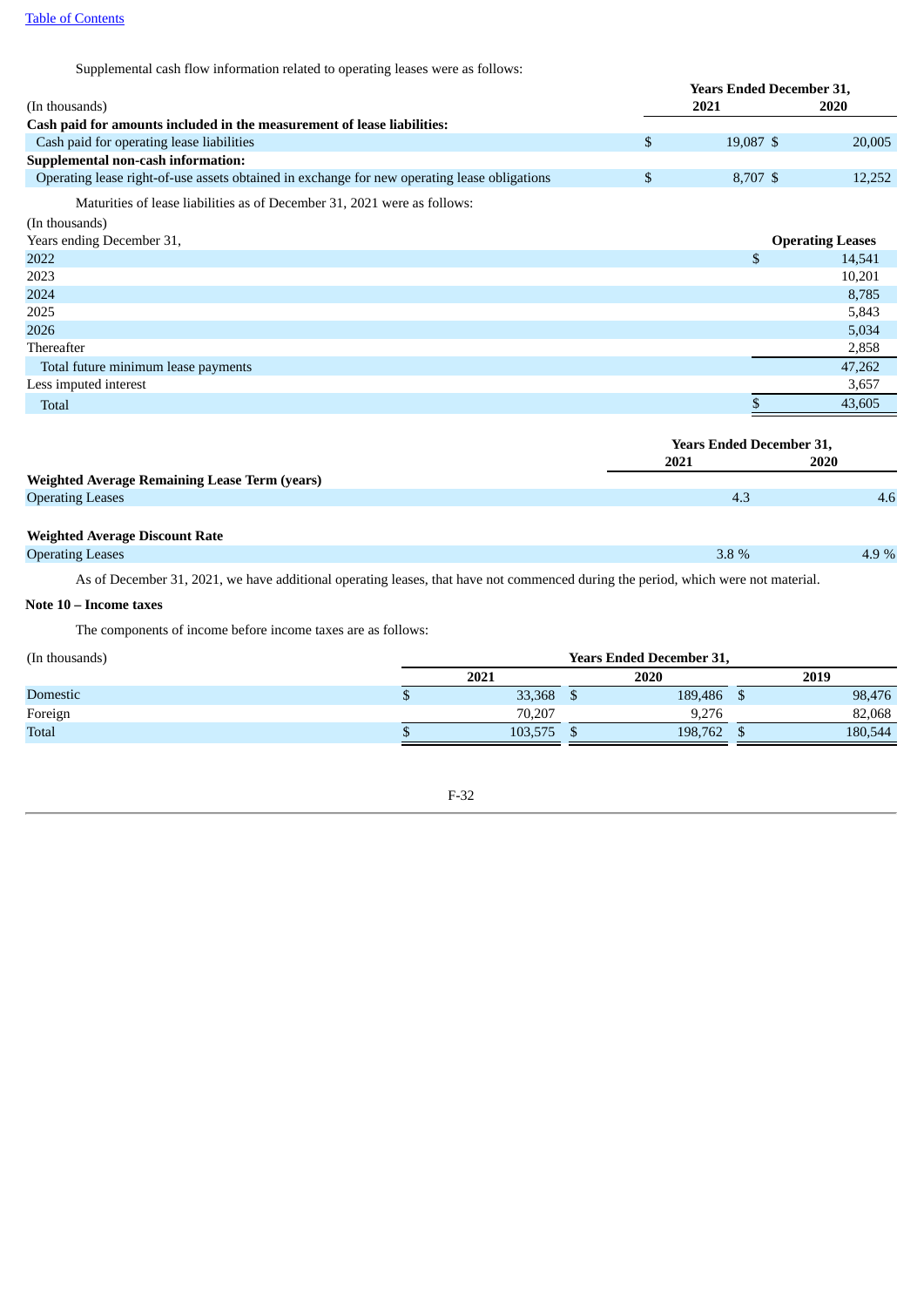The provision for income taxes charged to operations is as follows:

| 2021<br>2019<br>2020                                          |           |
|---------------------------------------------------------------|-----------|
| Current tax expense:                                          |           |
| $\mathfrak{s}$<br>U.S. federal<br>10,979 \$<br>25,949<br>- \$ | 18,212    |
| <b>State</b><br>3,135<br>4,793                                | 2,705     |
| Foreign<br>15,942<br>16,590                                   | 10,156    |
| Total current<br>30,056<br>47,332<br>S<br>S                   | 31,073    |
| Deferred tax expense (benefit):                               |           |
| \$<br>U.S. federal<br>10,056<br>$(8,485)$ \$<br>- \$          | (9, 168)  |
| <b>State</b><br>(732)<br>885                                  | (1,218)   |
| Foreign<br>(6,676)<br>(5,100)                                 | (3,045)   |
| <b>Total deferred</b><br>(15,893)<br>5,841<br>-S<br>S         | (13, 431) |
| Change in valuation allowance<br>97<br>1,930                  | 751       |
| 14,260<br>55,103<br><b>Total provision</b>                    | 18,393    |

Deferred tax liabilities (assets) at December 31, 2021 and 2020 were as follows:

| (In thousands)                                              | December 31,   |            |                |            |
|-------------------------------------------------------------|----------------|------------|----------------|------------|
|                                                             |                | 2021       |                | 2020       |
| Capitalized software                                        | $\mathfrak{S}$ | 1,956      | $\mathfrak{S}$ | 7,134      |
| Depreciation and amortization                               |                | 8,202      |                | 11,142     |
| Intangible assets                                           |                | 25,526     |                | 29,384     |
| Right of use asset                                          |                | 7,246      |                | 9,029      |
| Unrealized exchange loss                                    |                |            |                | 3,658      |
| Undistributed earnings of foreign subsidiaries              |                | 2,865      |                | 2,600      |
| Unrealized gain on derivative instruments                   |                | 481        |                |            |
| <b>Gross deferred tax liabilities</b>                       |                | 46,276     |                | 62,947     |
| Operating loss carryforwards                                |                | (92,069)   |                | (101, 187) |
| Vacation and other accruals                                 |                | (6, 188)   |                | (6,296)    |
| Inventory valuation and warranty provisions                 |                | (2,566)    |                | (2,178)    |
| Doubtful accounts and sales provisions                      |                | (1,759)    |                | (1,435)    |
| Unrealized gain on derivative instrument                    |                |            |                | (3,394)    |
| Deferred revenue                                            |                | (5,997)    |                | (6, 831)   |
| <b>Operating lease liabilities</b>                          |                | (7, 847)   |                | (9,737)    |
| Accrued expenses                                            |                | (194)      |                | (213)      |
| Global intangible low-taxed income                          |                | (2,714)    |                | (2,580)    |
| Stock-based compensation                                    |                | (6,786)    |                | (6, 384)   |
| Research and development tax credit carryforward            |                | (33)       |                |            |
| Foreign tax credit carryforward                             |                | (1,468)    |                | (1,016)    |
| Cumulative translation adjustment on undistributed earnings |                | (873)      |                | (451)      |
| Unrealized exchange loss                                    |                | (758)      |                |            |
| Other                                                       |                | (3, 446)   |                | (4,246)    |
| <b>Gross deferred tax assets</b>                            |                | (132, 698) |                | (145, 948) |
| Valuation allowance                                         |                | 83,630     |                | 93,042     |
| Net deferred tax (asset) liability                          |                | (2,792)    | -\$            | 10,041     |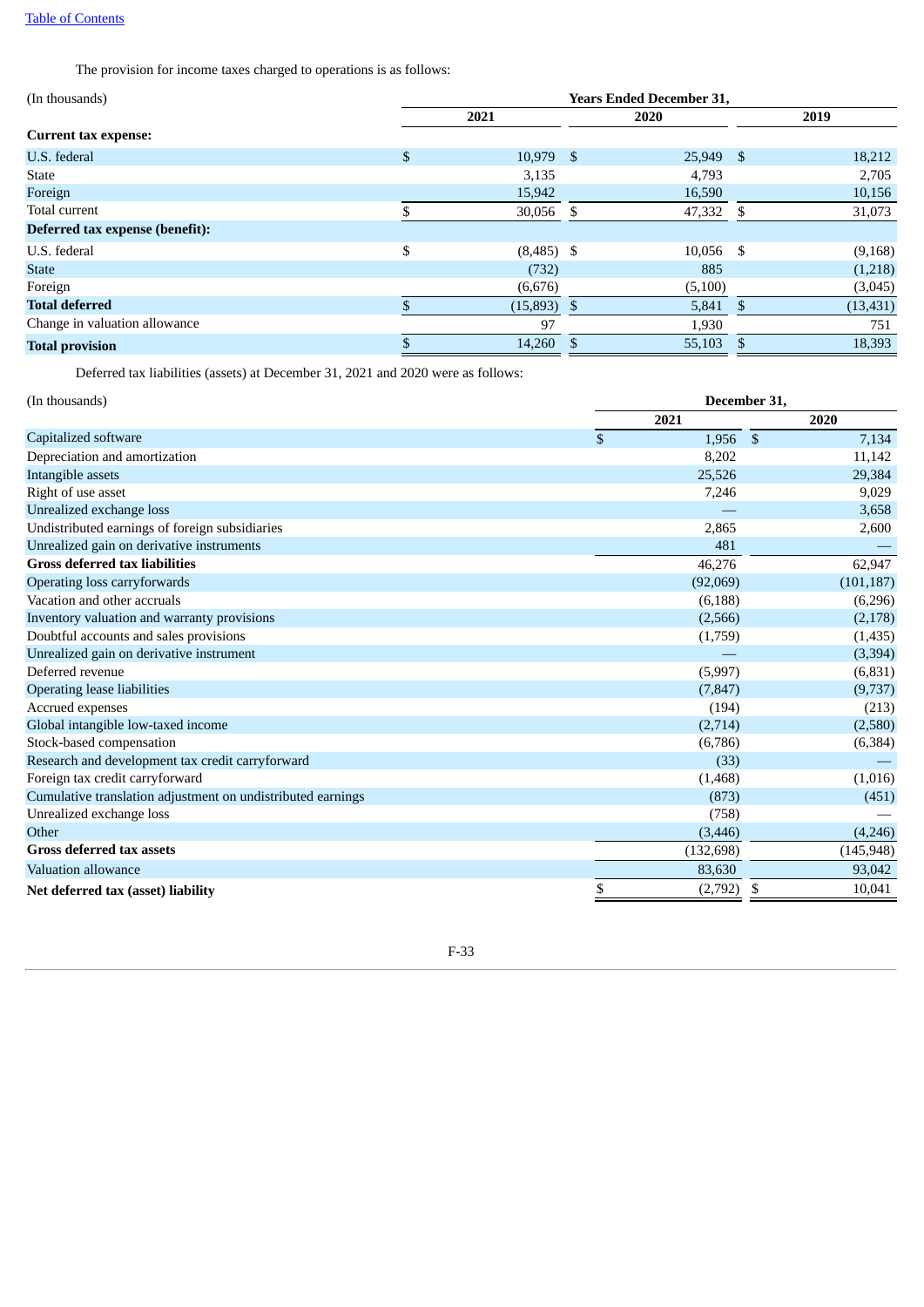A reconciliation of income taxes at the U.S. federal statutory income tax rate to our effective tax rate follows:

|                                                                  | <b>Years Ended December 31,</b> |      |      |  |  |  |
|------------------------------------------------------------------|---------------------------------|------|------|--|--|--|
|                                                                  | 2021                            | 2020 | 2019 |  |  |  |
| U.S. federal statutory rate                                      | 21 %                            | 21 % | 21 % |  |  |  |
| Foreign taxes greater (less) than federal statutory rate         | (3)                             | h    |      |  |  |  |
| Outside basis difference on asset held for sale                  |                                 |      | (6)  |  |  |  |
| Research and development tax credits                             | (4)                             | (2)  | (3)  |  |  |  |
| Enhanced deduction for certain research and development expenses | (5)                             | (2)  | (3)  |  |  |  |
| State income taxes, net of federal tax benefit                   |                                 |      |      |  |  |  |
| Nondeductible officer compensation                               |                                 |      |      |  |  |  |
| Change in intercompany prepaid tax asset                         | $^{(1)}$                        |      |      |  |  |  |
| Foreign-derived intangible income deduction                      | (4)                             | (2)  | (3)  |  |  |  |
| Global intangible low-taxed income inclusion ("GILTI")           |                                 |      |      |  |  |  |
| Amortization of intangible assets                                | 3                               |      |      |  |  |  |
| Transition tax on deferred foreign income                        |                                 |      |      |  |  |  |
| Global intangible low-taxed income deferred                      |                                 |      |      |  |  |  |
| Foreign tax on undistributed foreign earnings                    |                                 |      |      |  |  |  |
| Other                                                            |                                 |      |      |  |  |  |
| Effective tax rate                                               | 14 %                            | 28 % | 10 % |  |  |  |

The Tax Cuts and Jobs Act was enacted on December 22, 2017 (the "Tax Act"). The Act reduced the US federal corporate tax rate from 35% to 21%, requires companies to pay a one-time transition tax on earnings of certain foreign subsidiaries that were previously tax deferred, and creates new taxes on certain foreign sourced earnings. In 2018 and 2017, we recorded tax expense related to the enactment-date effects of the Act that included recording the one-time transition tax liability related to undistributed earnings of certain foreign subsidiaries that were not previously taxed, adjusting deferred tax assets and liabilities and recognizing the effects of electing to account for GILTI in deferred taxes. As of December 31, 2017, we recognized a provisional amount of \$69.9 million, which was included as a component of income tax expense from continuing operations. During 2018, we reduced the provisional amounts recorded at December 31, 2017 by \$4.2 million and included these adjustments as a reduction of income tax expense from continuing operations. During 2019, we recorded a \$2.6 million net tax expense related to an increase in the 2017 one-time transition tax on accumulated foreign earnings as a result of final tax regulations issued in 2019. The amount of transition tax payable as of December 31, 2021 was \$61.2 million, of which \$7 million is due in the next 12 months and \$54.2 million is payable during 2023 through 2025.

As of December 31, 2021, we had federal tax net operating loss carryforwards of \$2.0 million, which may be carried forward indefinitely, and tax credit carryforwards of \$1.5 million which expire during the years 2028 to 2031. Certain of these carryforwards are subject to limitations following a change in ownership. We do not expect to utilize certain of these tax credit carryforwards and have recorded a valuation allowance of \$1.5 million against those credits at December 31, 2021.

As of December 31, 2021, 28 of our subsidiaries had available, for income tax purposes, foreign net operating loss carryforwards of an aggregate of approximately \$963 million, of which \$872 million expires during the years 2022 to 2038 and \$91 million of which may be carried forward indefinitely. Our tax valuation allowance relates primarily to our ability to realize certain of these foreign net operating loss carryforwards.

Effective January 1, 2010, a new tax law in Hungary provided for an enhanced deduction for the qualified research and development expenses of NI Hungary Software and Hardware Manufacturing Kft. ("NI Hungary"). During the three months ended December 31, 2009, we obtained confirmation of the application of this new tax law for the qualified research and development expenses of NI Hungary. Based on the application of this new tax law to the qualified research and development expense of NI Hungary, we do not expect to have sufficient future taxable income in Hungary to realize the benefits of NI Hungary's deferred tax assets. Therefore, we had a full valuation allowance against those assets at December 31, 2021.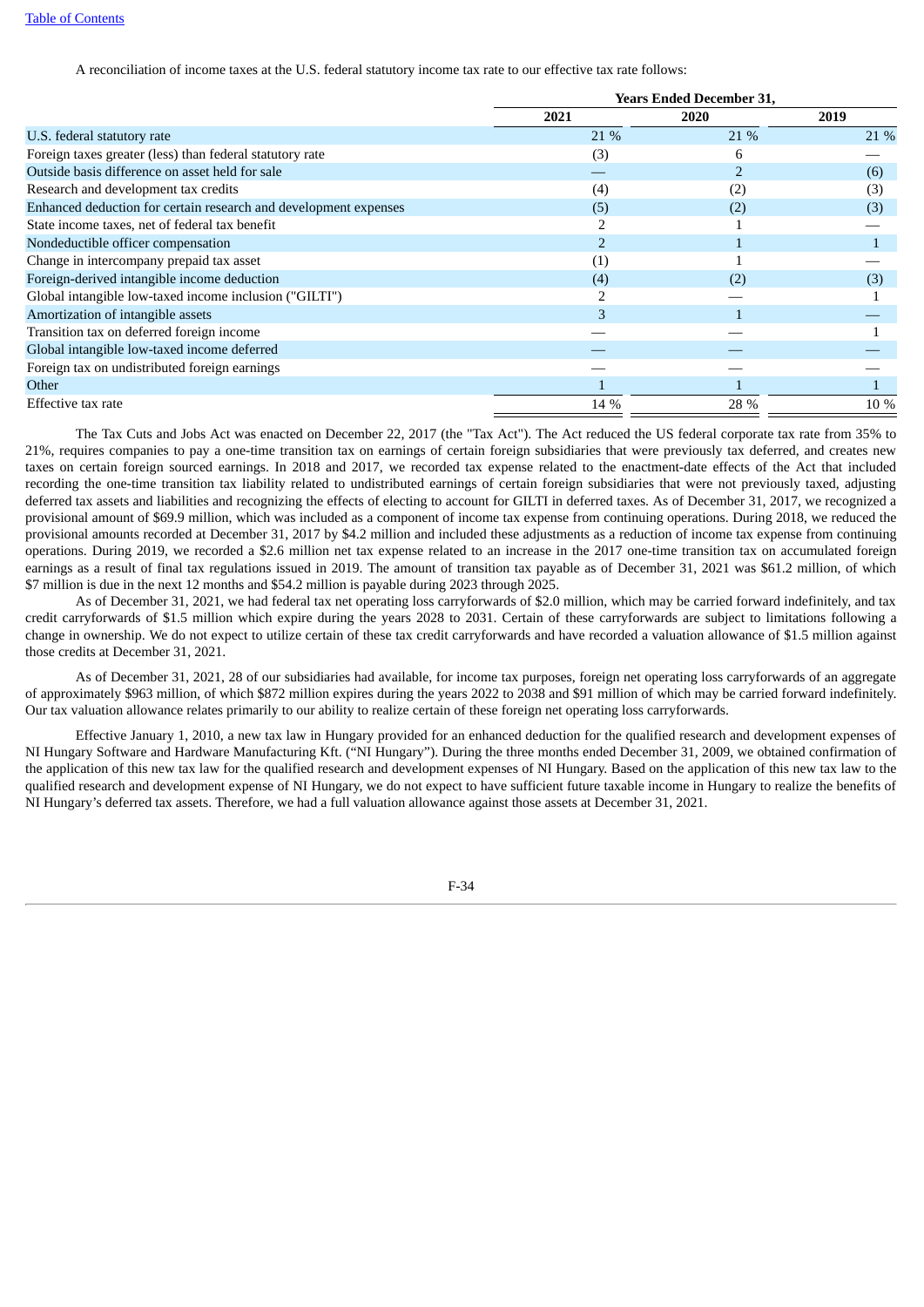Earnings from our operations in Malaysia are free of tax under a tax holiday effective January 1, 2013. This tax holiday expires in 2037. If we fail to satisfy the conditions of the tax holiday, this tax benefit may be terminated early. The tax holiday in Malaysia resulted in income tax benefits of \$3.9 million and \$2.0 million for the years ended December 31, 2021 and 2020, respective1y. The impact of the tax holiday on a per share basis for each of the years ended December 31, 2021 and 2020 was a benefit of \$0.03 and \$0.02 per share, respectively.

We have not provided for foreign withholding or distribution taxes on approximately \$2.4 million of certain non-U.S. subsidiaries' undistributed earnings as of December 31, 2021. These earnings would become subject to withholding or distribution taxes of approximately \$194,000, if they were remitted to the parent company as dividends. We intend to permanently reinvest these undistributed earnings.

We account for uncertainty in income taxes recognized in our financial statements using prescribed recognition thresholds and measurement attributes for financial statement disclosure of tax positions taken or expected to be taken on our tax returns. A reconciliation of the beginning and ending amount of unrecognized tax benefit is as follows:

| (In thousands)                                               | <b>December 31, 2021</b> | <b>December 31, 2020</b> |
|--------------------------------------------------------------|--------------------------|--------------------------|
| Balance at beginning of period                               | 10.488                   | 6.030                    |
| Additions based on tax positions related to the current year | 232                      | 6.866                    |
| Reductions as a result of the closing of open tax periods    | (1,360)                  | (2,408)                  |
| Balance at end of period                                     | 9.360                    | 10.488                   |

All of our gross unrecognized tax benefits at December 31, 2021 would affect our effective income tax rate if recognized. As of December 31, 2021, it is reasonably possible that we will recognize gross tax benefits in the amount of \$1.5 million in the next twelve months due to the closing of open tax years. The nature of the uncertainty is related to deductions taken on returns that have not been examined by the applicable tax authority.

We recognize interest and penalties related to income tax matters in income tax expense. During the years ended December 31, 2021 and 2020, we recognized interest expense related to uncertain tax positions of approximately \$0.2 million and \$0.3 million, respectively. As of December 31, 2021, and 2020, we had approximately \$0.3 million and \$0.4 million accrued for interest related to uncertain tax positions, respectively.

The tax years 2015 through 2021 remain open to examination by the major taxing jurisdictions to which we are subject.

### **Note 11 – Comprehensive income**

Our comprehensive income is comprised of net income, foreign currency translation, unrealized gains and losses on forward contracts and debt securities classified as available-for-sale. The accumulated other comprehensive income, net of tax, for the years ended December 31, 2021 and 2020, consisted of the following:

|                                                  | <b>December 31, 2021</b> |                                       |    |             |  |                                  |  |                                                            |  |
|--------------------------------------------------|--------------------------|---------------------------------------|----|-------------|--|----------------------------------|--|------------------------------------------------------------|--|
| (In thousands)                                   |                          | Currency<br>translation<br>adjustment |    | Investments |  | <b>Derivative</b><br>instruments |  | <b>Accumulated other</b><br>comprehensive income<br>(loss) |  |
| Balance as of December 31, 2020                  |                          | $(10,066)$ \$                         |    | $(426)$ \$  |  | $(10,334)$ \$                    |  | (20, 826)                                                  |  |
| Current-period other comprehensive (loss) income |                          | (13, 113)                             |    | 420         |  | 12,234                           |  | (459)                                                      |  |
| Reclassified from accumulated OCI into income    |                          |                                       |    |             |  | 5,036                            |  | 5,036                                                      |  |
| Income tax benefit (expense)                     |                          |                                       |    | 6           |  | (3,888)                          |  | (3,882)                                                    |  |
| Balance as of December 31, 2021                  |                          | (23, 179)                             | -S |             |  | 3,048                            |  | (20, 131)                                                  |  |

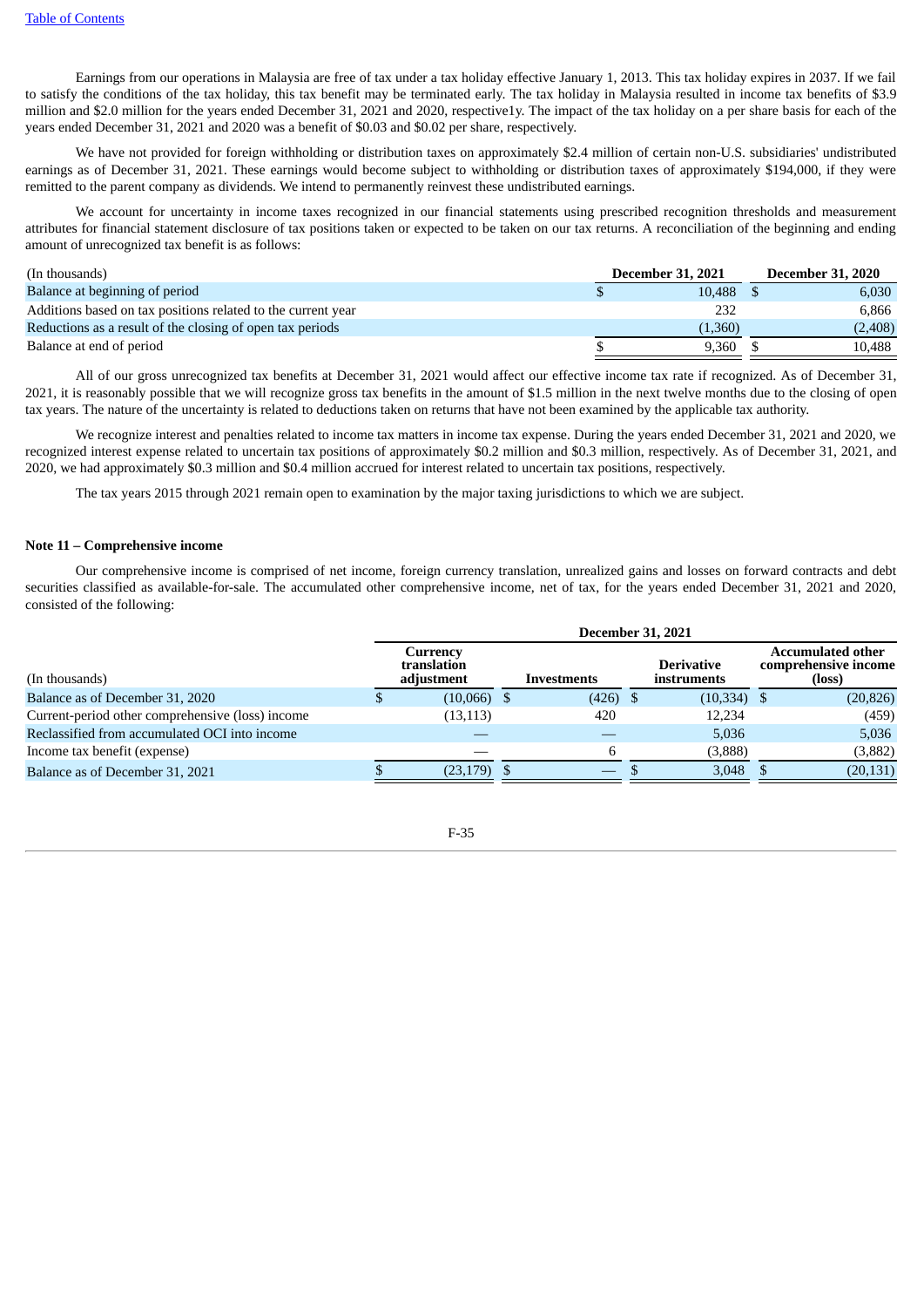|                                                  | <b>December 31, 2020</b> |                                       |  |             |  |                                  |  |                                                            |  |
|--------------------------------------------------|--------------------------|---------------------------------------|--|-------------|--|----------------------------------|--|------------------------------------------------------------|--|
| (In thousands)                                   |                          | Currency<br>translation<br>adjustment |  | Investments |  | <b>Derivative</b><br>instruments |  | <b>Accumulated other</b><br>comprehensive income<br>(loss) |  |
| Balance as of December 31, 2019                  |                          | $(25,831)$ \$                         |  | $(85)$ \$   |  | 4,846                            |  | (21,070)                                                   |  |
| Current-period other comprehensive income (loss) |                          | 15,765                                |  | (398)       |  | (19, 139)                        |  | (3,772)                                                    |  |
| Reclassified from accumulated OCI into income    |                          |                                       |  |             |  | (554)                            |  | (554)                                                      |  |
| Income tax benefit (expense)                     |                          |                                       |  | 57          |  | 4,513                            |  | 4,570                                                      |  |
| Balance as of December 31, 2020                  |                          | (10,066)                              |  | (426)       |  | (10, 334)                        |  | (20, 826)                                                  |  |

### **Note 12 – Authorized shares of common and preferred stock and stock-based compensation plans**

#### *Authorized shares of common and preferred stock*

The total number of shares which we are authorized to issue is 365,000,000 shares, consisting of (i) 5,000,000 shares of preferred stock, par value \$0.01 per share, and (ii) 360,000,000 shares of common stock, par value \$0.01 per share.

### *Stock-Based Compensation Plan*

Our stockholders approved our 2005 Incentive Plan (the "2005 Plan") on May 10, 2005. At the time of approval, 4,050,000 shares of our common stock were reserved for issuance under the 2005 Plan, as well as the number of shares which had been reserved but not issued under our 1994 Incentive Stock Options Plan (the "1994 Plan"), which terminated in May 2005, and any shares that returned to the 1994 Plan as a result of termination of options or repurchase of shares issued under such plan. The 2005 Plan provided for the granting of incentive awards in the form of restricted stock and RSUs to directors, executive officers and employees of the Company and its subsidiaries. Awards vest over a three, five or ten-year period, beginning on the date of grant. Vesting of ten-year awards may accelerate based on our previous year's earnings and growth but ten-year awards cannot accelerate to vest over a period of less than five years. The 2005 Plan terminated on May 11, 2010, except with respect to outstanding awards previously granted thereunder. There were 3,362,304 shares of common stock that were reserved but not issued under the 2005 Plan as of May 11, 2010.

Our stockholders approved our 2010 Incentive Plan (the "2010 Plan") on May 11, 2010. At the time of approval, 3,000,000 shares of our common stock were reserved for issuance under the 2010 Plan, as well as the 3,362,304 shares of common stock that were reserved but not issued under the 1994 Plan and the 2005 Plan as of May 11, 2010, and any shares that are returned to the 1994 Plan and the 2005 Plan as a result of the forfeiture or termination of options or RSUs or repurchase of shares issued under those plans. The 2010 Plan provided for the granting of incentive awards in the form of restricted stock and RSUs to employees, directors and consultants of the Company and employees and consultants of any parent or subsidiary of the Company. Awards vest over a three, five or ten-year period, beginning on the date of grant. Vesting of ten-year awards may accelerate based on our previous year's earnings and growth but ten-year awards cannot accelerate to vest over a period of less than five years. The 2010 Plan terminated on May 12, 2015, except with respect to the outstanding awards previously granted thereunder. There were 2,518,416 shares of common stock that were reserved but not issued under the 2010 Plan as of May 12, 2015.

Our stockholders approved our 2015 Equity Incentive Plan (the "2015 Plan") on May 12, 2015. At the time of approval, 3,000,000 shares of our common stock were reserved for issuance under the 2015 Plan, as well as the 2,518,416 shares of common stock that were reserved but not issued under the 2010 Plan as of May 12, 2015, and any shares that were returned to the 1994 Plan, 2005 Plan, and 2010 Plan as a result of the forfeiture or termination of options or RSUs or repurchase of shares issued under those plans. The 2015 Plan provides for the granting of incentive awards in the form of restricted stock and RSUs to employees, directors and consultants of the Company and employees and consultants of any parent or subsidiary of the Company and such awards may be subject to performance-based vesting conditions. Awards generally vest over a three, four, five or ten-year period, beginning on the date of grant. Vesting of ten-year awards may accelerate based on our previous year's earnings and growth but ten-year awards cannot accelerate to vest over a period of less than five years. The 2015 Plan terminated on May 5, 2020, except with respect to the outstanding awards previously granted thereunder. There were 567,142 shares of common stock that were reserved but not issued under the 2015 Plan as of May 5, 2020.

Our stockholders approved our 2020 Equity Incentive Plan (the "2020 Plan") on May 5, 2020. At the time of approval, 4,500,000 shares of our common stock were reserved for issuance under the 2020 Plan, as well as the 567,142 shares of common stock that were reserved but not issued under the 2015 Plan as of May 5, 2020, and any shares that were returned to the 1994 Plan, 2005 Plan, 2010 Plan and 2015 Plan as a result of the forfeiture or termination of options or RSUs or repurchase of shares issued under those plans. The 2020 Plan provides for the granting of incentive awards in the form of restricted stock and RSUs to employees, directors and consultants of the Company and employees and consultants of any parent or subsidiary of the Company. Awards generally vest over a one, two, three, or four-year period, beginning on the date of the grant and awards may be subject to performancebased vesting conditions. There were 3,249,365 shares available for grant under the 2020 Plan as of December 31, 2021.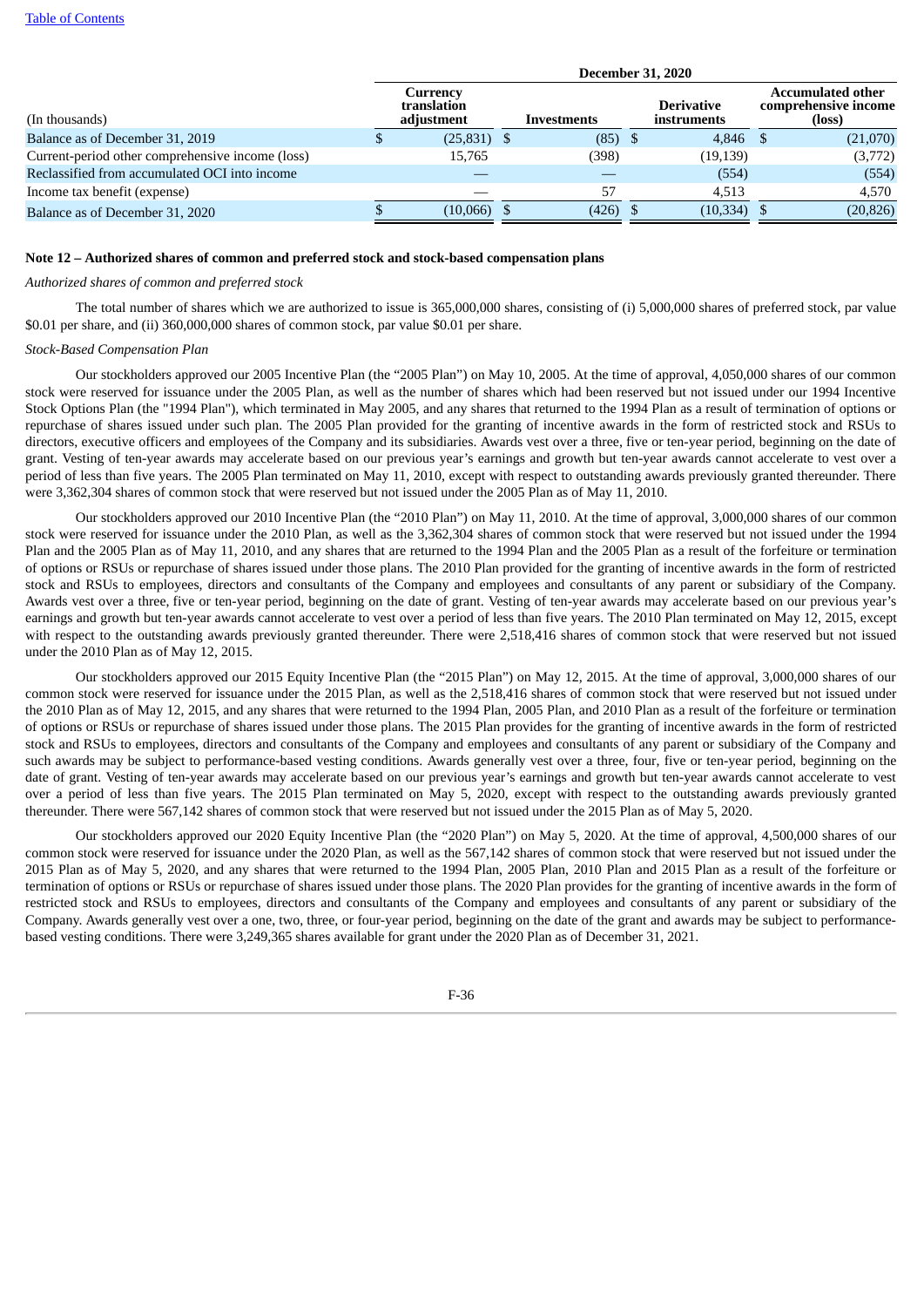During the year ended December 31, 2021, we did not make any changes in accounting principles or methods of estimates related to the 2010, 2015 and 2020 Plans. Transactions under our 2010 Plan, 2015 Plan and 2020 Plan are summarized as follows:

|                                  |                       | <b>RSUs</b>                               |  |  |  |  |
|----------------------------------|-----------------------|-------------------------------------------|--|--|--|--|
|                                  | <b>Number of RSUs</b> | Weighted average grant price per<br>share |  |  |  |  |
| Outstanding at December 31, 2018 | 3,178,536             | 36.91<br>- \$                             |  |  |  |  |
| Granted                          | 1,306,387             | 46.76<br>-S                               |  |  |  |  |
| Earned                           | $(958, 995)$ \$       | 35.86                                     |  |  |  |  |
| Canceled                         | $(236,291)$ \$        | (38.82)                                   |  |  |  |  |
| Outstanding at December 31, 2019 | 3,289,637             | -S<br>40.99                               |  |  |  |  |
| Granted                          | 2,347,725             | 40.27<br>- \$                             |  |  |  |  |
| Earned                           | $(1,105,559)$ \$      | 40.02                                     |  |  |  |  |
| Canceled                         | (490, 541)            | 40.74<br>- \$                             |  |  |  |  |
| Outstanding at December 31, 2020 | 4,041,262             | 40.88<br>- \$                             |  |  |  |  |
| Granted                          | 1,757,606             | 45.67<br>- \$                             |  |  |  |  |
| Earned                           | $(1,389,110)$ \$      | 39.92                                     |  |  |  |  |
| Canceled                         | (447,300)             | 41.54<br>- \$                             |  |  |  |  |
| Outstanding at December 31, 2021 | 3,962,458             | -S<br>43.26                               |  |  |  |  |

Total unrecognized stock-based compensation expense related to non-vested RSUs was approximately \$209.0 million as of December 31, 2021, related to 3,962,458 shares with a per share weighted average fair value of \$43.26. We anticipate this expense to be recognized over a weighted average period of approximately 2.31 years.

#### *Performance-based stock units*

During the year ended December 31, 2021 and 2020, we granted 130,006 and 144,647, of PRSUs, to executive officers pursuant to the 2020 Plan and 2015 Plan, respectively. The PRSUs may be earned based on our total shareholder return ("TSR") compared to the TSR of the Russell 2000 Index (the "Index") over a three-year performance period. For the PRSUs granted during the year ended December 31, 2021, the three-year performance period commenced on January 1, 2021, and will end on December 31, 2023, and for the PRSUs granted during the year ended December 31, 2019, the three-year performance period commenced on January 1, 2020 and will end on December 31, 2022, using the average daily closing price over a 30-day lookback in each case. The number of awards earned could range from zero to two times the target number of shares granted.

The fair values of PRSUs are estimated using a Monte Carlo simulation. The determination of fair value of the PRSUs are based on our stock price and a number of assumptions including the expected volatility, expected dividend yield and the risk-free interest rate. The expected volatility at the date of grant was based on the historical volatilities of our stock and the companies included in the Index over the performance period. The Monte Carlo model is based on random projections of stock-price paths and must be repeated numerous times to achieve a probabilistic assessment. The key assumptions used in valuing these market-based awards are as follows:

|                         | <b>Twelve Months Ended</b> |                          |  |  |
|-------------------------|----------------------------|--------------------------|--|--|
|                         | <b>December 31, 2021</b>   | <b>December 31, 2020</b> |  |  |
| Number of simulations   | 100,000                    | 100,000                  |  |  |
| Expected volatility     | 40.60%                     | 27.41%                   |  |  |
| Expected life in years  | 2.95 years                 | 2.92 years               |  |  |
| Risk-free interest rate | 0.21%                      | 1.38%                    |  |  |
| Dividend yield          | 2.66%                      | 2.32%                    |  |  |

The weighted average grant date fair value of the market-based awards, as determined by the Monte Carlo valuation model, was \$66.97 per share and \$61.00 per share in 2021 and 2020, respectively.

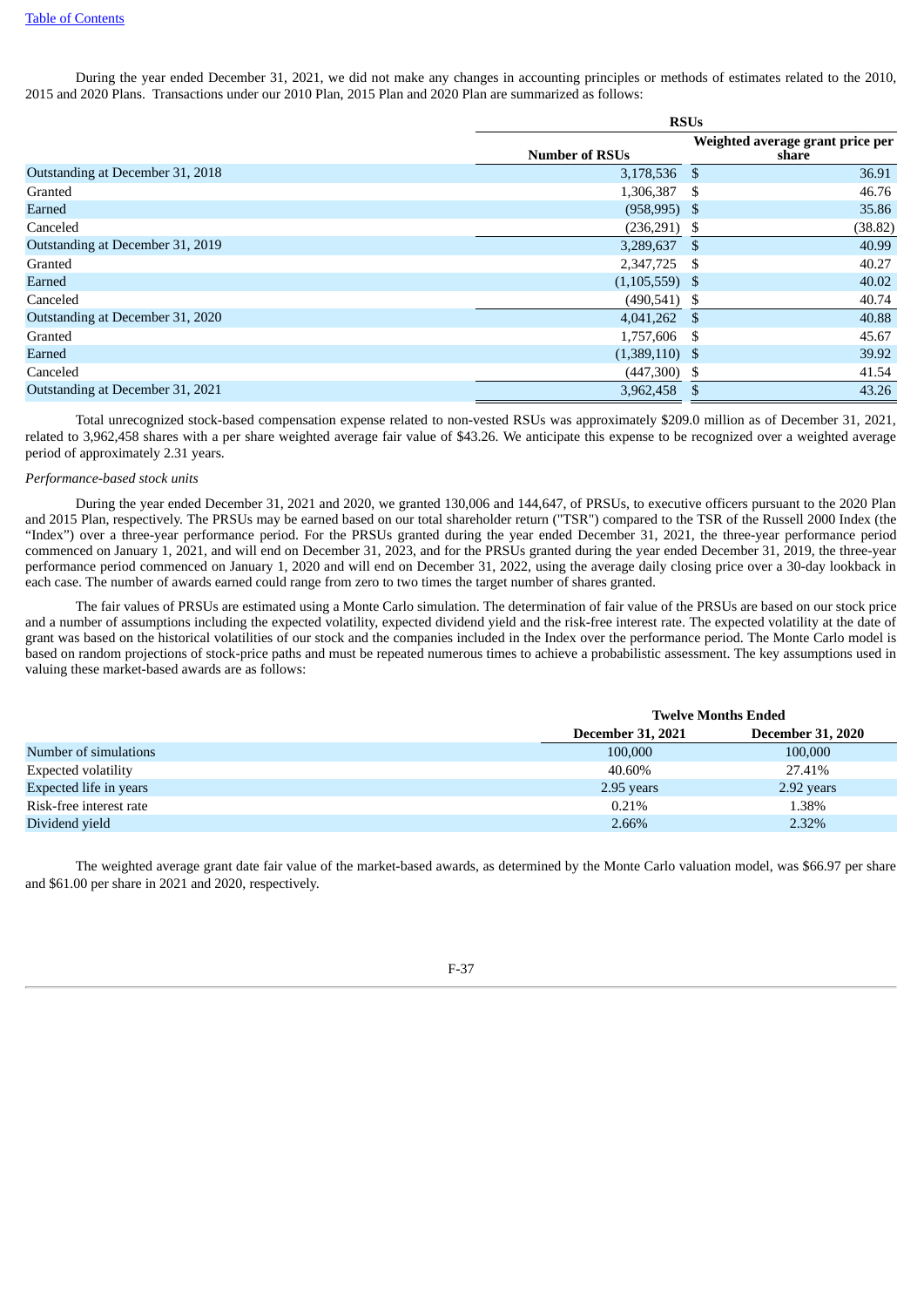# *Employee stock purchase plan*

Our employee stock purchase plan permits substantially all domestic employees and employees of designated subsidiaries to acquire our common stock at a purchase price of 85% of the lower of the market price at the beginning or the end of the purchase period. The plan has quarterly purchase periods generally beginning on February 1, May 1, August 1 and November 1 of each year. Employees may designate up to 15% of their compensation for the purchase of common stock under this plan. On May 14, 2019, our stockholders approved an additional 3,000,000 shares for issuance under our employee stock purchase plan, and at December 31, 2021, we had 2,061,521 shares of common stock reserved for future issuance under this plan. We issued 997,671 shares under this plan in the year ended December 31, 2021. The weighted average purchase price of the shares under this plan was \$32.59 per share.

The grant date fair value of the purchase rights was estimated using the Black-Scholes model with the following assumptions:

|                            | 2021     | 2020     | 2019     |
|----------------------------|----------|----------|----------|
| Dividend yield             | 0.653%   | 0.620%   | 0.558%   |
| Expected life              | 3 months | 3 months | 3 months |
| <b>Expected volatility</b> | 35%      | $47\%$   | 34 %     |
| Risk-free interest rate    | 0.71%    | 1.26 %   | $2.32\%$ |

Weighted average, grant date fair value of purchase rights granted under the employee stock purchase plan are as follows:

|      | <b>Number of Shares</b> | Weighted average fair value per<br>share |
|------|-------------------------|------------------------------------------|
| 2019 | 909,274                 | 9.40                                     |
| 2020 | 1,026,578 \$            | 8.80                                     |
| 2021 | 997,671                 | 9.17                                     |

During the year ended December 31, 2021, we did not make any changes in accounting principles or methods of estimates with respect to the employee stock purchase plan.

### *Authorized Preferred Stock and Preferred Stock Purchase Rights Plan*

We have 5,000,000 authorized shares of preferred stock. On January 21, 2004, our Board of Directors designated 750,000 of these shares as Series A Participating Preferred Stock in conjunction with its adoption of a Preferred Stock Rights Agreement which expired on May 10, 2014. There were no shares of preferred stock issued and outstanding as of December 31, 2021.

### *Stock repurchases and retirements*

On April 21, 2010, our Board of Directors authorized a program to repurchase of shares of our common stock from time to time, depending on market conditions and other factors (the "Program"). The Board of Directors has amended the Program several times over the years to increase the number of shares that may be purchased under the Program. Most recently, on October 23, 2019, our Board amended the Program to increase the number of shares that may be repurchased by 3,000,000 shares. At December 31, 2021, there were 270,445 shares remaining available for repurchase under the Program. The Program does not have an expiration date. Under the Program, during the year ended December 31, 2021, we repurchased 1,339,498 shares of our common stock at a weighted average price per share of \$41.06. Under the Program, during the year ended December 31, 2020, we repurchased 1,390,057 shares of our common stock at a weighted average price per share of \$35.04. Under the current program, and during the year ended December 31, 2019, we repurchased 4,000,000 shares of our common stock at a weighted average price per share of \$42.83. (See Note 20 –Subsequent events of Notes to Consolidated Financial Statements for the new repurchase program approved by our Board).

#### **Note 13 – Employee retirement plan**

We have a defined contribution retirement plan pursuant to Section 401(k) of the Internal Revenue Code. Substantially all domestic employees with at least 30 days of continuous service are eligible to participate and, subject to annual IRS limitations, may contribute up to 80% of their compensation to such plan. The Board of Directors has elected to make matching contributions equal to 50% of employee contributions, which could be applied to up to 8% of each participant's compensation during 2021, 2020 and 2019. Employees are eligible for matching contributions after one year of continuous service. Company contributions vest immediately. Our policy prohibits participants from direct investment in shares of our common stock within the plan. Company contributions charged to expense were \$9.5 million, \$9.3 million and \$9.6 million in 2021, 2020, and 2019, respectively.

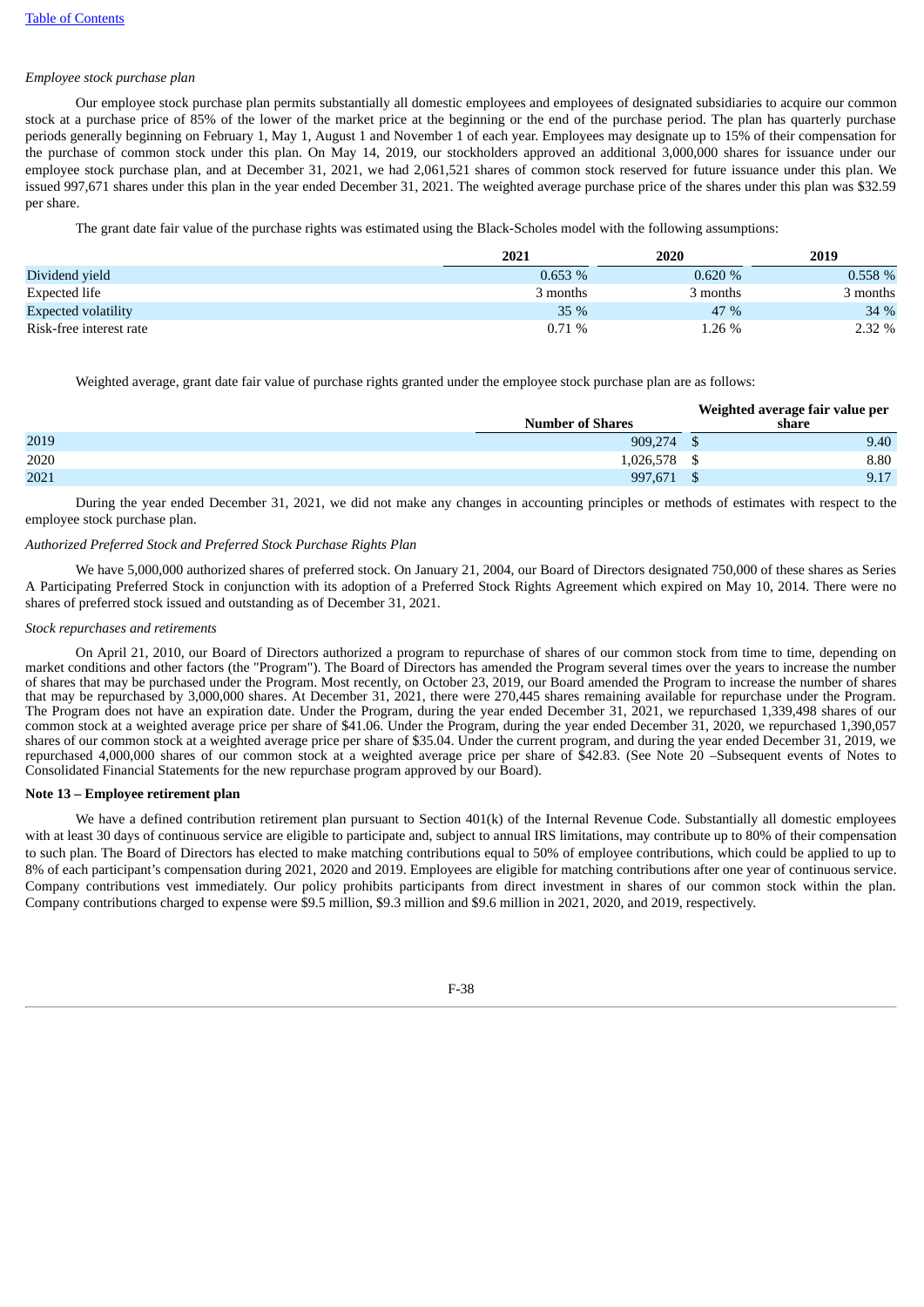# **Note 14 – Segment information**

We operate as one operating segment. Operating segments are defined as components of an enterprise for which separate financial information is evaluated regularly by the chief operating decision maker, who is our chief executive officer, in deciding how to allocate resources and in assessing performance. Our chief operating decision maker evaluates our financial information and resources and assesses the performance of these resources on a consolidated basis. Since we operate in one operating segment, all required financial segment information can be found in the consolidated financial statements and the notes thereto.

We sell our products in three geographic regions which consist of Americas; EMEA; and APAC. Our sales to these regions share similar economic characteristics including the nature of products and services we sell, the type and class of customers, and the methods used to distribute our products and services. Revenue from the sale of our products, which are similar in nature, and software maintenance is reflected as total net sales in our Consolidated Statements of Income. (See Note 2 –Revenue of Notes to Consolidated Financial Statements for total net sales by the major geographic areas in which we operate).

The following tables present summarized information for net sales by country. Revenues from external customers are generally attributed to countries based upon the customer's location. Net sales attributable to each individual foreign country outside the U.S. and China were not material.

|                                                                          | <b>United States</b> | $China^{(1)}$ | Rest of the World | Total |
|--------------------------------------------------------------------------|----------------------|---------------|-------------------|-------|
|                                                                          |                      | (in millions) |                   |       |
| <b>Net sales:</b>                                                        |                      |               |                   |       |
| Year ended December 31, 2021                                             | 566 \$               | 233 \$        | 671 \$            | 1.470 |
| Year ended December 31, 2020                                             | \$<br>482 \$         | 201 \$        | 604 \$            | 1,287 |
| Year ended December 31, 2019                                             | 503S                 | 200 \$        | 650 \$            | 1,353 |
| (1): Includes Mainland China and Hong Kong Special Administrative Region |                      |               |                   |       |

The following table presents summarized information for long-lived assets by country. Long-lived assets attributable to each individual country outside the U.S., Hungary and Malaysia were not material. The long-lived assets presented below consist of property, plant, and equipment and operating lease right-of-use assets and excludes intangible assets.

| (in millions)             | Jnited States |       | Hungary | Malaysia | Rest of the World |       | Total |
|---------------------------|---------------|-------|---------|----------|-------------------|-------|-------|
| <b>Long-lived Assets:</b> |               |       |         |          |                   |       |       |
| December 31, 2021         |               | 128 S | 51 S    |          | 76 \$             | 57    | 312   |
| December 31, 2020         |               | 127   | 52S     |          | 75 <sub>5</sub>   | 68 \$ | 322   |

$$
F-39
$$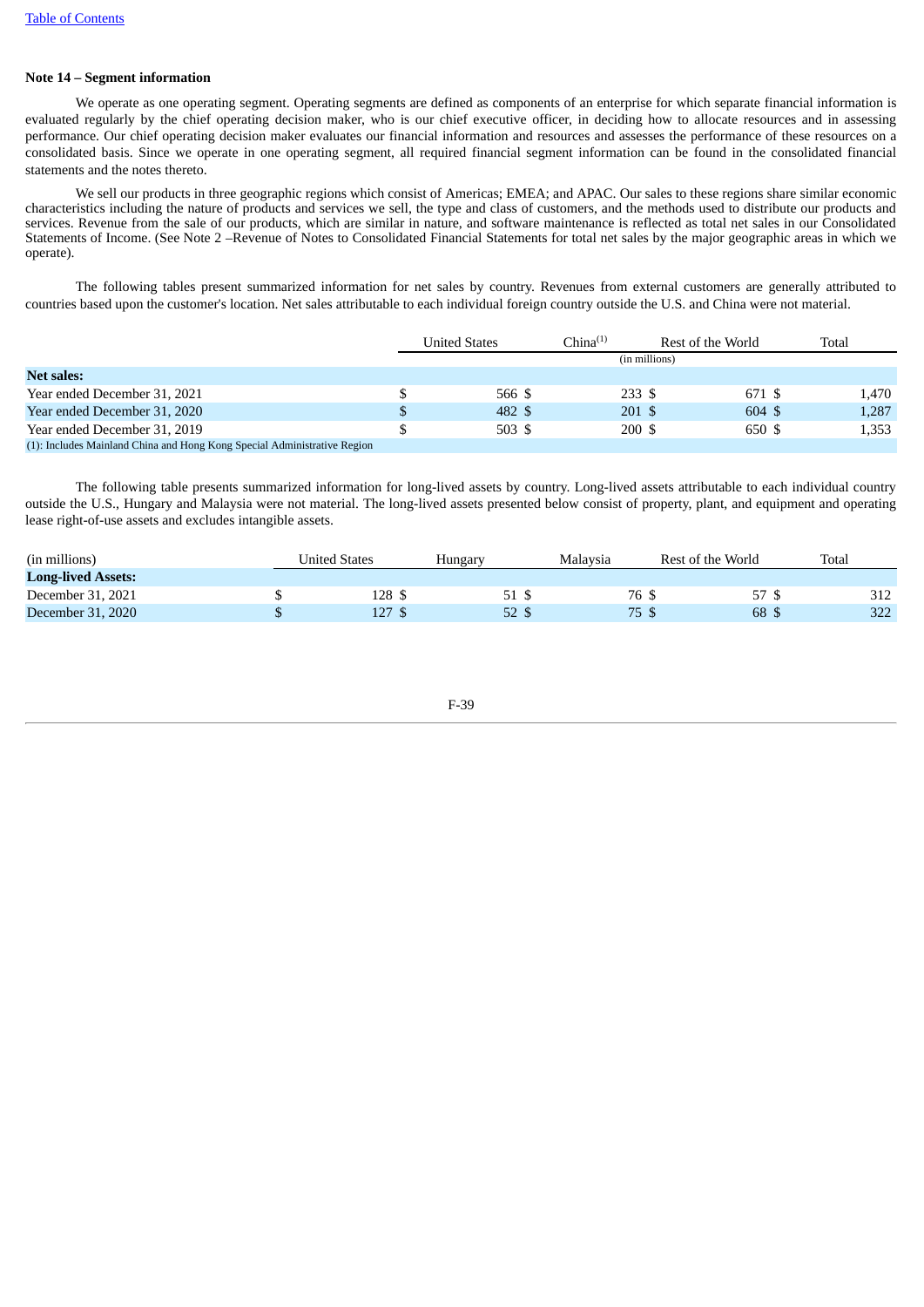## **Note 15 - Debt**

On June 18, 2021, we entered into the Second Amended and Restated Credit Agreement (the "Credit Agreement") with Wells Fargo Bank, National Association, as the administrative agent, swingline lender and issuing lender (the "Administrative Agent"), Wells Fargo Securities, LLC, as sole lead arranger and bookrunner, and the lenders party thereto. The Credit Agreement amended and restated and refinanced our prior Amended and Restated Credit Agreement, dated as of June 12, 2020 (as further amended on October 30, 2020, the "Prior Credit Agreement"), by and among us, the lenders from time-to-time party thereto and Administrative Agent. All outstanding loans under the Prior Credit Agreement were repaid in full in connection with the entry into the Credit Agreement.

The Credit Agreement provides for a secured revolving loan facility in an aggregate principal amount of up to \$500 million at any time outstanding, with a sublimit of \$25 million for the issuance of letters of credit. Subject to the terms and conditions of the Credit Agreement, including obtaining commitments from existing lenders or new lenders, we may request term loans or additional revolving commitments. Pursuant the Credit Agreement, the revolving line of credit terminates, and all revolving loans under the Credit Agreement will be due and payable, on June 18, 2026.

The revolving loans and term loans accrue interest, at our option, at (i) a base rate equal to the highest of (a) the prime rate, (b) the federal funds rate plus 0.50%, and (c) a LIBOR loan interest rate of LIBOR for an interest period of one month plus 1.00%, in each case, plus a margin of 0.25% to 0.75%, or (ii) LIBOR plus a margin of 1.25% to 1.75%, with the margin being determined based upon our consolidated total net leverage ratio. The Credit Agreement contains financial covenants requiring us to maintain a maximum total net leverage ratio of less than or equal to 3.50 to 1.00, which increases to 4.00 to 1.00 for a specified period following material acquisitions, and a minimum interest coverage ratio of greater than or equal to 3.00 to 1.00, in each case determined in accordance with the Credit Agreement.

The Credit Agreement provides for a commitment fee of 0.150% to 0.250% per annum, determined based upon our consolidated total net leverage ratio, on the average daily unused amount of the revolving committed amount, payable quarterly in arrears.

Under the circumstances described in the Credit Agreement, certain of our wholly owned domestic subsidiaries (the "Subsidiary Guarantors") are required to enter into a guaranty agreement ("Guaranty") in favor of the Administrative Agent guarantying the obligations of the Company under the Credit Agreement, among other things. As of December 31, 2021, there were no Subsidiary Guarantors, and no Guaranty had been executed in connection with the Credit Agreement. In connection with the Credit Agreement, we have entered (and our future Subsidiary Guarantors will enter into an Amended and Restated Collateral Agreement pursuant to which we and our Subsidiary Guarantors from time-to-time have granted (or will grant) a lien on substantially all of our and their assets to secure our and their obligations under the Credit Agreement and the Guaranty.

The Credit Agreement contains customary affirmative and negative covenants. The affirmative covenants include, among other things, delivery of financial statements, compliance certificates and notices, payment of taxes and other obligations, maintenance of existence, maintenance of properties and insurance, maintenance of books and records, and compliance with applicable laws and regulations. The negative covenants include, among other things, limitations on indebtedness, liens, mergers, consolidations, acquisitions and sales of assets, investments, changes in the nature of the business, affiliate transactions and certain restricted payments. The Credit Agreement contains customary events of default including, among other things, payment defaults, breaches of covenants or representations and warranties, cross-defaults with certain other indebtedness, bankruptcy and insolvency events, judgment defaults and change in control events, subject to grace periods in certain instances. Upon an event of default, the Administrative Agent and the Lenders may declare all or a portion of the outstanding obligations payable by us to be immediately due and payable and exercise other rights and remedies provided for under the Credit Agreement. Under certain circumstances, a default interest rate will apply on all obligations during the existence of an event of default under the Credit Agreement at a per annum rate of interest equal to 2.00% above the otherwise applicable interest rate.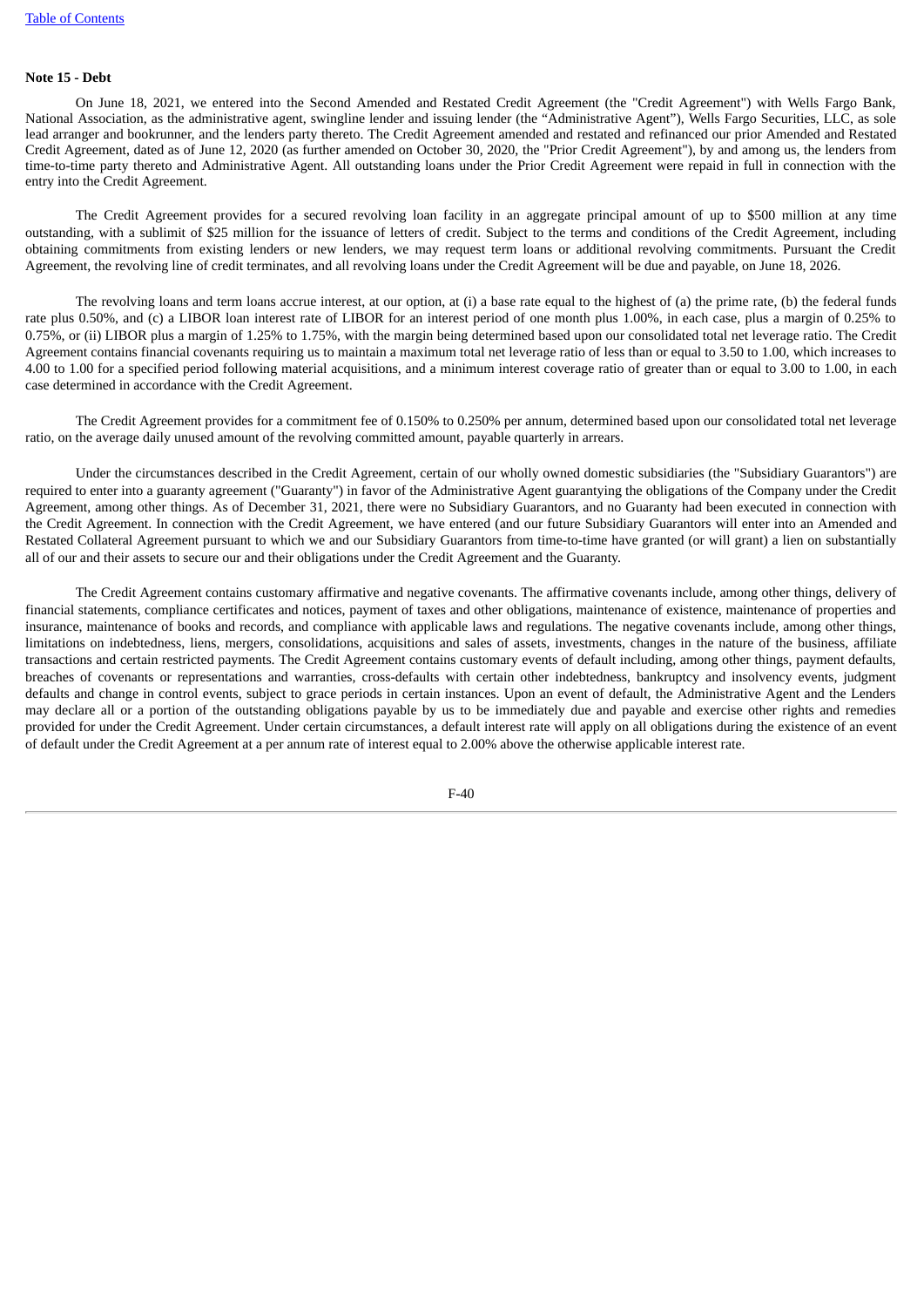Proceeds of revolving loans of the Credit Agreement may be used for working capital and other general corporate purposes. We may prepay the loans under the Credit Agreement in whole or in part at any time without premium or penalty.

The following table presents the amounts outstanding related to our borrowing arrangements discussed above as of December 31, 2021, and 2020, respectively (in thousands):

|                                                                 | December 31, |            | December 31, |
|-----------------------------------------------------------------|--------------|------------|--------------|
|                                                                 |              | 2021       | <b>2020</b>  |
| <b>Secured</b>                                                  |              |            |              |
| 2020 term loan (effective interest rate of 1.7%)                |              | — S        | 98,750       |
| 2021 revolving line of credit (effective interest rate of 1.4%) |              | 300,000    |              |
|                                                                 |              |            |              |
| <b>Total Debt</b>                                               |              | 300,000    | 98,750       |
| Less: Unamortized debt issuance costs                           |              |            | (1,714)      |
| Less: Current Portion of Total Debt                             |              |            | (5,000)      |
| <b>Total Debt, non-current</b>                                  |              | 300,000 \$ | 92,036       |

As of December 31, 2021, debt issuance costs of approximately \$2.5 million attributable to our revolving credit facility are presented within "Other long-term assets" in our Consolidated Balance Sheet. These amounts are amortized to interest expense ratably over the life of the revolving line of credit.

#### **Note 16 – Commitments and Contingencies**

We have commitments under non-cancelable operating leases primarily for office facilities throughout the world. Certain leases require us to pay property taxes, insurance and routine maintenance, and include escalation clauses. Future minimum lease payments as of December 31, 2021, for each of the next five years are as follows:

|              |   | <b>Amount</b>  |
|--------------|---|----------------|
|              |   | (In thousands) |
| 2022         | D | 14,541         |
| 2023         |   | 10,201         |
| 2024         |   | 8,785          |
| 2025         |   | 5,843          |
| 2026         |   | 5,034          |
| Thereafter   |   | 2,858          |
| <b>Total</b> | Φ | 47,262         |

Rent expense under operating leases was approximately \$21 million for the year ended December 31, 2021, \$23 million for the year ended December 31, 2020 and \$21 million for the year ended December 31, 2019.

In the ordinary course of business, we enter into purchase orders with suppliers for the purchase of goods and services, including non-cancelable agreements for customized inventory and inventory components ("unconditional purchase obligations"). The majority of our unconditional purchase obligations relate to amounts due within the next 12 months. As of December 31, 2021, our future payments under noncancellable unconditional purchase obligations with a remaining term in excess of one year were approximately \$11.7 million. As of December 31, 2021, our outstanding guarantees for payment of customs and foreign grants were not material.

### **Note 17 – Litigation**

We are not currently a party to any material litigation. However, in the ordinary course of our business, we have in the past, are currently and may likely become involved in various legal proceedings, claims, and regulatory, tax or government inquiries and investigations, and could incur uninsured liability in any one or more of them. We also periodically receive notifications from various third parties related to alleged infringement of patents or intellectual property rights, commercial disputes or other matters. No assurances can be given with respect to the extent or outcome of any investigation, litigation or dispute.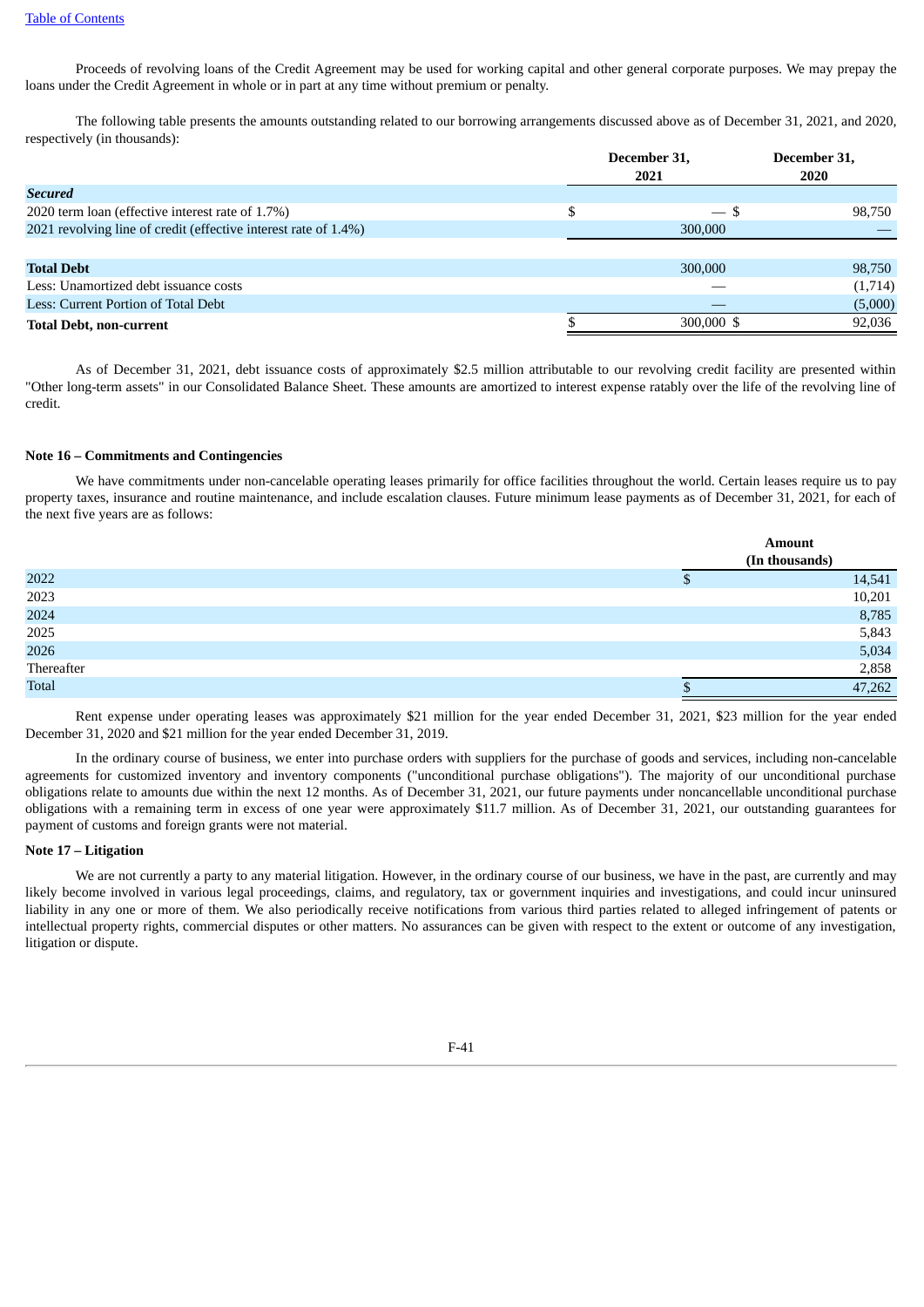## **Note 18 - Acquisitions**

#### *Acquisition of N H Research, LLC ("NHR")*

On October 19, 2021, we completed the acquisition of NHR, a manufacturer of test and measurement solutions for high power applications including electric vehicles ("EV") and batteries. As a result of acquiring 100% of the outstanding share capital of NHR, NHR became our wholly owned subsidiary. This transaction is being accounted for as a business combination using the acquisition method of accounting. All of the acquired assets and liabilities of NHR have been recorded at their respective fair values as of the acquisition date. Transaction costs have been expensed as incurred.

The acquisition was funded primarily by cash on hand in addition to \$200 million drawn under our existing credit facility in October 2021. See Note 15 **–** Debt of Notes to Consolidated Financial Statements for further information on our outstanding borrowings. During the year ended December 31, 2021, we expensed \$6 million of transaction costs in connection with the acquisition of NHR, which are included in selling, general and administrative expenses.

At the acquisition date, total consideration transferred was approximately \$206 million, inclusive of \$3 million in cash acquired. The excess of the purchase price over the net assets acquired was recorded as goodwill. Goodwill generated from the acquisition is primarily attributable to expected growth in the scope of and market opportunities for our existing offerings related to vehicle electrification and other related applications. As a result of the structure of the transaction, the balance of goodwill is deductible in the U.S. over 15 years for income tax purposes.

#### *Fair value of net assets acquired and liabilities assumed*

The information below represents the preliminary purchase price allocation of NHR (in thousands):

|                                       | <b>October 19, 2021</b> |
|---------------------------------------|-------------------------|
| <b>Consideration Transferred</b>      | 206,238                 |
|                                       |                         |
| Cash                                  | 2,935                   |
| Accounts receivable, net              | 3,902                   |
| Inventories, net                      | 4,764                   |
| Property and equipment, net           | 287                     |
| Other assets and liabilities          | 464                     |
| Intangible assets                     | 98,510                  |
| Goodwill                              | 97,847                  |
| Accounts payable and accrued expenses | (2, 186)                |
| Deferred revenue                      | (285)                   |
| Net assets acquired                   | 206,238                 |

Our preliminary estimates of the fair value of the assets acquired and the liabilities assumed are based on the information currently available, and we are continuing to evaluate the underlying inputs and assumptions used in our valuations. Accordingly, these preliminary estimates are subject to change during the measurement period, which is up to one year from the date of acquisition. A decrease in the fair value of assets acquired or an increase in the fair value of liabilities assumed in the acquisition would result in a corresponding increase in the amount of goodwill acquired. The primary areas of the purchase price that are not yet finalized relate to income taxes, acquired intangibles, inventory and residual goodwill.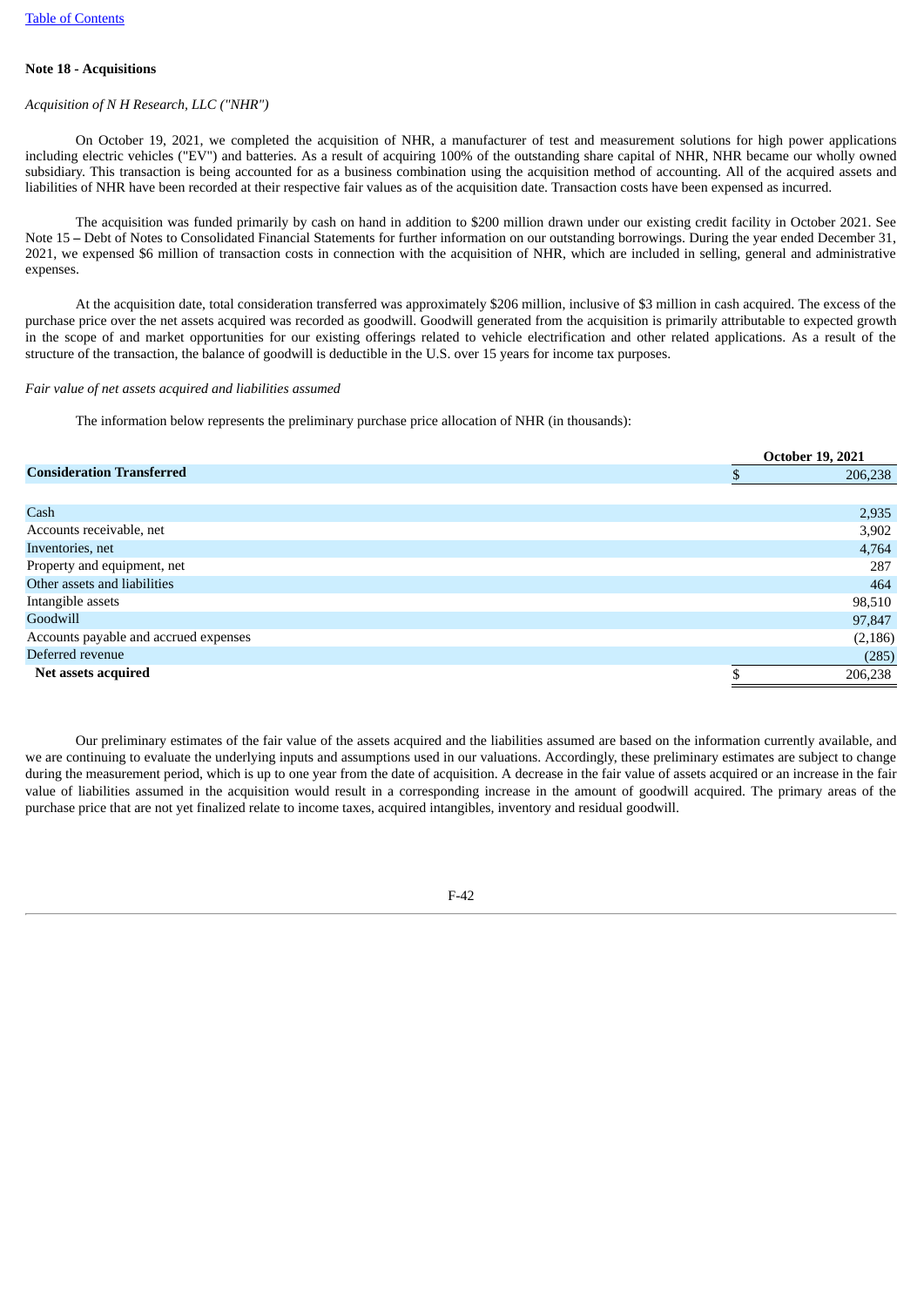Acquired intangible assets will be amortized over their estimated useful lives on a straight-line basis. The following table summarizes the preliminary purchase price allocation, and the preliminary average remaining useful lives, for identifiable intangible assets acquired (dollars in thousands):

|                                             | <b>Estimated Fair Value</b> | <b>Estimated Useful Lives (in</b> |
|---------------------------------------------|-----------------------------|-----------------------------------|
|                                             |                             | <u>vears</u>                      |
| Customer relationships                      | 54,350                      |                                   |
| Developed software                          | 6,010                       | $2 - 7$                           |
| <b>Existing product configurations</b>      | 28,300                      |                                   |
| In-process research and development (IPR&D) | 4.030                       | Indefinite                        |
| Trade name                                  | 5,820                       |                                   |
| Total                                       | 98,510                      |                                   |

Customer relationships represent the fair value of future projected revenue that will be derived from sales of products to existing customers. Customer relationships were valued using the multi-period excess earnings method of the income approach. This method reflects the present value of the projected cash flows that are expected to be generated by customer relationships less charges representing the contribution of other assets to those cash flows. The economic useful life was determined by examining the period of time over which a target cumulative present value of discounted cash flows could be achieved.

Existing product configurations represent the existing hardware configurations of products sold by NHR. These products are created from component parts and assembled based on their intended purpose and application. Existing product configurations were valued using the avoided costs / lost profits method. The fair value represents the total costs that would be avoided by having this asset in place. The economic useful life was determined based on the number of years since launch for each product compared to the expected total life of each product.

#### *Unaudited Pro Forma Information*

For the period subsequent to the acquisition date, net sales of \$9 million and net income of \$3 million related to NHR have been included in our consolidated statements of income. The following unaudited pro forma financial information presents combined results of operations for the periods presented, as if the NHR acquisition had occurred on January 1, 2020, with adjustments to give effect to pro forma events that are directly attributable to the acquisition. These pro forma adjustments include additional amortization expense for the identifiable intangible assets and an increase in interest expense related to the additional borrowings entered into in connection with the acquisition, net of tax effects. For the pro forma presentation, given the assumed acquisition date of January 1, 2020, transaction and integration costs that were incurred at or subsequent to the actual acquisition date have been included in the calculation of pro forma net income for the twelve months ended December 31, 2021, whereas transaction and integration costs that were incurred prior to the acquisition date have been excluded from the calculation of pro forma net income. The unaudited pro forma results are presented for informational purposes only and are not necessarily indicative of what actual results of operations would have been if the acquisition had occurred as the beginning of the period presented, nor are they indicative of future results of operations. The unaudited pro forma results do not include the impact of synergies, nor any potential impacts on current or future market conditions which could alter the unaudited pro forma results.

|                | <b>Years Ended December 31,</b> |           |  |
|----------------|---------------------------------|-----------|--|
| (in thousands) | 2021                            | 2020      |  |
| Net sales      | 1,496,917 \$                    | 1,319,330 |  |
| Net income     | 85,746 \$                       | 144,211   |  |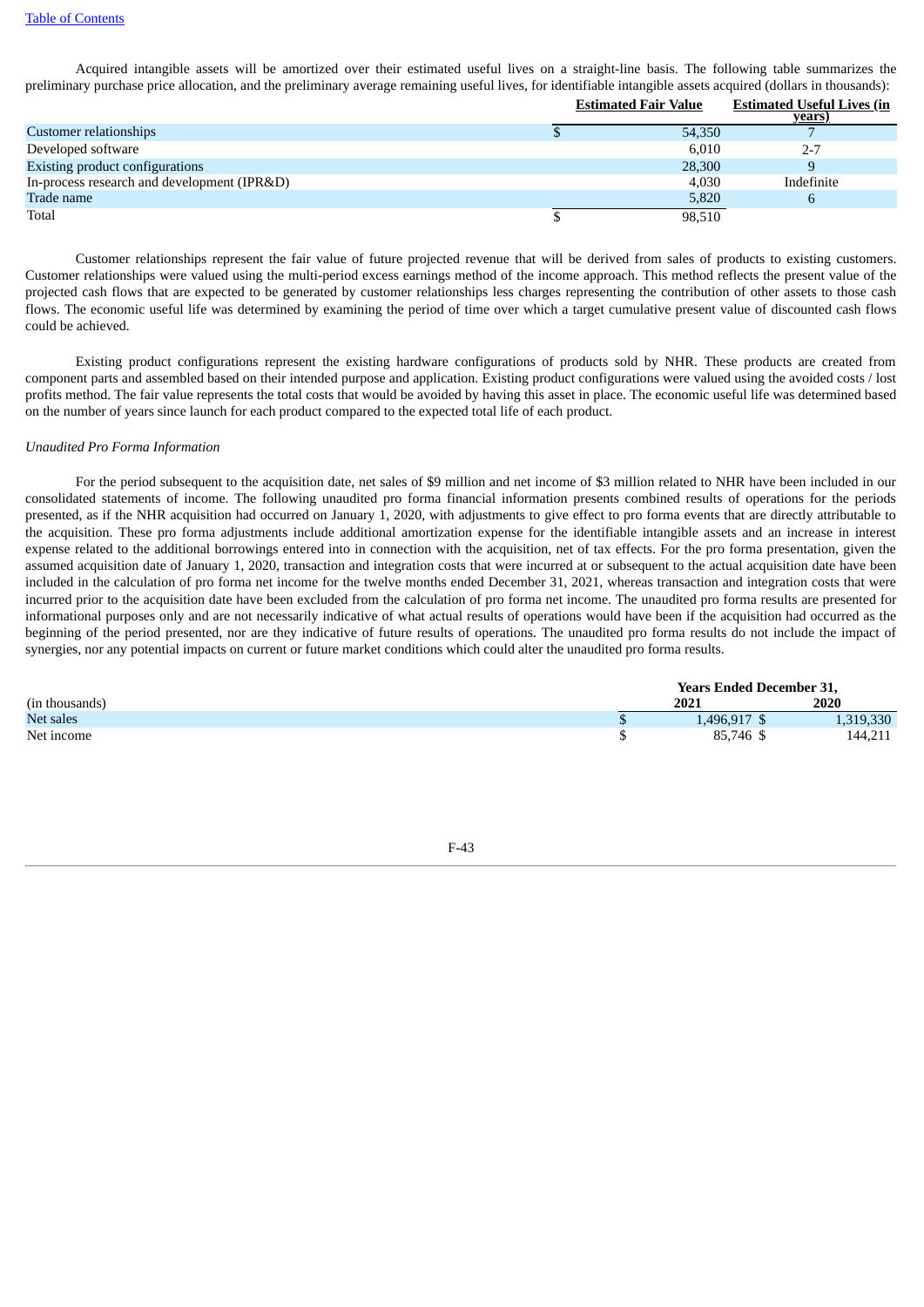#### *2021 - Other Acquisitions*

During the second quarter of 2021, we also completed the acquisition of a software company that specializes in signal processing and high-fidelity simulation software for validation of autonomous vehicles and advanced driver-assistance systems for approximately \$20 million in total cash consideration, subject to certain post-closing adjustments. This transaction was accounted for as a business combination using the acquisition method of accounting. All of the acquired assets and liabilities of the software company have been recorded at their respective fair values as of the acquisition date. We recognized approximately \$17 million of goodwill and \$4 million of other intangible assets as part of our preliminary purchase price allocation. Transaction costs have been expensed as incurred and were not material to the periods presented.

The preliminary purchase price allocation related to the acquisition was not finalized as of December 31, 2021, and is based upon a preliminary valuation subject to change as we obtain additional information with respect to certain intangible assets and income taxes. Pro forma results of operations have not been presented because the effects of the acquired operations were not material.

The excess of the purchase price over the net assets acquired was recorded as goodwill. Goodwill generated from the acquisition is primarily attributable to expected growth in the scope of and market opportunities for our software-defined automated test and measurement platform. Goodwill is not deductible for tax purposes.

#### *2020 - Acquisition of OptimalPlus*

On July 2, 2020, we completed the acquisition of OptimalPlus Ltd. ("OptimalPlus"), a global leader in data analytics software for the semiconductor, automotive and electronics industries that is based in Israel. As a result of acquiring 100% of the outstanding share capital of OptimalPlus, OptimalPlus became our wholly owned subsidiary. This transaction is being accounted for as a business combination using the acquisition method of accounting. All of the acquired assets and liabilities of OptimalPlus have been recorded at their respective fair values as of the acquisition date. Transaction costs have been expensed as incurred.

The acquisition was funded primarily by cash on hand in addition to \$70 million drawn under our term loan facility on June 30, 2020. See Note 15 **–** Debt of Notes to Consolidated Financial Statements for further information on our outstanding borrowings. During the year ended December 31, 2020, we expensed \$7 million of transaction costs in connection with the acquisition of OptimalPlus, which are included in selling, general and administrative expenses.

At the acquisition date, total consideration transferred was approximately \$353 million, inclusive of \$18 million in cash acquired. Additionally, unvested in-the-money share options of certain OptimalPlus employees were exchanged into the right to receive deferred cash consideration in accordance with the terms of the share purchase agreement. Approximately \$12 million of deferred cash consideration was allocated to post-combination expense and is not included in the total consideration transferred. The deferred cash consideration is subject to the original vesting schedule of the corresponding unvested options that were replaced and the amounts will be recognized as compensation expense over the remaining service period.

The excess of the purchase price over the net assets acquired was recorded as goodwill. Goodwill generated from the acquisition is primarily attributable to expected growth in the scope of and market opportunities for our software-defined automated test and measurement platform. As a result of the structure of the transaction, the balance of goodwill is deductible in the U.S. over 15 years for income tax purposes.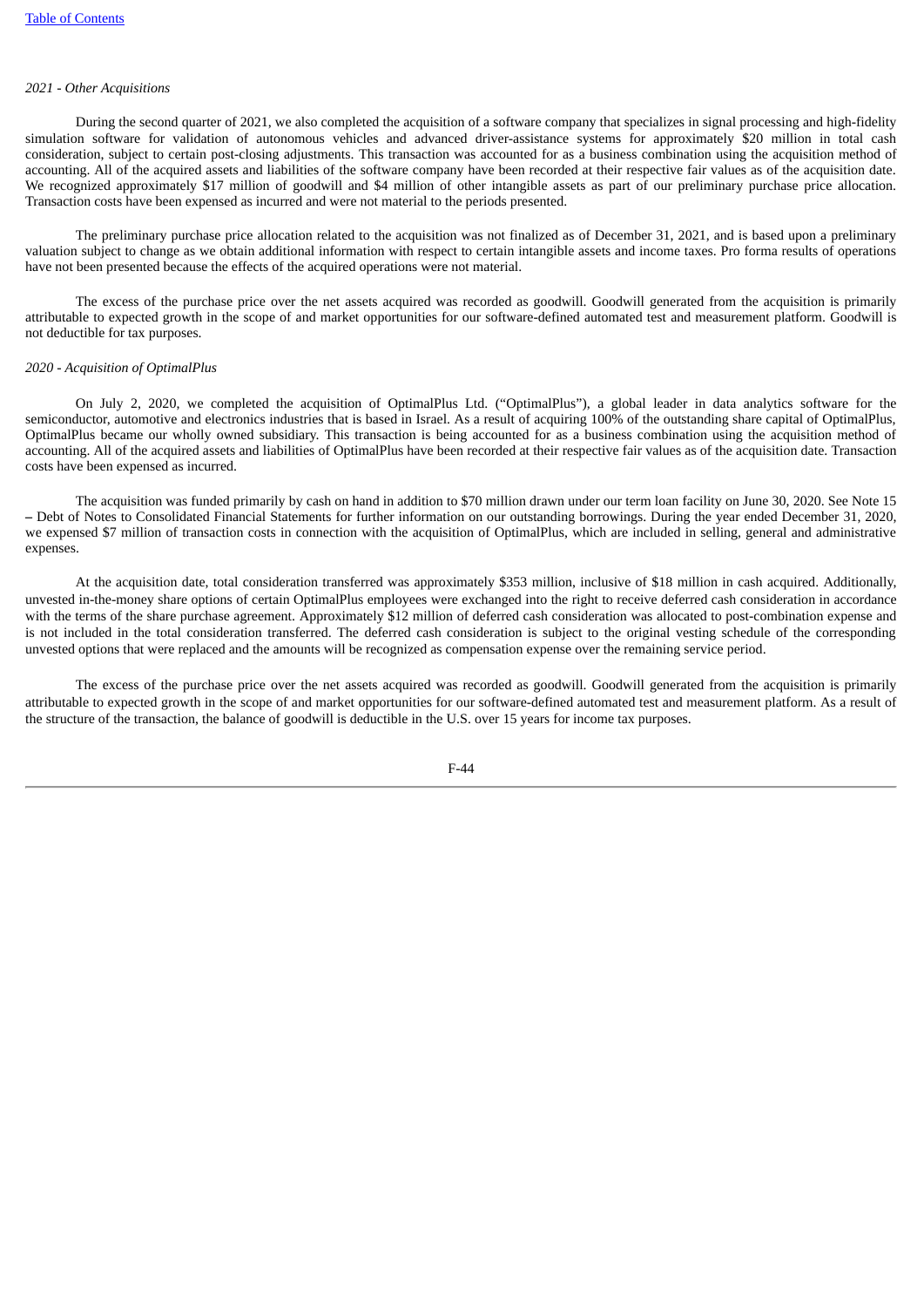*Fair value of net assets acquired and liabilities assumed*

The information below represents the preliminary purchase price allocation of OptimalPlus (in thousands):

|                                  | <b>July 2, 2020</b> |          |
|----------------------------------|---------------------|----------|
| <b>Consideration Transferred</b> |                     | 352,642  |
|                                  |                     |          |
| Cash                             |                     | 17,661   |
| Intangible assets                |                     | 129,000  |
| Goodwill                         |                     | 203,065  |
| Contract assets                  |                     | 15,454   |
| Deferred revenue                 |                     | (7, 341) |
| Accounts receivable              |                     | 4,927    |
| Other assets and liabilities     |                     | (2,543)  |
| Deferred tax liabilities         |                     | (7,581)  |
| Net assets acquired              |                     | 352,642  |

Our preliminary estimates of the fair value of the assets acquired and the liabilities assumed are based on the information currently available, and we are continuing to evaluate the underlying inputs and assumptions used in our valuations. Accordingly, these preliminary estimates are subject to change during the measurement period, which is up to one year from the date of acquisition. A decrease in the fair value of assets acquired or an increase in the fair value of liabilities assumed in the acquisition from those valuation would result in a corresponding increase in the amount of goodwill acquired. The primary areas of the purchase price that are not yet finalized relate to income taxes, indemnification assets, and residual goodwill.

Acquired intangible assets will be amortized over their estimated useful lives on a straight-line basis. The following table summarizes the preliminary purchase price allocation, and the preliminary average remaining useful lives, for identifiable intangible assets acquired (dollars in thousands):

|                                               | <b>Estimated Fair Value</b> | <b>Estimated Useful Lives (in</b><br>vears |
|-----------------------------------------------|-----------------------------|--------------------------------------------|
| Customer relationships                        | 30,100                      |                                            |
| Developed technology                          | 82,400                      |                                            |
| In-process research and development ("IPR&D") | 10.400                      | Indefinite                                 |
| Other intangibles                             | 6,100                       | 3-5                                        |
| <b>Total</b>                                  | 129,000                     |                                            |

Developed technology and IPR&D relate to software platforms for data analytics in the semiconductor, automotive, and electronic industries that combine machine-learning with a global data infrastructure to provide real-time product analytics and extract insights from data across the entire supply chain. We valued the developed technology and IPR&D using the multi-period excess earnings method under the income approach. This method reflects the present value of the projected cash flows that are expected to be generated by the technology less charges representing the contribution of other assets to those cash flows. The economic useful life was determined based on the technology cycle related to each technology, as well as the cash flows over the forecast period.

Customer relationships represent the fair value of future projected revenue that will be derived from sales of products to existing customers. Customer relationships were valued using the with-and-without-method under the income approach. In the with-and-without method, the fair value was measured by the difference between the present values of the cash flows with and without the existing customers in place over the period of time necessary to reacquire the customers. The economic useful life was determined by evaluating many factors, including the useful life of other intangible assets, the length of time remaining on the acquired contracts and the historical customer turnover rates.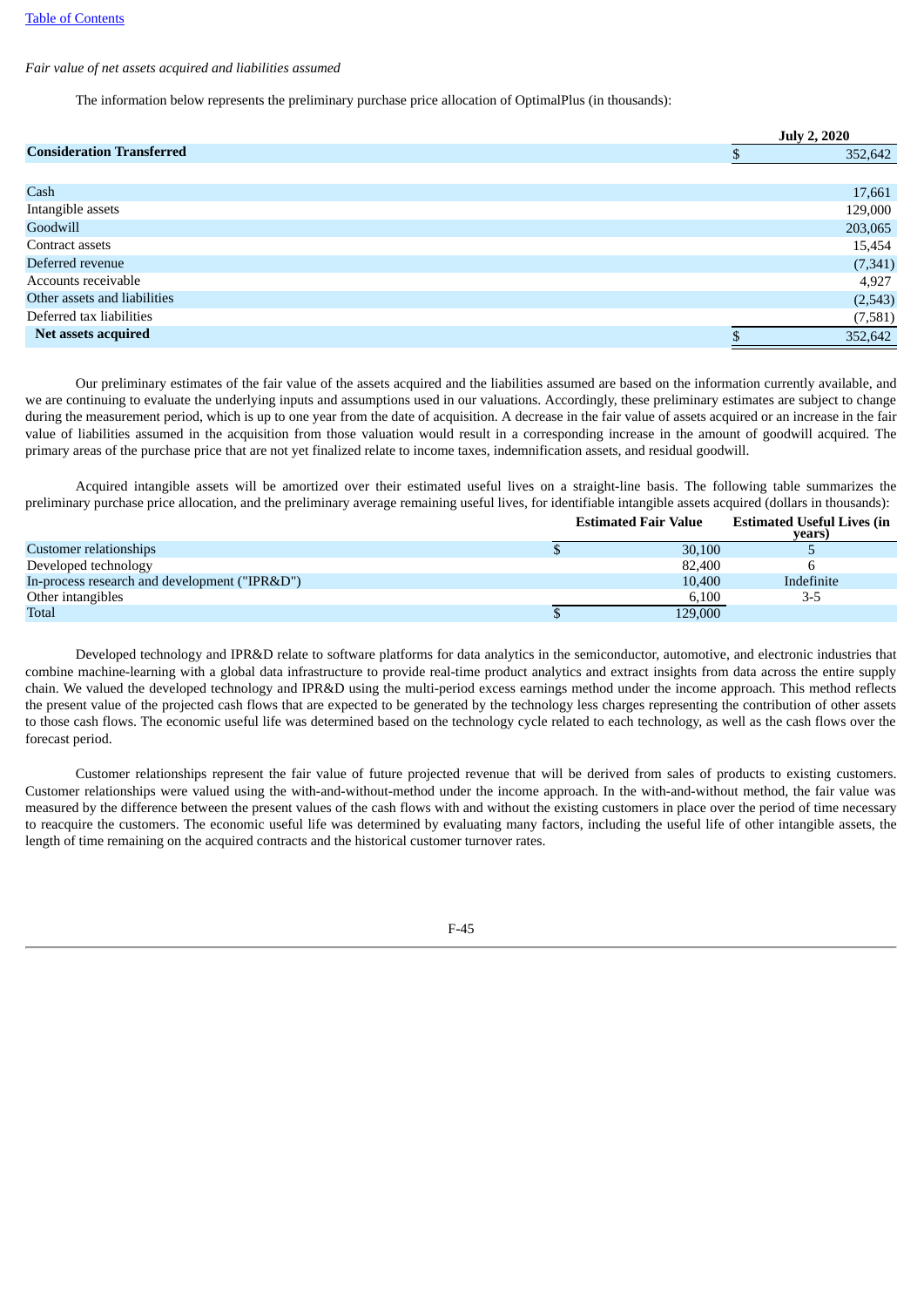# *Unaudited Pro Forma Information*

The results of OptimalPlus have been included in our consolidated statements of income for the period subsequent to the acquisition date. The following unaudited pro forma financial information presents combined results of operations for the periods presented, as if the OptimalPlus acquisition had occurred on January 1, 2019, with adjustments to give effect to pro forma events that are directly attributable to the acquisition. These pro forma adjustments include additional amortization expense for the identifiable intangible assets, a reduction in revenue related to deferred revenue purchase accounting adjustments, an increase in interest expense related to the term loan entered into in connection with the acquisition, and adjustments to compensation expense for the replacement of unvested stock options discussed above, net of tax effects. For the pro forma presentation, given the assumed acquisition date of January 1, 2019, transaction and integration costs that were incurred at or subsequent to the actual acquisition date have been included in the calculation of pro forma net income for the year ended December 31, 2020, whereas transaction and integration costs that were incurred prior to the acquisition date have been excluded from the calculation of pro forma net income. The unaudited pro forma results are presented for informational purposes only and are not necessarily indicative of what actual results of operations would have been if the acquisition had occurred as the beginning of the period presented, nor are they indicative of future results of operations. The unaudited pro forma results do not include the impact of synergies, nor any potential impacts on current or future market conditions which could alter the unaudited pro forma results.

|                | <b>Twelve Months Ended December 31,</b> |           |  |
|----------------|-----------------------------------------|-----------|--|
| (in thousands) | 2020                                    | 2019      |  |
| Net sales      | 1,298,718 \$                            | 1,399,669 |  |
| Net income     | 131.519 \$                              | 128.434   |  |

### **Note 19 - Restructuring**

On October 26, 2021, we initiated a restructuring plan (the "2021 Plan") that will result in the site closure of our facilities in Aachen, Germany. This targeted restructuring effort is intended to further optimize our research and development operations and accelerate investment in strategic growth opportunities. In connection with the 2021 Plan, the majority of these charges were recognized during the fourth quarter of 2021.

On October 29, 2020, we announced a workforce reduction plan (the "2020 Plan") intended to accelerate our growth strategy and further optimize our operations and cost structure. The majority of charges related to this Plan were recognized during the three months ended December 31, 2020. We implemented a majority of the actions under this Plan as of December 31, 2021.

A summary of the charges in the consolidated statement of operations resulting from these restructuring activities is shown below:

| (In thousands)                              | <b>Years Ended</b> |        |        |        |
|---------------------------------------------|--------------------|--------|--------|--------|
|                                             |                    | 2021   | 2020   | 2019   |
| Cost of sales                               | ۵D                 | (25)   | 1,626  |        |
| Research and development                    |                    | 7,907  | 5,564  | 3,888  |
| Sales and marketing                         |                    | 4,006  | 30,189 | 13,300 |
| General and administrative                  |                    | 2,174  | 7,871  | 2,877  |
| Other                                       |                    | 316    |        |        |
| Total restructuring and other related costs |                    | 14,378 | 45,250 | 20,065 |

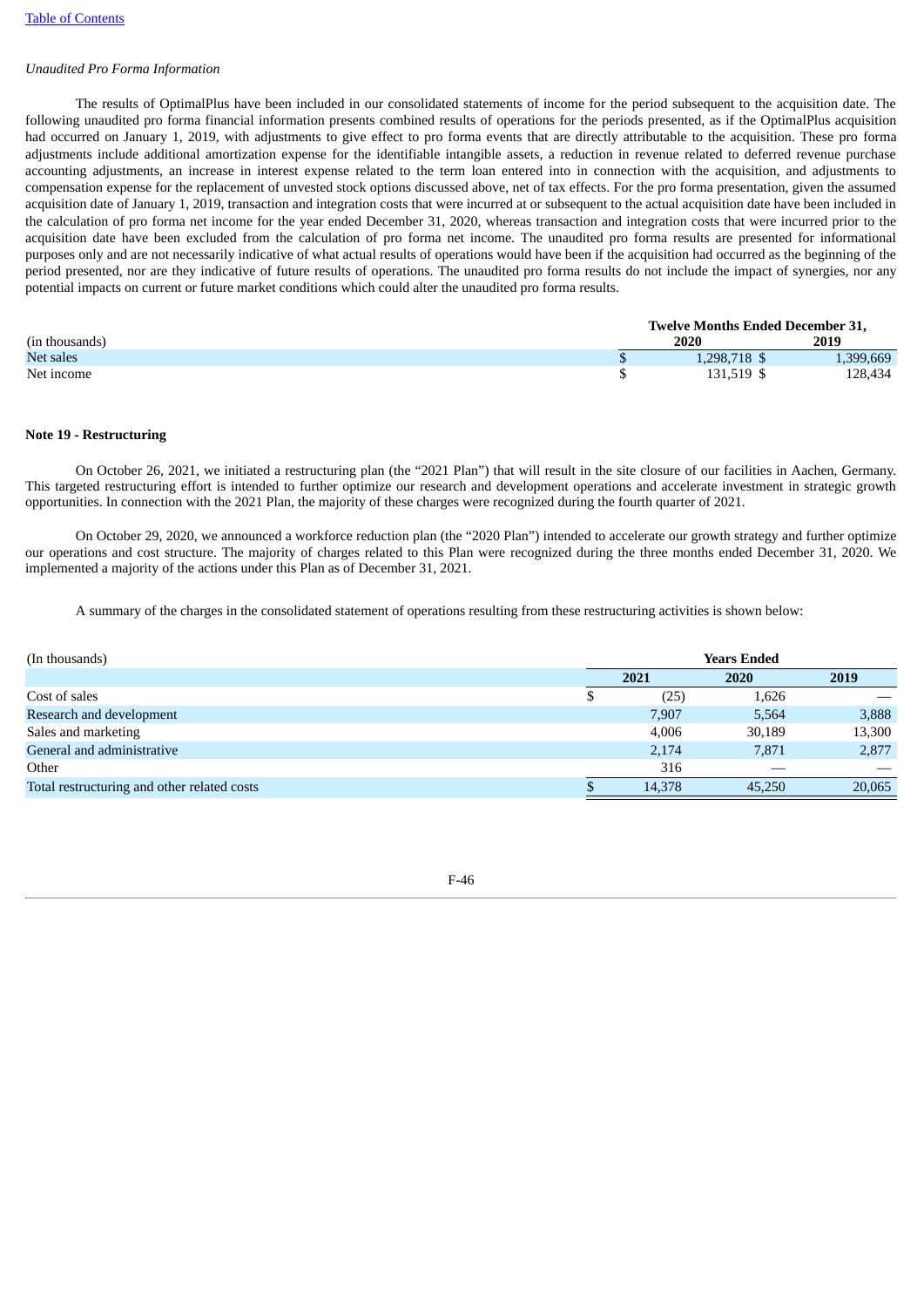#### Table of [Contents](#page-0-0)

Total restructuring and other charges incurred during the year ended December 31, 2021 related to the initiatives described above were \$14.4 million primarily related to employee severance costs. A summary of balance sheet activity during 2021 related to the restructuring activity is shown below:

|                                        | <b>Restructuring Liability</b> |           |  |
|----------------------------------------|--------------------------------|-----------|--|
| <b>Balance as of December 31, 2019</b> |                                | 9,527     |  |
| Income statement expense               |                                | 45,250    |  |
| Cash payments                          |                                | (25,784)  |  |
| <b>Balance as of December 31, 2020</b> |                                | 28.993    |  |
| Income statement expense               |                                | 14,378    |  |
| Cash payments                          |                                | (31, 851) |  |
| <b>Balance as of December 31, 2021</b> |                                | 11,520    |  |

The restructuring liability of \$11.5 million at December 31, 2021, relating primarily to severance payments associated with the restructuring activity, is recorded in the "accrued compensation" line item of the consolidated balance sheet.

### **Note 20 – Subsequent events**

On January 19, 2022, our Board of Directors declared a quarterly cash dividend of \$0.28 per common share, payable on February 28, 2022, to stockholders of record at the close of business on February 7, 2022.

On January 19, 2022, our Board of Directors approved a new stock repurchase plan for up to \$250 million of our common stock. The new repurchase program is effective immediately and is in addition to the previously authorized stock repurchase program Under the new stock repurchase program, shares may be repurchased from time to time in open market transactions, in privately negotiated transactions or otherwise. The timing and the other terms of the repurchase will depend on a variety of factors, including legal requirements, economic and market conditions, and other investment opportunities. The new stock repurchase program may be changed, suspended or discontinued at any time and does not have a specified expiration date.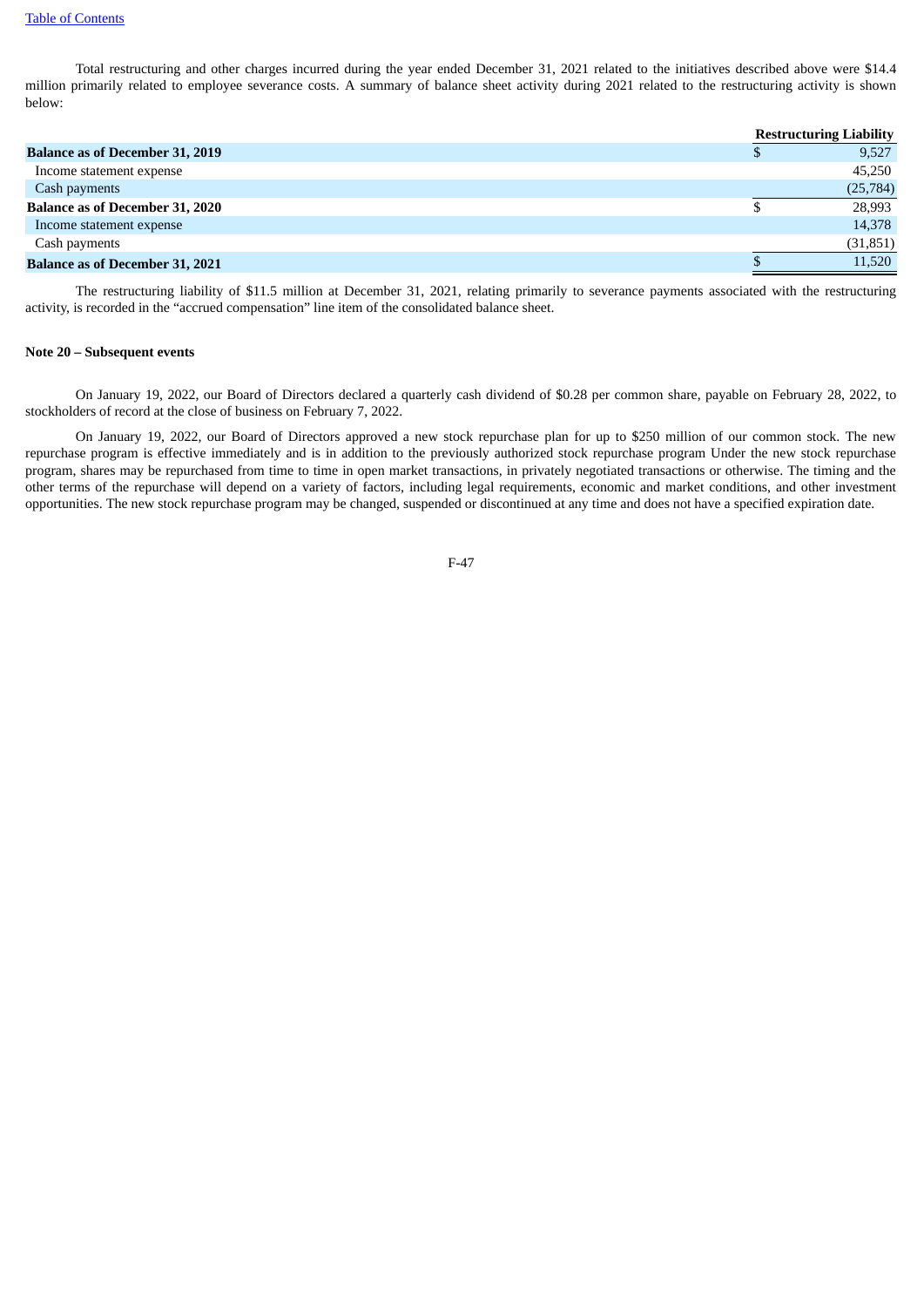# **DESCRIPTION OF SECURITIES**

References to "NI" and the "Company" herein are, unless the context otherwise indicates, only to National Instruments Corporation and not to any of its subsidiaries.

# **Description of Capital Stock**

The following is a summary of the Company's capital stock and certain provisions of its Certificate of Incorporation, as amended (the "**Certificate**") and Amended and Restated Bylaws (the "**Bylaws**"). This summary does not purport to be complete and is qualified in its entirety by the provisions of the Certificate and the Bylaws, each of which is incorporated herein by reference and attached as an exhibit to the Company's most recent Annual Report on Form 10-K filed with the Securities and Exchange Commission. We encourage you to read the Company's Certificate, Bylaws and the applicable provisions of the Delaware General Corporate Law for additional information.

# **Common Stock**

*Shares Outstanding*. The Company is authorized to issue up to 360,000,000 shares of common stock, par value \$0.01 per share (the "**Common Stock**").

*Dividends*. Subject to prior rights and preferences, if any, applicable to shares of preferred stock of the Company ("**Preferred Stock**") or any series thereof, the holders of shares of Common Stock shall be entitled to receive such dividends (payable in cash, stock, or otherwise) as may be declared thereon by the Company's Board of Directors (the "**Board**") at any time and from time to time out of any funds of the Company legally available therefor. Delaware law allows a corporation to pay dividends only out of surplus, as determined under Delaware law.

*Voting Rights*. Each share of Common Stock is entitled to one vote on all matters submitted to a vote of stockholders. The directors of the Company are elected by a plurality of the voting power of the shares present in person or represented by proxy. On most other matters submitted to the stockholders, the affirmative vote of the majority of the voting power of the shares present in person or represented by proxy shall be the act of the shareholders, however in certain circumstances the affirmative vote of the holders of at least 80% of the votes of the outstanding shares of stock generally entitled to vote in the election of directors shall be the act of the shareholders as described below under "*Supermajority Voting Requirements for Stockholders*."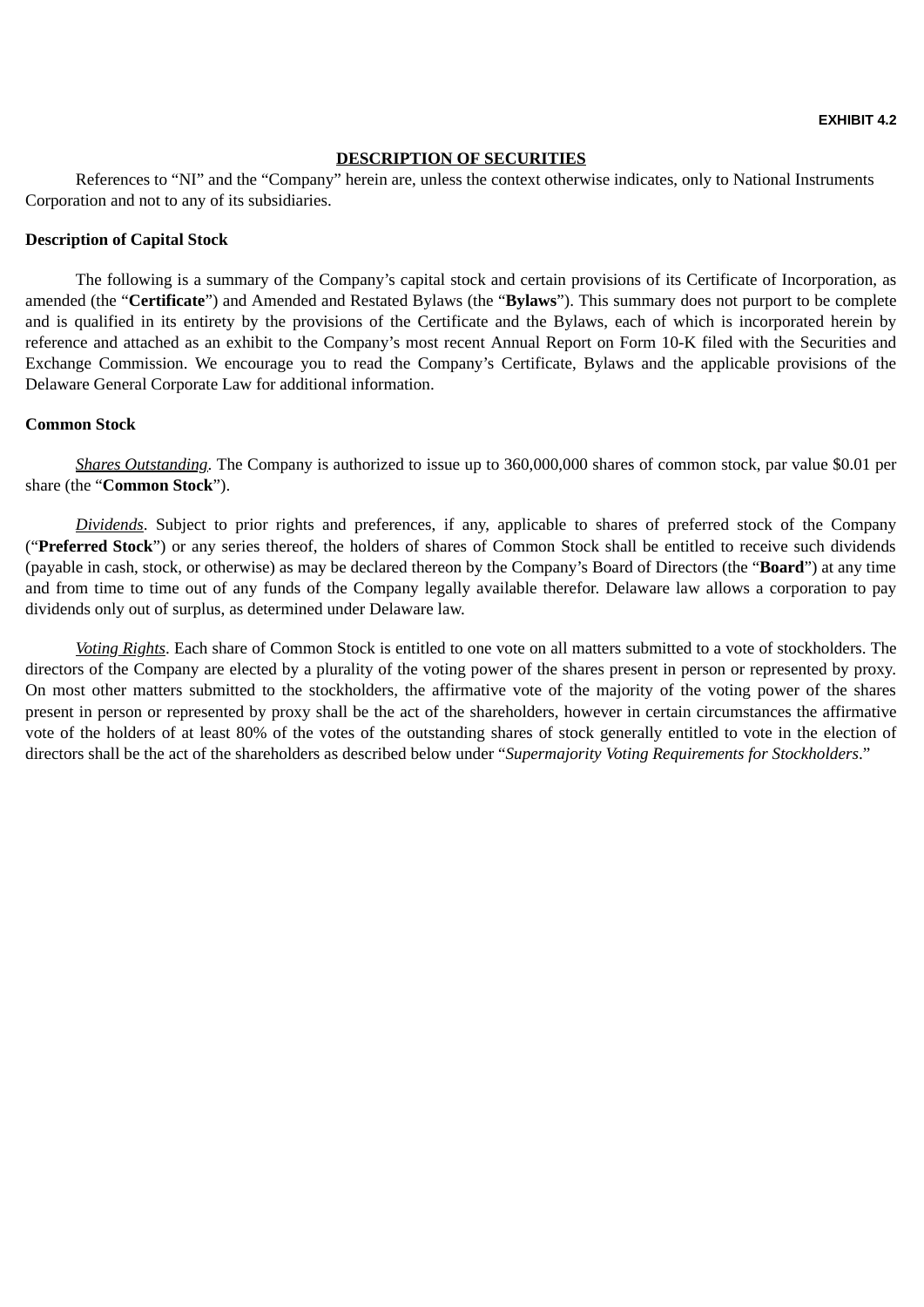*Liquidation Rights*. In the event of any voluntary or involuntary liquidation, dissolution or winding up of the Company, after distribution in full of the preferential amounts, if any, to be distributed to the holders of shares of the Preferred Stock or any series thereof, the holders of the Common Stock shall be entitled to receive all of the remaining assets of the Company available for distribution to its stockholders, ratably in proportion to the number of shares of the Common Stock held by them. A liquidation, dissolution, or winding-up of the Company, as such terms are used in this paragraph, shall not be deemed to be occasioned by or to include any consolidation or merger of the Company with or into any other corporation or corporations or other entity or a sale, lease, exchange or conveyance of all or a part of the assets of the Company.

*Fully Paid*. The issued and outstanding shares of Common Stock are fully paid and non-assessable. This means the full purchase price for the outstanding shares of Common Stock has been paid and the holders of such shares will not be assessed any additional amounts for such shares. Any additional shares of Common Stock that the Company may issue in the future will also be fully paid and non-assessable.

*Other Rights*. The shares of Common Stock are not subject to redemption by operation of a sinking fund or otherwise. Holders of shares of Common Stock are not currently entitled to pre-emptive rights or conversion rights or other subscription rights.

*Transfer Agent and Registrar*. The transfer agent and registrar for the Common Stock is Computershare Trust Company, N.A.

*Listing*. Our Common Stock is listed on the NASDAQ Stock Market, LLC under the trading symbol "NATI".

# **Preferred Stock**

The Board is authorized to issue up to 5,000,000 shares of Preferred Stock, par value \$0.01 per share from time to time in one or more series, the shares of each class or series to have such designations and powers, preferences, and rights, and qualifications, limitations and restrictions thereof.

The issuance of Preferred Stock may have the effect of delaying, deferring or preventing a change in control of the Company without further action by the stockholders and may adversely affect the voting and other rights of the holders of Common Stock. The issuance of Preferred Stock with voting and conversion rights may adversely affect the voting power of the holders of Common Stock, including the loss of voting control to others. On January 21, 2004, our Board of Directors designated 750,000 of these shares as Series A Participating Preferred Stock in conjunction with its adoption of a Preferred Stock Rights Agreement which expired on May 10, 2014. As of December 31, 2021, no shares of Preferred Stock were outstanding.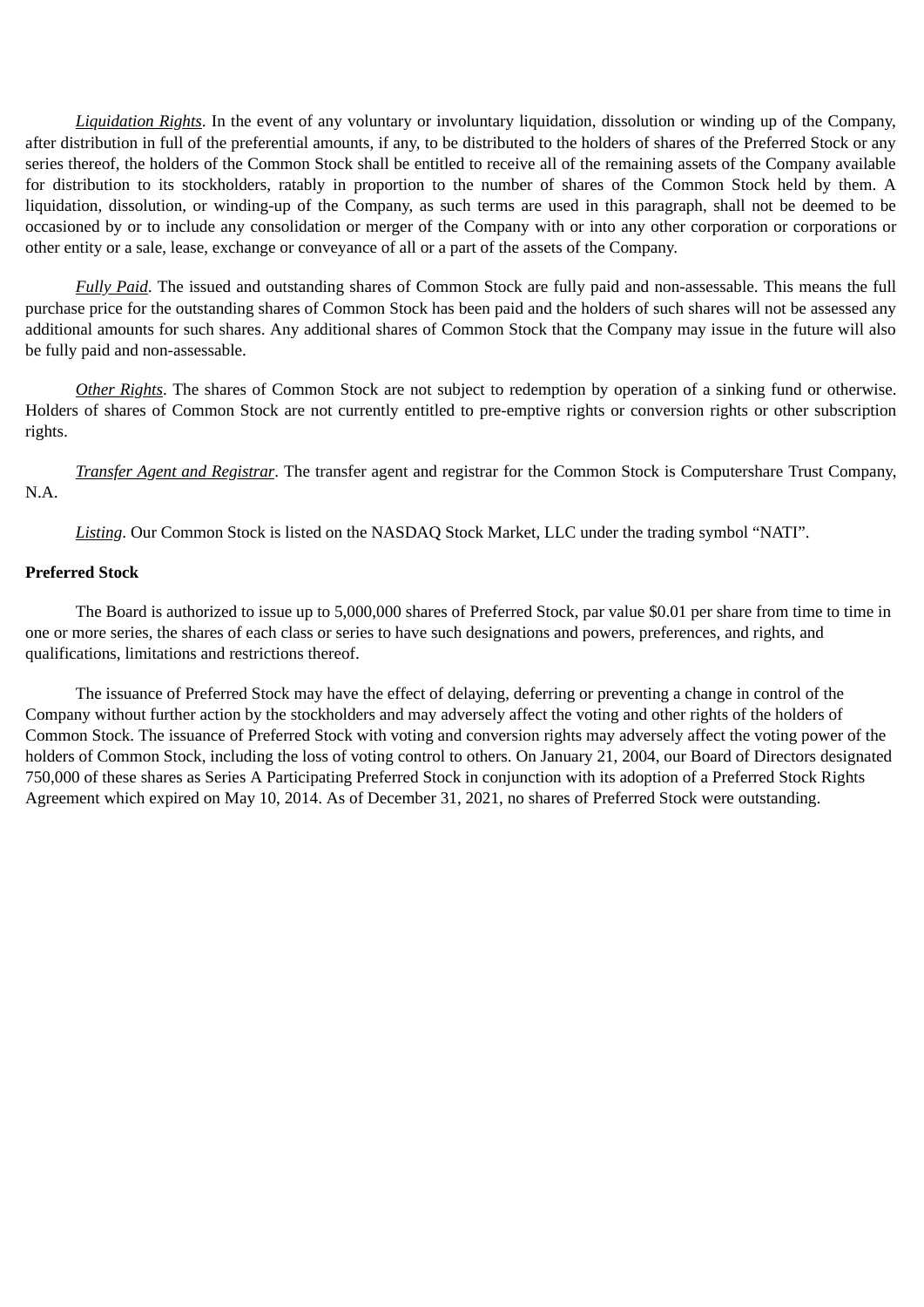# **Preferred Stock Purchase Rights**

All rights under the Preferred Stock Rights Agreement expired on May 10, 2014 and as of such time, no rights had been exercised.

# **Anti-takeover Effects of Our Certificate of Incorporation and Bylaws and Delaware Law**

Some provisions of Delaware law, the Certificate and Bylaws could make the following more difficult:

- a. acquisition of the Company by means of a tender offer,
- b. acquisition of the Company by means of a proxy contest or otherwise, or
- c. removal of the Company's incumbent officers and directors.

These provisions, summarized below, are expected to discourage and prevent coercive takeover practices and inadequate takeover bids. These provisions are also designed to encourage persons seeking to acquire control of the Company to first negotiate with the Board. They are also intended to provide our management with the flexibility to enhance the likelihood of continuity and stability if our Board determines that a takeover is not in our best interests or the best interests of the stockholders. These provisions, however could have the effect of discouraging attempts to acquire us, which could deprive our stockholders of opportunities to sell their shares of Common Stock at prices higher than prevailing market prices. The Company believes that the benefits of these provisions, including increased protection, give it the potential ability to negotiate with the proponent of an unfriendly or unsolicited proposal to acquire or restructure the Company and outweigh the disadvantages of discouraging takeover proposals, because negotiation of takeover proposals could result in an improvement of their terms.

*Size of Board and Vacancies*. The Bylaws provide that the Board will have three or more members, not to exceed twelve members, which number will be determined from time to time by resolution of the Board. Our Certificate provides for a classified Board consisting of three classes of directors, each serving a staggered three-year term. The Certificate and Bylaws contain provisions that establish specific procedures for appointing and removing members of the Board. Under the Certificate and the Bylaws, vacancies and newly created directorships on the Board may be filled only by a majority of directors then serving on the Board. Under the Certificate and Bylaws, directors may be removed at any time, but only by the affirmative vote of the holders of at least 80% of the votes of the outstanding shares of stock generally entitled to vote in the election of directors.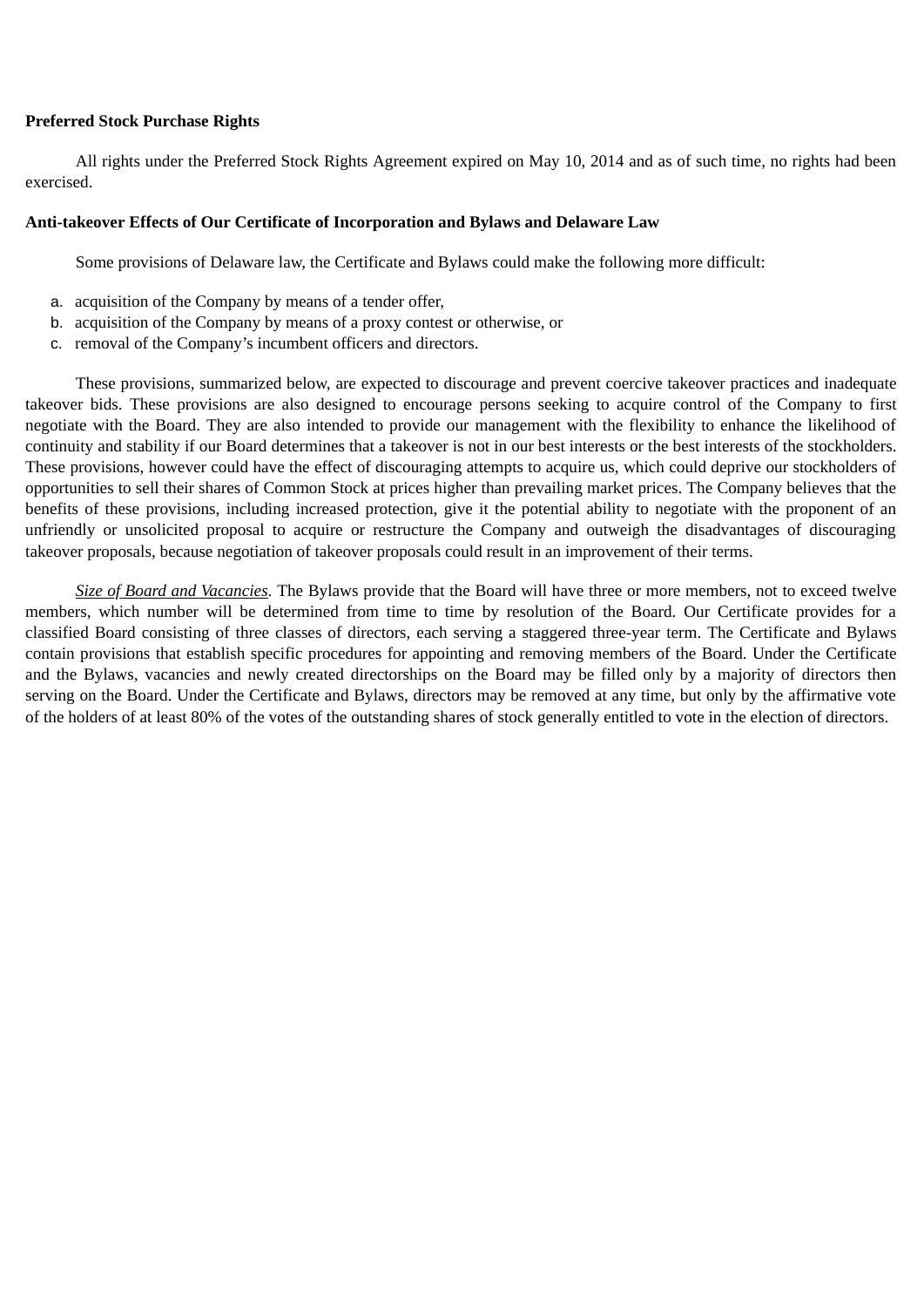*Elimination of Stockholder Action by Written Consent*. The Bylaws eliminate the right of the Company's stockholders to act by written consent. Stockholder action must take place at the annual or a special meeting of the Company's stockholders.

*Stockholder Meetings*. Under the Bylaws, only the chairperson of the Board, the Chief Executive Officer or the majority of the authorized number of directors on the Board may call special meetings of the Company's stockholders.

*Requirements for Advance Notification of Stockholder Nominations and Proposals*. The Bylaws establish advance notice procedures and information requirements with respect to stockholder proposals and nomination of candidates for election as directors.

*Delaware Anti-takeover Law*. The Company is subject to Section 203 of the Delaware General Corporation Law ("**Section 203**"), an anti-takeover law. In general, Section 203 prohibits a publicly held Delaware corporation from engaging in a business combination with an interested stockholder for a period of three years following the date such person became an interested stockholder, unless the business combination or the *transaction* in which such person became an interested stockholder is approved in a prescribed manner. Generally, a "business combination" includes a merger, asset or stock sale, or other transaction resulting in a financial benefit to the interested stockholder. Generally, an "interested stockholder" is a person that, together with affiliates and associates, owns, or within three years prior to the determination of interested stockholder status did own, 15% or more of a corporation's voting stock. The existence of this provision may have an anti-takeover effect with respect to transactions not approved in advance by the Board, including discouraging attempts that might result in a premium over the market price for the shares of Common Stock held by stockholders.

*No Cumulative Voting*. Neither the Certificate nor Bylaws provide for cumulative voting in the election of directors.

*Undesignated Preferred Stock*. The authorization of the Company's undesignated Preferred Stock makes it possible for the Board to issue Preferred Stock with voting or other rights or preferences that could impede the success of any attempt to change control of the Company.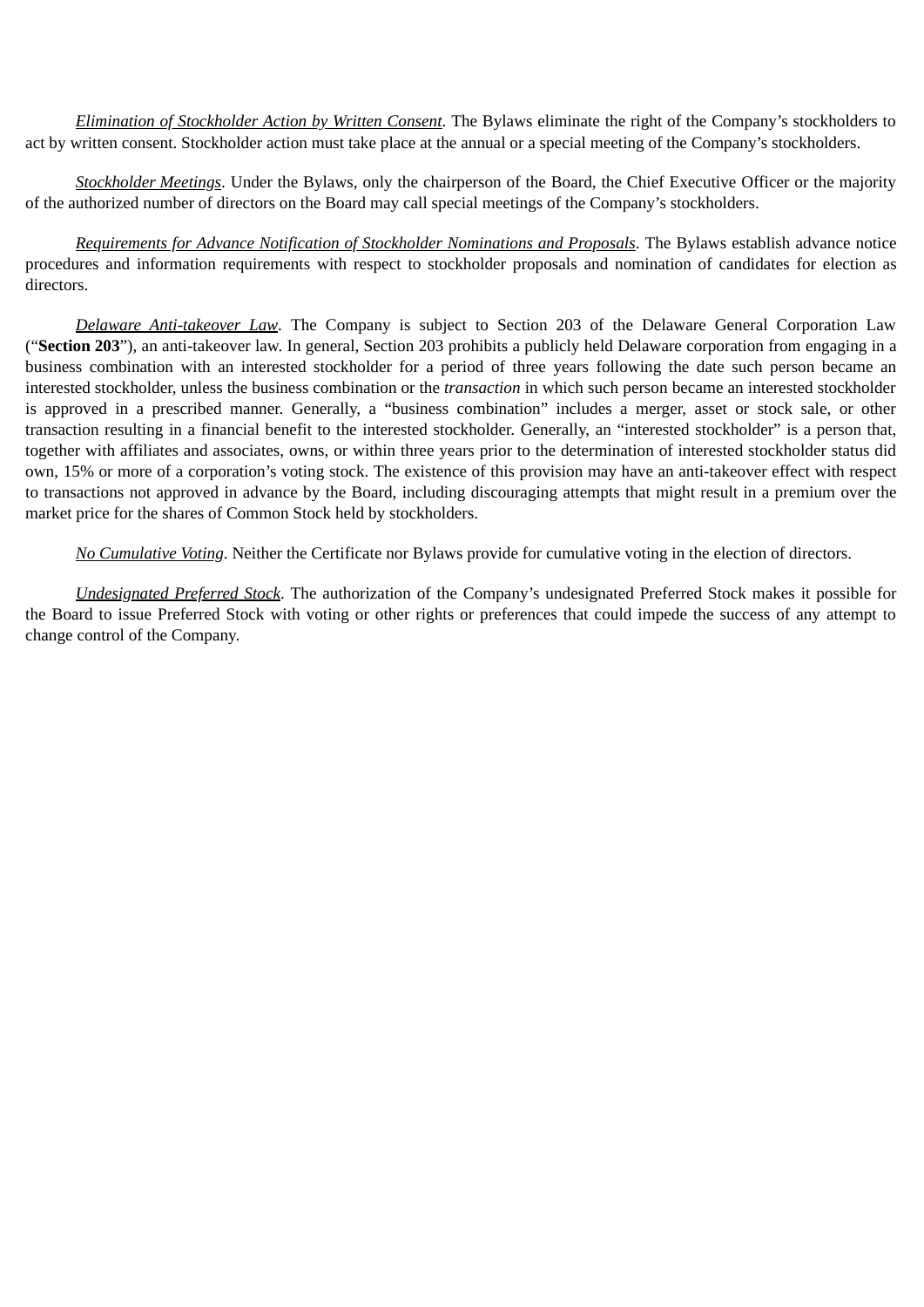*Supermajority Voting Requirements for Stockholders*. The Company's Certificate and Bylaws require the affirmative vote of the holders of at least 80% of the votes of the outstanding shares of stock generally entitled to vote in the election of directors for the removal of a director, the approval of a business combination (as defined in the Certificate), the amendment, repeal or modification of the Bylaws and the amendment, repeal or modification of certain provisions of the Certificate, including, among other things, relating to the elimination of stockholder action by written consent, business combinations and the absence of preemptive rights of stockholders.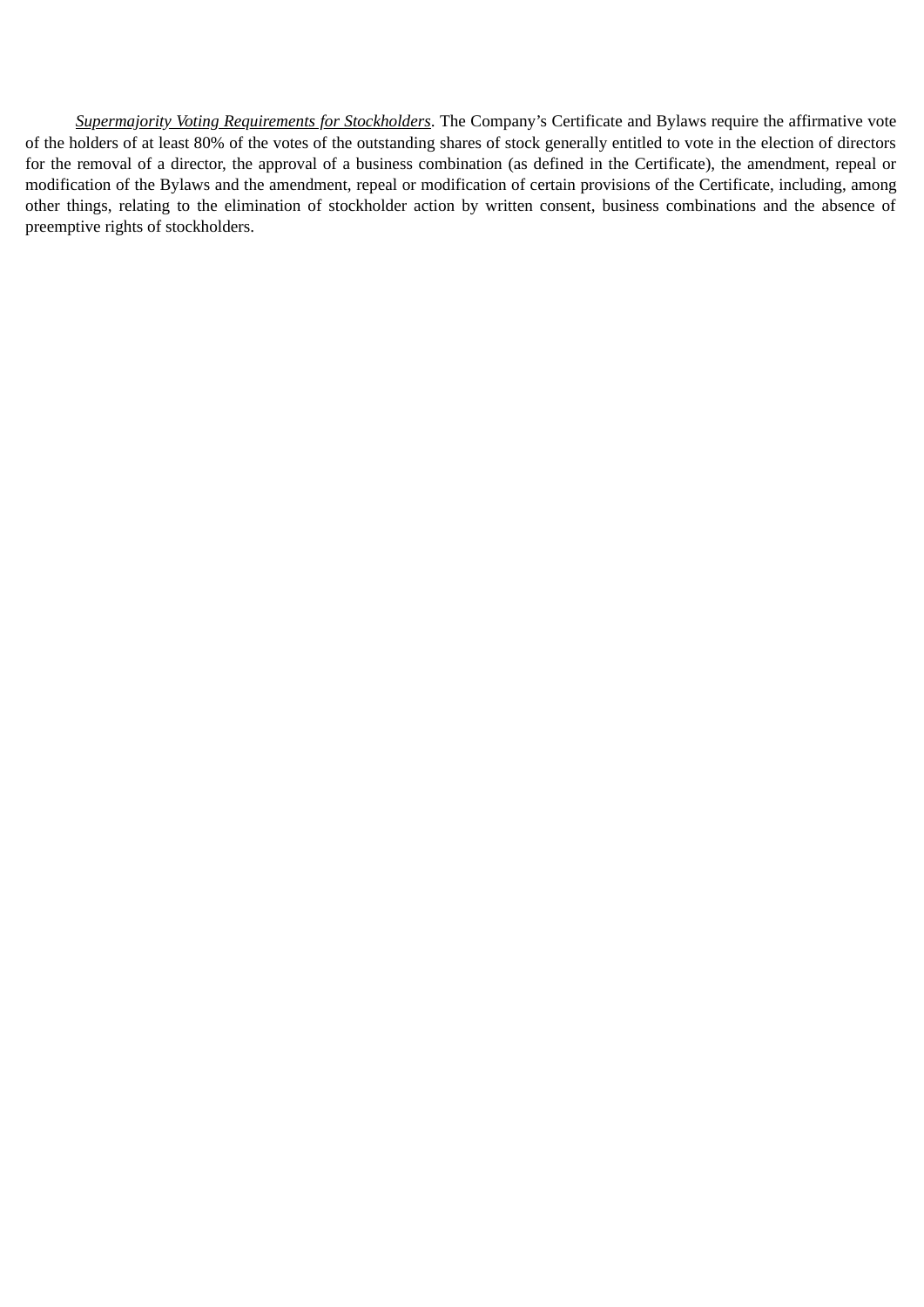# **SUBSIDIARIES OF NATIONAL INSTRUMENTS CORPORATION**

The following are subsidiaries of National Instruments Corporation, each with the state or other jurisdiction of its incorporation or organization noted:

Constellation International Holding BV, Netherlands Digilent Information Technology (Shanghai) Co., Ltd., China Digilent RO S.R.L., Romania Digilent, Inc., a Washington corporation Enterprise International Holding B.V., Netherlands Gemni Holdings ULC, Canada Hyperception, Inc., a Texas corporation M2 SAS, France Measurement Computing Corporation, a Delaware corporation Measurement Computing GmbH, Germany NI Lille, France National Instruments (Czech Republic) s.r.o. National Instruments AM LLC, Armenia National Instruments Asia Minor Ölçüm Cihazlar Anonim Sirketi (Turkey), Turkey National Instruments Asia Pacific Pte. Ltd., Singapore National Instruments Australia Corporation, a Texas corporation National Instruments Australia Pty Ltd., Australia National Instruments Belgium N.V., Belgium National Instruments Brazil Ltda, Brazil National Instruments Canada Co., Nova Scotia National Instruments Chile SpA, Chile National Instruments Colombia SAS, Colombia National Instruments Corporation (UK) Limited, United Kingdom National Instruments Costa Rica Limitada (Ltda), Costa Rica National Instruments de Mexico, S.A. de C.V., Mexico National Instruments Denmark ApS, Denmark National Instruments Dresden GmbH, Germany National Instruments Egypt LLC, Egypt National Instruments Engineering GmbH, Germany National Instruments Engineering GmbH & Co. KG, Germany National Instruments Europe Corporation, a Texas corporation National Instruments Finland Oy, Finland National Instruments France Corporation, a Texas corporation National Instruments France SAS, France National Instruments Germany GmbH, Germany National Instruments Gesellschaft m.b.H., Austria National Instruments Hong Kong Limited, Hong Kong National Instruments Hungary Kereskedelmi Korlátolt Felelősségű Társaság (National Instruments Hungary Kft.), Hungary National Instruments Ireland Resources Limited, Ireland National Instruments Israel Ltd., Israel National Instruments Italy s.r.l., Italy National Instruments Japan Corporation, Japan National Instruments (Korea) Corporation, Republic of Korea National Instruments Lebanon SARL, Lebanon National Instruments Lebanon LLC, a Texas limited liability company National Instruments Netherlands B.V., Netherlands National Instruments New Zealand Limited, New Zealand National Instruments Norway AS, Norway National Instruments Philippines Inc., Philippines National Instruments Poland Sp.Zo.o, Poland National Instruments Romania s.r.l., Romania National Instruments RUS LLC, Russia National Instruments Scandinavia Corporation, a Texas corporation National Instruments Singapore (Pte) Ltd, Singapore National Instruments Spain, S.L., Spain National Instruments Sweden A.B., Sweden National Instruments Switzerland Corporation, a Texas corporation National Instruments Switzerland GmbH, Switzerland National Instruments (Thailand) Co., Ltd., Thailand NI France Holdings SAS, France NI Hungary Software és Hardware Gyártó Korlátolt Felelősségű Társaság (NI Hungary Kft.), Hungary NH Power Testing Equipment (Shenzhen) Co., Ltd, China NH Research, LLC, a California limited liability company NI Malaysia Sdn. Bhd., Malaysia NI Solutions (Proprietary) Limited, South Africa NI Southeast Asia Sdn. Bhd., Malaysia NI Systems (India) Private Limited, India NI Taiwan Corporation, Taiwan Optimal Plus Germany GmbH, Germany Optimal Plus Japan KK, Japan Optimal Plus Ltd, Israel Optimal Plus Philippines, Philippines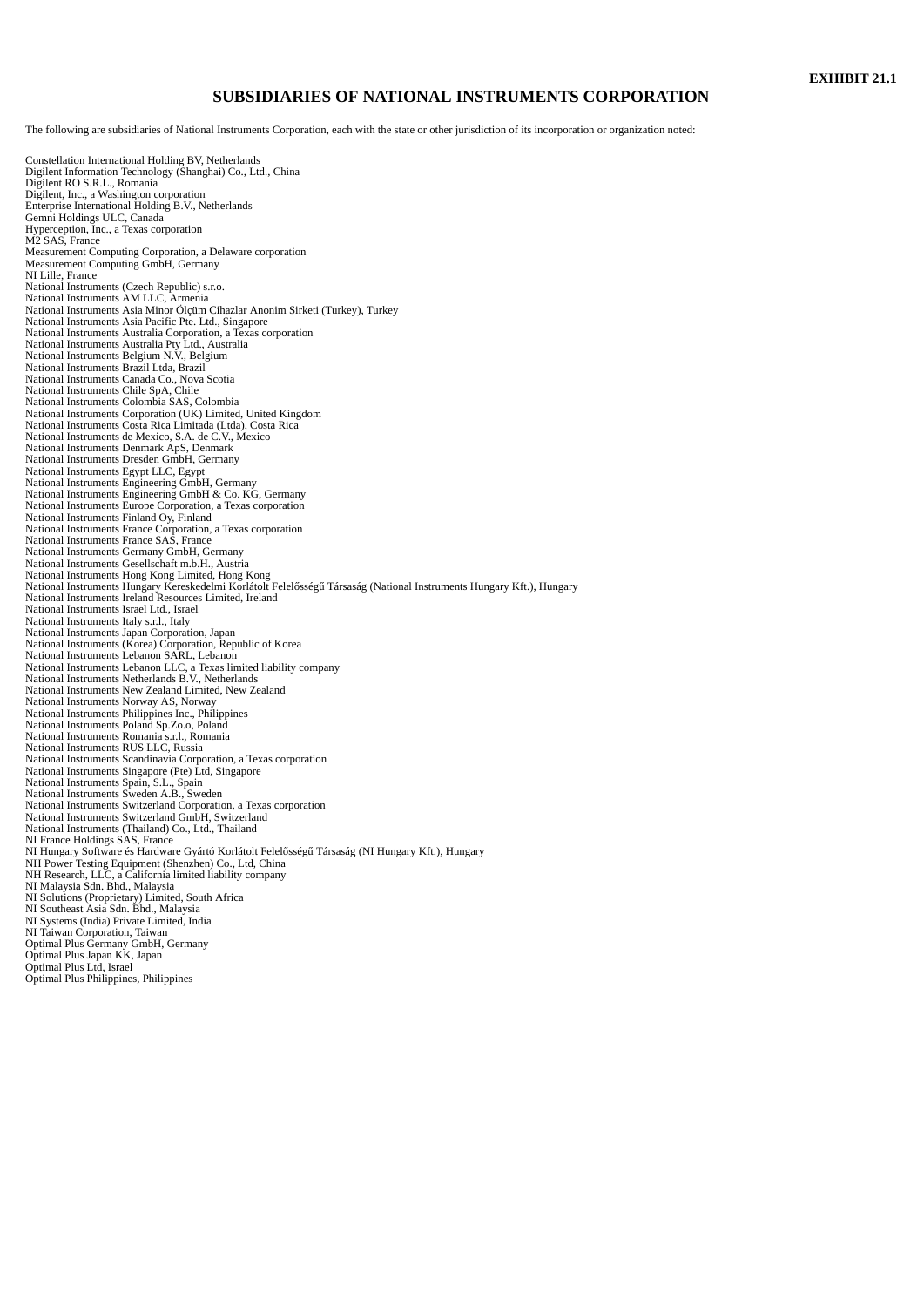Optimal Plus Singapore PTE. Ltd, Singapore<br>Optimal Plus, Inc., a Delaware corporation<br>Phase Matrix, Inc., a California corporation<br>PT. National Instruments Indonesia, Indonesia<br>Quality Instrumentation Solutions, Inc., a Te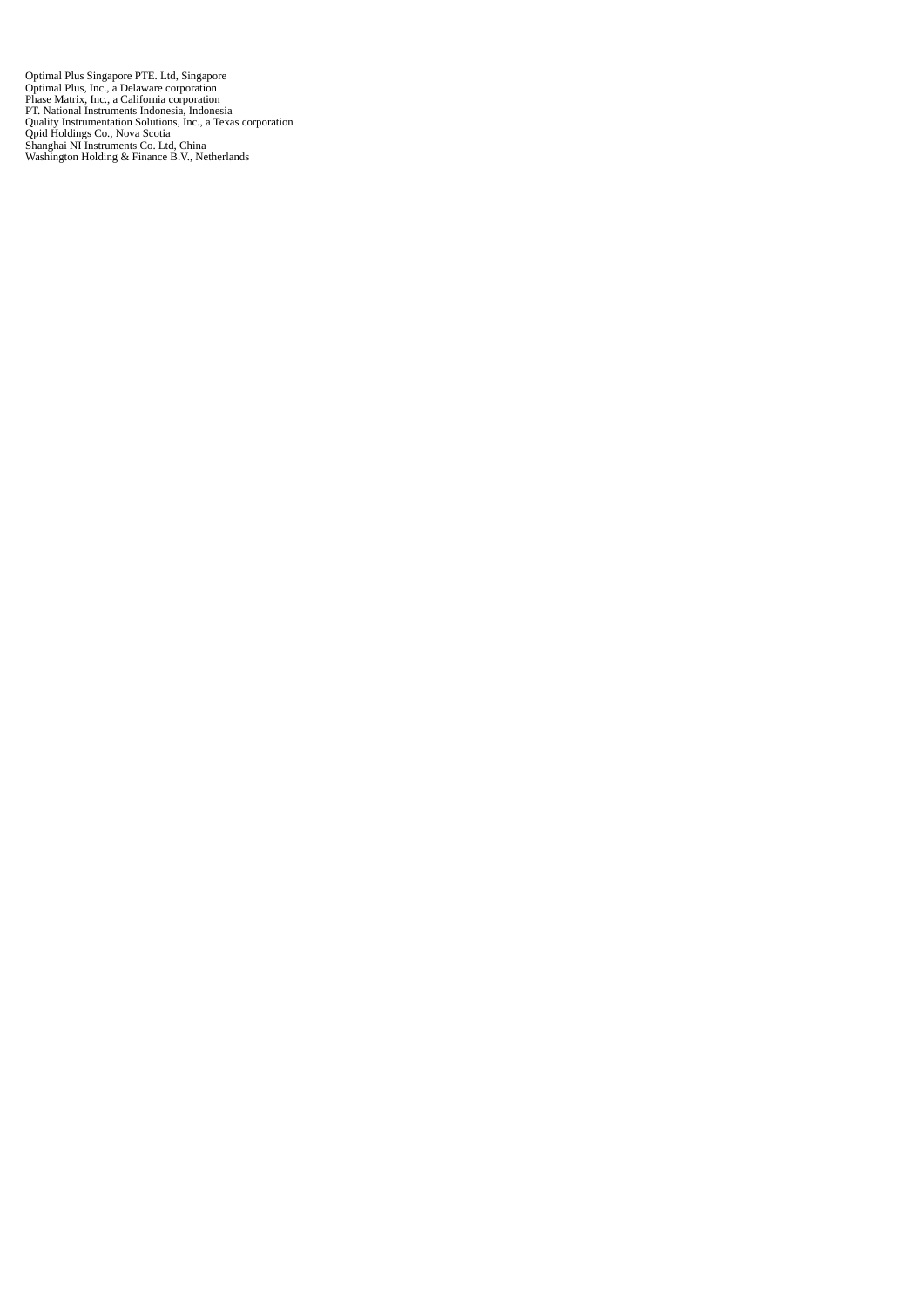## **Consent of Independent Registered Public Accounting Firm**

We consent to the incorporation by reference in the Registration Statements (Form S-8 Nos. 333-91671, 333-118034) pertaining to the Amended and Restated 1994 Incentive Plan; the Registration Statements (Form S-8 Nos. 333-145301, 333-176047, 333-197878, 333-218452, 333-232792) pertaining to the 1994 Employee Stock Purchase Plan; and the Registration Statement (Form S-8 No. 333-127751) pertaining to the 2005 Incentive Plan, the Registration Statement (Form S-8 No. 333-166791) pertaining to the 2010 Incentive Plan; the Registration Statement (Form S-8 No 333-206067) pertaining to the 2015 Equity Incentive Plan, and the Registration Statement (Form S-8 No 333-238095) pertaining to the National Instruments Corporation 2020 Equity Incentive Plan of National Instruments Corporation of our report dated February 22, 2022, with respect to the consolidated financial statements of National Instruments Corporation, and the effectiveness of internal control over financial reporting of National Instruments Corporation, included in this Annual Report (Form 10-K) for the year ended December 31, 2021.

/s/ Ernst & Young LLP Austin, Texas February 22, 2022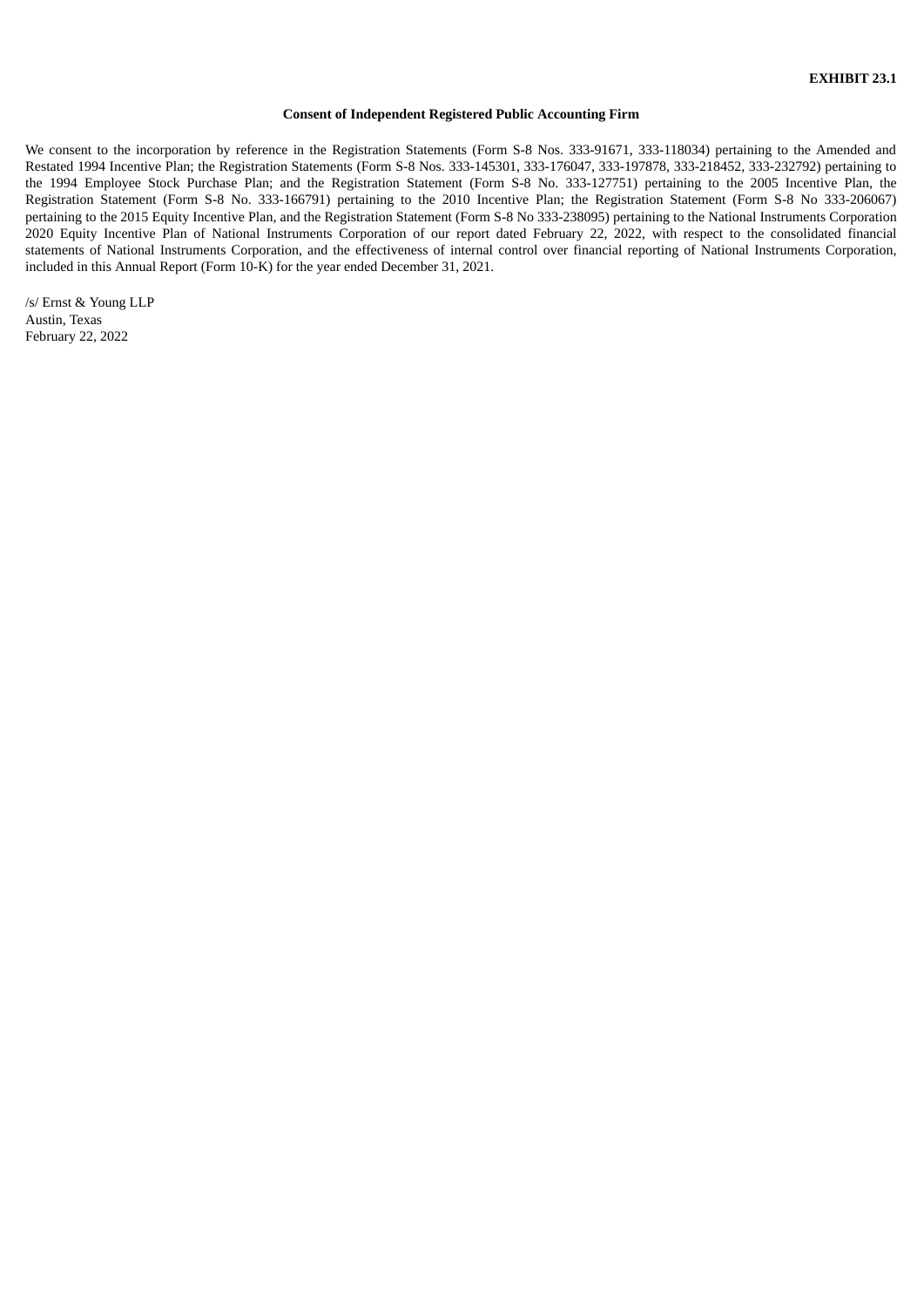## **CERTIFICATION OF CHIEF EXECUTIVE OFFICER PURSUANT TO 18 U.S.C. SECTION 1350, AS ADOPTED PURSUANT TO SECTION 302 OF THE SARBANES-OXLEY ACT OF 2002**

I, Eric Starkloff, certify that:

- 1. I have reviewed this report on Form 10-K of National Instruments Corporation;
- 2. Based on my knowledge, this report does not contain any untrue statement of a material fact or omit to state a material fact necessary to make the statements made, in light of the circumstances under which such statements were made, not misleading with respect to the period covered by this report;
- 3. Based on my knowledge, the financial statements, and other financial information included in this report, fairly present in all material respects the financial condition, results of operations and cash flows of the registrant as of, and for, the periods presented in this report;
- 4. The registrant's other certifying officer(s) and I are responsible for establishing and maintaining disclosure controls and procedures (as defined in Exchange Act Rules 13a-15(e) and 15d-15(e)) and internal control over financial reporting (as defined in Exchange Act Rules 13a-15(f) and 15d-15(f)) for the registrant and have:
	- a) Designed such disclosure controls and procedures, or caused such disclosure controls and procedures to be designed under our supervision, to ensure that material information relating to the registrant, including its consolidated subsidiaries, is made known to us by others within those entities, particularly during the period in which this report is being prepared;
	- b) Designed such internal control over financial reporting, or caused such internal control over financial reporting to be designed under our supervision, to provide reasonable assurance regarding the reliability of financial reporting and the preparation of financial statements for external purposes in accordance with generally accepted accounting principles;
	- c) Evaluated the effectiveness of the registrant's disclosure controls and procedures and presented in this report our conclusions about the effectiveness of the disclosure controls and procedures, as of the end of the period covered by this report based on such evaluation; and
	- d) Disclosed in this report any change in the registrant's internal control over financial reporting that occurred during the registrant's most recent fiscal quarter (the registrant's fourth fiscal quarter in the case of an annual report) that has materially affected, or is reasonably likely to materially affect, the registrant's internal control over financial reporting; and
- 5. The registrant's other certifying officer(s) and I have disclosed, based on our most recent evaluation of internal control over financial reporting, to the registrant's auditors and the audit committee of the registrant's board of directors (or persons performing the equivalent functions):
	- a) All significant deficiencies and material weaknesses in the design or operation of internal control over financial reporting which are reasonably likely to adversely affect the registrant's ability to record, process, summarize and report financial information; and
	- b) Any fraud, whether or not material, that involves management or other employees who have a significant role in the registrant's internal control over financial reporting.

Date: February 22, 2022

By: /s/ Eric Starkloff Eric Starkloff Chief Executive Officer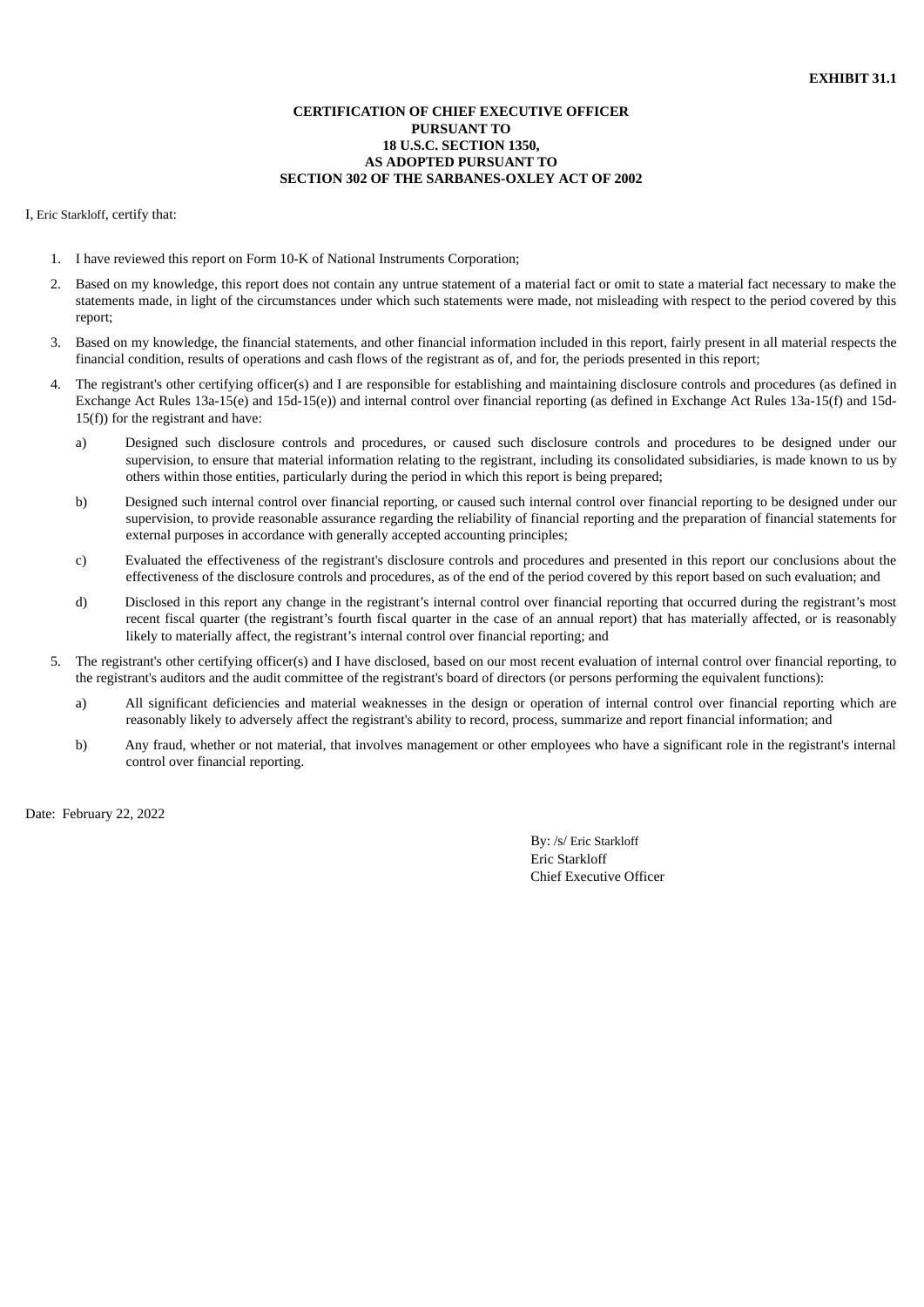## **CERTIFICATION OF CHIEF FINANCIAL OFFICER PURSUANT TO 18 U.S.C. SECTION 1350, AS ADOPTED PURSUANT TO SECTION 302 OF THE SARBANES-OXLEY ACT OF 2002**

I, Karen Rapp, certify that:

- 1. I have reviewed this report on Form 10-K of National Instruments Corporation;
- 2. Based on my knowledge, this report does not contain any untrue statement of a material fact or omit to state a material fact necessary to make the statements made, in light of the circumstances under which such statements were made, not misleading with respect to the period covered by this report;
- 3. Based on my knowledge, the financial statements, and other financial information included in this report, fairly present in all material respects the financial condition, results of operations and cash flows of the registrant as of, and for, the periods presented in this report;
- 4. The registrant's other certifying officer(s) and I are responsible for establishing and maintaining disclosure controls and procedures (as defined in Exchange Act Rules 13a-15(e) and 15d-15(e)) and internal control over financial reporting (as defined in Exchange Act Rules 13a-15(f) and 15d-15(f)) for the registrant and have:
	- a) Designed such disclosure controls and procedures, or caused such disclosure controls and procedures to be designed under our supervision, to ensure that material information relating to the registrant, including its consolidated subsidiaries, is made known to us by others within those entities, particularly during the period in which this report is being prepared;
	- b) Designed such internal control over financial reporting, or caused such internal control over financial reporting to be designed under our supervision, to provide reasonable assurance regarding the reliability of financial reporting and the preparation of financial statements for external purposes in accordance with generally accepted accounting principles;
	- c) Evaluated the effectiveness of the registrant's disclosure controls and procedures and presented in this report our conclusions about the effectiveness of the disclosure controls and procedures, as of the end of the period covered by this report based on such evaluation; and
	- d) Disclosed in this report any change in the registrant's internal control over financial reporting that occurred during the registrant's most recent fiscal quarter (the registrant's fourth fiscal quarter in the case of an annual report) that has materially affected, or is reasonably likely to materially affect, the registrant's internal control over financial reporting; and
- 5. The registrant's other certifying officer(s) and I have disclosed, based on our most recent evaluation of internal control over financial reporting, to the registrant's auditors and the audit committee of the registrant's board of directors (or persons performing the equivalent functions):
	- a) All significant deficiencies and material weaknesses in the design or operation of internal control over financial reporting which are reasonably likely to adversely affect the registrant's ability to record, process, summarize and report financial information; and
	- b) Any fraud, whether or not material, that involves management or other employees who have a significant role in the registrant's internal control over financial reporting.

Date: February 22, 2022

By: /s/ Karen Rapp Karen Rapp Chief Financial Officer